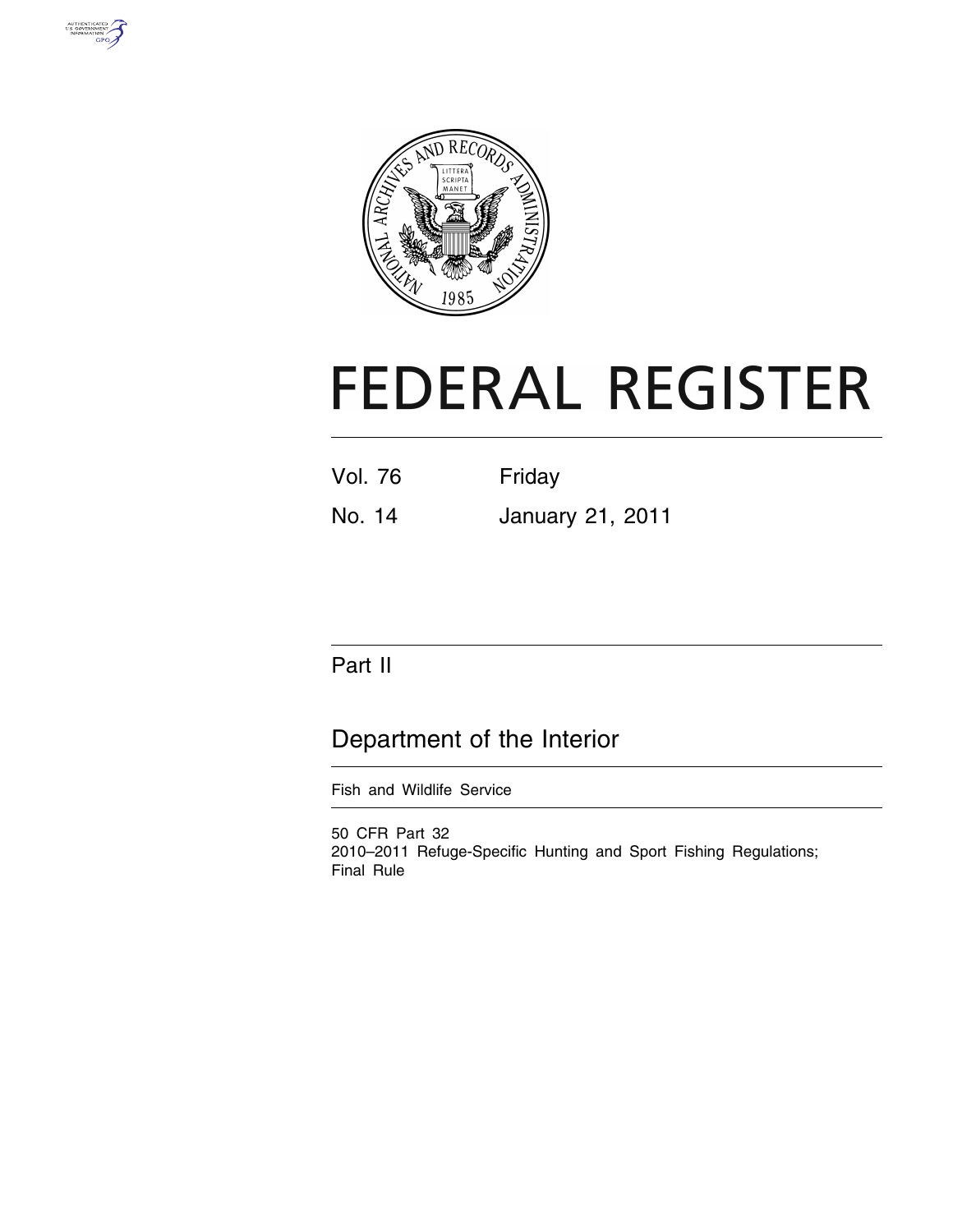#### **DEPARTMENT OF THE INTERIOR**

#### **Fish and Wildlife Service**

#### **50 CFR Part 32**

**[Docket No. FWS–R9–NSR–2010–0036; 93250–1265–0000–4A]** 

#### **RIN 1018–AX20**

#### **2010–2011 Refuge-Specific Hunting and Sport Fishing Regulations**

**AGENCY:** Fish and Wildlife Service, Interior.

**ACTION:** Final rule.

**SUMMARY:** The Fish and Wildlife Service adds one refuge to the list of areas open for hunting and/or sport fishing and increases the activities available at seven other refuges, along with pertinent refuge-specific regulations on other refuges that pertain to migratory game bird hunting, upland game hunting, big game hunting, and sport fishing for the 2010–2011 season.

**DATES:** This rule is effective January 21, 2011.

**FOR FURTHER INFORMATION CONTACT:**  Leslie A. Marler, (703) 358–2397.

**SUPPLEMENTARY INFORMATION:** The National Wildlife Refuge System Administration Act of 1966 closes national wildlife refuges in all States except Alaska to all uses until opened. The Secretary of the Interior (Secretary) may open refuge areas to any use, including hunting and/or sport fishing, upon a determination that such uses are compatible with the purposes of the refuge and National Wildlife Refuge System (Refuge System or our/we) mission. The action also must be in accordance with provisions of all laws applicable to the areas, developed in coordination with the appropriate State fish and wildlife agency(ies), consistent with the principles of sound fish and wildlife management and administration, and otherwise in the public interest. These requirements ensure that we maintain the biological integrity, diversity, and environmental health of the Refuge System for the benefit of present and future generations of Americans.

We annually review refuge hunting and sport fishing programs to determine whether to include additional refuges or whether individual refuge regulations governing existing programs need modifications. Changing environmental conditions, State and Federal regulations, and other factors affecting fish and wildlife populations and habitat may warrant modifications to refuge-specific regulations to ensure the continued compatibility of hunting and

sport fishing programs and to ensure that these programs will not materially interfere with or detract from the fulfillment of refuge purposes or the Refuge System's mission.

Provisions governing hunting and sport fishing on refuges are in title 50 of the Code of Federal Regulations in part 32 (50 CFR part 32). We regulate hunting and sport fishing on refuges to:

• Ensure compatibility with refuge purpose(s);

• Properly manage the fish and wildlife resource(s);

- Protect other refuge values;
- Ensure refuge visitor safety; and

• Provide opportunities for quality fish- and wildlife-dependent recreation.

On many refuges where we decide to allow hunting and sport fishing, our general policy of adopting regulations identical to State hunting and sport fishing regulations is adequate in meeting these objectives. On other refuges, we must supplement State regulations with more-restrictive Federal regulations to ensure that we meet our management responsibilities, as outlined in the "Statutory Authority' section below. We issue refuge-specific hunting and sport fishing regulations when we open wildlife refuges to migratory game bird hunting, upland game hunting, big game hunting, or sport fishing. These regulations list the wildlife species that you may hunt or fish, seasons, bag or creel (container for carrying fish) limits, methods of hunting or sport fishing, descriptions of areas open to hunting or sport fishing, and other provisions as appropriate. You may find previously issued refugespecific regulations for hunting and sport fishing in 50 CFR part 32. In this rulemaking, we are also standardizing and clarifying the language of existing regulations.

#### **Statutory Authority**

The National Wildlife Refuge System Administration Act of 1966 (16 U.S.C. 668dd–668ee, as amended by the National Wildlife Refuge System Improvement Act of 1997 [Improvement Act]) (Administration Act), and the Refuge Recreation Act of 1962 (16 U.S.C. 460k–460k–4) (Recreation Act) govern the administration and public use of refuges.

Amendments enacted by the Improvement Act, built upon the Administration Act in a manner that provides an ''organic act'' for the Refuge System, are similar to those that exist for other public Federal lands. The Improvement Act serves to ensure that we effectively manage the Refuge System as a national network of lands, waters, and interests for the protection

and conservation of our Nation's wildlife resources. The Administration Act states first and foremost that we focus our Refuge System mission on conservation of fish, wildlife, and plant resources and their habitats. The Improvement Act requires the Secretary, before allowing a new use of a refuge, or before expanding, renewing, or extending an existing use of a refuge, to determine that the use is compatible with the purpose for which the refuge was established and the mission of the Refuge System. The Improvement Act established as the policy of the United States that wildlife-dependent recreation, when compatible, is a legitimate and appropriate public use of the Refuge System, through which the American public can develop an appreciation for fish and wildlife. The Improvement Act established six wildlife-dependent recreational uses as the priority general public uses of the Refuge System. These uses are: Hunting, fishing, wildlife observation and photography, and environmental education and interpretation.

The Recreation Act authorizes the Secretary to administer areas within the Refuge System for public recreation as an appropriate incidental or secondary use only to the extent that doing so is practicable and not inconsistent with the primary purpose(s) for which Congress and the Service established the areas. The Recreation Act requires that any recreational use of refuge lands be compatible with the primary purpose(s) for which we established the refuge and not inconsistent with other previously authorized operations.

The Administration Act and Recreation Act also authorize the Secretary to issue regulations to carry out the purposes of the Acts and regulate uses.

We develop specific management plans for each refuge prior to opening it to hunting or sport fishing. In many cases, we develop refuge-specific regulations to ensure the compatibility of the programs with the purpose(s) for which we established the refuge and the Refuge System mission. We ensure initial compliance with the Administration Act and the Recreation Act for hunting and sport fishing on newly acquired refuges through an interim determination of compatibility made at or near the time of acquisition. These regulations ensure that we make the determinations required by these acts prior to adding refuges to the lists of areas open to hunting and sport fishing in 50 CFR part 32. We ensure continued compliance by the development of comprehensive conservation plans and specific plans,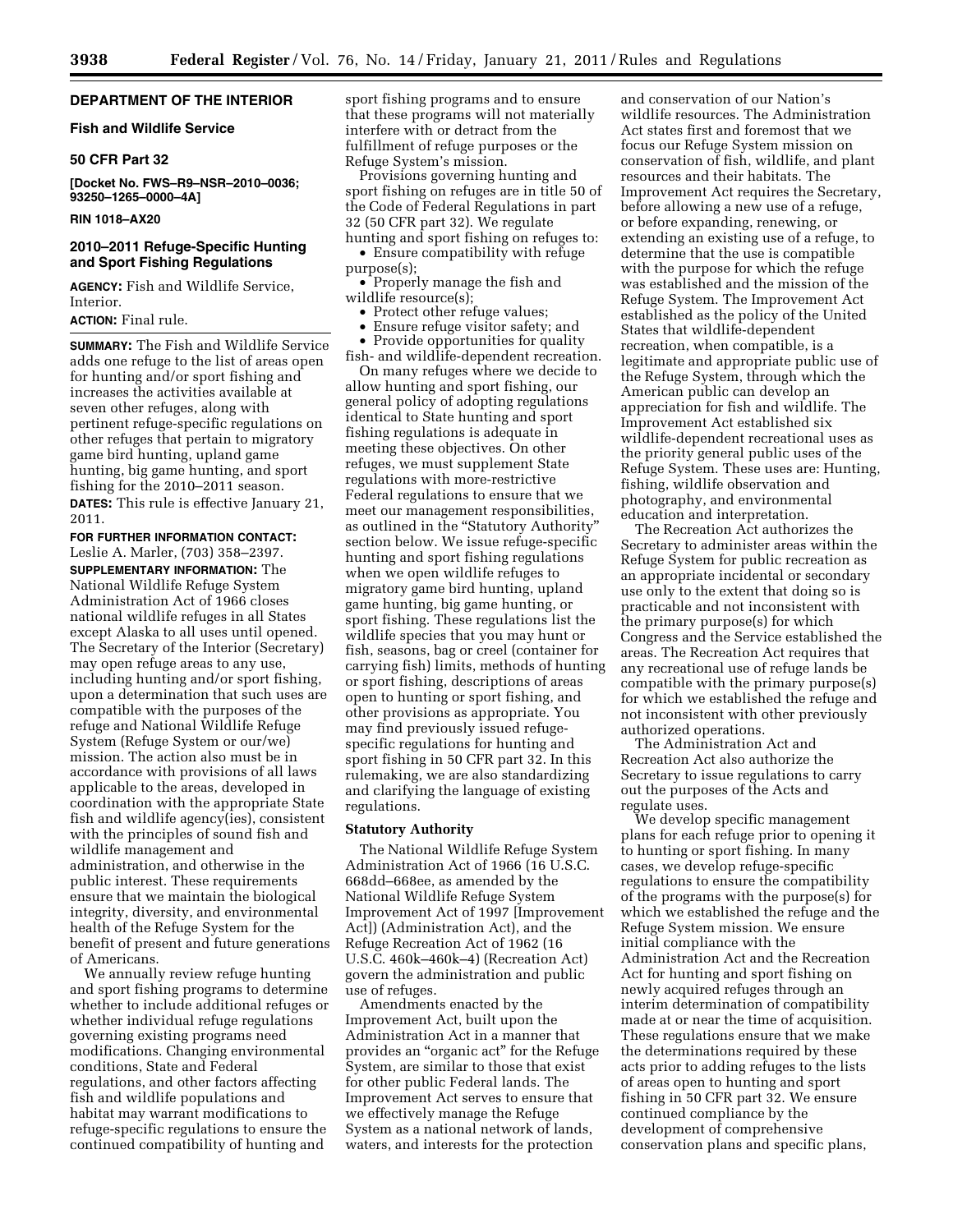and by annual review of hunting and sport fishing programs and regulations.

#### **Response to Comments Received**

In the September 15, 2010, **Federal Register** (75 FR 56360), we published a proposed rulemaking identifying changes pertaining to migratory game bird hunting, upland game bird hunting, big game hunting, and sport fishing to existing refuge-specific language on certain refuges for the 2010–2011 season. We received 14 comments on the proposed rule during a 30-day comment period; seven of those comments were supportive of the rulemaking.

*Comment 1:* Four commenters expressed opposition to the Service banning lead sinkers on several of our refuges. They feel that this ban would necessitate them having to purchase new nontoxic sinkers and this would be hardship on all anglers, especially in light of current economic conditions. They feel that the amount of lead left in waters is minimal and not the same as that in ammunition used by waterfowl hunters.

*Response 1:* Three refuges in this rule have language banning lead sinkers on their refuges: Patuxent Research Refuge in Maryland, Seney National Wildlife Refuge in Michigan, and Rappahannock River Valley National Wildlife Refuge in Virginia. Lead is a toxic metal that, in sufficient quantities, has adverse effects on the nervous and reproductive systems of animals, and can be lethal to wildlife if ingested, even in small amounts such as that contained in a fishing weight. According to the American Bird Conservancy and Center for Biological Diversity, an estimated 10 million to 20 million birds and other animals die each year from lead poisoning in the United States. Some animals die a painful death from lead poisoning while others suffer for years from its debilitating effects. Current estimates are that approximately 4,000 tons are lost in ponds and streams as fishing lures and sinkers. This metal is poisoning at least 75 wild bird species, including loons, golden and bald eagles, ravens and endangered California condors. Bald eagles are especially vulnerable to lead. Eagles eat fish, including the bottom-feeding varieties most likely to scoop sinkers from the sediments. It is true that sinkers are only part of the lead problems. Raptors can also pick up bullet fragments from deer carcasses, and other birds can pick up lead shot showered over fields and wetlands by years of hunting activity. But lead shot for waterfowl hunting has been illegal since 1998. There are nontoxic fishing weights (split shot) for

use in nontidal waters that are readily available in the marketplace. Many anglers are using fishing tackle made from nontoxic materials such as tin, bismuth, steel, and tungsten, alternatives which are found in all 50 States. The difference in cost between nonlead tackle and lead is not great, especially for basic items. For example, a 3⁄0 reusable split shot costs \$.03 for lead and \$.04 for tin.

This ban of lead sinkers is not new to any of these refuges. In the case of Rappahannock River Valley National Wildlife Refuge, they have banned lead sinkers since 2004 in their freshwater ponds, where there is a greater likelihood of lead split shot being ingested by wildlife. They do allow the use of lead sinkers in tidal creeks because to hold bait in a tidal situation anglers need heavier weights, and heavier nontoxic weights are not as available in the marketplace. There is also less likelihood of weights in tidal waters being ingested (larger size, deeper water).

Seney National Wildlife Refuge has banned lead sinkers since 2002. They have several fish-eating predators (bald eagle, osprey, kingfisher, otter, loon) that are susceptible to incidental lead ingestion on the refuge along with swans that may ingest lead weights while feeding in shallow waters. From 1987–2004, lead toxicosis accounted for 22 percent of the 204 Michigan common loon deaths that were necropsied by the Minnesota Department of Natural Resources' Rose Lake Wildlife Disease Lab.

Patuxent Research Refuge banned lead sinkers as of April 12, 2010 (it was effective in the 2009–10 rulemaking). We are making no change to the regulations as a result of these comments.

*Comment 2:* Two commenters feel that we are making more refuges into killing fields for wildlife and birds. One of these commenters also wishes to extend the comment period by 60 days. Both commenters feel that by spreading lead shot all over the environment it kills a second time and more with other animals feeding from the dead carcass. They feel that the use of the refuge is taken away from nonhunters who cannot use the site when ''the wildlife murderers are there shooting," and that hunting is incompatible with any other use of the site.

*Response 2:* The 1997 National Wildlife Refuge System Administration Act stipulates that hunting (along with fishing, wildlife observation and photography, and environmental education and interpretation), if found to be compatible, is a legitimate and

priority general public use of a refuge and should be facilitated. The Administration Act authorizes the Secretary to allow use of any refuge area for any purpose as long as those uses are compatible. In the case of each refuge opening/expansion in this rule, the refuge managers went through the compatibility process (which allows for public comment), in addition to complying with the National Environmental Policy Act (42 U.S.C. 4321 *et seq.*) (NEPA) (which also allows for public comment) to make the determination before opening or expanding the refuge to allow for hunting.

We disagree that the comment period is insufficient. The process of opening refuges is done in stages, with the fundamental work being done on the ground at the refuge and in the community where the program is administered. In these stages, the public is provided other opportunities to comment, for example, on the comprehensive conservation plans, the compatibility determinations, and the hunt plans and accompanying NEPA documents. The final stage is when we publish the proposed rule in the **Federal Register** for additional comment, commonly providing a 30-day comment period.

We make every attempt to collect all of the proposals from the refuges nationwide and process them expeditiously to maximize the time available for public review. We believe that a 30-day comment period, through the broader publication following the earlier public involvement, gives the public sufficient time to comment and allows us to establish hunting and fishing programs in time for the upcoming seasons. Many of these rules also relieve restrictions and allow the public to participate in wildlifedependent recreational activities on a number of refuges. Even after issuance of a final rule, we accept comments, suggestions, and concerns for consideration for any appropriate subsequent rulemaking.

We are and have been phasing out the use of lead shot by hunters on refuge lands. However, we are doing this phase-out of lead shot in a coordinated manner with the respective State wildlife agency. The National Wildlife Refuge Improvement Act of 1997 directs the Service to make refuge regulations as consistent with State regulations as practicable. See additional discussion on the lead shot issue in Response 1. There were no changes to this rulemaking as a result of these comments.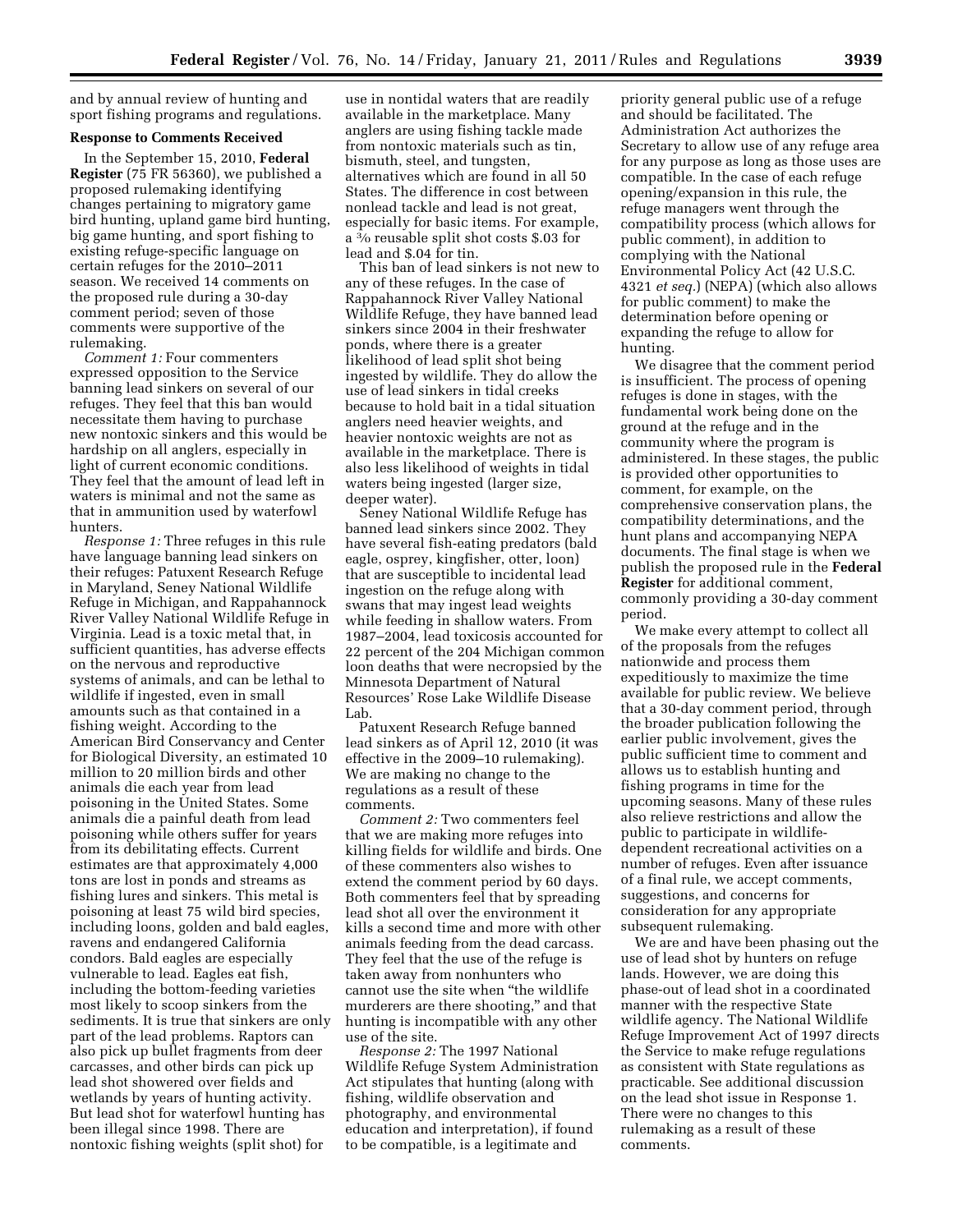*Comment 3:* A commenter asked whether a change could be made to Cape May National Wildlife Refuge (NWR), which is opening the Great Cedar Swamp Division section of its refuge to wild turkey hunting, to include the Delaware Bay Division. The commenter explains that he/she understood the reason why Delaware Bay Division was not listed during the time of the comprehensive conservation plan (CCP) approval was that no wild turkeys were likely to be found in that Division, but feels that is not the case today. Also, the commenter feels that the turkey hunting disturbance footprint/impact is far less than other user groups who currently venture onto the refuge—that some of the nonhunting user group activities involve large numbers of individuals, moving as a single group, which creates a much larger disturbance to the wildlife population than a single individual transiting the same area. The commenter goes on to state that other users are not limited in any fashion as to the amount of time spent inside the ecosystem, unlike hunter users who are limited by Federal and State regulations.

*Response 3:* In accordance with the National Wildlife Refuge System Improvement Act of 1997, the 2004 Comprehensive Conservation Plan (CCP) for Cape May NWR provides a strategic management direction for the refuge over a 15-year period. As described in the 2009 Turkey, Rabbit, Squirrel Hunt Management Plan, the Preferred Alternative implements the strategies as outlined in the CCP for providing new compatible upland game hunting (turkey, rabbit, and squirrel) on the refuge. We consider this activity to be a wildlife-dependent public use activity. The exclusion of the Delaware Bay Division for turkey hunting meets the purposes of the Cape May NWR, as outlined in the 2004 CCP. Opportunities for turkey hunting and other wildlifedependent public use activities on the refuge will be re-evaluated during the CCP's revision in 2019.

We designed hunting opportunities provided on Cape May NWR to result in minimal disturbance to trust resources. Minimizing disturbance factors and potential impacts are a primary consideration in season and regulation development. Because hunters may only harvest turkey during the spring in the Great Cedar Swamp Division on 4,492 acres, fewer biological impacts would occur than if we allowed turkey hunting in the Delaware Bay Division as well. We allow turkey hunting in limited areas of the refuge in order to reduce the cumulative negative impacts to wildlife and conflicts among other user groups

on the refuge. No changes were made to the regulation as a result of this comment.

*Comment 4:* Another commenter felt that Federal hunting and fishing rules should not only be consistent with State hunting and fishing regulations but provide a practical, easy-to-use structure to permit hunters and anglers on Federal refuges. In particular the commenter suggests that we should provide notice in State hunting and fishing guides of opportunities found in refuges along with permitting requirements, allowing hunters and anglers to obtain required permits in a similar manner as State fishing and hunting licenses or permits.

*Response 4:* Most State hunting regulation pamphlets identify hunting opportunities on refuges. In addition, many States also assist in and coordinate the issuance of refuge hunting permits, and many assist in running the hunting program on a specific refuge by providing staff. We are seeking additional opportunities to harmonize the refuge and State regulations. In addition, the process of selecting hunters for various hunting opportunities undergoes annual reviews, often in conjunction with State wildlife agency staff, and we are seeking opportunities to improve these processes. However, an important distinction between refuges and other lands within a State is that national wildlife refuges are closed to hunting in the lower 48 States until the Service opens them through a prescribed series of steps set forth both in regulation (50 CFR 32.1) and in policy (605 FW 2). Furthermore, if we do open a refuge, not all lands within a refuge are opened in their entirety, and we are very specific about exactly how this hunt will take place.

The decision to open a refuge to hunting involves numerous steps where each refuge manager determines, after completing a compatibility determination, hunting and/or fishing opening package, appropriate NEPA documentation, section 7 consultation, and consultation with State fish and game agencies, the conduct of the hunting or fishing opportunity. While we make every effort to be consistent with State regulations, there are instances when it is appropriate that we be more restrictive than the State. Our regulations at 50 CFR 32.2(d) state that, ''Each person shall comply with the applicable provisions of the laws and regulations of the State wherein any area is located *unless further restricted by Federal law or regulation.*'' [Emphasis added.]

For example, States may typically allow a longer hunting/angling season or larger bag limits than do many refuges. Most refuges have shorter seasons not only to ensure healthy wildlife populations, but to also allow other users opportunities to visit and observe wildlife on our refuges (*i.e.,* bird watchers, school groups, other refuge visitors) free of any safety concerns related to hunting in particular. We allow refuge managers the latitude to be more restrictive than the State when they deem it necessary and appropriate for a particular refuge.

The commenter also referred to a condition that required hunters wishing to participate in a hunt to submit a Big/ Upland Game Hunt Application (FWS Form 3–2356). We recently secured OMB approval of nine new forms allowing the refuges to keep track of various activities on the refuges. The Paperwork Reduction Act of 1980 (44 U.S.C. 3501 *et seq.*) (PRA) determines how we may collect information from 10 or more individuals. We strive with every annual regulation to comply with the PRA and this is an attempt to do so. This law is unique to the Federal Government and compliance is not discretionary. The collection of this information enables refuge managers to more appropriately manage hunts helping to ensure quality opportunities for the hunting and angling public in addition to better managing wildlife populations. We made no changes to the regulation as a result of this comment.

*Comment 5:* A commenter says that the Service should only propose rules that it reasonably believes it can enforce and that is consistent with the purposes of allowing hunting in refuges. Specifically, the commenter assumes that the requirement for hunters in tree stands to use a safety belt or harness (as proposed at Choctaw NWR) is proposed for safety purposes, but we provide no analysis justifying this rule. Further, the rule is overly prescriptive and will be difficult to enforce without undermining the hunting.

*Response 5:* This is not a new proposal for Choctaw NWR. The refuge has had this regulation in place since 2004. The commenter states that in order to enforce this regulation, the law enforcement officer would disturb any wildlife. Often officers (Federal or State) make use of spotting scopes and binoculars enabling them to check compliance from a distance and also are able to examine equipment at check-in and check out stations, in addition to field checks. Furthermore, this is a requirement for hunters using State wildlife management areas in Alabama. According to State statistics, falling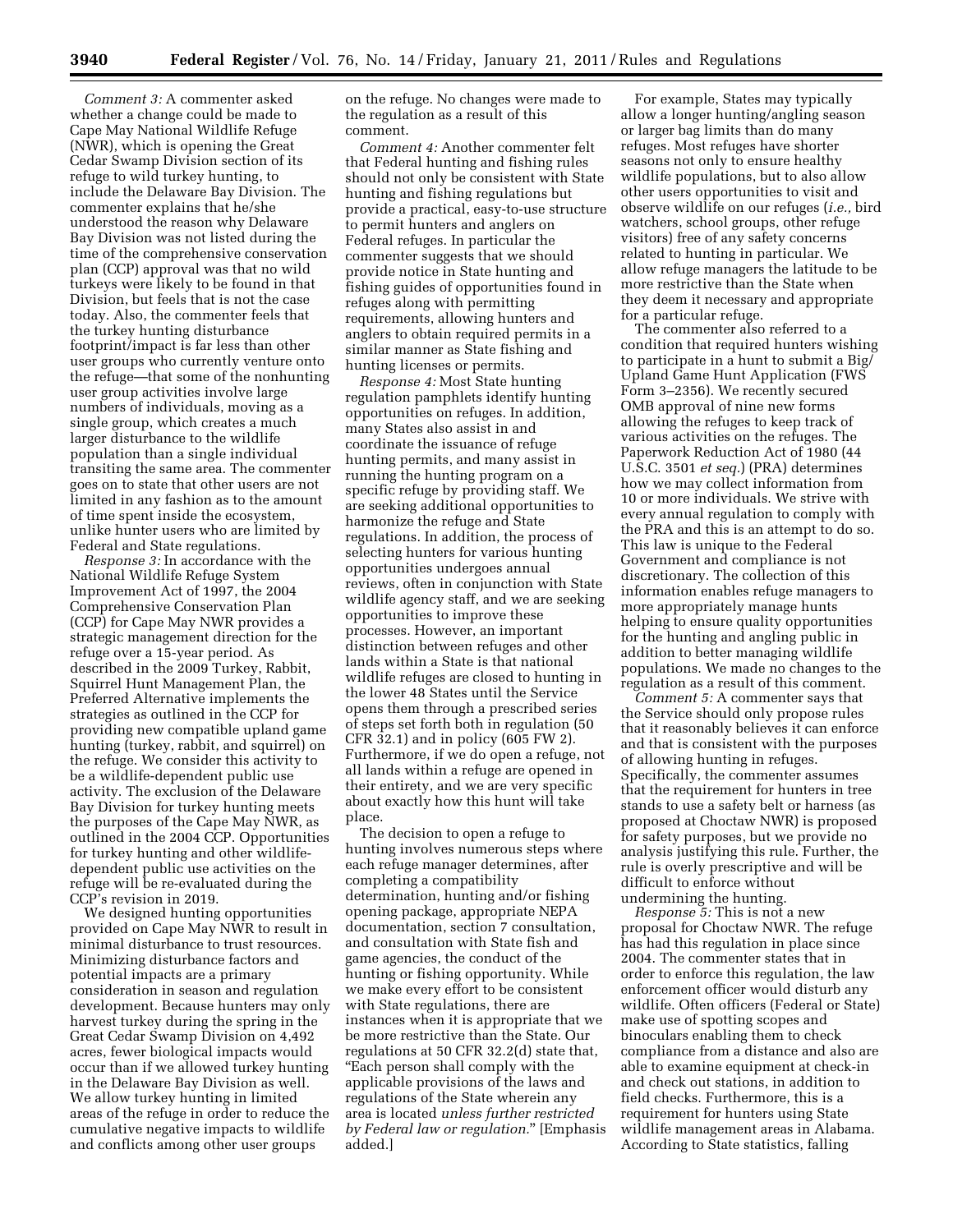from tree stands is the leading cause of injuries to hunters in Alabama. Injuries from tree stand accidents could be minimized or prevented by wearing a safety belt or harness. Alabama regulations now require all hunters using a tree stand on wildlife management areas to wear a safety belt or harness. We make no changes to the regulation as a result of this comment.

*Comment 6:* A commenter feels that a condition for Bald Knob NWR Arkansas (A6) is overly broad and without reason. Specifically, he/she does not disagree with the requirement for use of only approved nontoxic shot shells for waterfowl hunting, and feels that the proposal to disallow shells in/on vehicles will result in unwarranted searches and seizures and possibly increase the Service's liability.

*Response 6:* Bald Knob NWR is both a popular waterfowl hunting refuge and known as one of the best areas for waterfowl hunting in the State. Over the years disputes between hunting parties escalated based on various reasons such as hunting too close together, ''sky busting'' (shooting birds at long ranges when there is only a small chance of taking a bird), and other problems. The refuge addressed those problems in 2001 by implementing a minimum distance between different hunting groups to be at least 100 yards (90 m). They addressed the "sky busting" issue by implementing the 25 shell possession limit, including in vehicles. This significantly reduced "sky busting" forcing hunters to make better judgments and shots in the field. Consequently, hunters are more peacefully coexisting resulting in a more enjoyable and quality hunt. No major hunter conflicts have arisen since the refuge implemented these rules. The logic behind the wording "including in vehicles'' is because hunters would bring 25 shells into the field and once expended, the law enforcement officers would find them returning to their vehicles to get another box of 25. If the officers imposed a limit of 25 shells only in the field, as suggested by the commenter, we are not reducing sky busting because there is potentially an unlimited supply of ammunition available to the hunter in his or her vehicle. By limiting hunters' possession to 25 shells, including in their vehicles, we have eliminated (or nearly so) the problem as evidenced by the few disputes in the past 9 to 10 years.

Finally, on Bald Knob NWR all hunters must possess the refuge brochure, which when signed becomes their refuge hunting permit. Their signature indicates that they have read and understood the refuge hunting

regulations and willingly agree to allow law enforcement officers to inspect or search their equipment used during the hunt. We made no changes to the rule as a result of this comment.

*Comment 7:* A commenter feels that hunting and fishing age requirements should be consistent throughout the country and points out that Bayou Cocodrie NWR listed a different age threshold for youth hunters than other Louisiana refuges. The commenter also felt that instead of prescribing Federal hunting supervision laws that the refuge should defer to State law.

*Response 7:* After submission by the refuge of their regulations, the State proposed an age change for youth hunters. Bayou Cocodrie NWR is effecting that change with this final rule and modifying the age for youth hunters from age 17 and under to age 16 and under. As a general rule, we strive to be consistent with State regulations. As for the comment about supervision of youth hunters and the comparison to other refuges, each refuge manager determines the conduct of a hunt on the individual refuge. They take into consideration such factors as habitat types, endangered species, and public hunting pressure present on their particular refuge. At Bayou Cocodrie NWR, the manager determined that there needs to be a more experienced hunter accompanying and teaching the younger hunter the responsibilities of hunting on the refuge. Other than modifying the age of youth hunters to age 16 and under, we made no changes to the regulation as a result of these comments.

*Comment 8:* A commenter, though supportive of expanding hunting on Minnesota Valley National Wildlife Refuge in Minnesota, expressed concern about expansion of hunting on wildlife refuges in general. The commenter expressed that the cumulative impact assessment of each refuge was made available online in a prior stage of this process but is not available online now while the regulation is in its final stages.

*Response 8:* We disagree. We posted on *<http://www.regulations.gov>* a cumulative impacts assessment report of the entire rulemaking (23 pages) on the day the **Federal Register** published the proposed rule, and we simultaneously posted the proposed rule on that Web site. This report addresses a description of the subject and issues involved and assesses the direct, indirect, and cumulative impacts of the proposed hunting activities on hunted populations of migratory birds and resident wildlife, nonhunted migratory and resident wildlife, threatened and endangered species, plant and habitat resources, other wildlife-dependent

recreational uses, physical resources (including air, soil and water) cultural resources, refuge facilities, solitude and socioeconomics. We also assessed impacts of the proposed opening and/or expansion of hunting activities on the seven refuges by evaluating Compatibility Determinations prepared by each refuge for their respective hunting programs, and intra-Service consultations on the effects of hunting on endangered and threatened species conducted for each refuge hunting program as required by section 7 of the Endangered Species Act of 1973, as amended (16 U.S.C. 1531 *et seq.*).

When contacted by the commenter, he/she did not inquire about the cumulative impacts assessment, but rather about the general process of the rulemaking, including the 2003 Fund for Animals litigation. We explained to the commenter that this rulemaking was a compilation of the changes needed by refuges for this particular season and that the bulk of the economic analysis is done, appropriately, at the field level. We directed the commenter to contact individual refuges if they wished to receive the NEPA documentation created at the refuge level. The commenter did so, received the information that he/she was seeking, and supports the expansion of hunting in Minnesota Valley NWR. The commenter further stated that he/she felt there should be more information available to the public about proposed hunting regulations, specifically the readily available environmental assessment of each refuge. As discussed in the preamble of the rule, the decision to open or expand a refuge is a public process. All elements of that decision, including the hunt plan, compatibility determination, and appropriate NEPA analysis, are the subject of a public review and comment process and are available upon request. The decision to post online individual refuge-specific environmental analyses lies with the refuge manager; however, we will make the suggestion to refuge managers that they do so in the future to facilitate additional public inspection of documents after the appropriate public review process has ended and we have made a decision. We made no changes to this rulemaking as a result of this comment.

#### **Effective Date**

This rule is effective upon publication in the **Federal Register**. We have determined that any further delay in implementing these refuge-specific hunting and sport fishing regulations would not be in the public interest, in that a delay would hinder the effective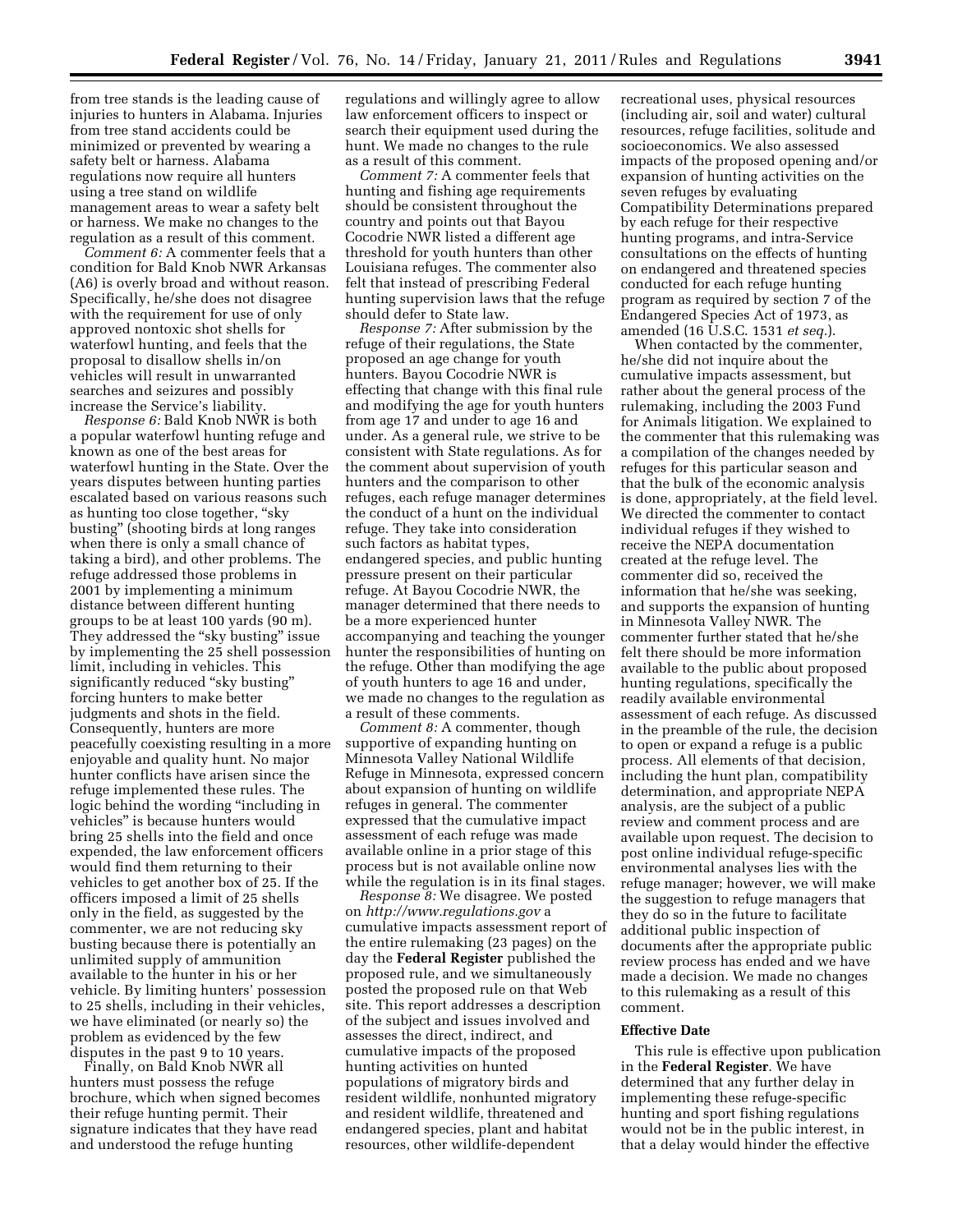planning and administration of the hunting and fishing programs. We provided a 30-day public comment period for the September 15, 2010, proposed rule. An additional delay would jeopardize holding the hunting and/or fishing programs this year or shorten their duration and thereby lessen the management effectiveness of this regulation. This rule does not impact the public generally in terms of requiring lead time for compliance. Rather it relieves restrictions in that it allows activities on refuges that we would otherwise prohibit. Therefore, we find good cause under 5 U.S.C. 553(d)(3) to make this rule effective upon publication.

#### **Amendments to Existing Regulations**

This document codifies in the Code of Federal Regulations all of the Service's hunting and/or sport fishing regulations that are applicable at Refuge System units previously opened to hunting and/ or sport fishing. We are doing this to better inform the general public of the regulations at each refuge, to increase understanding and compliance with these regulations, and to make

enforcement of these regulations more efficient. In addition to now finding these regulations in 50 CFR part 32, visitors to our refuges will usually find them reiterated in literature distributed by each refuge or posted on signs.

We have cross-referenced a number of existing regulations in 50 CFR parts 26, 27, and 32 to assist hunting and sport fishing visitors with understanding safety and other legal requirements on refuges. This redundancy is deliberate, with the intention of improving safety and compliance in our hunting and sport fishing programs.

#### TABLE 1—CHANGES FOR 2010–2011 HUNTING/FISHING SEASON

| National Wildlife Refuge | State        | Migratory bird<br>huntina | Upland game<br>huntina                                                                                                                                                                                                     | Big game hunting | Fishing |
|--------------------------|--------------|---------------------------|----------------------------------------------------------------------------------------------------------------------------------------------------------------------------------------------------------------------------|------------------|---------|
|                          | ∣ CA<br>l NE |                           | Already open $\mid$ B    D (turkey)    Already open.<br>Closed $\ldots$ Closed $\ldots$ Closed $\ldots$ B $\ldots$ $\ldots$ $\ldots$ $\ldots$ Already open.<br>Already open    Already open    D (turkey)    Already open. |                  | Closed. |

A = New refuge opened.

B = New activity on a refuge previously opened to other activities.

C = Refuge already open to activity but added new land/waters which increased activity.

 $D =$  Refuge already open to activity but added new species to hunt.

The changes for the 2010–11 hunting/ fishing season noted in the chart above are each based on a complete administrative record which, among other detailed documentation, also includes a hunt plan, a compatibility determination, and the appropriate NEPA analysis, all of which were the subject of a public review and comment process. These documents are available upon request.

#### **Fish Advisory**

For health reasons, anglers should review and follow State-issued consumption advisories before enjoying recreational sport fishing opportunities on Service-managed waters. You can find information about current fish consumption advisories on the Internet at: *[http://www.epa.gov/waterscience/](http://www.epa.gov/waterscience/fish/)  [fish/.](http://www.epa.gov/waterscience/fish/)* 

#### **Plain Language Mandate**

In this rule we made some of the revisions to the individual refuge units to comply with a Presidential mandate to use plain language in regulations; as such, these particular revisions do not modify the substance of the previous regulations. These types of changes include using ''you'' to refer to the reader and ''we'' to refer to the Refuge System, using the word "allow" instead of "permit" when we do not require the use

of a permit for an activity, and using active voice (*i.e.,* ''We restrict entry into the refuge'' vs. ''Entry into the refuge is restricted'').

#### **Regulatory Planning and Review**

The Office of Management and Budget (OMB) has determined that this rule is not significant under Executive Order 12866 (E.O. 12866). OMB bases its determination on the following four criteria:

(a) Whether the rule will have an annual effect of \$100 million or more on the economy or adversely affect an economic sector, productivity, jobs, the environment, or other units of the government.

(b) Whether the rule will create inconsistencies with other Federal agencies' actions.

(c) Whether the rule will materially affect entitlements, grants, use fees, loan programs, or the rights and obligations of their recipients.

(d) Whether the rule raises novel legal or policy issues.

#### **Regulatory Flexibility Act**

Under the Regulatory Flexibility Act (as amended by the Small Business Regulatory Enforcement Fairness Act [SBREFA] of 1996) (5 U.S.C. 601, *et seq.*), whenever a Federal agency is required to publish a notice of rulemaking for any proposed or final

rule, it must prepare and make available for public comment a regulatory flexibility analysis that describes the effect of the rule on small entities (*i.e.,*  small businesses, small organizations, and small government jurisdictions). However, no regulatory flexibility analysis is required if the head of an agency certifies that the rule would not have a significant economic impact on a substantial number of small entities. Thus, for a regulatory flexibility analysis to be required, impacts must exceed a threshold for ''significant impact'' and a threshold for a ''substantial number of small entities.'' *See* 5 U.S.C. 605(b). SBREFA amended the Regulatory Flexibility Act to require Federal agencies to provide a statement of the factual basis for certifying that a rule would not have a significant economic impact on a substantial number of small entities.

This rule adds one national wildlife refuge to the list of refuges open to hunting, increases hunting activities on six national wildlife refuges, and increases fishing activities at one national wildlife refuge. As a result, visitor use for wildlife-dependent recreation on these national wildlife refuges will change. If the refuges establishing new programs were a pure addition to the current supply of such activities, it would mean an estimated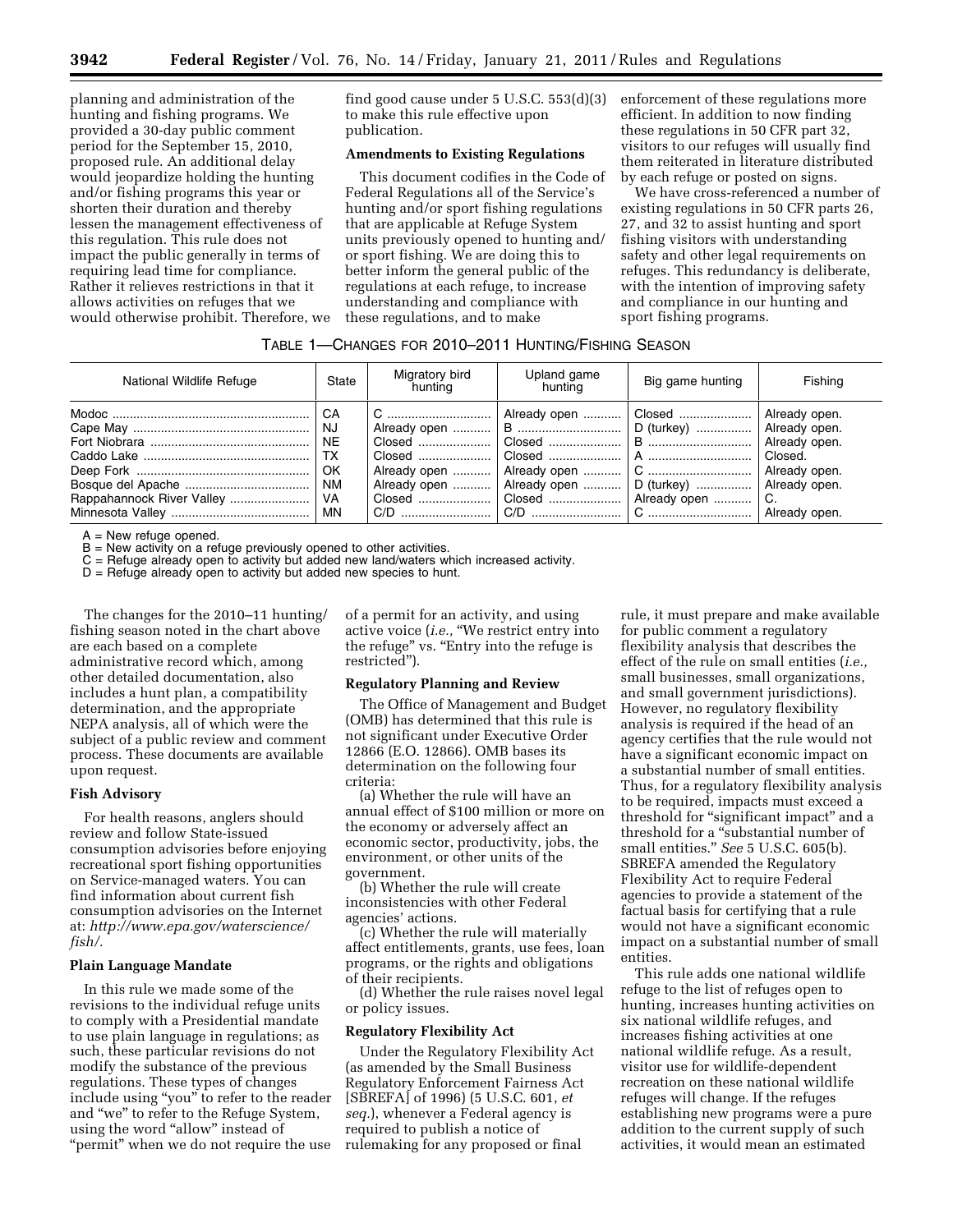increase of 12,330 user days (one person per day participating in a recreational opportunity) (Table 2). Because the participation trend is flat in these

activities since 1991, this increase in supply will most likely be offset by other sites losing participants. Therefore, this is likely to be a

substitute site for the activity and not necessarily an increase in participation rates for the activity.

| <b>Hefuge</b>      | Additional<br>davs | Additional<br>expenditures |
|--------------------|--------------------|----------------------------|
| Modoc.<br>Cape May | 130<br>.700        | \$13,868<br>181,356        |
|                    | 250                | 26.670                     |
|                    | 225                | 24.003                     |
|                    |                    | 18.882                     |
|                    |                    | 853                        |
|                    | 640                | 51.510                     |
| Minnesota Vallev   | 9.200              | 981.454                    |
| Tota               | 2.330              |                            |

To the extent visitors spend time and money in the area of the refuge that they would not have spent there anyway, they contribute new income to the regional economy and benefit local businesses. Due to the unavailability of site-specific expenditure data, we use the national estimates from the 2006 National Survey of Fishing, Hunting, and Wildlife Associated Recreation to identify expenditures for food and lodging, transportation, and other incidental expenses. Using the average expenditures for these categories with the maximum expected additional participation of the Refuge System yields approximately \$1.3 million in recreation-related expenditures (Table 2). By having ripple effects throughout the economy, these direct expenditures are only part of the economic impact of these recreational activities. Using a national impact multiplier for hunting activities (2.67) derived from the report ''Economic Importance of Hunting in America'' and a national impact

multiplier for fishing activities (2.79) derived from the report ''Economic Importance of Fishing in America'' yields a total economic impact of approximately \$3.5 million (2009 dollars) (Southwick Associates, Inc., 2007). Using a local impact multiplier would yield more accurate and smaller results. However, we employed the national impact multiplier due to the difficulty in developing local multipliers for each specific region.

Since we know that most of the fishing and hunting occurs within 100 miles of a participant's residence, then it is unlikely that most of this spending would be "new" money coming into a local economy; therefore, this spending would be offset with a decrease in some other sector of the local economy. The net gain to the local economies would be no more than \$3.5 million, and most likely considerably less. Since 80 percent of the participants travel less than 100 miles to engage in hunting and fishing activities, their spending

patterns would not add new money into the local economy and, therefore, the real impact would be on the order of about \$695,000 annually.

Small businesses within the retail trade industry (such as hotels, gas stations, taxidermy shops, bait and tackle shops, etc.) may be impacted from some increased or decreased refuge visitation. A large percentage of these retail trade establishments in the local communities around national wildlife refuges qualify as small businesses (Table 3). We expect that the incremental recreational changes will be scattered, and so we do not expect that the rule will have a significant economic effect on a substantial number of small entities in any region or nationally. As noted previously, we expect approximately \$695,000 to be spent in total in the refuges' local economies. The maximum increase (\$3.5 million if all spending were new money) at most would be less than 1 percent for local retail trade spending.

TABLE 3—COMPARATIVE EXPENDITURES FOR RETAIL TRADE ASSOCIATED WITH ADDITIONAL REFUGE VISITATION FOR 2010/2011

[Thousands, 2009 dollars]

| Refuge/County(ies)         | Retail trade<br>in 2002<br>(2009S) | Estimated<br>maximum<br>addition from<br>new activities | Addition as<br>% of total | Establishments<br>in 2007 | Establ. with<br>$<$ 10 emp in 2007 |
|----------------------------|------------------------------------|---------------------------------------------------------|---------------------------|---------------------------|------------------------------------|
|                            | 51,719                             | 13.9                                                    | 0.027                     | 33                        | 22                                 |
|                            | 1.649.345                          | 181.4                                                   | 0.011                     | 746                       | 597                                |
|                            | 80.374                             | 26.7                                                    | 0.033                     | 44                        | 28                                 |
| Caddo Lake:                |                                    |                                                         |                           |                           |                                    |
|                            | 3,329,277                          | 6.0                                                     | 0.000                     | 999                       | 685                                |
|                            | 1.369.032                          | 6.0                                                     | 0.000                     | 469                       | 201                                |
|                            | 505.210                            | 6.0                                                     | 0.001                     | 209                       | 160                                |
|                            | 63.964                             | 6.0                                                     | 0.009                     | 38                        | 30                                 |
|                            | 302.176                            | 18.9                                                    | 0.006                     | 128                       | 98                                 |
| Bosque del Apache:         |                                    |                                                         |                           |                           |                                    |
|                            | 9,354,821                          | 0.3                                                     | 0                         | 2,272                     | 1.512                              |
|                            | 91.494                             | 0.3                                                     |                           | 47                        | 35                                 |
|                            | 85.374                             | 0.3                                                     | 0                         | 563                       | 40                                 |
| Rappahannock River Valley: |                                    |                                                         |                           |                           |                                    |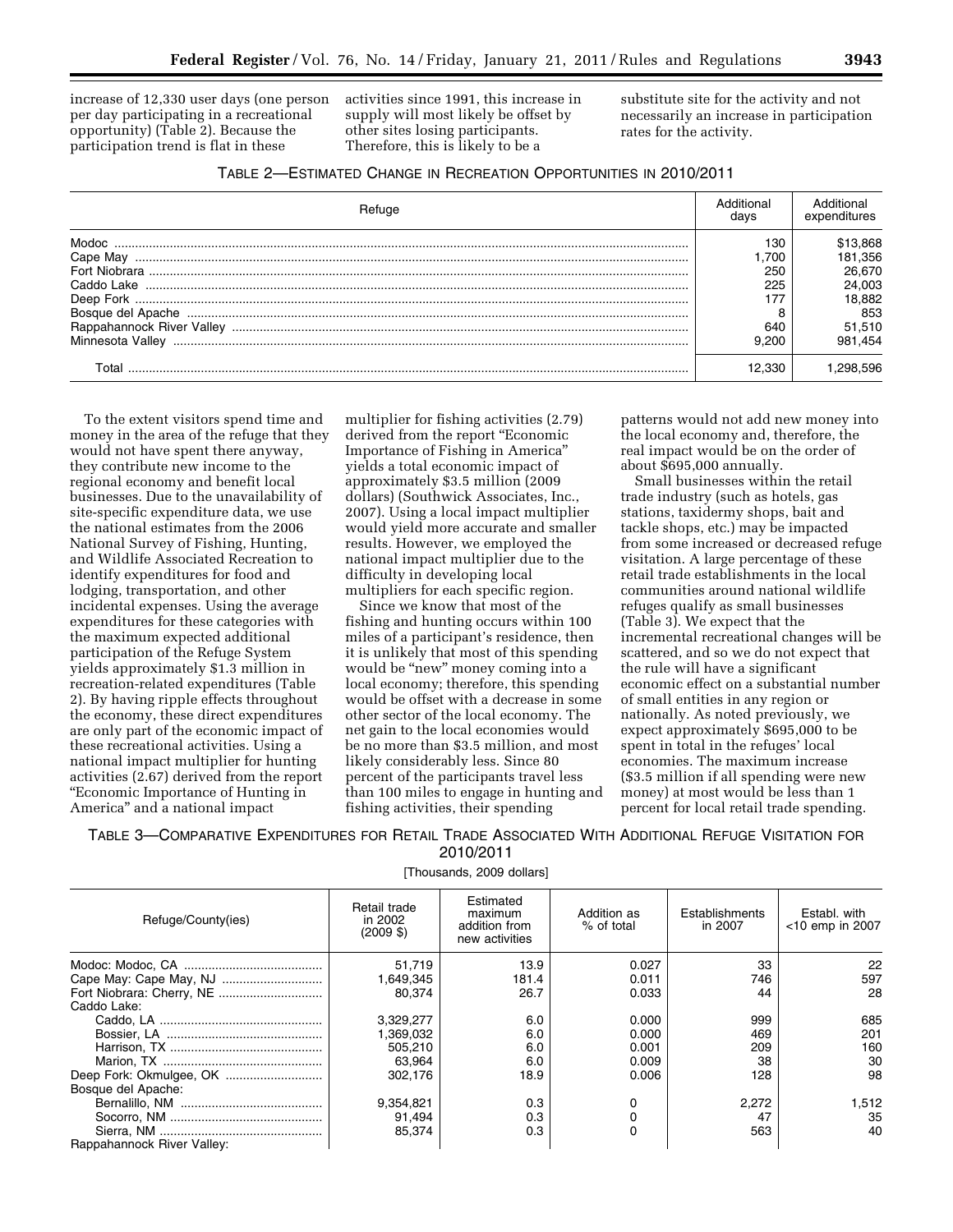|                     | TABLE 3-COMPARATIVE EXPENDITURES FOR RETAIL TRADE ASSOCIATED WITH ADDITIONAL REFUGE VISITATION FOR |  |  |  |  |  |  |  |  |  |
|---------------------|----------------------------------------------------------------------------------------------------|--|--|--|--|--|--|--|--|--|
| 2010/2011-Continued |                                                                                                    |  |  |  |  |  |  |  |  |  |

[Thousands, 2009 dollars]

| Refuge/County(ies) | Retail trade<br>in 2002<br>$(2009 \text{ } $)$ | Estimated<br>maximum<br>addition from<br>new activities | Addition as<br>% of total        | Establishments<br>in 2007    | Establ, with<br>$<$ 10 emp in 2007 |  |
|--------------------|------------------------------------------------|---------------------------------------------------------|----------------------------------|------------------------------|------------------------------------|--|
| Minnesota Valley:  | 306,350<br>193,558<br>88.581                   | 2.6<br>24.5<br>24.5                                     | 0.001<br>0.013<br>0.028          | 64<br>61<br>41               | 52<br>39<br>29                     |  |
|                    | 20,238,488<br>703,601<br>878.227<br>5,787,006  | 245.4<br>245.4<br>245.4<br>245.4                        | 0.001<br>0.035<br>0.028<br>0.004 | 4.399<br>232<br>358<br>1,181 | 2,742<br>142<br>240<br>722         |  |

This final rule reflects a change for Rappahannock River Valley NWR as being in three different counties in Virginia: Caroline, Essex, and Richmond. The proposed rule incorrectly stated the refuge was located in Northumberland County.

With the small change in overall spending anticipated from this rule, it is unlikely that a substantial number of small entities will have more than a small impact from the spending change near the affected refuges. Therefore, we certify that this rule will not have a significant economic effect on a substantial number of small entities as defined under the Regulatory Flexibility Act (5 U.S.C. 601 *et. seq.*). An initial/ final Regulatory Flexibility Analysis is not required. Accordingly, a Small Entity Compliance Guide is not required.

#### **Small Business Regulatory Enforcement Fairness Act**

The rule is not a major rule under 5 U.S.C. 804(2), the Small Business Regulatory Enforcement Fairness Act. We anticipate no significant employment or small business effects. This rule:

a. Will not have an annual effect on the economy of \$100 million or more. The minimal impact will be scattered across the country and will most likely not be significant in any local area.

b. Will not cause a major increase in costs or prices for consumers, individual industries, Federal, State, or local government agencies, or geographic regions. This rule will have only a slight effect on the costs of hunting opportunities for Americans. If the substitute sites are farther from the participants' residences, then an increase in travel costs will occur. The Service does not have information to quantify this change in travel cost but assumes that, since most people travel less than 100 miles to hunt, the increased travel cost will be small. We

do not expect this rule to affect the supply or demand for hunting opportunities in the United States and, therefore, it should not affect prices for hunting equipment and supplies, or the retailers that sell equipment.

c. Will not have significant adverse effects on competition, employment, investment, productivity, innovation, or the ability of United States-based enterprises to compete with foreignbased enterprises. This rule represents only a small proportion of recreational spending at national wildlife refuges. Therefore, this rule will have no measurable economic effect on the wildlife-dependent industry, which has annual sales of equipment and travel expenditures of \$72 billion nationwide.

#### **Unfunded Mandates Reform Act**

Since this rule applies to public use of federally owned and managed refuges, it will not impose an unfunded mandate on State, local, or Tribal governments or the private sector of more than \$100 million per year. The rule will not have a significant or unique effect on State, local, or Tribal governments or the private sector. A statement containing the information required by the Unfunded Mandates Reform Act (2 U.S.C. 1531 *et seq.*) is not required.

#### **Takings (E.O. 12630)**

In accordance with E.O. 12630, this rule will not have significant takings implications. This regulation affects only visitors at national wildlife refuges and describes what they can do while they are on a refuge.

#### **Federalism (E.O. 13132)**

As discussed in the Regulatory Planning and Review and Unfunded Mandates Reform Act sections above, this rule will not have sufficient Federalism implications to warrant the preparation of a Federalism Assessment under E.O. 13132. In preparing this rule, we worked with State governments.

#### **Civil Justice Reform (E.O. 12988)**

In accordance with E.O. 12988, the Office of the Solicitor has determined that the rule does not unduly burden the judicial system and that it meets the requirements of sections 3(a) and 3(b)(2) of the Order. The regulation clarifies established regulations and results in better understanding of the regulations by refuge visitors.

#### **Energy Supply, Distribution or Use (E.O. 13211)**

On May 18, 2001, the President issued E.O. 13211 on regulations that significantly affect energy supply, distribution, and use. E.O. 13211 requires agencies to prepare Statements of Energy Effects when undertaking certain actions. Because this rule increases activities at seven refuges and opens one new refuge, it is not a significant regulatory action under E.O. 12866 and is not expected to significantly affect energy supplies, distribution, and use. Therefore, this action is a not a significant energy action and no Statement of Energy Effects is required.

#### **Consultation and Coordination With Indian Tribal Governments (E.O. 13175)**

In accordance with E.O. 13175, we have evaluated possible effects on federally recognized Indian tribes and have determined that there are no effects. We coordinate recreational use on national wildlife refuges with Tribal governments having adjoining or overlapping jurisdiction before we propose the regulations.

#### **Paperwork Reduction Act**

This regulation does not contain any information collection requirements other than those already approved by the Office of Management and Budget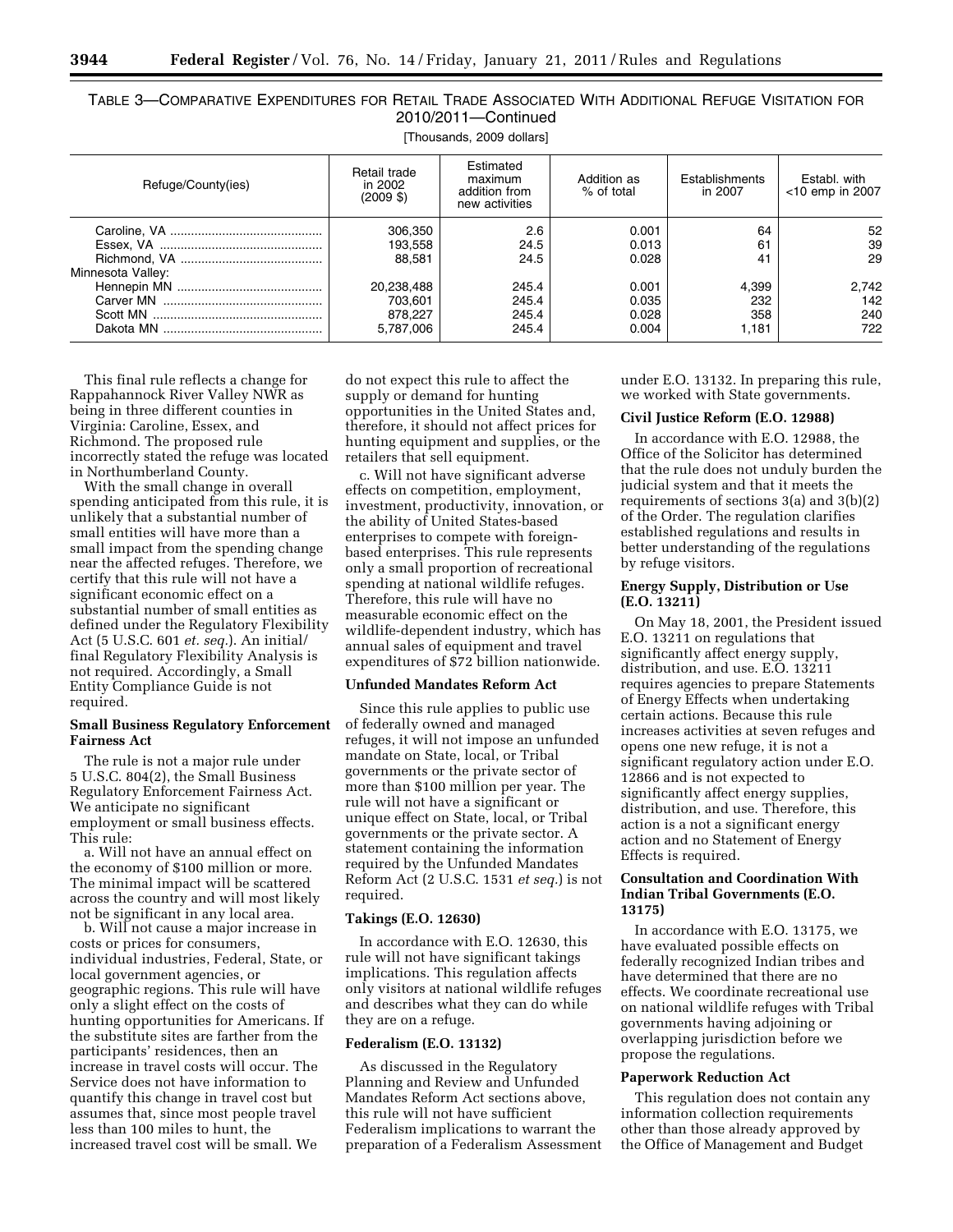under the Paperwork Reduction Act (44 U.S.C. 3501 *et seq.*) (OMB Control Numbers are 1018–0102 and 1018– 0140). *See* 50 CFR 25.23 for information concerning that approval. An agency may not conduct or sponsor and a person is not required to respond to a collection of information unless it displays a currently valid OMB control number.

#### **Endangered Species Act Section 7 Consultation**

We comply with section 7 of the Endangered Species Act of 1973, as amended (16 U.S.C. 1531 *et seq.*), when developing Comprehensive Conservation Plans (CCPs) and stepdown management plans (which would include hunting and/or fishing plans) for public use of refuges, and prior to implementing any new or revised public recreation program on a refuge as identified in 50 CFR 26.32. We have completed section 7 consultation on each of the affected refuges.

#### **National Environmental Policy Act**

We analyzed this rule in accordance with the criteria of the National Environmental Policy Act of 1969 (NEPA) (42 U.S.C. 4332(C)), 43 CFR part 46, and 516 Departmental Manual (DM) 8.

A categorical exclusion from NEPA documentation applies to publication of amendments to refuge-specific hunting and fishing regulations since they are technical and procedural in nature, and the environmental effects are too broad, speculative, or conjectural to lend themselves to meaningful analysis (43 CFR 46.210 and 516 DM 8). Concerning the actions that are the subject of this rulemaking, we have complied with NEPA at the project level when developing each proposal. This is consistent with the Department of the Interior instructions for compliance with NEPA where actions are covered sufficiently by an earlier environmental document (516 DM 3.2A).

Prior to the addition of a refuge to the list of areas open to hunting and fishing in 50 CFR part 32, we develop hunting and fishing plans for the affected refuges. We incorporate these refuge hunting and fishing activities in the refuge CCPs and/or other step-down management plans, pursuant to our refuge planning guidance in 602 Fish and Wildlife Service Manual (FW) 1, 3, and 4. We prepare these CCPs and stepdown plans in compliance with section 102(2)(C) of NEPA, and the Council on Environmental Quality's regulations for implementing NEPA in 40 CFR parts 1500–1508. We invite the affected public to participate in the review,

development, and implementation of these plans. Copies of all plans and NEPA compliance are available from the refuges at the addresses provided below.

#### **Available Information for Specific Refuges**

Individual refuge headquarters have information about public use programs and conditions that apply to their specific programs and maps of their respective areas. To find out how to contact a specific refuge, contact the appropriate Regional offices listed below:

- Region 1—Hawaii, Idaho, Oregon, and Washington. Regional Chief, National Wildlife Refuge System, U.S. Fish and Wildlife Service, Eastside Federal Complex, Suite 1692, 911 NE. 11th Avenue, Portland, OR 97232–4181; Telephone (503) 231–6214.
- Region 2—Arizona, New Mexico, Oklahoma, and Texas. Regional Chief, National Wildlife Refuge System, U.S. Fish and Wildlife Service, Box 1306, 500 Gold Avenue, Albuquerque, NM 87103; Telephone (505) 248–7419.
- Caddo Lake National Wildlife Refuge, P.O. Box 230, Karnack, TX 75661; Telephone (903) 679–9144.
- Region 3—Illinois, Indiana, Iowa, Michigan, Minnesota, Missouri, Ohio, and Wisconsin. Regional Chief, National Wildlife Refuge System, U.S. Fish and Wildlife Service, 1 Federal Drive, Federal Building, Fort Snelling, Twin Cities, MN 55111; Telephone (612) 713–5401.
- Region 4—Alabama, Arkansas, Florida, Georgia, Kentucky, Louisiana, Mississippi, North Carolina, South Carolina, Tennessee, Puerto Rico, and the Virgin Islands. Regional Chief, National Wildlife Refuge System, U.S. Fish and Wildlife Service, 1875 Century Boulevard, Atlanta, GA 30345; Telephone (404) 679–7166.
- Region 5—Connecticut, Delaware, District of Columbia, Maine, Maryland, Massachusetts, New Hampshire, New Jersey, New York, Pennsylvania, Rhode Island, Vermont, Virginia, and West Virginia. Regional Chief, National Wildlife Refuge System, U.S. Fish and Wildlife Service, 300 Westgate Center Drive, Hadley, MA 01035–9589; Telephone (413) 253–8306.
- Region 6—Colorado, Kansas, Montana, Nebraska, North Dakota, South Dakota, Utah, and Wyoming. Regional Chief, National Wildlife Refuge System, U.S. Fish and Wildlife Service, 134 Union Blvd., Lakewood, CO 80228; Telephone (303) 236–8145.
- Region 7—Alaska. Regional Chief, National Wildlife Refuge System, U.S. Fish and Wildlife Service, 1011 E.

Tudor Rd., Anchorage, AK 99503; Telephone (907) 786–3545.

Region 8—California and Nevada. Regional Chief, National Wildlife Refuge System, U.S. Fish and Wildlife Service, 2800 Cottage Way, Room W– 2606, Sacramento, CA 95825; Telephone (916) 414–6464.

#### **Primary Author**

Leslie A. Marler, Management Analyst, Division of Conservation Planning and Policy, National Wildlife Refuge System is the primary author of this rulemaking document.

#### **List of Subjects in 50 CFR Part 32**

Fishing, Hunting, Reporting and recordkeeping requirements, Wildlife, Wildlife refuges.

For the reasons set forth in the preamble, we amend title 50, chapter I, subchapter C of the Code of Federal Regulations as follows:

# **PART 32—[AMENDED]**

■ 1. The authority citation for part 32 continues to read as follows:

**Authority:** 5 U.S.C. 301; 16 U.S.C. 460k, 664, 668dd–668ee, and 715i.

#### **§ 32.7 [Amended]**

■ 2. Amend § 32.7 "What refuge units are open to hunting and/or sport fishing?'' by:

■ a. Adding Michigan Wetland Management District, in alphabetical order, in the State of Michigan; and ■ b. Adding Caddo Lake National

Wildlife Refuge, in alphabetical order, in the State of Texas.

■ 3. Amend § 32.20 Alabama by: ■ a. Revising paragraphs B., C., and D. of Choctaw National Wildlife Refuge; and

■ b. Revising paragraph A.1., adding paragraph A.6., and revising paragraph C.3. of Eufaula National Wildlife Refuge, to read as follows:

#### **§ 32.20 Alabama.**

\* \* \* \* \*

# **Choctaw National Wildlife Refuge**

\* \* \* \* \* *B. Upland Game Hunting.* We allow hunting of squirrel, rabbit, raccoon, and opossum on designated areas of the refuge in accordance with State regulations subject to the following conditions:

1. We prohibit hunting within 100 yards (90 m) of the fenced-in refuge work center area, hiking trail, and refuge boat ramp.

2. We prohibit marking trees and using flagging tape, reflective tacks, and other similar marking devices.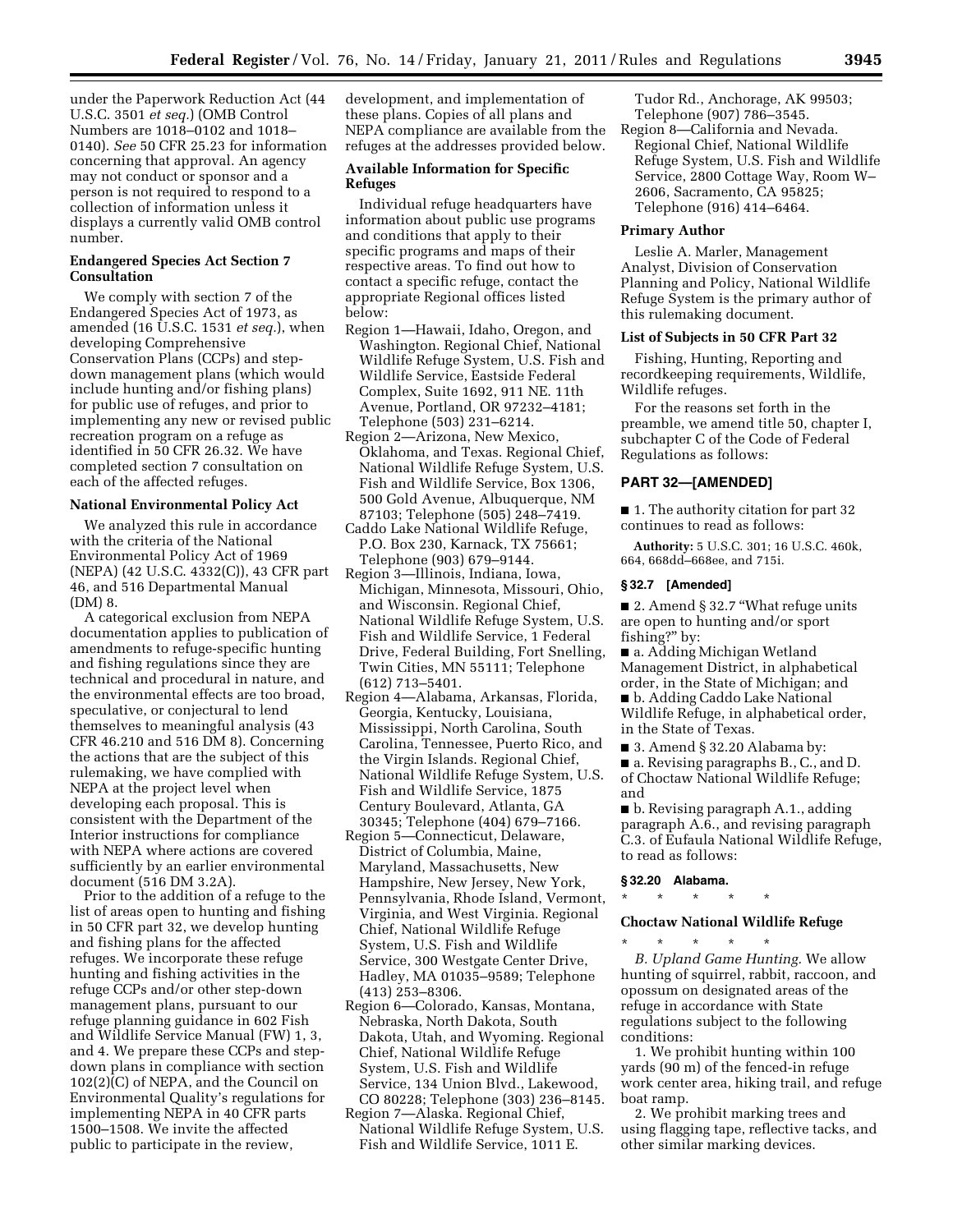3. We allow take of incidental species as listed in the refuge hunt permit (signed brochure) during any hunt with those weapons legal during those hunts.

4. Hunters must possess and carry a signed refuge hunt permit (signed brochure) when hunting.

5. All youth hunters age 15 and younger must remain within sight and normal voice contact of an adult age 21 or older, possessing a license and permit. One adult may supervise no more than two youth hunters.

6. We prohibit overnight mooring or storage of boats.

7. We require hunters to check all harvested game at the conclusion of each day at one of the refuge check out stations.

8. A hunter may only use approved nontoxic shot (see § 32.2(k)). We restrict hunting weapons to shotguns with shot size no larger than No. 6 or rifles no larger than .22 standard rimfire or legal archery equipment.

9. We prohibit the use of mules, horses, and ATVs.

10. We allow dogs for upland game hunting except in Middle Swamp. We allow dogs only in Middle Swamp the last 2 weeks of upland game season.

*C. Big Game Hunting.* We allow hunting of white-tailed deer and feral hog in accordance with State regulations subject to the following conditions:

1. Conditions B1 through B9 apply.

2. We require tree stand users to use a safety belt or harness.

3. We prohibit damaging trees or hunting from a tree that contains an inserted metal object (see § 32.2(i)). We require hunters to remove all tree stands and blinds daily (see § 27.93 of this chapter).

4. We prohibit participation in organized drives.

5. We prohibit hunting by aid or distribution of any feed, salt, or other mineral at any time (see § 32.2(h)).

*D. Sport Fishing.* We allow fishing in designated areas of the refuge in accordance with State regulations subject to the following conditions:

1. We allow fishing year-round, except in the waterfowl sanctuary, which we close from December 1 through March 1.

2. With the exception of the refuge boat ramp, we limit access from  $\frac{1}{2}$  hour before legal sunrise to 1⁄2 hour after legal sunset.

3. We allow a rod and reel and pole and line. We prohibit all other methods of fishing.

4. We prohibit the taking of frogs and turtles (see § 27.21 of this chapter).

5. We prohibit bow fishing.

6. We prohibit the use of airboats, hovercrafts, and inboard-water-thrust boats such as, but not limited to, personal watercraft, watercycles, and waterbikes.

7. We require a refuge Special Use Permit (FWS Form 3–1383) for commercial fishing. Commercial anglers may use nets, seines, baskets, and boxes legal for use within the State of Alabama.

8. We prohibit mooring or storing of boats from  $\frac{1}{2}$  hour after legal sunset to  $\frac{1}{2}$  hour before legal sunrise.

#### **Eufaula National Wildlife Refuge**

*A. Migratory Bird Hunting.* \* \* \* 1. You must possess and carry a signed refuge hunt brochure (permit) when hunting.

\* \* \* \* \* 6. All waterfowl hunting opportunities are spaced-blind and assigned by lottery. Hunters wishing to participate in our waterfowl hunt must submit a Waterfowl Lottery Application (FWS Form 3–2355). Consult the refuge brochure for details. \* \* \* \* \*

*C. Big Game Hunting.* \* \* \* \* \* \* \* \*

3. All youth gun hunting opportunities are spaced-blind and assigned by lottery. Hunters wishing to participate in our youth gun hunt must submit a Big/Upland Game Hunt Application (FWS Form 3–2356). Consult the refuge brochure for details. \* \* \* \* \*

■ 4. Amend § 32.22 Arizona by: ■ a. Revising paragraphs A.2. through A.6., A.10., C.1., and C.2., adding paragraph C.3., and revising paragraphs D.1. and D.3. of Bill Williams River National Wildlife Refuge;

■ b. Revising the introductory text of paragraph A., and revising paragraphs B. and C.2. of Buenos Aires National Wildlife Refuge; and

■ c. Removing paragraph B.4. and redesignating paragraph B.5. as B.4. of Imperial National Wildlife Refuge. The revisions and additions read as

follows:

#### **§ 32.22 Arizona.**

\* \* \*

#### **Bill Williams River National Wildlife Refuge**

*A. Migratory Game Bird Hunting.*  \* \* \*

\* \* \* \* \* 2. You may possess only nontoxic shot while hunting in the field (see § 32.2(k)).

3. We prohibit hunting within 50 yards (45 m) of any building, road, or levee open to public use.

4. We allow hunting/angling on the refuge only in those areas posted or

designated as open. The public hunting area is generally described as south of the Bill Williams Road and east of Arizona State Rt. 95 plus the south half of Section 35, T 11N–R 17W as posted. We close the isolated grow-out cove near the visitor center to fishing as posted.

5. We allow hunting/angling in accordance with State regulations only for the listed species.

6. You may retrieve fish or game from an area closed to hunting or entry only upon specific consent from an authorized refuge employee.

\* \* \* \* \* 10. All refuge visitors must remove all personal items from the refuge at the end of each day's activity, *i.e.,* boats, equipment, cameras, temporary blinds, stands, etc. (see § 27.93 of this chapter).

\* \* \* \* \* *C. Big Game Hunting* \* \* \*

1. Conditions A4 through A11 apply. 2. In Arizona Wildlife Management Unit 44A, we allow hunting on the refuge only in those areas south of the Bill Williams River Road and east of Arizona State Rt. 95 plus the south half of Section 35, T 11N–R 17W as posted.

3. In Arizona Wildlife Management Unit 16A, we allow hunting for desert bighorn sheep only in those areas north of the Bill Williams River.

*D. Sport Fishing.* \* \* \*

1. Conditions A4 through A11 apply. \* \* \* \* \*

3. We designate all refuge waters as wakeless speed zones (as defined by State law).

\* \* \* \* \*

#### **Buenos Aires National Wildlife Refuge**

*A. Migratory Game Bird Hunting.* We allow hunting of goose, duck, coot, and dove on designated areas of the refuge in accordance with State regulations subject to the following conditions:

\* \* \* \* \* *B. Upland Game Hunting.* We allow hunting of rabbit, coyote, and skunk on designated areas of the refuge in accordance with State regulations subject to the following condition: Conditions A1 through A3 apply.

*C. Big Game Hunting.* \* \* \* \* \* \* \* \*

2. Conditions A1 through A3 apply. \* \* \* \* \*

■ 5. Amend § 32.23 Arkansas by:

■ a. Revising Bald Knob National

Wildlife Refuge;

■ b. Revising paragraphs B., C.1., C.3., C.5., C.8., and C.12., removing paragraph C.13., and revising paragraph D. of Big Lake National Wildlife Refuge; ■ c. Revising Cache River National Wildlife Refuge;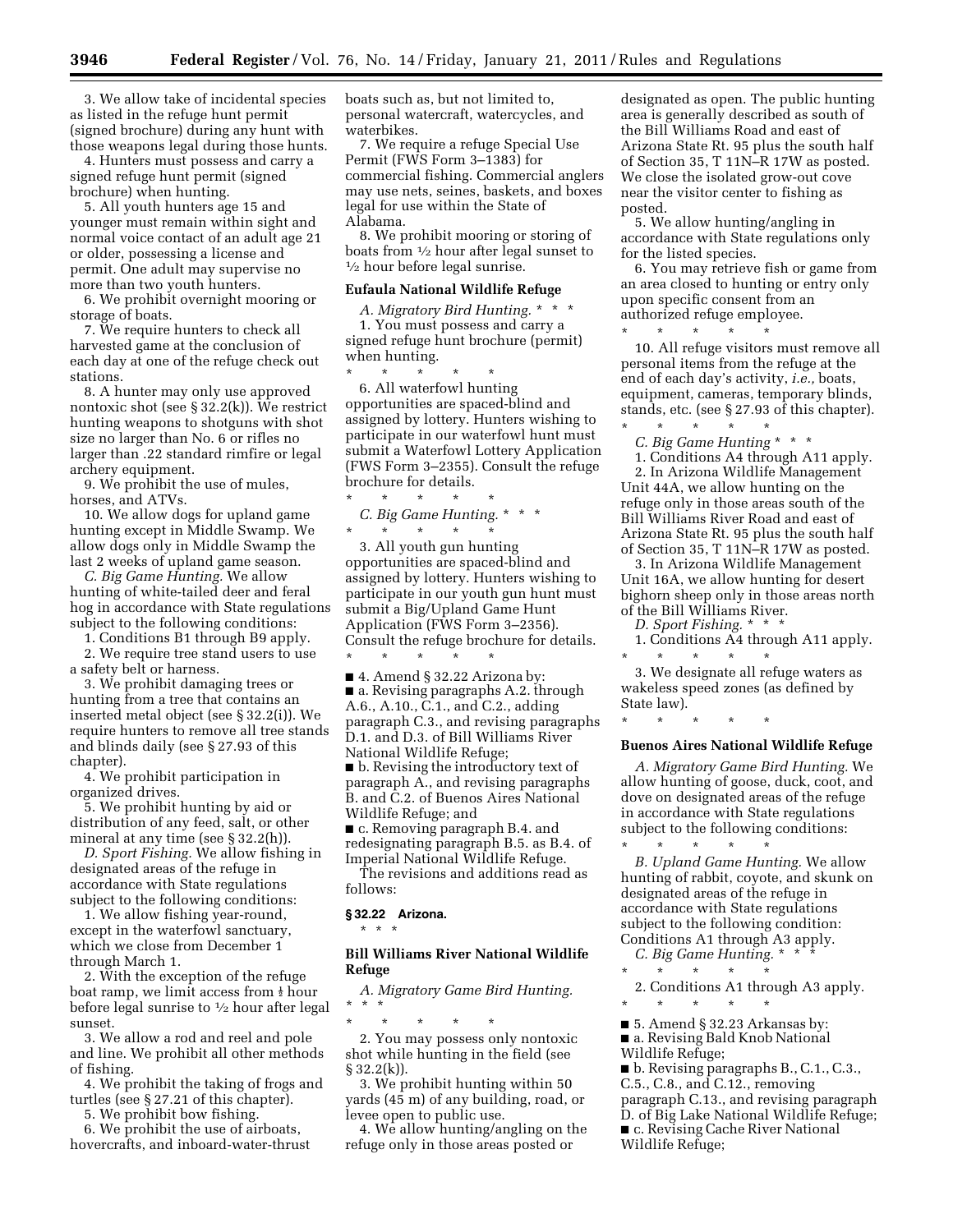■ d. Revising paragraphs A., B., C.1., C.3. through C.9., C.13. through C.15., and D. of Felsenthal National Wildlife Refuge;

■ e. Removing paragraph B.4., redesignating paragraphs B.5. through B.14. as paragraphs B.4. through B.13., revising newly redesignated paragraphs B.6., B.11., and B.13., and revising paragraphs C.1., C.2., and D.1. of Holla Bend National Wildlife Refuge;

■ f. Revising the introductory text of paragraph A., revising paragraphs A.1., A.3., A.5., A.7., A.9., A.10., and A.12. through A.17., removing paragraph A.20. and redesignating paragraphs A.21. through A.24. as paragraphs A.20. through A.23., revising the introductory text of paragraph B., revising paragraphs B.1., B.3. through B.5., C.1. through C.5., and C.8. through C.11. of Overflow National Wildlife Refuge;

■ g. Revising paragraphs A.1., A.3., A.5., A.7., and A.11. through A.18., removing paragraph A.19., redesignating paragraphs A.20. through A.24. as paragraphs A.19. through A.23., and revising paragraphs B., C.2., C.4. through C.8., and C.12. through C.16. of Pond Creek National Wildlife Refuge;

■ h. Revising paragraph A.1., adding paragraphs A.5. through A.11., revising paragraphs B., C.1., C.2., C.7. through C.9., D.1., and D.5. through D.8., and removing paragraph D.9. of Wapanocca National Wildlife Refuge; and

■ i. Revising paragraphs A., B.1. through B.4., and B.7., adding paragraphs B.9. through B.11. and revising paragraphs C. and D. of White River National Wildlife Refuge.

The revisions and additions read as follows:

#### **§ 32.23 Arkansas.**

\* \* \* \* \*

#### **Bald Knob National Wildlife Refuge**

*A. Migratory Game Bird Hunting.* We allow hunting of duck, goose, coot, snipe, woodcock, and dove on designated areas of the refuge in accordance with State regulations subject to the following conditions:

1. We require refuge hunting permits. The permits (found on the front cover of the annual hunt brochure/permit signature required) are nontransferable, and anyone on refuge land in possession of hunting equipment must sign, possess, and carry the permits at all times.

2. We allow hunting of duck, goose, coot, dove, and snipe daily until 12 p.m. (noon) throughout the State seasons, except for season closures on the Farm Unit during the Quota Gun Deer Hunt and for the exception provided in A3.

3. We allow hunting for goose from 1⁄2 hour before legal sunrise until 1⁄2 hour past legal sunset after the closing of the duck season in January for the remainder of the State goose season(s) and Snow, Blue, and Ross' Goose Conservation Orders.

4. We allow hunting for woodcock daily throughout the State seasons, except for season closures during the Quota Gun Deer Hunt.

5. We prohibit commercial hunting/ guiding.

6. You may possess only approved nontoxic shot shells for hunting while in the field (see  $\S 32.2(k)$ ) in quantities of 25 or less. The possession limit includes shells located in/on vehicles and other personal equipment. The field possession limit for shells does not apply to goose hunting after the closing of the duck season in January.

7. We prohibit hunting closer than 100 yards (90 m) to another hunter or hunting party.

8. You must remove decoys, blinds, boats, and all other equipment (see § 27.93 of this chapter) daily by 1 p.m.

9. Waterfowl hunters may enter the refuge at 4 a.m.

10. Boats with the owner's name and address permanently displayed or valid registration may be left on the refuge from March 1 through October 31. We prohibit the use of boats from 12 p.m. (midnight) to 4 a.m. during duck season.

11. Hunters may use and possess only biodegradable materials to mark trails.

12. We prohibit building or hunting from permanent blinds. We prohibit driving or screwing any metal object into a tree or hunting from a tree in which a metal object has been driven or screwed to support a hunter (see § 32.2(i)).

13. We prohibit cutting of holes or manipulation of vegetation (i.e., cutting bushes, mowing, weed-eating, herbicide use, etc.) and hunting from manipulated areas (see § 27.51 of this chapter).

14. We allow use of dogs for migratory game bird hunting.

15. We allow waterfowl hunting from refuge roads and levees.

16. Any hunter born after 1968 must carry a valid hunter education card. An adult at least age 21 must supervise hunters under age 16 who have a valid hunter education card and remain within sight and normal voice contact with the youth. Hunters under age 16 do not need to have a card if they are under the direct supervision (within arm's reach) of an adult (at least age 21) holder of a valid hunting license. An adult may supervise up to two youths for migratory bird and upland game hunting but may supervise only one youth for big game hunting. We will

honor home State hunter education cards.

17. We prohibit target practice or nonhunting discharge of firearms (see § 27.42 of this chapter).

18. We allow vehicle use only on established roads and trails (see § 27.31 of this chapter). We limit vehicle access on the Mingo Creek unit to ATV use only, only on marked ATV trails, September 1 through February 28, and only to provide access for hunting beyond Parking Areas. Hunters may use conventional vehicles on the Farm Unit from March 1 through November 14 only. Hunters may only use ATVs from September 1 through February 28 and only to provide access for hunting beyond Parking Areas. We prohibit driving around a locked gate, barrier, or beyond a sign closing a road to vehicular traffic (see § 27.31 of this chapter).

19. We prohibit entry into or hunting in waterfowl sanctuaries from November 15 through February 28.

20. Hunters must adhere to all public use special conditions and regulations on the annual hunt brochure/permit.

21. We prohibit airboats, hovercraft, and personal watercraft (Jet Ski, etc.).

22. We prohibit the possession or use of alcoholic beverages while hunting (see § 32.2(j)).

*B. Upland Game Hunting.* We allow hunting of squirrel, rabbit, quail, raccoon, opossum, beaver, muskrat, nutria, armadillo, coyote, and feral hog on designated areas of the refuge in accordance with State regulations subject to the following special conditions:

1. Conditions A1, A5, A10 through A12, and A16 through A22 apply.

2. Hunters may use shotguns only with approved nontoxic shot (see § 32.2(k)) and rifles chambered for rimfire cartridges.

3. We allow squirrel hunting September 1 through February 28 on the Mingo Creek Unit and on the Farm Unit, except for season closure on the Farm Unit during the Quota Gun Deer Hunt. We prohibit dogs, except for the period of December 1 through February 28.

4. We allow rabbit hunting in accordance with the State season on the Mingo Creek Unit and on the Farm Unit, except for season closure on the Farm Unit during the Quota Gun Deer Hunt. We prohibit dogs, except for the period of December 1 through February 28.

5. We allow quail hunting in accordance with the State season except for season closure on the Farm Unit during the Quota Gun Deer Hunt. We allow dogs.

6. We allow hunting of raccoon and opossum with dogs on all refuge hunt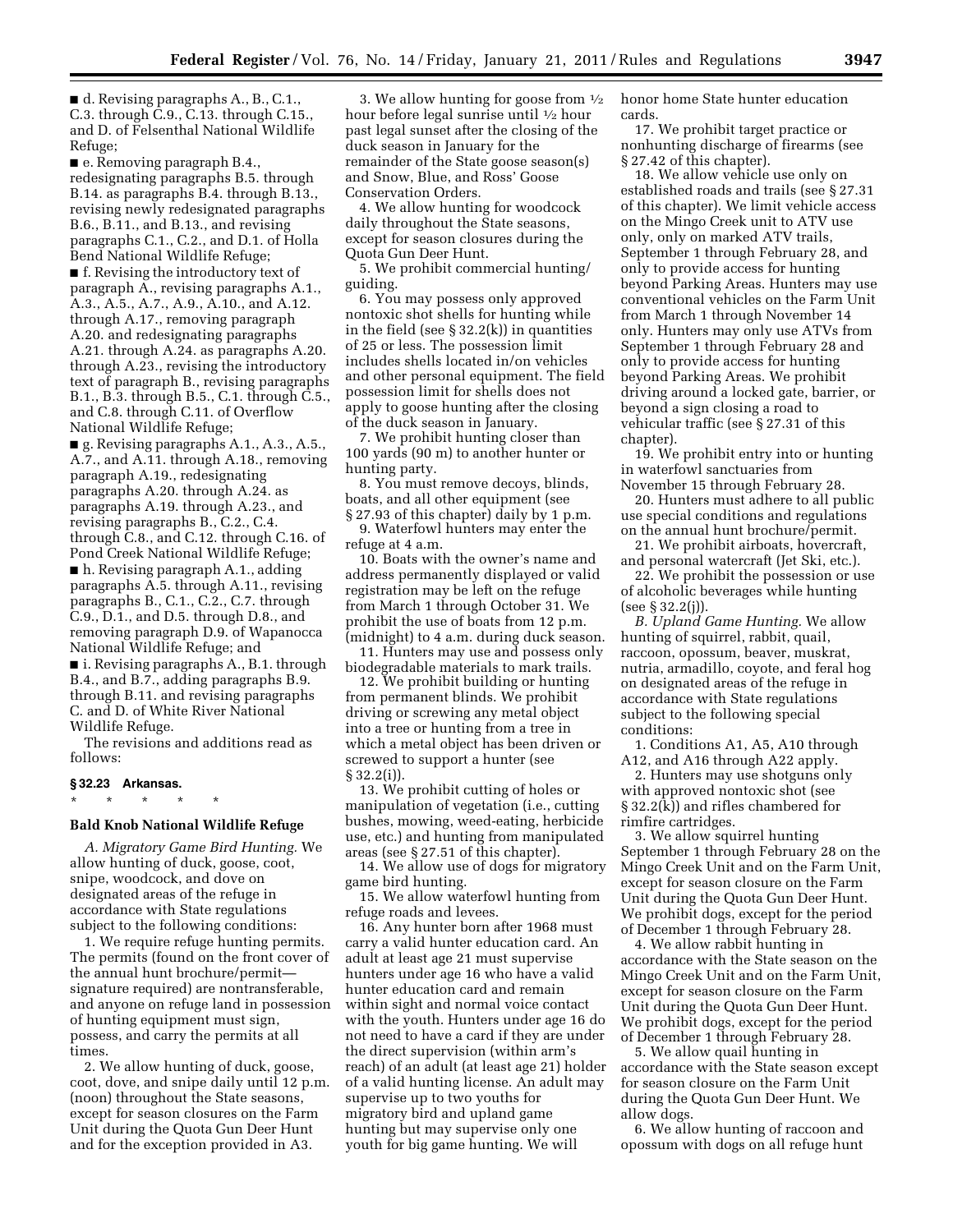units. We require dogs for hunting of raccoon/opossum at night. We list annual season dates in the refuge hunting brochure/permit. We prohibit field trials and organized training events.

7. We prohibit the use of horses and mules.

8. Hunters may take beaver, muskrat, nutria, armadillo, feral hog, and coyote during any refuge hunt with the device allowed for that hunt subject to State seasons.

9. We prohibit hunting from refuge roads except by waterfowl hunters.

10. We prohibit hunting from a vehicle.

11. We limit nighttime use to fishing, frogging, and/or raccoon/opossum hunting, and the angler or hunter must possess the appropriate tackle or gear.

*C. Big Game Hunting.* We allow hunting of deer and turkey on designated areas of the refuge in accordance with State regulations subject to the following conditions:

1. Conditions A1, A5, A10 through A12, A16 through A22, and B8 through B11 apply.

2. We divide the refuge into two hunting units: Farm Unit and Mingo Creek Unit.

3. The archery/crossbow hunting season for deer begins on the opening day of the State season and continues throughout the State season in the Mingo Creek Unit and Farm Unit except for the season closure on the Farm Unit during the Quota Gun Deer Hunt. We provide annual season dates and bag limits on the hunt brochure/permit (signature required).

4. Muzzleloader hunting season for deer will begin in October and continue for a period of up to 9 days in all hunting units with annual season dates and bag limits provided on the hunt brochure/permit.

5. The modern gun hunting season for deer will begin in November and continue for a period of up to 9 days on the Farm Unit with annual season dates and bag limits provided on the hunt brochure/permit. We close the Mingo Creek Unit.

6. The fall archery/crossbow hunting season for turkey will begin on the opening day of the State season and continue throughout the State season on the Mingo Creek Unit only.

7. We prohibit spring and fall gun hunting for turkey.

8. Immediately record the zone 002 on your hunting license and later at an official check station for all deer and turkey harvested on the refuge.

9. You may use only shotguns with rifled slugs, muzzleloaders, and legal pistols for modern gun deer hunting.

10. We allow only portable deer stands capable of being carried by a single individual. Hunters may erect stands 7 days prior to the refuge deer season and must remove them from the waterfowl sanctuaries prior to November 15, except for stands used by Quota Gun Deer Hunt permit holders (signature required), which must be removed by the last day of the Quota Gun Deer Hunt. Hunters must remove all stands on the remainder of the refuge within 7 days of the closure of archery season (see § 27.93 of this chapter). Hunters must permanently affix their name and address to their deer stands on the refuge.

11. We prohibit hunting from a vehicle or use of a vehicle as a deer stand.

12. We prohibit the use of dogs.

13. We prohibit the possession or use of buckshot for hunting on all refuge lands.

14. We prohibit hunting from mowed and/or graveled road right-of-ways.

15. Refuge lands are located in Statedesignated Flood Prone Region B, and we will close them to all deer hunting when the White River Gauge at Augusta reaches 31 feet (9.3 m), as reported by the National Weather Service at *[http://](http://www.srh.noaa.gov/data/LZK/RVSLZK)  [www.srh.noaa.gov/data/LZK/RVSLZK](http://www.srh.noaa.gov/data/LZK/RVSLZK)*  and reopen them when the same gauge reading falls below 30 feet (9.1 m) and the White River Gauge at Georgetown falls to, or below, 19 feet (5.7 m).

16. We allow only Quota Gun Deer Hunt permit holders on the Farm Unit during the Quota Gun Deer Hunt and only for the purposes of deer hunting. We close the refuge to all other entry and public use during the Quota Gun Deer Hunt.

17. We close waterfowl sanctuaries to all entry and hunting from November 15 to February 28 except for Quota Gun Deer Hunt permit holders who may hunt the sanctuary when the season overlaps with these dates.

*D. Sport Fishing.* We allow fishing and frogging in accordance with State regulations subject to the following conditions:

1. Conditions A10, A18 through A21, B11, and C16 apply.

2. We close waterfowl sanctuaries to all entry and fishing/frogging from November 15 to February 28. We also close the Farm Unit to all entry and fishing during the Quota Gun Deer Hunt.

3. We prohibit commercial fishing.

4. We prohibit the take or possession of turtles and/or mollusks (see § 27.21 of this chapter).

5. We prohibit mooring houseboats to the refuge bank on the Little Red River.

#### **Big Lake National Wildlife Refuge**

\* \* \* \* \*

*B. Upland Game Hunting.* We allow hunting of squirrel, rabbit, raccoon, nutria, coyote, beaver, and opossum on designated areas of the refuge in accordance with State regulations subject to the following conditions:

1. We require refuge hunt permits. The permits (found on the front cover of the annual hunt brochure/permit signature required) are nontransferable and anyone on refuge land in possession of hunting equipment must sign and carry the permit at all times.

2. We provide annual season dates for squirrel, rabbit, raccoon, and opossum hunting in the refuge hunting brochure/ permit.

3. We allow take of nutria, beaver, and coyote during any refuge hunt with the device allowed for that hunt subject to State seasons.

4. Any hunter born after 1968 must carry a valid hunter education card. An adult age 21 or older must supervise and remain within sight and normal voice contact with hunters under age 16 who have a valid hunter education card. Hunters under age 16 do not need to have a card if they are under the direct supervision (within arm's reach) of an adult (age 21 or older) holder of a valid hunting license. An adult may supervise up to two youths for upland game hunting but may supervise only one youth for big game hunting. We will honor home State hunter education cards.

5. We prohibit target practice or any nonhunting discharge of firearms (see § 27.42 of this chapter).

6. You may take opossum when hunting raccoon.

7. We require dogs for night hunting of raccoon and opossum. We prohibit field trials and organized training events.

8. When hunting, you may only use shotguns with approved nontoxic shot (see § 32.2(k)) and rifles chambered for rimfire cartridges.

9. We prohibit boats from November 1 through February 28, except on that portion of the refuge open for public fishing with electric motors and Ditch 28.

10. We prohibit hunting from mowed and/or gravel road right-of-ways.

11. We prohibit ATVs (see § 27.31(f) of this chapter).

12. We prohibit horses and mules.

13. We limit nighttime use to fishing, frogging, and/or raccoon/opossum hunting, and the angler or hunter must possess the appropriate tackle or gear.

14. We prohibit driving around a locked gate, barrier, or beyond a sign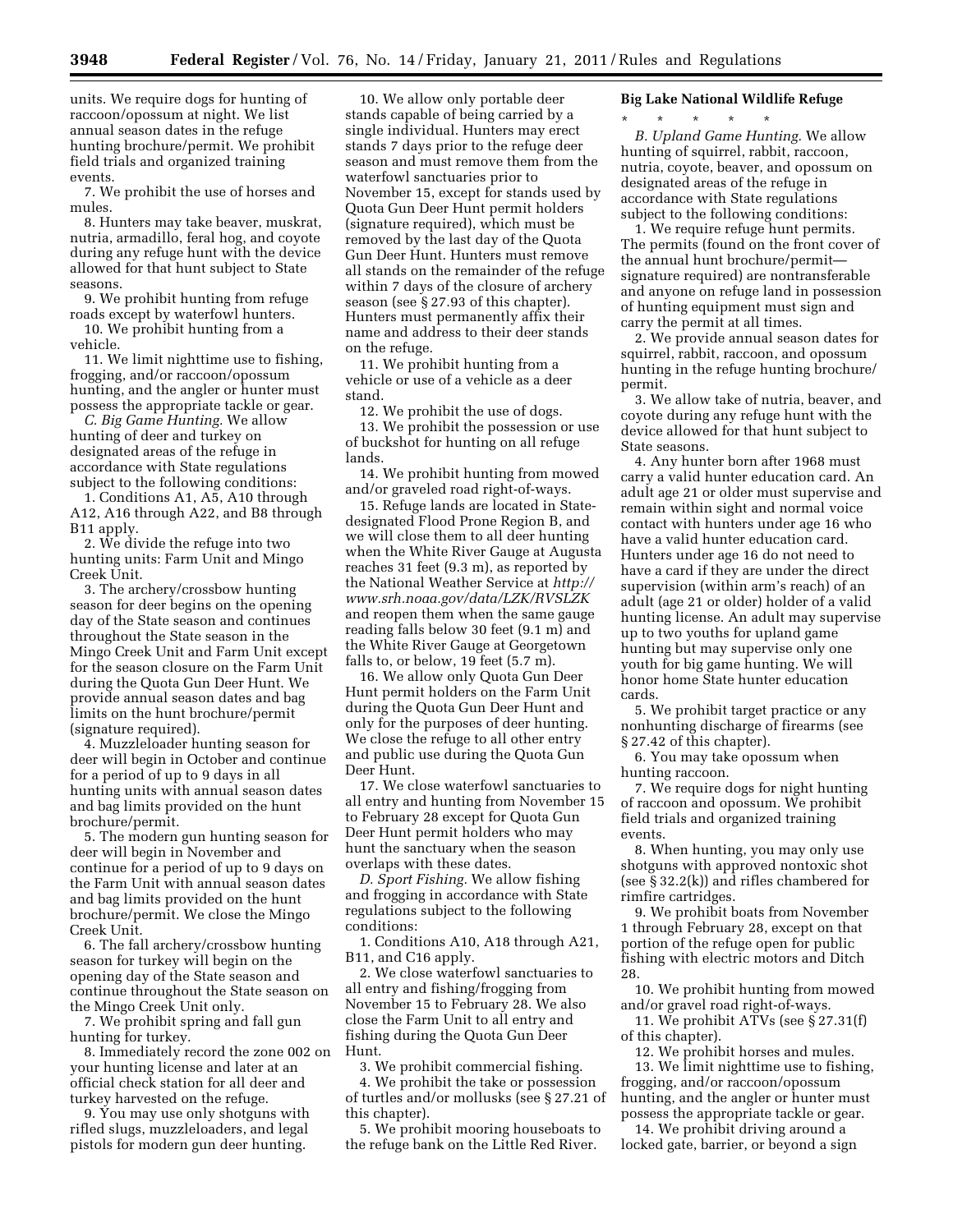closing a road to vehicular traffic (see § 27.31 of this chapter).

15. We prohibit the possession or use of alcoholic beverages while hunting (see § 32.2(j)).

16. You must adhere to all public use special conditions and regulations on the annual hunt brochure/permit.

*C. Big Game Hunting.* \* \* \*

1. Conditions B1, B3 through B5, and B9 through B16 apply.

\* \* \* \* \*

3. Hunters may use only bows or crossbows.

\* \* \* \* \* 5. Hunters may possess or use only biodegradable materials to mark trails.

\* \* \* \* \*

8. We allow only portable deer stands capable of being carried by a single individual. Hunters may erect stands 7 days prior to the refuge deer season and must remove them within 7 days of the closure of archery season (see § 27.93 of this chapter). Hunters must permanently affix their name and address to their deer stands on the refuge.

\* \* \* \* \*

12. Hunters may enter the refuge no earlier than 4 a.m.

*D. Sport Fishing.* We allow fishing and frogging on designated areas of the refuge subject to the following conditions:

1. Conditions B9, B11 through B14, and B16 apply.

2. Anglers may launch boats only in designated areas.

3. We prohibit airboats, personal watercraft, Jet Skis, and hovercraft (see § 27.31 of this chapter).

4. We allow frogging from the beginning of the State frogging season through October 31.

5. We allow the take of largemouth bass in accordance with State regulations.

6. We prohibit the take or possession of turtles and/or mollusks (see § 27.21 of this chapter).

7. We require a Special Use Permit (FWS Form 3–1383) for all commercial fishing activities on the refuge.

#### **Cache River National Wildlife Refuge**

*A. Migratory Game Bird Hunting.* We allow hunting of duck, goose, coot, snipe, woodcock, and dove on designated areas of the refuge in accordance with State regulations subject to the following conditions:

1. We require refuge hunting permits. These permits (found on the front cover of the annual hunt brochure/permit signature required) are nontransferable, and anyone on the refuge in possession of hunting equipment must sign and carry the permit at all times.

2. We allow hunting of duck, goose, coot, dove, and snipe daily until 12 p.m. (noon) throughout the State seasons, except for refuge-wide season closures during Quota Gun Deer Hunt and the exception provided in A3.

3. We allow hunting for goose from  $\frac{1}{2}$ hour before legal sunrise until 1⁄2 hour after legal sunset after the close of duck season in January for the remainder of the State goose season(s) and Snow, Blue, and Ross' Goose Conservation Order.

4. We allow hunting for woodcock daily throughout the State seasons except for season closures during the Quota Gun Deer Hunt.

5. We prohibit commercial hunting and/or guiding.

6. You may possess only approved nontoxic shot while hunting in the field (see § 32.2(k)).

7. You must remove decoys, blinds, boats, and all other equipment (see

§ 27.93 of this chapter) daily by 1 p.m. 8. Waterfowl hunters may enter the refuge at 4 a.m.

9. Boats with the owner's name and address permanently displayed or valid registration may be left on the refuge from March 1 through October 31. We prohibit boats on the refuge from 12 p.m. (midnight) to 4 a.m. during duck season.

10. Hunters may possess or use only biodegradable materials to mark trails.

11. We prohibit building or hunting from permanent blinds. We prohibit driving or screwing any metal object into a tree or hunting from a tree in which a metal object has been driven or screwed to support a hunter (see § 32.2(i)).

12. We prohibit cutting of holes or other manipulation of vegetation (e.g., cutting bushes, mowing, weed-eating, herbicide use, and other actions) or hunting from manipulated areas (see § 27.51 of this chapter).

13. We allow use of dogs for migratory game bird hunting.

14. We allow waterfowl hunting on flooded refuge roads.

15. Any hunter born after 1968 must carry a valid hunter education card. An adult at least age 21 must supervise and remain within sight and normal voice contact with hunters younger than age 16 who have a valid hunter education card. Hunters younger than age 16 do not need to have a card if they are under the direct supervision (within arm's reach) of a holder of a valid hunting license of at least age 21. An adult may supervise up to two youths for migratory bird and upland game hunting but may supervise only one youth for big game hunting. We will

honor home State hunter education cards.

16. We prohibit target practice or any nonhunting discharge of firearms (see § 27.42 of this chapter).

17. We prohibit ATVs except from September 1 through February 28, on designated roads, trails, or established parking areas, and only to provide access for hunting. We prohibit driving around a locked gate, barrier, or beyond a sign closing a road to vehicular traffic (see § 27.31 of this chapter).

18. We prohibit entry into or hunting in waterfowl sanctuaries from November 15 through February 28.

19. You must adhere to all public use special conditions and regulations on the annual hunt brochure/permit.

20. We close all other hunts during the Quota Gun Deer Hunt. We allow only Quota Gun Deer Hunt permit (signature only required) holders to enter the refuge during this hunt and only for the purpose of deer hunting.

21. We prohibit airboats, hovercraft, and personal watercraft (Jet Ski, etc.) (see § 27.31 of this chapter).

*B. Upland Game Hunting.* We allow hunting of squirrel, rabbit, quail, raccoon, opossum, beaver, muskrat, nutria, armadillo, coyote, and feral hog on designated areas of the refuge in accordance with State regulations subject to the following conditions:

1. Conditions A1, A5, A9 through A11, and A15 through A21 apply.

2. We allow squirrel hunting September 1 through February 28 on all refuge hunt units except for refuge-wide season closure during the Quota Gun Deer Hunt. We prohibit dogs, except during the period December 1 through February 28.

3. Rabbit season corresponds with the State season on all refuge hunt units except for refuge-wide season closure during the Quota Gun Deer Hunt. We prohibit dogs except during the period December 1 through February 28.

4. Quail season corresponds with the State season on all refuge hunt units except for refuge-wide season closure during the Quota Gun Deer Hunt. We allow dogs.

5. We allow hunting of raccoon and opossum with dogs on all refuge hunt units. We require dogs for hunting of raccoon/opossum at night. We provide annual season dates in the refuge hunting brochure/permit. We prohibit field trials and organized training events.

6. We prohibit horses and mules. 7. You may take beaver, muskrat, nutria, armadillo, feral hog, and coyote during any refuge hunt with the device allowed for that hunt.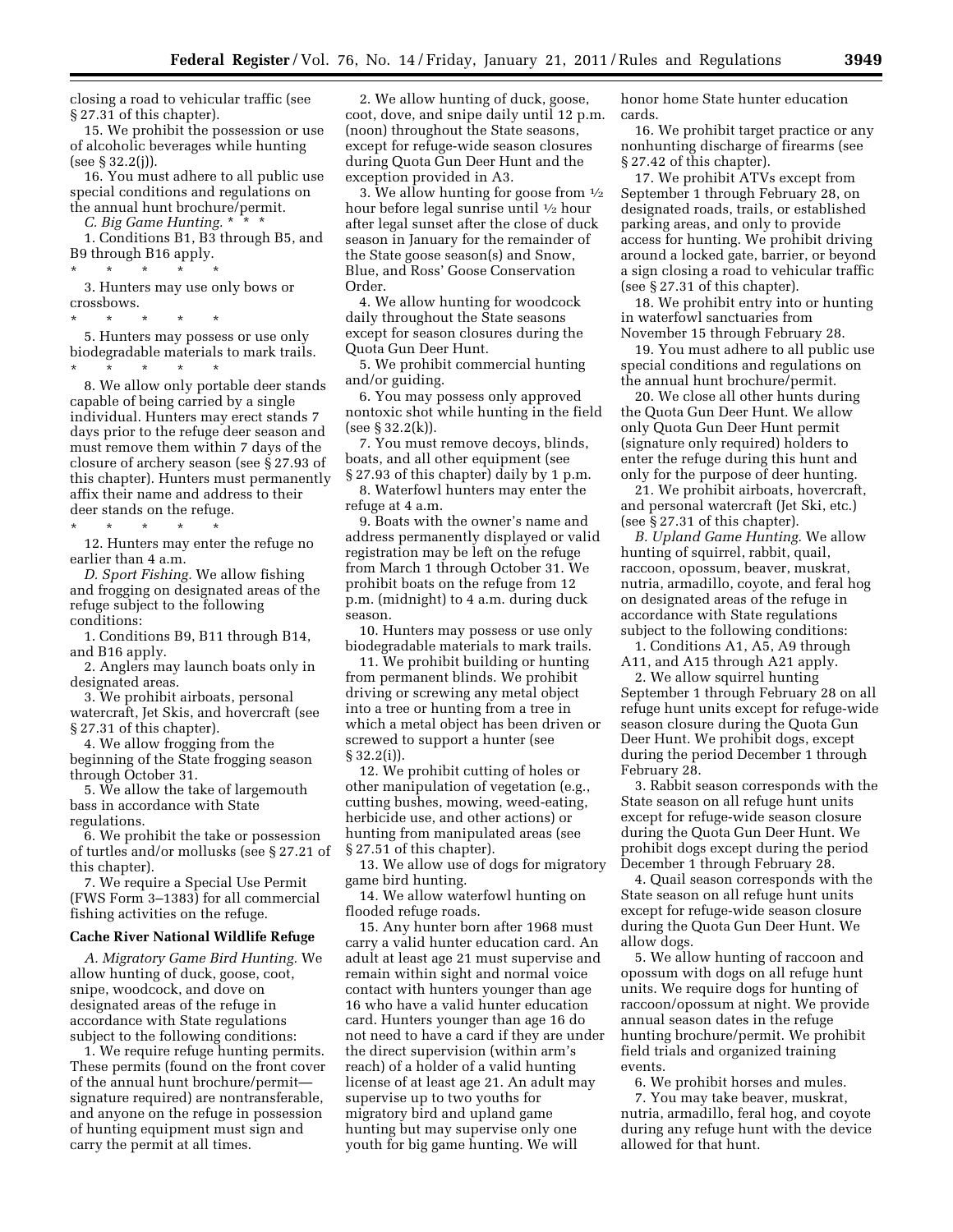8. We prohibit hunting from mowed and/or graveled refuge roads except by waterfowl hunters during flooded conditions.

9. We prohibit hunting from a vehicle. 10. You may use only shotguns with approved nontoxic shot (see § 32.2(k)) and rifles chambered for rimfire

cartridges when hunting. 11. We limit nighttime use to fishing, frogging, and/or raccoon/opossum hunting, and the angler or hunter must possess appropriate tackle or gear.

*C. Big Game Hunting.* We allow hunting of deer and turkey on designated areas of the refuge in accordance with State regulations subject to the following conditions:

1. Conditions A1, A5, A9 through A11, A15 through A21, B6 through B9, and B11 apply.

2. We divide the refuge into the following three hunting units: Unit I refuge lands between Highway 79 and Interstate 40; Unit II—all refuge lands east of Highway 33 between Interstate 40 and Highway 18 at Grubbs, Arkansas; and Unit III—all refuge lands west of Highway 33, from Interstate 40 to Highway 64.

3. Archery/crossbow hunting season for deer begins on the opening day of the State season and continues throughout the State season in all refuge hunting units except for refuge-wide season closure during the Quota Gun Deer Hunt. We provide annual season dates and bag limits on the hunt brochure/permit.

4. Muzzleloader hunting season for deer will begin in October and will continue for a period of up to 9 days in all hunting units with annual season dates and bag limits provided on the hunt brochure/permit.

5. Modern gun deer hunting will begin in November and continue for a period of up to 11 days in all hunting units with annual season dates and bag limits provided on the hunt brochure/ permit.

6. The fall archery/crossbow hunting season for turkey will begin on the opening day of the State season and continue throughout the State season in Hunt Units I, III, and those Unit II lands that are located within the State fall archery/crossbow turkey zone. We close Unit II lands outside the fall archery/ crossbow turkey zone. We prohibit turkey hunting during the refuge-wide season closure during the Quota Gun Deer Hunt. We do not open for fall gun hunting for turkeys.

7. The spring gun hunt for turkey will begin on the opening day of the State season and continue throughout the State season in Hunt Units I and III. We close Unit II lands with the exception of

those refuge lands included in the combined Black Swamp Wildlife Management Area/Cache River National Wildlife Refuge quota permit hunts administered by the State.

8. Immediately record the zone 095 on your hunting license and later at an official check station for all deer and turkey harvested on the refuge.

9. Hunters may only use shotguns with rifled slugs, muzzleloaders, or legal pistols for modern gun deer hunting on the Dixie Farm Unit Waterfowl Sanctuary, adjacent waterfowl hunt area, and the Plunkett Farm Unit Waterfowl Sanctuary.

10. We allow only portable deer stands capable of being carried by a single individual.

11. We prohibit use of a vehicle as a deer stand.

12. You must permanently affix the owner's name and address to all deer stands on the refuge.

13. Hunters may erect stands 7 days prior to the refuge deer season and must remove them from the waterfowl sanctuaries prior to November 15, and from the rest of the refuge within 7 days of the closure of archery season (see § 27.93 of this chapter).

14. We prohibit the use of dogs. 15. We prohibit the possession or use of buckshot for hunting on all refuge lands.

16. We prohibit hunting from mowed and/or graveled road right-of-ways.

17. We will close refuge lands located in State-designated Flood Prone Region B to all deer hunting when the White River gauge at Augusta reaches 31 feet (9.3 m), as reported by the National Weather Service at *[http://](http://www.srh.noaa.gov/data/LZK/RVSLZK) [www.srh.noaa.gov/data/LZK/RVSLZK](http://www.srh.noaa.gov/data/LZK/RVSLZK)*  and reopen them when the same gauge reading falls below 30 feet (9.1 m) and the White River gauge at Georgetown falls to, or below, 19 feet (5.7 m).

18. We will close refuge lands located in State-designated Flood Prone Region C to all deer hunting when the Cache River gauge at Patterson exceeds 10 feet (3 m), as reported by the National Weather Service at *[http://](http://www.srh.noaa.gov/data/LZK/RVSLZK) [www.srh.noaa.gov/data/LZK/RVSLZK](http://www.srh.noaa.gov/data/LZK/RVSLZK)*  and reopen them when the same gauge reading falls below 8.5 feet (2.6 m).

19. We will close refuge lands located in Flood Prone Region D to all deer and turkey hunting when the White River gauge at Clarendon reaches 28 feet (8.4 m), as reported by the National Weather Service at *[http://www.srh.noaa.gov/](http://www.srh.noaa.gov/data/LZK/RVSLZK)  [data/LZK/RVSLZK](http://www.srh.noaa.gov/data/LZK/RVSLZK)* and reopen them when the same gauge reading falls to, or below, 27 feet (8.1 m).

*D. Sport Fishing.* We allow fishing and frogging on designated areas of the refuge in accordance with State

regulations subject to the following conditions:

1. Conditions A9, A17, A19, A21, and B11 apply.

2. We close waterfowl sanctuaries to all entrance and fishing/frogging from November 15 to February 28. We prohibit refuge-wide entry and fishing during the Quota Gun Deer Hunt.

3. We require a Special Use Permit (FWS Form 3–1383) for all commercial fishing activities on the refuge.

4. We prohibit the take or possession of turtles and/or mollusks (see § 27.21 of this chapter).

5. We prohibit the mooring of houseboats to refuge property.

#### **Felsenthal National Wildlife Refuge**

*A. Hunting of Migratory Game Birds.*  We allow hunting of duck, goose, and coot on designated areas of the refuge in accordance with State regulations subject to the following conditions:

1. We allow hunting of duck, goose, and coot during the State waterfowl season except during scheduled quota refuge Gun Deer Hunts.

2. Hunting of duck, goose, and coot ends at 12 p.m. (noon) each day.

3. We allow only portable blinds. You must remove all duck hunting equipment (portable blinds, boats, guns, and decoys) (see § 27.93 of this chapter) from the hunt area by 1:30 p.m. each day.

4. You may possess only approved nontoxic shells when hunting (see § 32.2(k)) in quantities of 25 or less each day during waterfowl season; hunters may not discharge more than 25 shells per day.

5. We close areas of the refuge posted with "Area Closed" signs and identify them on the refuge hunt brochure map as a waterfowl sanctuary. Waterfowl sanctuaries are closed to all public entry and public use during waterfowl hunting season.

6. No person will utilize the services of a guide, guide service, outfitter, club, organization, or other person who provides equipment, services, or assistance on Refuge System lands for compensation. Failure to comply with this provision subjects each hunter in the party to a fine if convicted of this violation.

7. Hunters must possess and carry a signed refuge hunt brochure permit while hunting. These hunt brochure permits are available at the refuge office, brochure dispensers at multiple locations throughout the refuge, and area businesses.

8. We prohibit possession and/or use of herbicides.

9. We prohibit marking trails with tape, ribbon, paint, or any other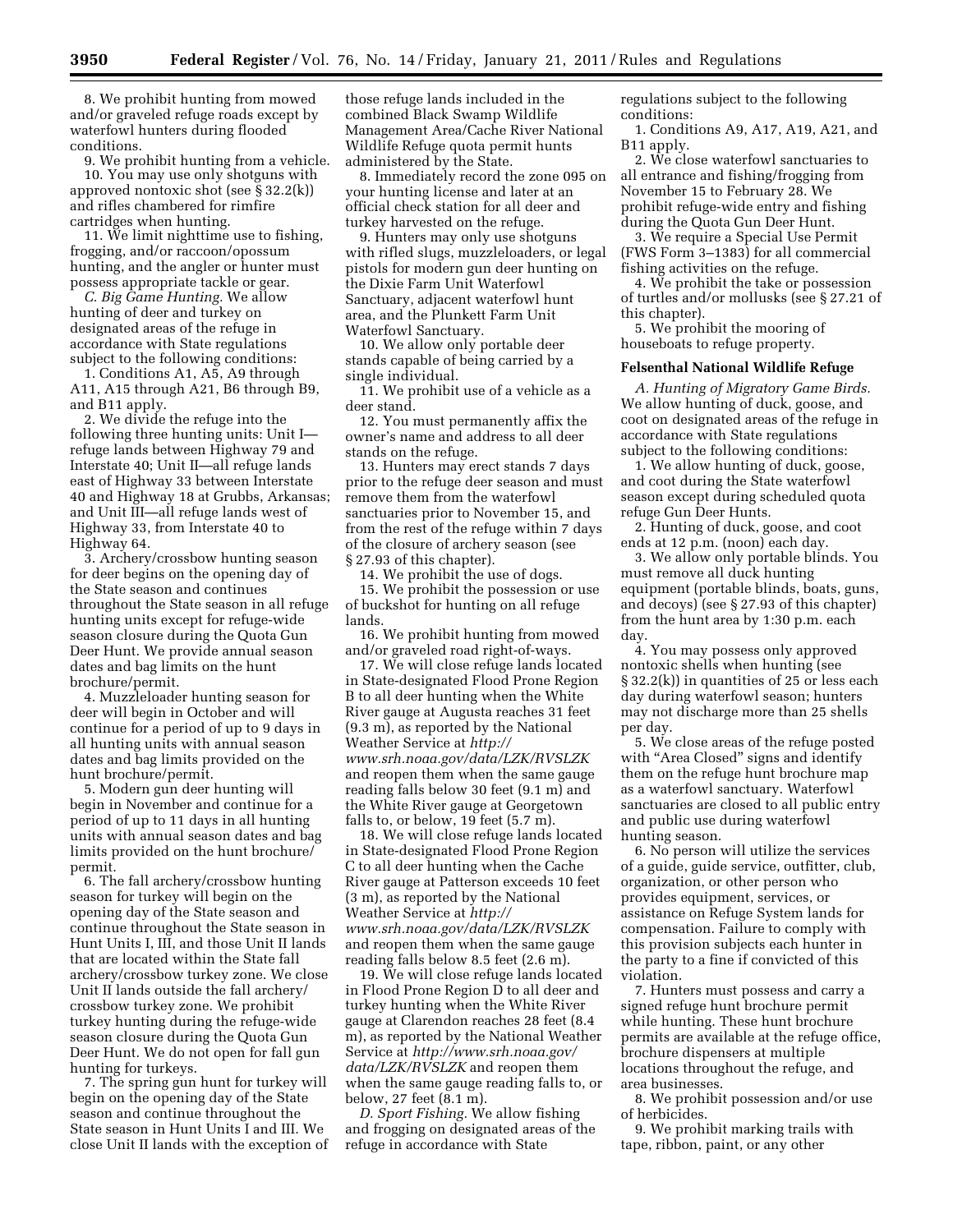substance other than biodegradable paper flagging, reflective twist ties, or reflective tacks (see § 27.93 of this chapter).

10. We prohibit possession or use of alcoholic beverage(s) while hunting (see § 32.2(j)). We prohibit consumption or possession of opened container(s) of alcoholic beverage(s) in parking lots, on roadways, and in plain view in campgrounds.

11. All persons born after 1968 must possess a valid hunter education card in order to hunt.

12. All youth hunters age 15 and younger must remain within sight and normal voice contact of an adult age 21 or older, possessing a valid hunting license. One adult may supervise no more than two youth hunters.

13. We allow only all-terrain vehicles/ utility-type vehicles (ATVs/UTVs) for hunting and fishing activities. We restrict ATVs/UTVs to designated times and designated trails (see § 27.31 of this chapter) marked with signs and paint. We identify these trails and the dates they are open for use in the refuge hunt brochure. We limit ATVs/UTVs to those having an engine displacement size not exceeding 700cc. We limit ATV/UTV tires to those having a centerline lug depth not exceeding 1 inch (2.5 cm). You may use horses on roads and ATV/ UTV trails (when open to motor vehicle and ATV/UTV traffic respectively) as a mode of transportation for on-refuge, hunting and fishing activities.

14. We prohibit hunting within 150 feet (45 m) of roads and trails open to motor vehicle use (including ATV/UTV trails).

15. We prohibit target practice with any firearm, archery tackle, or crossbow or any nonhunting discharge of firearms (see § 27.42 of this chapter).

16. We allow camping only at designated primitive campground sites identified in the refuge hunt brochure, and we restrict camping to individuals involved in wildlife-dependent refuge activities. Campers may stay no more than 14 days during any 30 consecutiveday period in any campground and must occupy camps daily. We prohibit all disturbances, including use of generators, after 10 p.m. You must unload all hunting weapons (see § 27.42(b) of this chapter) within 100 yards (90 m) of a campground.

17. You may take beaver, nutria, feral hog, and coyote during any daytime refuge hunt with weapons and ammunition allowed for that hunt. There is no bag limit. You may not transport or possess live hog.

18. We prohibit blocking of gates, roadways, and boat ramps (see § 27.31(h) of this chapter).

19. We allow the use of retriever dogs. 20. We prohibit the use or possession of any electronic call or other electronic device used for producing or projecting vocal sounds of any wildlife species.

*B. Upland Game Hunting.* We allow hunting of quail, squirrel, rabbit, and furbearers (as defined by State law) on designated areas of the refuge in accordance with State regulations subject to the following conditions:

1. Conditions A4 through A18 and A20 apply.

2. We allow hunting for the species listed above on the refuge during State seasons for this zone through January 31. We list specific hunting season dates annually in the refuge hunt brochure. We close upland game hunting during refuge quota deer hunts. We annually publish dates for these quota deer hunts in the refuge hunt brochure.

3. We do not open for spring squirrel hunting season, summer/early fall raccoon hunting season, or spring bobcat hunting season.

4. We prohibit possession of lead ammunition except that you may use rimfire rifle lead ammunition no larger than .22 caliber for upland game hunting. We prohibit possession of shot larger than that legal for waterfowl hunting. During the deer and turkey hunts, hunters may use lead ammunition legal for taking deer and turkey. We prohibit buckshot for gun deer hunting.

5. You may use dogs for squirrel and rabbit hunting from the opening of furbearer (as defined by State law) hunting season through January 31. You may also use dogs for quail hunting and for raccoon/opossum hunting during open season on the refuge for these species. At other times, you must keep dogs and other pets on a leash or confined (see § 26.21(b) of this chapter).

*C. Big Game Hunting.* \* \* \*

1. Conditions A6 through A11, A13 through A18, and A20 apply.

\* \* \* \* \* 3. We close archery deer hunting during the quota gun deer hunts.

4. The refuge will conduct no more than two muzzleloader deer hunts and no more than four quota modern gun deer hunts.

5. We restrict hunt participants for quota hunts to those drawn for a quota permit (Big/Upland Game Hunt Application; FWS Form 3–2356). The permits are nontransferable and permit fees are nonrefundable. If conditions prevent the hunts from occurring, there will not be any refunds or permits carried over from year to year. Hunt dates and application procedures will be available at the refuge office in July.

6. The muzzleloader and modern gun deer hunt bag limit is two deer with no more than one buck on each hunt.

7. Hunters must check all harvested deer during quota hunts at refuge deer check stations on the same day of the kill. We identify the check station locations in the refuge hunt brochure. Carcasses of deer taken must remain intact (except you may field dress) until checked.

8. You may only use portable deer stands erected no earlier than 2 days before the opening of the State deer season and you must remove them no later than February 2 each year (see § 27.93 of this chapter).

9. We prohibit the use of deer decoy(s).

\* \* \* \* \*

13. The refuge will conduct no more than three quota permit spring turkey gun hunts. Specific hunt dates and application procedures will be available at the refuge office in January. We restrict hunt participants to those selected for a quota permit, except that one nonhunting adult age 21 or older possessing a valid hunting license must accompany the youth hunter age 15 and younger.

14. An adult age 21 or older possessing a valid hunting license must accompany and be within sight and normal voice contact of hunters age 15 and younger. One adult may supervise no more than one youth hunter.

15. We prohibit leaving any tree stand, ground blind, boat, or game camera on the refuge without the owner's name and address clearly written in a conspicuous location.

*D. Sport Fishing.* We allow fishing, frogging, and crawfishing for personal use on designated areas of the refuge in accordance with State regulations subject to the following conditions:

1. Conditions A6, A8, A9, A13, A16, and A18 apply.

2. We prohibit fishing in the waterfowl sanctuary area during the waterfowl hunting season, with the exception of the main channel of the Ouachita and Saline Rivers and the borrow pits along Highway 82. We post the waterfowl sanctuary area with ''Area Closed'' signs and identify those areas in refuge hunt brochures.

3. We allow fishing only in areas accessible from the Oauchita and Saline Rivers and Eagle, Jones, and Pereogeethe Lakes during the refuge quota gun hunts.

4. You must reset trotlines when receding water levels expose them.

5. We prohibit consumption or possession of opened container(s) of alcoholic beverage(s) in parking lots, on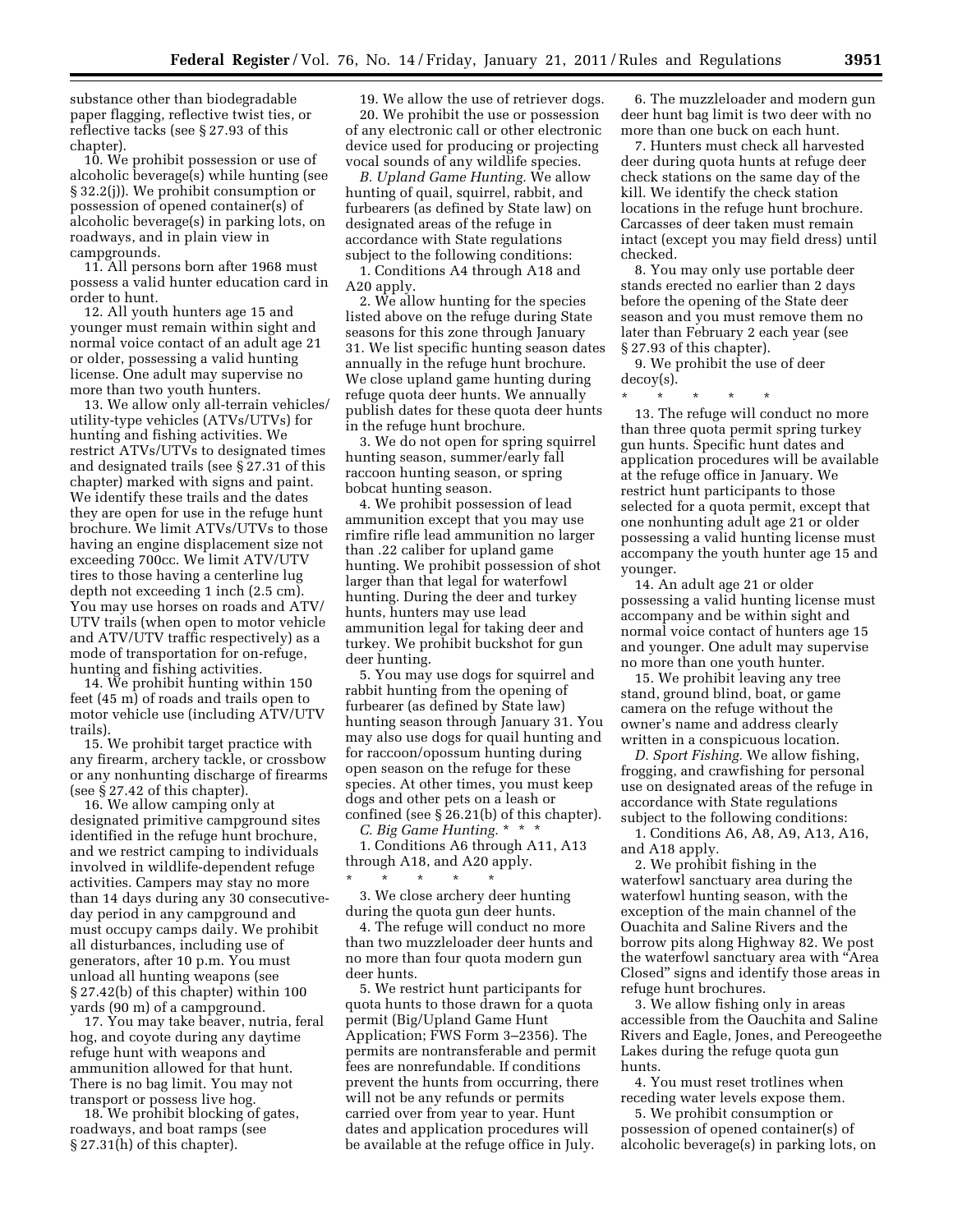roadways, and in plain view in campgrounds (see § 32.5(c)).

\* \* \* \* \*

#### **Holla Bend National Wildlife Refuge**

*B. Upland Game Hunting.* \* \* \* \* \* \* \* \*

6. We allow ATVs only for hunters with disabilities. We require a refuge ATV permit (Special Use Permit; FWS Form 3–1383) issued by the refuge manager.

\* \* \* \* \* 11. We prohibit hunting within 150 feet (45 m) of roads open to motor vehicle use and nature trails.

\* \* \* \* \* 13. We allow the use of nonmotorized boats during the refuge fishing/boating season (March 1 to October 31), but we prohibit hunters leaving boats on the refuge overnight (see § 27.93 of this chapter).

*C. Big Game Hunting.* \* \* \* 1. Conditions B1 and B4 through B13 apply.

2. We allow archery/crossbow hunting for white-tailed deer. We provide annual season dates in the hunt brochure/permit (name, address, signature required).

\* \* \* \* \*

\* \* \* \* \*

*D. Sport Fishing.* \* \* \*

1. Conditions B6, B7, and B9 apply.

#### **Overflow National Wildlife Refuge**

*A. Migratory Game Bird Hunting.* We allow hunting of duck, goose, and coot on designated areas of the refuge in accordance with State regulations subject to the following conditions:

1. We allow hunting of duck, goose, and coot during the State waterfowl season. We do not open during the September teal season.

\* \* \* \* \*

3. We allow only portable blinds. Hunters must remove portable blinds, boats, and decoys from the hunt area by 1:30 p.m. each day (see § 27.93 of this chapter). Exception: Hunters may store boats in designated areas identified on refuge brochure.

\* \* \* \* \*

5. We close areas of the refuge by posting ''Area Closed'' signs and identifying them on the refuge hunt brochure map as Sanctuary and closed to all public entry and public use. Exception: We open the area identified as North Sanctuary on refuge hunt brochure map to all authorized public use activities from 2 days prior to opening of deer archery season through October 31. We close the South

Waterfowl Sanctuary from December 1 until the end of waterfowl season. \* \* \* \* \*

7. You must possess and carry a signed refuge hunt brochure permit while hunting. These hunt brochure permits are available at the refuge office, brochure dispensers at multiple locations throughout the refuge, and area businesses.

\* \* \* \* \* 9. We prohibit marking trails with tape, ribbon, paint, or any other substance other than biodegradable paper flagging, reflective twist ties, or reflective tacks (see § 27.93 of this chapter).

10. We prohibit possession or use of alcoholic beverage(s) while hunting (see § 32.2(j)). We prohibit consumption or possession of opened container(s) of alcoholic beverage(s) in parking lots and roadways.

\* \* \* \* \* 12. All youth hunters age 15 and younger must remain within sight and normal voice contact of an adult age 21 or older, possessing a valid hunting license. One adult may supervise no more than two youth hunters.

13. We allow only all-terrain vehicles/ utility-type vehicles (ATVs/UTVs) for hunting activities. We restrict ATVs/ UTVs to designated times and designated trails (see § 27.31 of this chapter) marked with signs and paint. We identify those trails and the dates they are open for use in the refuge hunt brochure. We limit ATVs/UTVs to those having an engine displacement size not exceeding 700cc. We limit ATV/UTV tires to those having a centerline lug depth not exceeding 1 inch (2.5 cm). You may use horses on roads and ATV/ UTV trails (when open to motor vehicle and ATV/UTV traffic respectively) as a mode of transportation for on-refuge, hunting activities. You may use ATVs/ UTVs on unmarked roads and levees in the North Sanctuary beginning 2 days prior to the opening of deer archery season through October 31.

14. We prohibit hunting within 150 feet (45 m) of roads and trails open to motor vehicle use (including ATV/UTV trails).

15. We prohibit target practice with any firearm, archery tackle, or crossbow or any nonhunting discharge of firearms (see § 27.42 of this chapter).

16. We prohibit blocking of gates, roadways, and boat ramps (see § 27.31(h) of this chapter).

17. You may take beaver, nutria, feral hog, and coyote during any daytime refuge hunt with weapons and ammunition legal for that hunt. There is no bag limit. We prohibit transportation or possession of live hog.

\* \* \* \* \* *B. Upland Game Hunting.* We allow hunting of quail, squirrel, rabbit, and furbearers (as defined by State law) on designated areas of the refuge in accordance with State regulations subject to the following conditions:

1. Conditions A4 through A17, and A19 apply.

\* \* \* \* \* 3. We do not open for the spring squirrel hunting season, summer/fall raccoon hunting season, or the spring bobcat hunting season.

4. When upland game hunting, we prohibit possession of lead ammunition except that you may use rimfire rifle lead ammunition no larger than .22 caliber. We prohibit possession of shot larger than that legal for waterfowl hunting. During the deer and turkey hunts, we allow use of lead ammunition legal for taking deer and turkey. We prohibit buckshot for gun deer hunting.

5. You may use dogs for squirrel and rabbit hunting from December 1 through January 31. You may also use dogs for quail hunting and for raccoon/opossum hunting during open season on the refuge for these species. At other times, you must keep dogs and other pets on a leash or confined (see § 26.21(b) of this chapter).

*C. Big Game Hunting.* \* \* \* 1. Conditions A5 through A11, A13 through A17, and A19 apply.

2. We allow muzzleloader deer hunting during the first State muzzleloader season for this zone (see

State regulations for appropriate zone). 3. Bag limit for the muzzleloader deer hunt is two deer, with no more than one buck.

4. You may use only portable deer stands erected no earlier than 2 days before the opening of the State deer season, and you must remove them no later than February 2 each year (see § 27.93 of this chapter).

5. We prohibit the use of deer decoy(s).

\* \* \* \* \* 8. We do not open for the fall turkey archery season or spring turkey gun season.

9. We do not open for the gun deer season or the second (and December) muzzleloader deer season.

10. An adult age 21 or older possessing a valid hunting license must accompany and be within sight or normal voice contact of hunters age 15 and younger. One adult may supervise no more than one youth hunter.

11. We prohibit leaving any tree stand, ground blind, boat, or game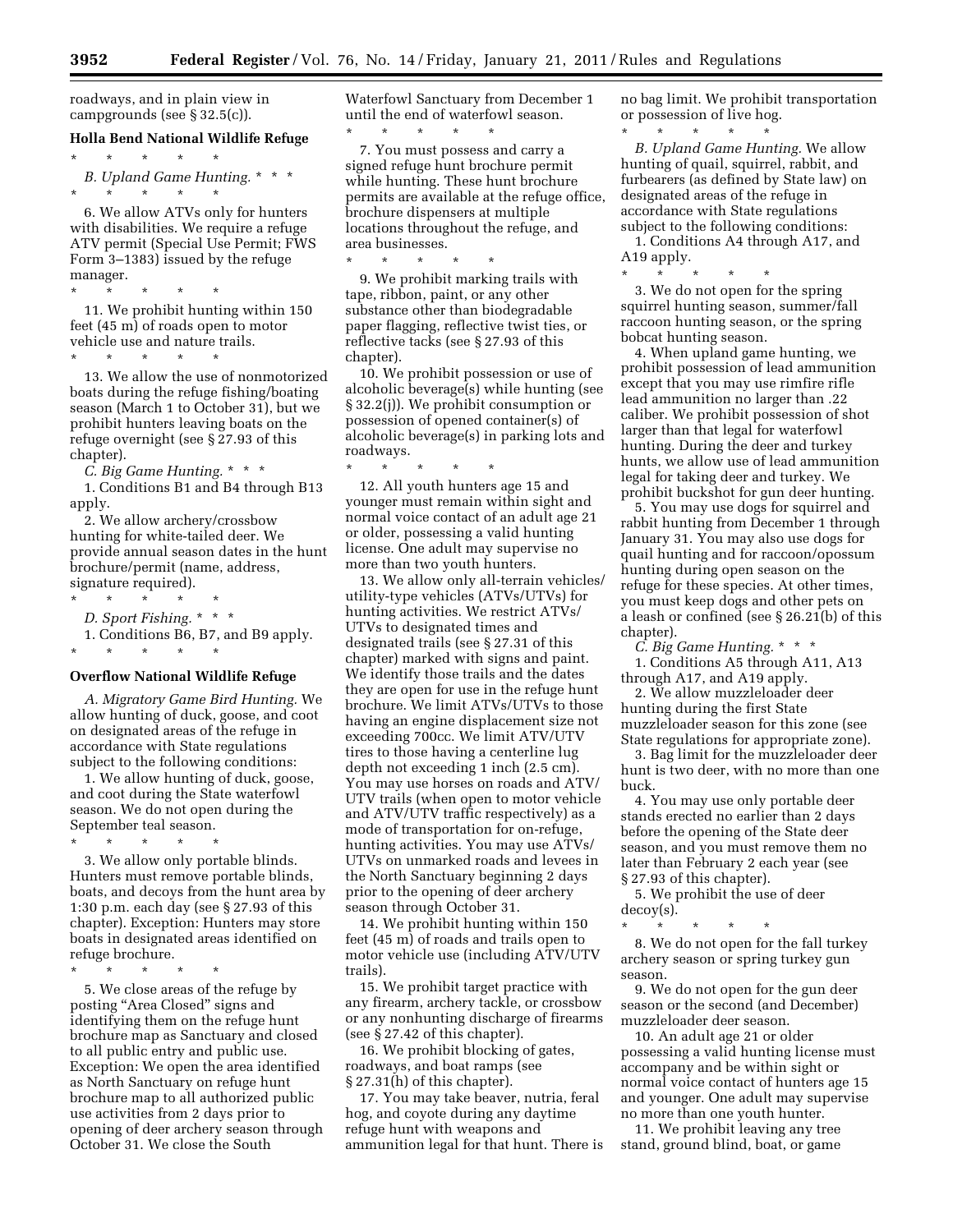camera on the refuge without the owner's name and address clearly written in a conspicuous location. \* \* \* \* \*

# **Pond Creek National Wildlife Refuge**

*A. Migratory Game Bird Hunting.*  \* \* \*

1. We allow hunting of migratory game birds during the State waterfowl seasons, except we close during scheduled quota refuge gun deer hunts. \* \* \* \* \*

3. We allow only portable blinds. You must remove portable blinds, boats, and decoys from the hunt area by 1:30 p.m. each day (see § 27.93 of this chapter).

\* \* \* \* \* 5. You must possess and carry a signed refuge hunt brochure permit while hunting. These hunt brochure permits are available at the refuge office, brochure dispensers at multiple locations throughout the refuge, and area businesses.

\* \* \* \* \* 7. We prohibit marking trails with tape, ribbon, paint, or any other substance other than biodegradable paper flagging, reflective twist ties, or reflective tacks (see § 27.93 of this chapter).

\* \* \* \* \* 11. We allow only all-terrain vehicles/ utility-type vehicles (ATVs/UTVs) for hunting and fishing activities. We restrict ATVs/UTVs to designated times and designated trails (see § 27.31 of this chapter) marked with signs and paint. We identify those trails and the dates they are open for use in the refuge hunt brochure. We limit ATVs/UTVs to those having an engine displacement size not exceeding 700cc and a total width not to exceed 63 inches (160.02 cm). We limit ATV/UTV tires to those having a centerline lug depth not exceeding 1 inch (2.5 cm). You may use horses on roads and ATV/UTV trails (when open to motor vehicle and ATV/UTV traffic respectively) as a mode of transportation for on-refuge, hunting and fishing activities.

12. We prohibit hunting within 150 feet (45 m) of roads and trails open to motor vehicle use (including ATV/UTV trails).

13. We prohibit target practice with any firearm, archery tackle, or crossbow or any nonhunting discharge of firearms (see § 27.42 of this chapter).

14. We allow camping only at designated primitive campground sites identified in the refuge hunt brochure. We restrict camping to the individuals involved in refuge wildlife-dependent activities. Campers may stay no more than 14 days during any consecutive 30day period in a campground and must occupy the camps daily. We prohibit all disturbances, including use of generators, after 10 p.m. You must unload all hunting firearms and crossbows (see § 27.42(b) of this chapter) within 100 yards (90 m) of a campground.

15. You may take beaver, nutria, feral hog, and coyote during any daytime refuge hunt with weapons and ammunition allowed for that hunt. We prohibit the use of dogs to take these species. There is no bag limit. You may not transport or possess live hog.

16. We prohibit blocking of gates, roadways, and boat ramps (see § 27.31(h) of this chapter).

17. We allow the use of retriever dogs. 18. We prohibit the use or possession of any electronic call or other electronic device used for producing or projecting vocal sounds of any wildlife species. \* \* \* \* \*

*B. Upland Game Hunting.* We allow hunting of squirrel, rabbit, and furbearers (as defined by State law) on designated areas of the refuge in accordance with State regulations subject to the following conditions:

1. We allow hunting on the refuge during State seasons for this zone for the species listed above through January 31. We list specific hunting season dates annually in the refuge hunt brochure. We close upland game hunting during refuge quota deer hunts. We annually publish dates for these quota deer hunts in the refuge hunt brochure.

2. We do not open to spring squirrel hunting season, summer/early fall raccoon hunting season, or the spring bobcat hunting season.

3. Conditions A4 through A16, and A18 apply.

4. We prohibit possession of lead ammunition when hunting, except that you may use rimfire rifle lead ammunition no larger than .22 caliber for upland game hunting. We prohibit possession of shot larger than that legal for waterfowl hunting. During the deer and turkey hunts, we allow use of lead ammunition legal for taking deer and turkey. We prohibit buckshot for gun deer hunting.

5. You may use dogs for squirrel, rabbit, raccoon, and opossum hunting from the opening of furbearer (as defined by State law) hunting season through January 31. At other times you must keep dogs and other pets on a leash or confined (see § 26.21(b) of this chapter).

*C. Big Game Hunting.* \* \* \*  $\star$   $\star$   $\star$   $\star$ 

2. Conditions A4 through A9, A11 through A16, and A18 apply. \* \* \* \* \*

4. We allow muzzleloader deer hunting during the early State muzzleloader season for this deer management zone. The bag limit for the refuge muzzleloader hunt is two deer, with no more than one buck.

5. The refuge will conduct no more than three quota gun deer hunts.

6. We restrict hunt participants for quota hunts to those drawn for a quota permit. These permits are nontransferable and permit fees are nonrefundable. If conditions prevent the hunts from taking place, there will be no refunds or permits carried over from year to year. Hunt dates and application procedures will be available at the refuge office in July.

7. The quota Gun Deer Hunt bag limit is two deer, with no more than one buck (one buck and one doe).

8. You must check all deer at the refuge deer check station on the same day of kill. You must keep carcasses of deer taken intact (you may field dress) until checked.

\* \* \* \* \* 12. You may use only portable deer stands erected no sooner than 2 days before the opening of the State deer season, and you must remove them no later than February 2 each year (see § 27.93 of this chapter).

13. We prohibit the use of deer decoy(s).

14. The refuge will conduct no more than two quota permit spring turkey gun hunts. Specific hunt dates and application procedures will be available at the refuge office in January. We restrict hunt participants on these hunts to those selected for a quota permit, except that one nonhunting adult age 21 or older and possessing a valid hunting license must accompany a youth hunter.

15. An adult age 21 or older possessing a valid hunting license must accompany and be within sight and normal voice contact of hunters age 15 and younger. One adult may supervise no more than one youth hunter during big game hunts.

16. We prohibit leaving any tree stand, ground blind, boat, or game camera on the refuge without the owner's name and address clearly written in a conspicuous location. \* \* \* \* \*

#### **Wapanocca National Wildlife Refuge**

*A. Migratory Game Bird Hunting.*  \* \* \*

1. We require refuge hunting permits. The permits (found on the front cover of the annual hunt brochure/permit signature required) are nontransferable and anyone on refuge land in possession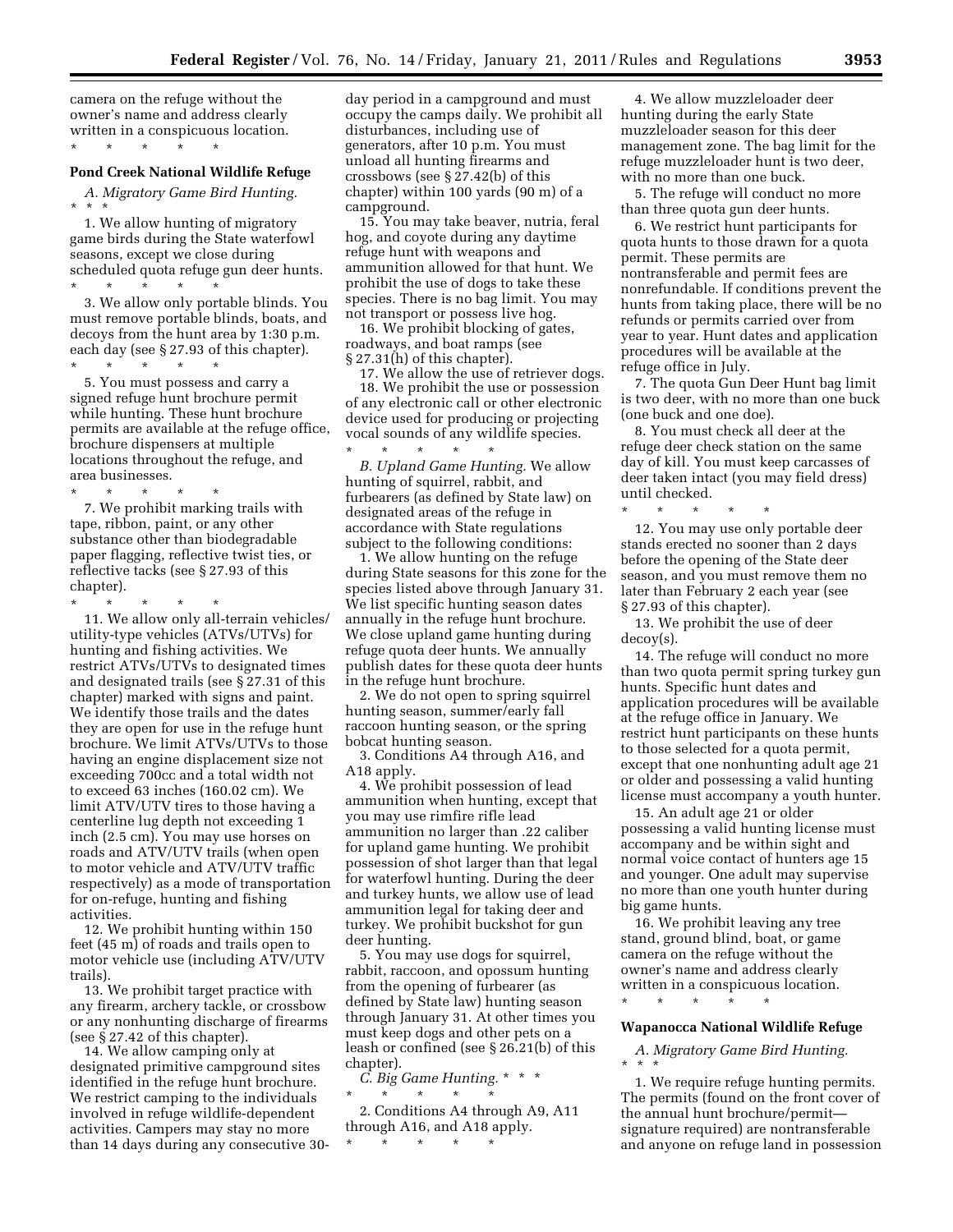of hunting equipment must sign and carry them at all times.

\* \* \* \* \* 5. Hunters may enter the refuge at 4 a.m.

6. We prohibit ATVs.

7. Any hunter born after 1968 must carry a valid hunter education card. An adult age 21 or older must supervise hunters younger than age 16 who have a valid hunter education card and remain within sight and normal voice contact with the adult. Hunters younger than age 16 do not need to have a card if they are under the direct supervision (within arm's reach) of a holder of a valid hunting license of at least age 21. An adult may supervise up to two youths for migratory bird and upland game hunting but may supervise only one youth for big game hunting. We honor home State hunter education cards.

8. Hunters may possess or use only biodegradable materials to mark trails (see § 27.93 of this chapter).

9. We prohibit target practice or any nonhunting discharge of firearms (see § 27.42 of this chapter).

10. We prohibit driving around a locked gate, barrier, or beyond a sign closing a road to vehicular traffic (see § 27.31 of this chapter).

11. We prohibit the possession or use of alcoholic beverages while hunting (see § 32.2(j)).

*B. Upland Game Hunting.* We allow hunting of squirrel, rabbit, raccoon, nutria, beaver, coyote, feral hog, and opossum in accordance with State regulations subject to the following conditions:

1. Conditions A1 and A3 through A11 apply.

2. You may use only shotguns with approved nontoxic shot (see § 32.2(k)) and rifles chambered for rimfire cartridges when hunting.

3. We provide annual season dates for squirrel, rabbit, raccoon, and opossum hunting on the hunt brochure/permit. We allow dogs.

4. You may take nutria, beaver, feral hog, and coyote during any refuge hunt with the device allowed for that hunt, subject to State seasons, on these species.

5. We require dogs for night hunting of raccoon/opossum. We prohibit field trials and organized training events.

6. We prohibit horses and mules.

7. We limit nighttime use to raccoon/ opossum hunting and the hunters must possess appropriate gear.

8. We close all other hunts during the Quota Gun Deer Hunt. We allow only Quota Gun Deer Hunt permit (signature only required) holders to enter the

refuge during this hunt and only for the purpose of deer hunting.

*C. Big Game Hunting.* \* \* \*

1. Conditions A1, A3 through A11, and B4 through B8 apply.

2. We prohibit hunting from mowed and/or graveled road right-of-ways. \* \* \* \* \*

7. We only allow portable deer stands capable of being carried by a single individual. Hunters may erect stands 7 days prior to the refuge deer season and must remove them from the waterfowl sanctuaries by December 1. Hunters must remove all stands on the remainder of the refuge within 7 days of the closure of archery season (see § 27.93 of this chapter). You must permanently affix the owner's name and address on stands left on the refuge.

8. We prohibit hunting from a vehicle or use of a vehicle as a deer stand.

9. We prohibit the possession or use of buckshot for hunting on all refuge lands.

*D. Sport Fishing.* \* \* \*

1. Conditions A4, A6, A10, B6, and B7 apply. We allow fishing from March 15 through October 31 from 1⁄2 hour before legal sunrise to 1⁄2 hour after legal sunset.

\* \* \* \* \*

5. We allow bank fishing.

6. We prohibit the take or possession of frogs, mollusks, and/or turtles (see § 27.21 of this chapter).

7. Anglers may launch boats only in designated areas.

8. Anglers must remove all boats daily from the refuge (see § 27.93 of this chapter). We prohibit airboats, personal watercraft, and hovercraft.

#### **White River National Wildlife Refuge**

*A. Migratory Game Bird Hunting.* We allow hunting of duck and coot on designated areas of the refuge in accordance with State regulations subject to the following conditions:

1. We require all refuge users to sign and possess a refuge user brochure/ permit (signature required).

2. We allow duck hunting from legal shooting hours until 12 p.m. (noon).

3. We allow retriever dogs for migratory game bird hunting.

4. You must remove blinds, blind material, and decoys (see § 27.93 of this chapter) from the refuge by 1 p.m. each day.

5. You may take duck and coot during the State season in designated areas.

6. North Unit waterfowl season and youth waterfowl hunts are concurrent with State season dates.

7. We restrict the South Unit waterfowl season to the Jack's Bay hunt area as indicated in the refuge user

brochure/permit. We open to hunting every Tuesday, Thursday, Saturday, and Sunday of the concurrent State season dates, including State youth waterfowl hunt dates.

8. Waterfowl hunters may enter and access the refuge no earlier than 4 a.m.

9. We prohibit boating December 1 through January 31 in the South Unit Waterfowl Hunt Area, except from 4 am to 1 pm on designated waterfowl hunt days.

10. We prohibit marking trails with materials other than biodegradable paper flagging or reflective tape/tacks (see § 27.93 of this chapter).

11. We prohibit use and/or possession of alcoholic beverages while hunting (see § 32.2(j)) or open alcohol containers on refuge roads, ATV trails, and parking areas.

12. We prohibit cutting of holes in or other manipulation of vegetation or hunting in such areas (see § 27.51 of this chapter).

13. We prohibit waterfowl hunting on Kansas Lake Area (indicated in refuge user brochure/permit).

14. We prohibit loaded hunting weapons in or on a vehicle, ATV, or boat while under power (see § 27.42(b) of this chapter). We define "loaded" as shells in the gun or ignition device on a muzzleloader.

15. We allow duck hunting on specific scattered tracts of land, in accordance with the North Unit regulations. Consult the refuge office for further information.

16. We only allow ATVs for wildlifedependent hunting and fishing activities. We restrict ATVs to designated yellow-marked trails throughout the refuge, unless marked otherwise. We prohibit the use of ATVs after December 15 each year in designated South Unit areas as shown in refuge user brochure/permit. We define ATV as an off-road vehicle with factory specifications not to exceed the following: A maximum dry weight of 1,550 lbs (697.5 kg), tires having a centerline lug depth of one inch (2.5 cm) or less and a maximum tire pressure of 15 psi as indicated on the tire by the manufacturer. We allow only those vehicles originally designed by their manufacturer to be ATVs; we prohibit mini trucks or other modified off-road vehicles.

17. We require hunters born after 1968 to carry a valid hunter education card. We do not require hunters under age 16 to have a hunter education card while under direct supervision (within arms reach) of a holder of a valid hunting license and at least age 21. Youth hunters under age 16 must remain within sight and normal voice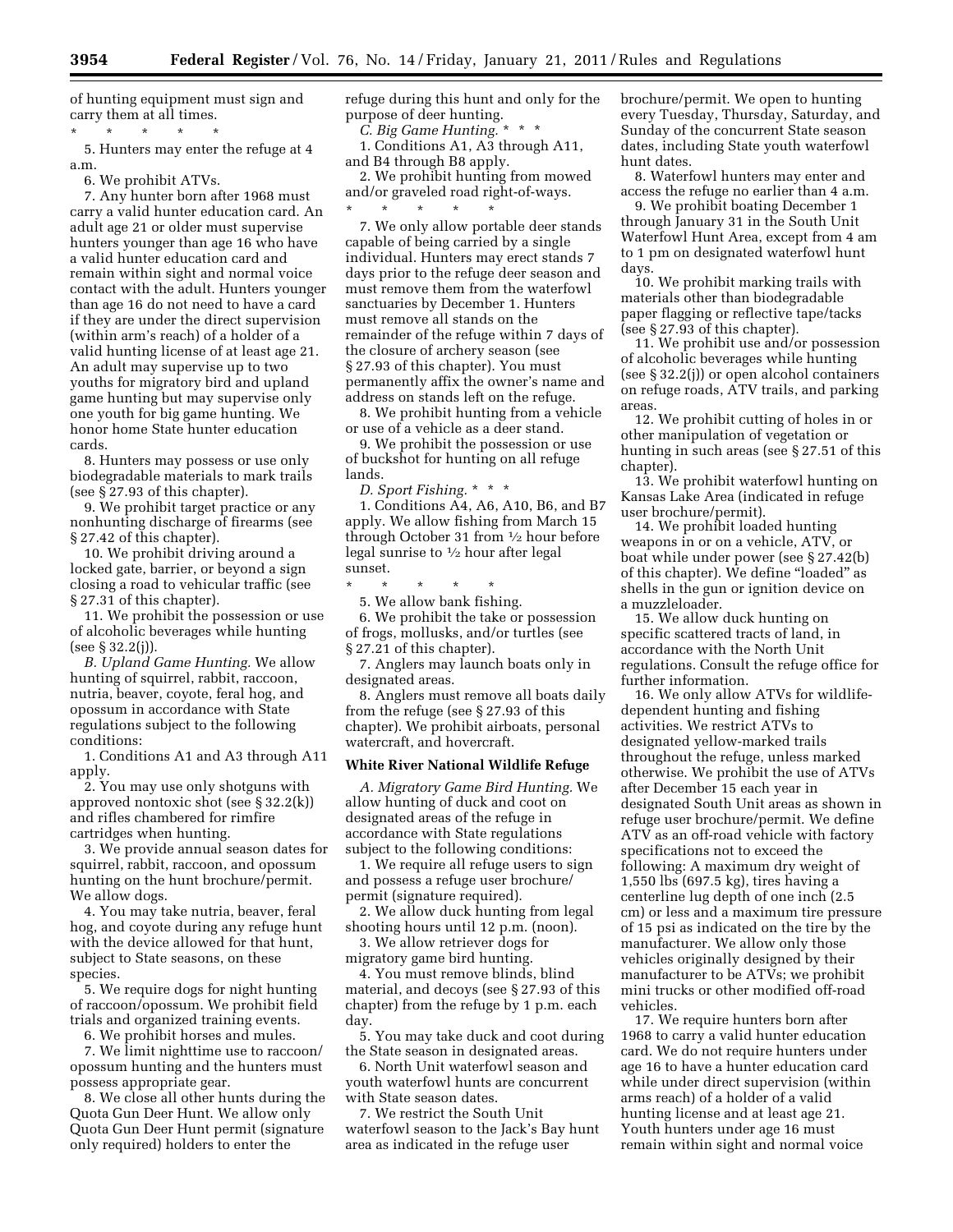contact of an adult age 21 or older, possessing a valid hunting license. An adult may supervise only one youth for big game hunting but may supervise up to two youths for waterfowl and small game hunting.

18. We allow take of beaver, nutria, coyote, and feral hog incidental to any daytime refuge hunt with weapons authorized for that hunt. We prohibit take of beaver, nutria, and feral hog with the aid of dogs or after the hunter has taken the daily bag limit for that hunt.

19. No person, including but not limited to, a guide, guide service, outfitter, club, or other organization, will provide assistance, services, or equipment on the refuge to any other person for compensation unless such guide, guide service, outfitter, club, or organization has obtained a Special Use Permit (FWS Form 3–1383) from the refuge. For purposes of this regulation, we will consider any fees or services rendered to a person for lodging, meals, club membership, or similar services as compensation.

20. We prohibit hunting, taking, possessing, or attempting to take wildlife with a guide, guide service, outfitter, club, or organization providing assistance, service, or equipment that does not possess and carry the required refuge Special Use Permit (FWS Form 3–1383).

21. We allow camping only in designated sites and areas identified in the refuge user brochure/permit, and we restrict camping to individuals involved in wildlife-dependent activities. Campers may stay no more than 14 days during any 30 consecutive-day period in any campground site or area and must occupy camps daily. We prohibit all disturbances, including use of generators, after 10 p.m. You must unload all hunting weapons (see § 27.42(b) of this chapter) within 100 yards (90 m) of a campground.

22. We allow refuge users to leave ATVs and boats 16 feet (4.8 m) or less in length unattended overnight as long as the owner clearly displays their complete name and physical address.

23. We prohibit all access in the Demonstration and Dry Lake Waterfowl Rest Areas as indicated in the refuge brochure/permit.

24. We require a refuge Special Use Permit (FWS Form 3–1383) for all commercial use activities including, but not limited to, fishing, trapping, timber management, or collecting acorns.

25. We prohibit hovercraft, personal watercraft (*e.g.,* jet skis, wetbike, etc.) and airboats.

26. You must adhere to all public use special conditions and regulations on the annual refuge user brochure/permit.

*B. Upland Game Hunting.* \* \* \* 1. Conditions A1, A9, A10, A11, A12, A14, and A16 through A26 apply.

2. You may hunt rabbit and squirrel on the North Unit from opening day of the State squirrel season from September 1 until February 28.

3. We allow dogs for hunting of rabbit and squirrel December 15 through February 28 on the North Unit.

4. You may hunt rabbit and squirrel on the South Unit from September 1 until November 30.

\* \* \* \* \*

7. We close all upland game hunts during quota Gun Deer Hunt and quota Muzzleloader Deer Hunt. \* \* \* \* \*

9. We allow furbearer (as defined by State law) hunting in accordance with season dates posted in the refuge user brochure/permit. We only allow furbearer hunting with rimfire weapons and shotguns.

10. We allow the use of dogs and horses for hunting furbearers from legal sunset to legal sunrise. All dogs and horses used for furbearer hunting must be tethered or penned from legal sunrise to legal sunset and any time not involved in actual hunting.

11. We allow upland game hunting on specific scattered tracts of land, in accordance with State-wide regulations.

*C. Big Game Hunting.* We allow the hunting of white-tailed deer and turkey on designated areas of the refuge in accordance with State regulations subject to the following conditions:

1. Conditions A1, A9, A10, A11, A12, A14, and A16 through A26 apply.

2. Archery deer and turkey seasons on the North Unit are from the beginning of the State archery season until the end of January except for refuge-wide season closure during quota muzzleloader and quota gun deer hunts. We provide annual season dates and bag limits in the refuge user brochure/permit.

3. Archery deer and turkey seasons on the South Unit are from the beginning of the State archery season until the end of December except for refuge-wide season closure during quota muzzleloader and quota gun deer hunts. We provide annual season dates and bag limits in the refuge user brochure/ permit.

4. Muzzleloader season for deer will begin in October and will continue for a period of up to 3 days of quota hunting and 4 days of nonquota hunting in the North and/or South Units with annual season dates and bag limits provided in the annual refuge user brochure/permit.

5. Gun deer hunt will begin in November and will continue for a

period of up to 8 days of quota hunting and 4 days of nonquota hunting in the North and/or South Units with annual season dates, bag limits, and areas provided in the annual refuge user brochure/permit.

6. We restrict hunt participants for quota hunts to those drawn for a quota permit. The permits are nontransferable and nonrefundable. Hunt dates and application procedures will be available at the refuge office in April.

7. We do not open for the bear season on all refuge-owned lands, including out-tracts and refuge lands in the Trusten Holder Wildlife Management Area.

8. If you harvest deer or turkey on the refuge, you must immediately record the zone number (Zone 660 South Unit and Zone 661 North Unit) on your hunting license and later check deer and/or turkey through State phone or on-line checking system.

9. We close the refuge to all nonquota hunting during refuge-wide quota muzzleloader and quota gun deer hunts.

10. We close refuge lands on the North Unit to all deer and turkey hunting when the White River gauge at St. Charles (station no. 53) reaches 23 feet (7 m) as reported by the following Web site: *[http://www.srh.noaa.gov/lzk/](http://www.srh.noaa.gov/lzk/html/whitervr.htm)  [html/whitervr.htm.](http://www.srh.noaa.gov/lzk/html/whitervr.htm)* The season will reopen when the gauge reading reaches 21 feet (6 m) as reported by the same Web site.

11. We close refuge lands on the South Unit to all deer hunting and fall turkey hunting when the White River gauge reading at St. Charles (station no. 53) reaches 23 feet (7 m) and the gauge at Lock and Dam #1 (station no. 55) reaches 145 feet (msl) (43.5 m) simultaneously as reported by the following Web site: *[http://](http://www.srh.noaa.gov/lzk/html/whitervr.htm)  [www.srh.noaa.gov/lzk/html/](http://www.srh.noaa.gov/lzk/html/whitervr.htm)  [whitervr.htm.](http://www.srh.noaa.gov/lzk/html/whitervr.htm)* The season will reopen when the same gauge readings reach 21 feet (6 m) and 143 feet msl (mean sea level) (43 m), respectively.

12. We prohibit hunting with the aid of bait, salt, or ingestible attractant (see § 32.2(h)).

13. We prohibit the use of dogs and/ or horses other than specified in the refuge user permit.

14. We prohibit all forms of organized deer drives.

15. We prohibit firearm hunting from or across roads, ATV trails, levees, and maintained utility rights-of-way for deer only.

16. We prohibit hunting from a tree into which a metal object has been driven (see § 32.2(i)).

17. You may only use portable deer stands (see § 27.93 of this chapter). You may erect stands up to 7 days before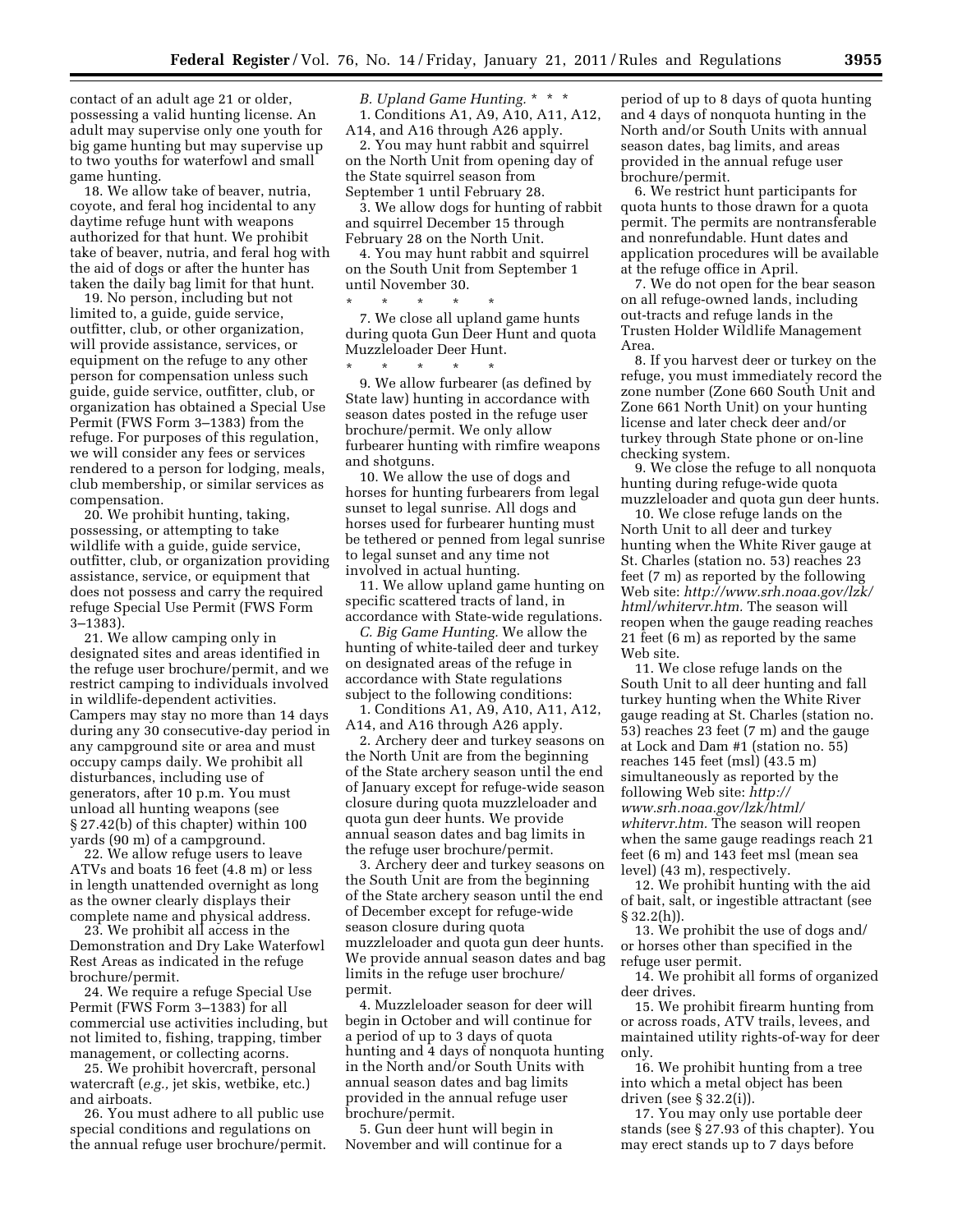each hunt, but you must remove them within 7 days after each hunt. All unattended deer stands on the refuge must have the owner's complete name and physical address clearly displayed.

18. We prohibit target practice or any nonhunting discharge of firearms (see § 27.42 of this chapter).

19. We prohibit gun deer hunting on Kansas Lake Area and all other types of hunting after November 30.

20. We prohibit the possession and use of buckshot on the refuge.

*D. Sport Fishing.* We allow fishing, frogging, and crawfishing for personal use on designated areas of the refuge in accordance with State regulations subject to the following conditions:

1. Conditions A1, A9, A10, A11, A16, and A21 through A26 apply.

2. We allow fishing year-round in LaGrue, Essex, Prairie, Scrubgrass and Brooks Bayous, Big Island Chute, Moon and Belknap Lakes next to Arkansas Highway 1, Indian Bay, the Arkansas Post Canal and adjacent drainage ditches; those borrow ditches located adjacent to the west bank of that portion of the White River Levee north of the Graham Burke pumping station; and all refuge-owned North Unit and scattered tract waters. We open all other South Unit refuge waters to sport fishing from March 1 through November 30 unless posted otherwise.

3. We allow frogging on all refugeowned waters open for sport fishing as follows: We allow frogging on the South Unit from the beginning of the State season through November 30; we allow frogging on the North Unit for the entire State season.

4. We require a Special Use Permit (FWS Form 3–1383) for all commercial fishing on the refuge in addition to compliance with State regulations governing commercial fishing.

5. We prohibit all commercial and recreational harvest of turtle on all property administered by White River National Wildlife Refuge.

6. We allow commercial fishing on all refuge waters from 12 p.m. (noon) September 30 through 12 p.m. (noon) November 30. However, when the White River exceeds 23.5 feet (7 m) at the St. Charles, Arkansas gauge or 146 feet msl (mean sea level) (43.8 m) at the tailwater gauge at Lock and Dam #1 on the Arkansas Post Canal, we allow commercial fishing on all refuge waters from 12 p.m. (noon) March 1 through 12:00 p.m. (noon) September 30.

7. We prohibit take or possession of any freshwater mussel, and we do not open to mussel shelling.

■ 6. Amend § 32.24 California by revising paragraphs A.1., A.2., A.3., A.5. and the introductory text of paragraph D. of Modoc National Wildlife Refuge to read as follows:

#### **§ 32.24 California.**

\* \* \* \* \*

#### **Modoc National Wildlife Refuge**

*A. Migratory Game Bird Hunting.*  \* \* \*

1. On the opening weekend of the hunting season, hunters must possess and carry a Waterfowl Lottery Application (FWS Form 3–2355) as their refuge permit. We will issue this permit through a random drawing to hunters with advanced reservations only. The Waterfowl Lottery Applications are available on the refuge website.

2. After the opening weekend of the hunting season, we allow hunting only on Tuesdays, Thursdays, and Saturdays. Hunters must check-in and out of the refuge by filling out the Migratory Bird Hunt Report (FWS Form 3–2361) and must possess and carry this report while on the refuge. Hunters must fill out the harvest information and turn in the form prior to exiting the hunting area.

3. In the designated spaced blind and assigned pond areas, you must remain within your assigned blind or pond.

\* \* \* \* \* 5. While in the field, to take wildlife on the refuge, you may possess only nontoxic ammunition and shotshells in quantities of 25 or less.

\* \* \* \* \* *D. Sport Fishing.* We allow fishing (fish and crayfish) only on Dorris Reservoir in accordance with State regulations subject to the following conditions:

\* \* \* \* \*

■ 7. Amend § 32.28 Florida by: ■ a. Revising paragraph D.20. and adding paragraph D.21. of J. N. ''Ding'' Darling National Wildlife Refuge; ■ b. Revising paragraphs A.1., A.2., A.6., and A.7., adding paragraphs A.17. and A.18., revising paragraphs B., C.1., C.3., C.5., C.6., C.8., C.11. through C.14., C.19., and C.21. through C.25., and revising paragraph D.4. of Lower Suwannee National Wildlife Refuge; ■ c. Adding paragraphs A.15. and A.16., revising paragraphs D.7. and D.12., and adding paragraphs D.13. through D.16. of Merritt Island National Wildlife Refuge;

■ d. Revising paragraph A., the introductory text of paragraph B., paragraphs B.2. and B.3., removing paragraph B.4., redesignating paragraphs B.5. through B.10. as paragraphs B.4. through B.9., adding a new paragraph B.10., and revising paragraphs C., D.1., D.2., D.4., D.5., D.7., and D.12. of St. Marks National Wildlife Refuge; and

■ e. Revising paragraphs C.1., C.2., and C.8., removing paragraph C.9., redesignating paragraphs C.10. through C.22. as paragraphs C.9. through C.21., and revising paragraph D. of St. Vincent National Wildlife Refuge.

The revisions and additions read as follows:

#### **§ 32.28 Florida.**

\* \* \* \* \*

**J. N.** ''**Ding**'' **Darling National Wildlife Refuge** 

\* \* \* \* \* *D. Sport Fishing.* \* \* \*

\* \* \* \* \*

20. We close to public entry all refuge islands (including rookery islands) except for designated trails.

21. We prohibit the use of internal combustion engines within the Wulfert Flats Pole/Troll Zone. Combustion engines must be in a nonuse position (out of the water) while the vessel is within the Pole/Troll Zone.

\* \* \* \* \*

\* \* \* \* \*

#### **Lower Suwannee National Wildlife Refuge**

*A. Migratory Game Bird Hunting.*  \* \* \*

1. We require hunters to possess and carry a signed copy of the refuge annual hunt brochure for all hunts. The signed brochure is a permit to hunt on the refuge.

2. We designate open and closed refuge hunting areas on the map in the refuge hunt brochure which the hunter must possess and carry.

6. Persons possessing, transporting, or carrying firearms on national wildlife refuges must comply with all provisions of State and local law. Persons may only use (discharge) firearms in accordance with refuge regulations (see § 27.42 of this chapter and specific refuge regulations in § 32).

7. We prohibit hunting from or within 150 feet (45 m) of all refuge roads open to public vehicle travel. \* \* \* \* \*

17. We prohibit the dumping of game carcasses on the refuge.

18. We prohibit consumption of alcohol or possession of open alcohol containers while hunting (see § 32.2(j)).

*B. Upland Game Hunting.* We allow hunting of feral hog, gray squirrel, armadillo, opossum, rabbit, raccoon, coyote, and beaver on designated areas of the refuge in accordance with State regulations subject to the following conditions: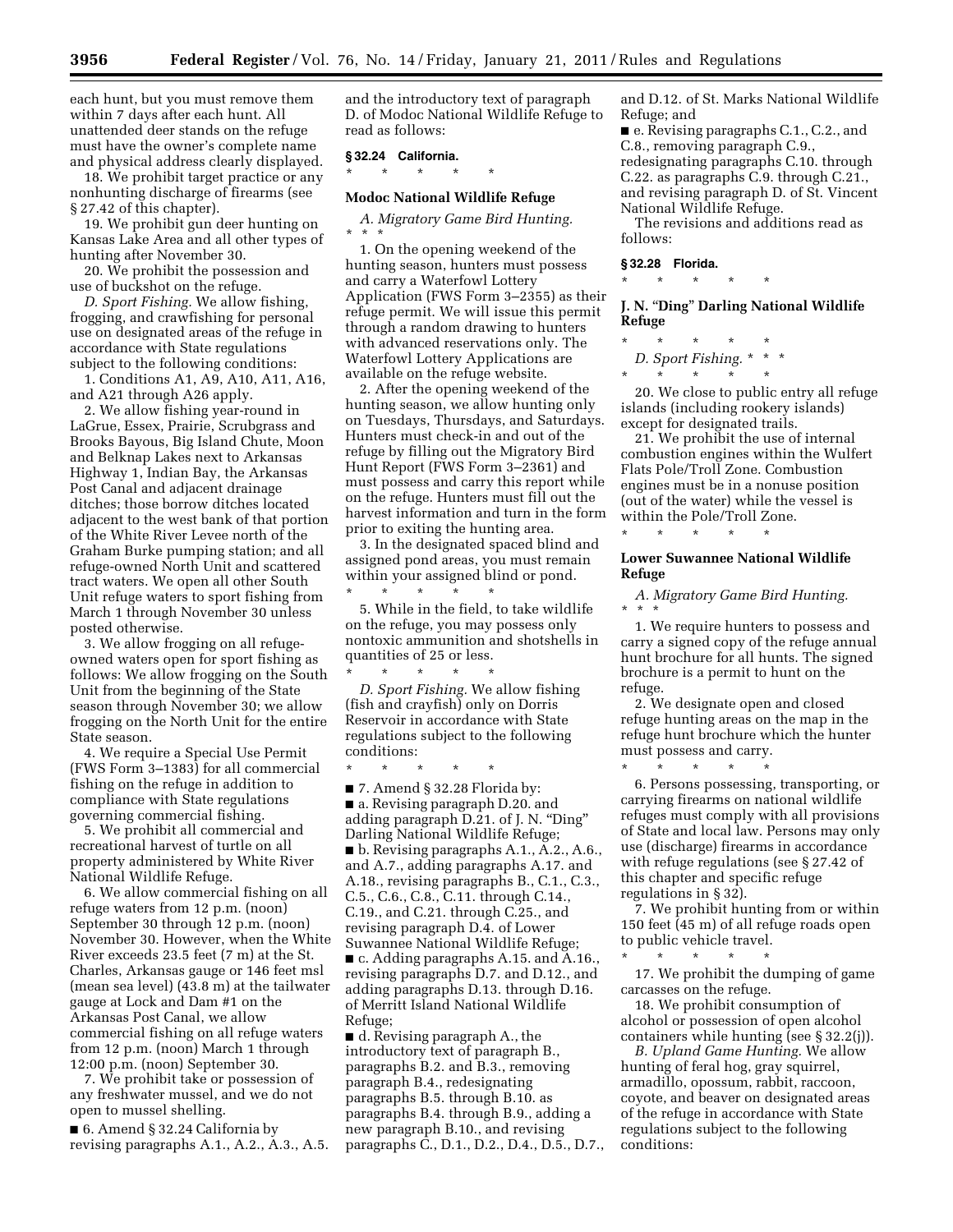1. Conditions A1 through A18 apply.

2. We will print dates for the refuge upland game (small game) hunting season in the annual refuge hunt brochure. Contact the refuge office for specific dates.

3. You may use only .17, .22, and .22 magnum caliber rimfire rifle firearms (see § 27.42 of this chapter), bows, or shotguns with shot no larger than #4 birdshot when hunting.

4. We allow night hunting in accordance with State regulations for raccoon and opossum on Wednesday through Saturday nights from legal sunset until legal sunrise during the month of February.

*C. Big Game Hunting.* \* \* \*

1. Conditions A1 through A18 apply. \* \* \* \* \*

3. We require quota hunt permits (issued through a random draw—name, address, phone number requested) for the limited deer gun hunt, limited hog hunt, and limited youth gun deer hunt. They cost \$12.50 for the limited deer gun hunt and limited hog hunt. Instructions on how to apply are printed in the annual refuge hunt brochure.

\* \* \* \* \*

5. During the refuge archery season, hunters may only use archery equipment in accordance with State archery regulations.

6. During the refuge muzzleloader season, hunters may only use muzzleloading firearms (see § 27.42 of this chapter) in accordance with State muzzleloader regulations.

\* \* \* \* \*

8. You may leave temporary tree stands on the refuge starting on the last weekend of August, but you must remove them by the last day of the general gun hunting season (see § 27.93 of this chapter). You may also leave temporary tree stands on the refuge beginning the Saturday prior to the limited hog hunt, but you must remove them by the last day of the upland game season.

\* \* \* \* \* 11. The refuge general gun season lasts 14 days during the Florida State Zone C General Gun Season. We will print dates in the annual refuge hunt brochure. Contact the refuge office for specific dates.

12. The refuge limited either-sex deer hunt coincides with the State's eithersex deer hunting season. We will print dates in the annual refuge hunt brochure. Contact the refuge office for specific dates.

13. The youth limited Gun Deer Hunt follows the refuge general gun season. We will print dates in the annual refuge hunt brochure. Contact the refuge office for specific dates.

14. The refuge limited hog hunt lasts 7 days. We will print dates in the annual refuge hunt brochure. Contact the refuge office for specific dates.

\* \* \* \* \* 19. Hunters may take hog (no size or bag limit), and a maximum of two deer per day, during the limited deer gun hunt and limited youth gun deer hunt, except only one deer may be antlerless for each of the 2-day limited hunts. \* \* \* \* \*

21. Hunters must check all game harvested during all deer and hog hunts.

22. Hunters may take only bearded turkeys and only during the State Zone C youth turkey hunt and spring turkey season.

23. Shooting hours for spring turkey begin 1⁄2 hour before legal sunrise and end at 1 p.m.

24. We only allow shotguns with shot no larger than size 2 common shot or bows and arrows for spring turkey hunting.

25. We prohibit the use of crossbows during all refuge hunts except with a State-issued disabled persons crossbow permit.

*D. Sport Fishing.* \* \* \*

\* \* \* \* \*

4. We prohibit consumption of alcohol or possession of open alcohol containers.

#### **Merritt Island National Wildlife Refuge**

*A. Migratory Game Bird Hunting.*  \* \* \*

\* \* \* \* \* 15. We prohibit boats in impoundments from November 1 through February 28 except in impoundments open to waterfowl hunting on days the refuge is open to hunting. We allow pre-hunt scouting in the impoundments open to waterfowl hunting after 1 p.m. on hunt days. We allow nonmotorized vessels access to the posted canoe trails in M Pond, Peacocks Pocket, and West Bio Lab on days not open to waterfowl hunting.

16. We require all guides to purchase, possess, and carry a Commercial Harvesting Permit (NPS Form 10–930).

 $\star$   $\star$   $\star$ *D. Sport Fishing.* \* \* \*  $\star$   $\qquad$   $\star$   $\qquad$   $\star$ 

7. We prohibit harvesting and possession of horseshoe crab, frog, turtle, snake, and/or other wildlife (see § 27.21 of this chapter). \* \* \* \* \*

12. We allow vessels drafting 12″ (30 cm) or less (measured while vessel is fully stopped) to be propelled only by

poling, paddling, drifting, or electric trolling motors in the established Pole & Troll Zone(s), except in the posted running channels.

13. We prohibit kite surfing, kite boarding, wind surfing, sail boarding, and other similar nonwildlife-oriented recreational activities.

14. We require all guides to purchase, possess, and carry a Commercial Harvesting Permit (NPS Form 10–930).

15. We will remove abandoned or unchecked crab pots after 72 hours (see § 27.93 of this chapter).

16. We prohibit glass beverage containers.

\* \* \* \* \*

#### **St. Marks National Wildlife Refuge**

*A. Migratory Game Bird Hunting.* We allow hunting of duck and coot on designated areas of the refuge in accordance with State regulations subject to the following conditions:

1. You must remove blinds daily (see § 27.93 of this chapter).

2. We allow retriever dogs to recover game.

3. We prohibit migratory game bird hunting in the Executive Closure Area on the refuge.

*B. Upland Game Hunting.* We allow hunting of grey squirrel, rabbit, raccoon, and feral hog on designated areas of the refuge in accordance with State regulations subject to the following conditions:

\* \* \* \* \* 2. All visitors must wear 500 square inches (3,250 cm2) of fluorescent orange above the waistline while in a designated hunting unit during a refuge hunt.

3. You may use .22 caliber or smaller rim-fire rifles, shotguns, with nontoxic shot (#4 bird shot or smaller) (see § 32.2(k)), or muzzleloaders to harvest squirrel, rabbit, and raccoon. In addition, you may use shotgun slugs, buckshot, or archery equipment to take feral hog. We prohibit the use of other weapons.

 $*$  \*

10. We prohibit the use of flagging, paint, blazes, or reflective trail markers (see § 27.93 of this chapter).

*C. Big Game Hunting.* We allow hunting of white-tailed deer, feral hog, and turkey in accordance with State regulations subject to the following conditions:

1. We require refuge permits (hunters apply through State for license—fee charged). Permits are nontransferable. There is an additional fee for duplicate permits. Each hunter must possess and carry a signed permit when participating in a hunt. Prior to hunting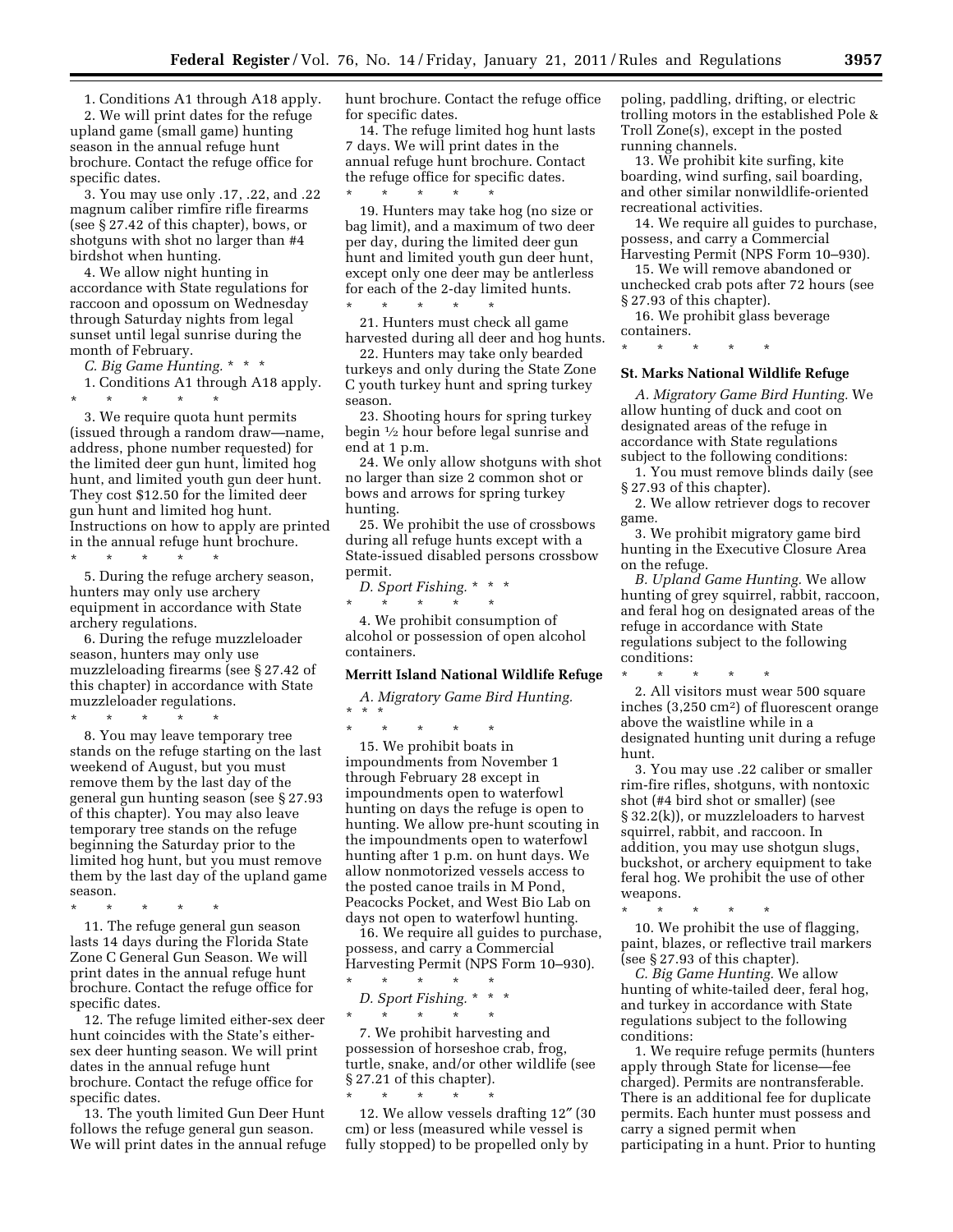each day, you must check-in at a hunt check station as specified in the refuge hunt brochure. You must check out upon completion if hunting each day.

2. Conditions B2 and B4 through B10 apply.

3. You may access the refuge hunt areas by vehicle for pre-hunt scouting 2 days prior to the hunt for which you are drawn (lottery administered by the State).

4. There is a two-deer limit per hunt as specified in condition C8 below, except in the youth hunt, where the limit is one deer per hunt as specified in condition C9 below. The limit for turkey is one per hunt. There is no limit on feral hog.

5. We prohibit the use of deer decoys.

6. There are two fall archery hunts: Hunters may harvest either-sex deer, feral hog, and either-sex turkey during the fall archery hunts. There will be a fall archery hunt on the Panacea and Wakulla Units.

7. There are two modern gun hunts. Hunters may harvest deer, feral hog, and bearded turkey. Modern guns must meet State requirements. We will hold one hunt on the Panacea Unit and one hunt on the Wakulla Unit. See condition C8 for game limits. Contact the refuge office for specific dates.

8. The bag limit for white-tailed deer is two deer per scheduled hunt period. We allow hunters to harvest two antlerless deer per scheduled hunt period. We define antlerless deer per State regulations, *i.e.,* antlers less than 5 inches (12.5 cm), or hunters may harvest one antlerless deer and one antlered deer per hunt. Hunters must ensure that antlered deer have at least three points, 1 inch (2.5 cm) or greater in length on one antler before harvesting them. There is no limit on feral hogs.

9. There is one youth hunt for youth ages 10 to 15 on the St. Marks Unit in an area we will specify in the refuge hunt brochure. Hunters may harvest one deer of either sex or feral hog (no limit). An adult age 21 or older possessing a refuge permit must accompany each youth hunter, and each adult may accompany only one youth. Only the youth hunter may handle or discharge firearms. Contact the refuge office for specific dates.

10. There is one mobility-impaired hunt. Hunters may have an assistant accompany them. You may transfer permits issued to assistants. We limit those hunt teams to harvesting whitetailed deer and feral hog within the limits described in condition C8. Contact the refuge office for specific dates.

11. There is one spring gobbler turkey hunt. You may harvest one bearded

turkey per hunt. You may only use shotguns or archery equipment to harvest turkey. Contact the refuge office for specific dates. We prohibit hunting after 1 p.m.

*D. Sport Fishing.* \* \* \*

1. We prohibit taking blue crabs from impounded water on the St. Marks Unit.

2. We only allow fishing in refuge lakes, ponds, and impoundments from  $\frac{1}{2}$  hour before legal sunrise to  $\frac{1}{2}$  hour after legal sunset.

\* \* \* \* \* 4. We prohibit use of boats with motors over 10 hp on any refuge lake or pond.

5. We allow use of hand-launched boats on impoundments on the St. Marks Unit from March 15 through October 15 each year. We prohibit launching of boats from trailers in the impoundments in the St. Marks Unit. We prohibit all gasoline-powered motors in the impoundments in the St. Marks Unit.

7. We prohibit use of cast nets or traps to take fish from any lake, pond, or impoundment on the refuge.

\* \* \* \* \* 12. We prohibit air-thrust boats, personal watercraft, and commercial guides to launch from Wakulla Beach. \* \* \* \* \*

# **St. Vincent National Wildlife Refuge**

\* \* \* \* \* *C. Big Game Hunting.* \* \* \* 1. We require refuge permits (State license—fee charged). The permits are nontransferable, and the hunter must possess and carry them while hunting. Only signed permits are valid. We only allow people with a signed refuge hunt permit on the island during the hunt periods. Contact the refuge office for details on receiving a permit. We will charge fees for duplicate permits.

2. We restrict hunting to three periods: Sambar deer, raccoon, and feral hog (primitive weapons); white-tailed deer, raccoon, feral hog (archery); and white-tailed deer, raccoon, and feral hog (primitive weapons). Contact the refuge office for specific dates. Hunters may check-in and set up camp sites and stands on the day prior to the scheduled hunt. Hunters must leave the island and remove all equipment by the date and time specified in the brochure.

\* \* \* \* \* 8. You may retrieve game from the closed areas only if accompanied by a refuge staff member.

 $\star$   $\qquad$   $\star$   $\qquad$   $\star$ *D. Sport Fishing.* We allow fishing on designated areas of the refuge in

accordance with State regulations subject to the following conditions:

1. You may fish from 1⁄2 hour before legal sunrise to  $\frac{1}{2}$  hour after legal sunset year-round.

2. We allow boats with electric motors. You must remove all other motors from the boats and secure them to a designated motor rack with a lock and chain.

3. We prohibit the use of live minnows as bait.

4. We allow boats in refuge lakes from May 15 through September 30.

5. We allow the use of only rods and reels or poles and lines in the refuge lakes. Anglers must attend their fishing equipment at all times.

6. You may take only fish species and fish limits authorized by State regulations. We prohibit taking of frog and/or turtle.

\* \* \* \* \*

■ 8. Amend § 32.29 Georgia by:

■ a. Revising paragraphs C.1. and C.9., adding paragraph C.19., and revising paragraphs D.1. and D.5. of Blackbeard Island National Wildlife Refuge;

■ b. Revising paragraphs C.1., C.2., C.8., C.12., C.13., D.1., and D.2., and adding paragraph D.4. of Harris Neck National Wildlife Refuge;

■ c. Revising the introductory text of paragraph A., revising paragraphs A.1., A.3., B.1., and B.3., removing paragraph B.6., redesignating paragraphs B.7. and B.8. as paragraphs B.6. and B.7., and revising paragraphs C.1., C.5., C.6., C.9., C.10., C.11., and D.4. of Savannah National Wildlife Refuge; and

■ d. Revising paragraphs C.1., C.7., C.9., C.15., C.16., D.1., and D.2. of Wassaw National Wildlife Refuge.

The revisions and additions read as follows:

**§ 32.29 Georgia.** 

\* \* \* \* \* **Blackbeard Island National Wildlife** 

**Refuge** 

\* \* \* \* \* *C. Big Game Hunting.* \* \* \*

1. Hunters must possess and carry a signed refuge hunting regulations brochure on their persons at all times. You may obtain information about the quota hunt drawings at the Savannah Coastal Refuges Complex headquarters. \* \* \* \* \*

9. We only allow bows. We prohibit crossbows (see § 27.43 of this chapter). \* \* \* \* \*

19. We prohibit mooring boats to the government dock except for loading and unloading purposes.

*D. Sport Fishing.* \* \* \*

\* \* \* \* \*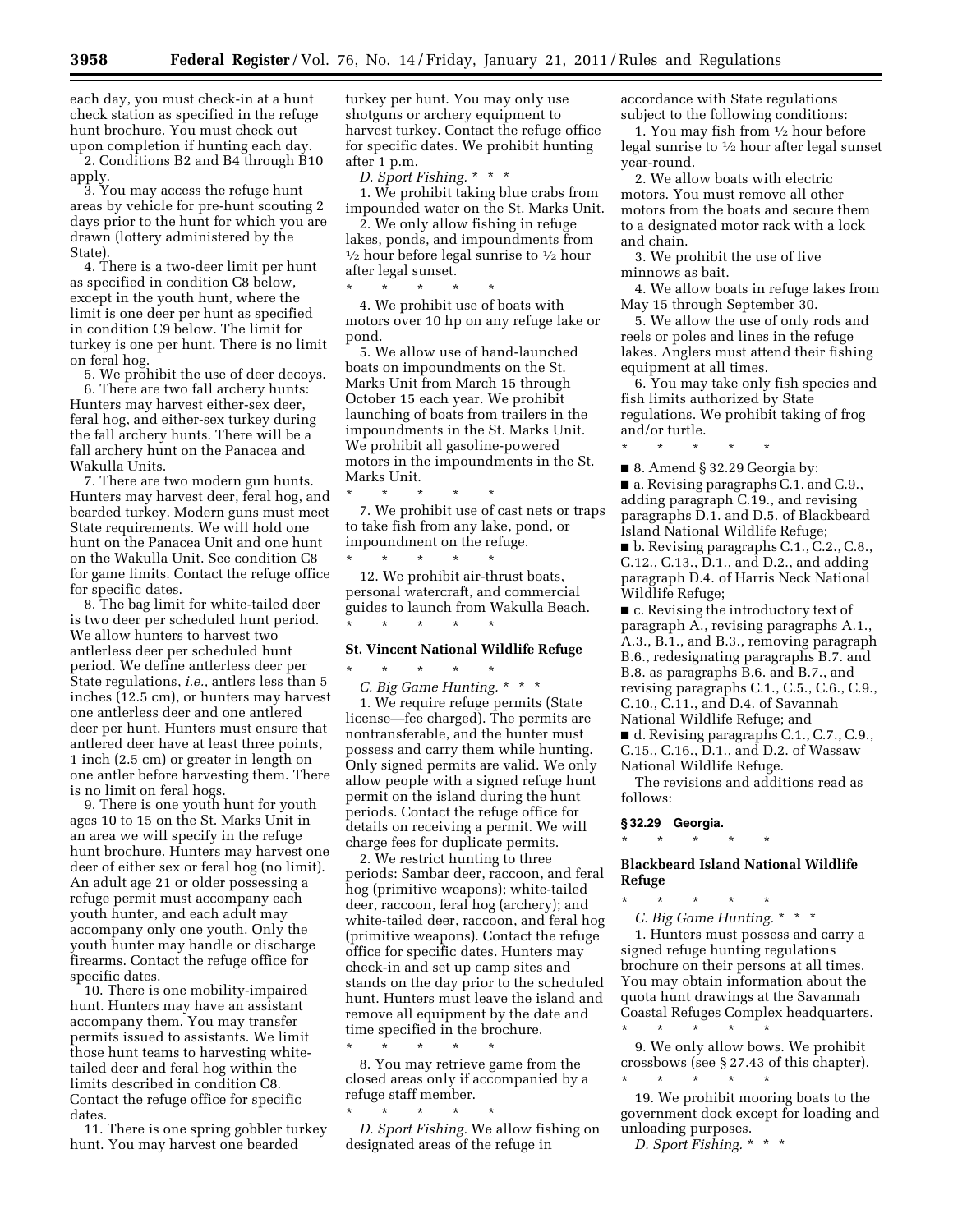1. We allow freshwater fishing yearround from legal sunrise to legal sunset except during managed deer hunts.  $\star$   $\qquad$   $\star$   $\qquad$   $\star$ 

5. We allow bank/beach saltwater fishing into estuarine waters only from legal sunrise to legal sunset except during managed hunts. \* \* \* \* \*

#### **Harris Neck National Wildlife Refuge**

\* \* \* \* \* *C. Big Game Hunting.* \* \* \*

1. To participate in the refuge bow hunt, hunters must possess and carry a signed refuge hunting regulations brochure on their person at all times. To participate in the refuge gun hunt, hunters must submit the Quota Deer Hunt Application Form (FWS Form 3– 2354). If drawn, hunters must submit a permit fee in order to receive the hunt permit. You may obtain information on hunt regulations brochures, quota hunt applications, and quota hunt drawings at the refuge office.

2. Each hunter may place one stand on the refuge during the week preceding each hunt, but you must remove stands by the end of each hunt (see § 27.93 of this chapter).

\* \* \* \* \*

8. During the hunts, we will restrict vehicles to the auto tour route (see § 27.31 of this chapter) and allow twoway traffic. \* \* \* \* \*

12. During the gun hunt, we allow only shotguns (20 gauge or larger; slugs only) and bows. We prohibit crossbows (see § 27.43 of this chapter) for hunting. 13. We prohibit target practice (see

§ 27.42 of this chapter). \* \* \* \* \*

*D. Sport Fishing.* \* \* \*

1. We allow saltwater fishing yearround in the estuarine waters adjacent to the refuge.

2. We allow bank fishing into estuarine waters only from legal sunrise to legal sunset except during managed hunts.

\* \* \* \* \*

4. We prohibit freshwater fishing. \* \* \* \* \*

#### **Savannah National Wildlife Refuge**

*A. Migratory Game Bird Hunting.* We allow hunting of duck and coot on designated areas of the refuge north of Georgia Highway 25/South Carolina Highway 170 in accordance with State regulations subject to the following conditions:

1. You must possess and carry a signed refuge hunt regulations brochure at all times while hunting on the refuge. To participate in the youth waterfowl hunt, hunters must submit the Waterfowl Lottery Application (FWS Form 3–2355). If drawn, youth hunters must submit a permit fee in order to receive the hunt permit. You may obtain information on regulations brochures, quota hunt applications, and quota hunt drawings at the refuge headquarters.  $\star$   $\qquad$   $\star$   $\qquad$   $\star$   $\qquad$   $\star$ 

3. We prohibit hunting within 100 yards (90 m) of GA Highway 25/SC Highway 170, and in or on Middle and Steamboat Rivers and Houstown Cut, and closer than 50 yards (45 m) from the shoreline of these waterways.

\* \* \* \* \* *B. Upland Game Hunting.* \* \* \*

1. You must possess and carry a signed refuge hunt regulations brochure at all times while hunting on the refuge. Refuge hunt regulations brochures and other information are available at the refuge headquarters.

\* \* \* \* \* 3. We prohibit hunting within 100 yards (90 m) of U.S. Highway 17, GA Highway 25/SC Highway 170, refuge facilities, railroad rights of way, and within areas marked as closed.

\* \* \* \* \* *C. Big Game Hunting.* \* \* \* 1. You must possess and carry a signed refuge hunt regulations brochure at all times while hunting on the refuge. To participate in the gun hunt for wheelchair-dependent hunters, hunters must submit the Quota Deer Hunt Application (FWS Form 3–2354). If drawn, hunters must submit a permit fee in order to receive the hunt permit. You may obtain information on hunt regulations brochures, quota hunt applications, and quota hunt drawings at the refuge headquarters.

5. We allow only shotguns (20 gauge or larger; slugs only), muzzleleaders, and bows for deer and hog hunting throughout the designated hunt area during the November gun hunt and the March hog hunt.

\* \* \* \* \*

6. You must remove hunt stands daily (see § 27.93 of this chapter). \* \* \* \* \*

9. Conditions B3, B6, A4, and A5 apply.

10. We allow turkey hunting during a special 16-day turkey hunt in April. Turkey hunters may only harvest three gobblers.

11. We allow shotguns with only #2 shot or smaller and bows for turkey hunting in accordance with State regulations. We prohibit crossbows (see § 27.43 of this chapter) and the use of slugs or buckshot during turkey hunts.

*D. Sport Fishing.* \* \* \* \* \* \* \* \*

4. Anglers may bank fish year-round in the canals adjacent to the Laurel Hill Wildlife Drive.

\* \* \* \* \*

\* \* \* \* \*

#### **Wassaw National Wildlife Refuge**

*C. Big Game Hunting.* \* \* \* 1. Hunters must carry a signed refuge hunting regulations brochure on their persons at all times. You may obtain hunt information and permits at the Savannah Coastal Refuges Complex headquarters.

\* \* \* \* \*

7. We prohibit target practice (see § 27.42 of this chapter). \* \* \* \* \*

9. For hunting, we allow only shotguns (20 gauge or larger; slugs only), centerfire rifles of .22 caliber or larger, bows, and primitive weapons during the gun hunt. We prohibit crossbows (see § 27.43 of this chapter).

\* \* \* \* \* 15. Hunters may check-in at the refuge dock no more than 1 day in advance of the opening day of the hunt.

16. Hunters must be off the island by 12 p.m. (noon) the day following the last day of the hunt.  $\star$   $\star$ 

*D. Sport Fishing.* \* \* \*

1. We allow saltwater fishing yearround in the estuarine waters adjacent to the refuge.

2. We allow bank/beach fishing into estuarine waters only from legal sunrise to legal sunset except during managed hunts.

\* \* \* \* \*

■ 9. Amend § 32.32 Illinois by removing paragraph A.6., redesignating paragraphs A.7. and A.8. as paragraphs A.6. and A.7., revising newly redesignated paragraphs A.7.iv. and A.7.v., removing newly redesignated paragraph A.7.xi., and by further redesignating newly designated paragraph A.7.xii. as paragraph A.7.xi. of Cypress Creek National Wildlife Refuge to read as follows:

**§ 32.32 Illinois.** 

\* \* \* \* \*

#### **Cypress Creek National Wildlife Refuge**

*A. Migratory Game Bird Hunting.*  \* \* \*

- \* \* \* \* \*
- 7. \* \* \* \* \* \* \* \*

iv. We allow hunting from 1⁄2 hour before legal sunrise until 3 p.m.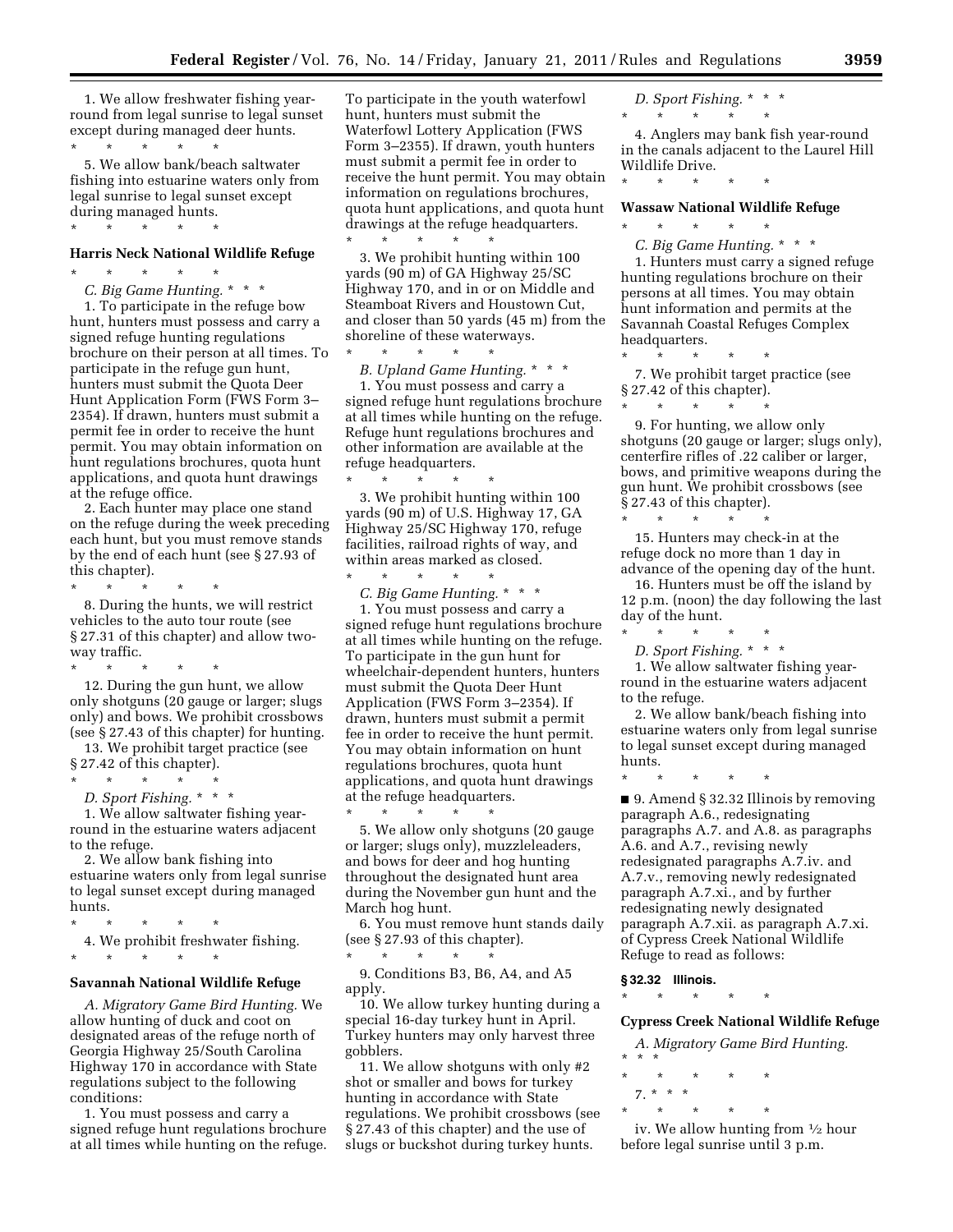v. Hunters must exit the reserve by 4 p.m.

\* \* \* \* \*

■ 10. Amend § 32.33 Indiana by revising paragraphs B.1. and B.3., adding paragraph B.5., revising paragraphs C.2., C.3., C.4., and C.7., adding paragraph C.8., and revising paragraph D.1. of Muscatatuck National Wildlife Refuge.

The revisions and additions read as follows:

#### **§ 32.33 Indiana.**

# \* \* \* \* \* **Muscatatuck National Wildlife Refuge**

\* \* \* \* \*

*B. Upland Game Hunting.* \* \* \* 1. We prohibit hunting and the discharge of a weapon within 100 yards (90 m) of any dwelling, private property line, or any other building that may be occupied by people, pets, or livestock. \* \* \* \* \*

3. We allow only shotguns for upland game hunting.

\* \* \* \* \*

5. We require hunters to read the current refuge hunting brochure, sign it, and then carry it while hunting. *C. Big Game Hunting.* \* \* \*

\* \* \* \* \* 2. You must possess and carry a Stateissued refuge hunting permit to hunt deer during the State early archery and muzzleloader deer seasons.

3. We prohibit deer hunting during the State firearms season except in compliance with condition C2.

4. Our late archery season deer hunt is open from the end of the State muzzleloader season to the conclusion of the State late archery season.

\* \* \* \* \*

7. We require successful deer and turkey hunters to report their harvest on the Big Game Harvest Report (FWS Form 3–2359) at a box at the entrance gate before leaving the refuge.

8. We allow only spring turkey hunting on the refuge, and hunters must possess a State-issued refuge hunting permit.

*D. Sport Fishing.* \* \* \*

1. We allow the use of boats (hand- or foot-propelled only) on Stanfield Lake. We prohibit the use of electric or gasoline motors.

\* \* \* \* \* ■ 11. Amend § 32.35 Kansas by: ■ a. Removing paragraph C.2. and redesignating paragraphs C.3. through C.6. as paragraphs C.2. through C.5. of Flint Hills National Wildlife Refuge.

■ b. Revising paragraph A.8., removing paragraph C.3., redesignating paragraphs C.4. through C.10. as C.3.

through C.9., and revising paragraph D.2. of Kirwin National Wildlife Refuge; and

■ c. Removing paragraphs C.4. and C.5. of Marais des Cygnes National Wildlife Refuge.

The revisions read as follows:

#### **§ 32.35 Kansas.**

\* \* \* \* \*

# **Kirwin National Wildlife Refuge**

*A. Migratory Game Bird Hunting.*  \* \* \*

\* \* \* \* \* 8. We allow motorized vehicles only on designated roads, parking lots, and boat ramps (see § 27.31 of this chapter).

\* \* \* \* \* *D. Sport Fishing.* \* \* \*

\* \* \* \* \*

2. We allow motorized vehicles only on designated roads, parking lots, and boat ramps (see § 27.31 of this chapter). We prohibit motorized vehicles on the ice.

\* \* \* \* \*

■ 12. Amend § 32.36 Kentucky by revising the introductory text of paragraph A., revising paragraphs A.1., and A.9. through A.17., adding paragraphs A.18. through A.20., revising the introductory text of paragraph B., revising paragraphs B.1., B.2., and C.1., adding paragraph C.5., revising the introductory text of paragraph D., and adding paragraph D.2.viii. of Clarks River National Wildlife Refuge.

The revisions and additions read as follows:

#### **§ 32.36 Kentucky.**

\* \* \* \* \*

#### **Clarks River National Wildlife Refuge**

*A. Migratory Game Bird Hunting.* We allow hunting of mourning dove, woodcock, common snipe, Canada and snow goose, coot, crow, and waterfowl listed in 50 CFR 10.13 under DUCKS on designated areas of the refuge in accordance with State regulations subject to the following conditions:

1. Except for raccoon, opossum, and bullfrog hunting, access to the refuge is from 2 hours before legal sunrise to 2 hours after legal sunset. \* \* \* \* \*

9. We prohibit discharge of firearms or carrying loaded firearms used for hunting on or within 200 feet (90 m) of any home, the abandoned railroad tracks, graveled roads, and hiking trails.

10. We prohibit possession or use of alcoholic beverages.

11. We prohibit the use of any electronic call or other electronic device used for producing or projecting vocal sounds of any wildlife species.

12. We allow use of trail cameras. Cameras may be used year-round. Cameras must have owner's name, address, and phone number clearly displayed.

13. An adult age 21 or older must supervise all youth hunters age 15 and younger. Youth hunters must remain in sight and normal voice contact with the adult. On small game hunts, the adult may supervise no more than two youths; on big game hunts, the adult may supervise no more than one youth.

14. All persons born after January 1, 1975, must possess a valid hunter education card while hunting.

15. We prohibit the use of centerfire weapons when hunting crow.

16. We allow dogs for waterfowl, small game, and fall turkey hunting. Hunters must control all dogs by leash or chain if they are not legally using them for hunting. Dog owners/handlers must have a collar on each dog with the owner's name, address, and telephone number.

17. Waterfowl hunters must cease hunting and pick up decoys and equipment (see §§ 27.93 and 27.94 of this chapter), unload firearms used for hunting (see § 27.42(b) of this chapter), by 12 p.m. (noon) daily during the State waterfowl season.

18. Waterfowl hunters must remove decoys, blinds, boats, and all other equipment (see § 27.93 of this chapter) and be out of the field daily by 2 p.m.

19. We close to all entry as posted the Sharpe-Elva Water Management Units from November 1 through March 31 with the exception of drawn permit holders (name/address/phone) and their guests.

20. We only allow waterfowl hunting on the Sharpe-Elva Water Management Units on specified days during the State waterfowl season. We only allow hunting by individuals in possession of a refuge draw permit and their guests. State regulations and the following conditions apply:

i. Application procedures and eligibility requirements are available from the refuge office.

ii. We allow permit holders and up to three guests to hunt their assigned zone and/or provided blind on the designated date. We prohibit guests on the Sharpe-Elva Water Management Units without the attendance of the permit holder.

iii. We prohibit selling, trading, or bartering of permits. This permit is nontransferable.

iv. You may place decoys out the first morning of the drawn hunt, and you must remove them at the close of the drawn hunt (see § 27.93 of this chapter).

v. We prohibit watercraft on the Sharpe-Elva Water Management Units,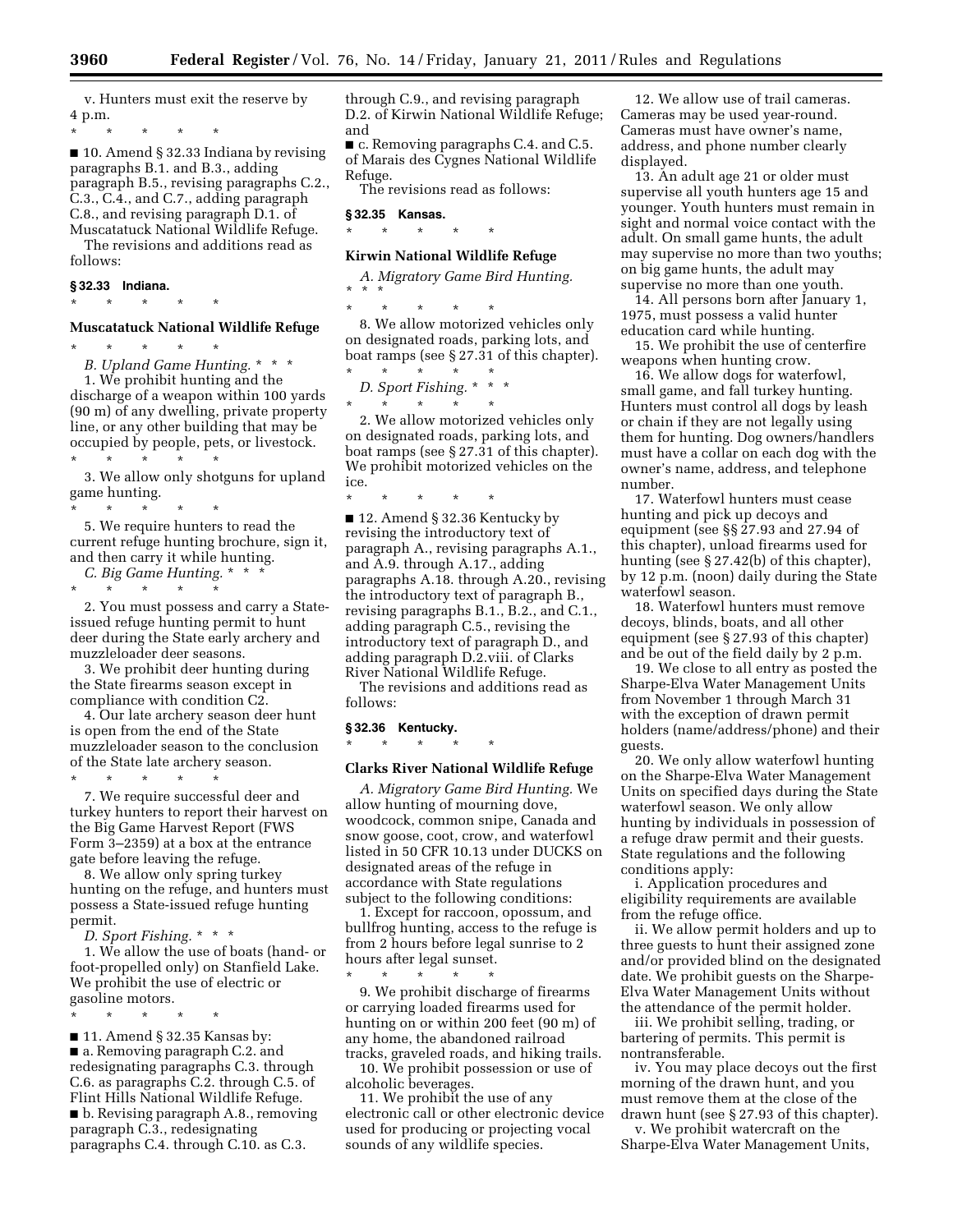except for drawn permit holders to access their blinds and retrieve downed birds as needed.

*B. Upland Game Hunting.* We allow hunting of squirrel, rabbit, quail, raccoon, opossum, and coyote on designated areas of the refuge in accordance with State regulations subject to the following conditions:

1. Conditions A1 through A16 apply.

2. We close squirrel, rabbit, crow, woodcock, snipe, dove, and quail seasons during muzzleloader and modern gun deer hunts.

\* \* \* \* \*

*C. Big Game Hunting.* \* \* \*

1. Conditions A1 through A16 and B3 apply.

\* \* \* \* \* 5. Ground blinds used for the purpose of hunting any species during the deer modern gun, muzzleloader, and youth firearms seasons must display solid, unbroken, hunter orange visible from all sides.

*D. Sport Fishing.* We allow fishing on designated areas of the refuge in accordance with State law subject to the following conditions:

\* \* \* \* \*

2. \* \* \* \* \* \* \* \*

viii. We prohibit the hunting or harvesting of frog.

\* \* \* \* \*

■ 13. Amend § 32.37 Louisiana by: ■ a. Revising paragraphs A.1., A.4., A.10., removing paragraph A.11., redesignating paragraphs A.12. through A.15. as paragraphs A.11. through A.14., revising newly redesignated paragraphs A.12. and A.14., adding new paragraphs A.15. and A.16., revising paragraphs B.1. and B.2., removing paragraph B.5., redesignating paragraph B.6. as paragraph B.5., revising paragraphs C.1., C.2., and C.7., removing paragraph C.8., redesignating paragraphs C.9. through C.12. as paragraphs C.8. through C.11., adding a new paragraph C.12., revising paragraph D.3., and adding paragraph D.7. of Bayou Cocodrie National Wildlife Refuge;

■ b. Revising paragraph D.6. and adding paragraphs D.9. and D.10. of Bayou Sauvage National Wildlife Refuge; ■ c. Revising the introductory text of paragraph A., revising paragraphs A.3., and A.8. through A.10., adding paragraphs A.13. through A.17., revising paragraphs B.3., B.4., B.6., and C.3. through C.9., adding paragraphs C.10. and C.11., and revising paragraphs D.4. and D.5. of Bayou Teche National Wildlife Refuge;

■ d. Revising paragraphs A.3., A.6., and A.7., adding paragraph A.8., revising

paragraphs A.9., A.10., A.11., and A.12., adding paragraphs A.15. through A.17., revising paragraphs B.2., B.4., C.1., C.4., C.5., C.7., and C.8., adding paragraphs C.9. and C.10., and revising paragraphs D.6. and D.7. of Big Branch Marsh National Wildlife Refuge; ■ e. Revising paragraph A., revising the introductory text of paragraph B., revising paragraphs B.1., B.2., and B.4., revising the introductory text of paragraph C., and revising paragraphs C.1., C.5., and D.8. of Black Bayou Lake National Wildlife Refuge; ■ f. Revising paragraphs A.1., A.3., A.5. through A.7., A.10., and A.11., adding paragraphs A.12. through A.15., revising paragraphs B., C.1. through C.3., C.5., C.7., C.8., C.10., and D.2. through D.4., and adding paragraph D.7. of Bogue Chitto National Wildlife Refuge; ■ g. Revising paragraph D. of Breton National Wildlife Refuge; ■ h. Revising Cameron Prairie National Wildlife Refuge; ■ i. Revising Cat Island National Wildlife Refuge; ■ j. Revising Catahoula National Wildlife Refuge; ■ k. Revising paragraphs A., B.1., B.3., the introductory text of paragraph C., C.1., and C.6. through C.10., and removing paragraph C.11. of D'Arbonne National Wildlife Refuge; ■ l. Revising paragraphs A., B.4., C.1. through C.3., and C.5., adding paragraphs C.7. through C.9., and revising paragraph D.4. of Delta National Wildlife Refuge; ■ m. Revising Grand Cote National Wildlife Refuge; ■ n. Revising paragraphs A., C., D.1., D.10. through D.12., and adding paragraphs D.13. and D.14. of Lacassine National Wildlife Refuge; ■ o. Revising Lake Ophelia National Wildlife Refuge; ■ p. Revising Red River National Wildlife Refuge; ■ q. Revising Sabine National Wildlife Refuge; ■ r. Revising Tensas River National Wildlife Refuge; and ■ s. Revising the introductory text of paragraph A., revising paragraphs A.1. through A.4., and A.11., revising the introductory text of paragraph B., revising paragraphs B.2., B.3., C.1., and C.3., removing paragraph C.5., redesignating paragraphs C.6. through C.12. as paragraphs C.5. through C.11., revising newly redesignated paragraph C.8., revising the introductory text of paragraph D., revising paragraph D.4., and adding paragraphs D.7. and D.8. of Upper Ouachita National Wildlife Refuge.

The revisions and additions read as follows:

**§ 32.37 Louisiana.** 

\* \* \* \* \*

#### **Bayou Cocodrie National Wildlife Refuge**

*A. Migratory Game Bird Hunting.*  \* \* \*

1. We require a \$15 Annual Public Use Permit (signature required) for all hunters and anglers age 16 and older. The user must sign and carry the permit. \* \* \* \* \*

4. Hunters must remove harvested waterfowl, temporary blinds, and decoys (see § 27.93 of this chapter) used for duck hunting by 1 p.m. daily.

\* \* \* \* \* 10. Refuge users must check all game taken before leaving the refuge at one of the self-clearing check stations indicated on the map in the Refuge Public Use Brochure.

\* \* \* \* \* 12. We allow all-terrain vehicles (ATVs) and utility vehicles as per State Wildlife Management Area (WMA) regulations and size specifications on designated trails (see § 27.31 of this chapter) from September 1 through the hunting season. An ATV is an off-road vehicle with factory specifications not to exceed the following: Weight 750 pounds (337.5 kg), length 85 inches (212.5 cm), and width 48 inches (120 cm). We restrict ATV tires to those no larger than 25 x 12 with a maximum 1 inch (2.5 cm) lug height and a maximum allowable tire pressure of 7 psi as indicated on the tire by the manufacturer.

\* \* \* \* \*

14. You may possess only approved nontoxic shot while hunting on the refuge (see § 32.2(k)). This requirement only applies to the use of shotgun ammunition.

15. Each refuge user must obtain a daily use reporting card (one per person) and place it on the dashboard of their vehicle or in their boat where their personal information is readable and in plain view. Users must complete all the information requested and return the cards to the refuge kiosk/check stations upon departure from the refuge.

16. Refuge users may enter the refuge no earlier than 4 a.m. and must exit the refuge by 2 hours after legal sunset except that raccoon and opossum hunters during the month of February may use the refuge at night.

*B. Upland Game Hunting.* \* \* \* 1. We allow squirrel and rabbit hunting within the State season. We

will list specific refuge season dates annually in the Refuge Public Use Brochure.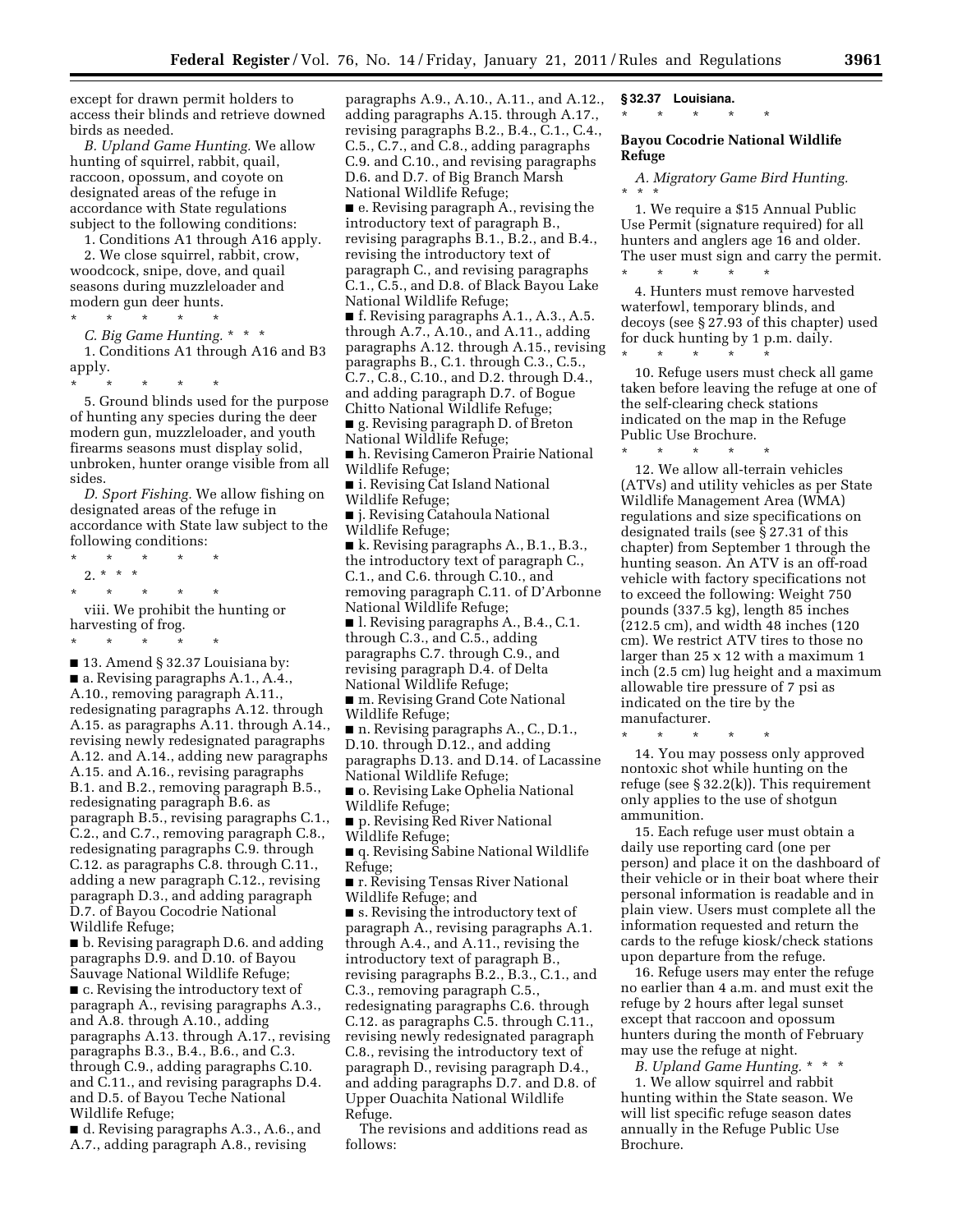2. Conditions A1, A3, and A7 through A16 apply.

\* \* \* \* \*

*C. Big Game Hunting.* \* \* \* 1. Conditions A1, A3, and A7 through A16 apply.

2. The bag limit is one deer (of either sex) per day. The State season limit and tagging regulations apply.

\* \* \* \* \* 7. We allow deer hunting within the State season. We will list specific refuge season dates annually in the Refuge Public Use Brochure.

\* \* \* \* \* 12. There is a \$5 application fee per person for each lottery hunt application. *D. Sport Fishing.* \* \* \*

\* \* \* \* \*

3. We prohibit commercial fishing.

7. We prohibit wire traps, slat traps, wire nets, hoop nets, trotlines, yo-yos, and jug lines on the refuge.

#### **Bayou Sauvage National Wildlife Refuge**

\* \* \* \* \* *D. Sport Fishing.* \* \* \* \* \* \* \* \*

\* \* \* \* \*

6. We prohibit air-thrust boats, aircraft, mud boats, and air-cooled propulsion engines on the refuge.

\* \* \* \* \*

9. We prohibit motorized vehicles on all levees.

10. Persons possessing, transporting, or carrying firearms on national wildlife refuges must comply with all provisions of State and local law. Persons may only use (discharge) firearms in accordance with refuge regulations (§ 27.42 of this chapter and refuge-specific regulations in part 32).

#### **Bayou Teche National Wildlife Refuge**

*A. Migratory Game Bird Hunting.* We allow hunting of duck, goose, and coot on designated areas of the refuge in accordance with State regulations subject to the following conditions: \* \* \* \* \*

3. An adult at least age 21 must supervise youth hunters under age 16 during all hunts. One adult may supervise two youths during small game and migratory game bird hunts but may supervise only one youth during big game hunts. Youth must remain within normal voice contact of the adult who is supervising them. Parents or adult guardians are responsible for ensuring that hunters under age 16 do not engage in conduct that would constitute a violation of refuge regulations.

\* \* \* \* \* 8. We prohibit possession or distribution of bait while in the field and hunting with the aid of bait, including any grain, salt, minerals, or any nonnaturally occurring food attractant on the refuge (see § 32.2(h)).

9. We allow hunting until 12 p.m. (noon). Hunters may only enter the refuge after 4 a.m.

10. We allow waterfowl hunting in Centerville, Garden City, Bayou Sale, North Bend East, and North Bend West Units during the State waterfowl season. We open no other units to migratory waterfowl hunting.

\* \* \* \* \* 13. We prohibit horses and ATVs. 14. We prohibit the use of any type of

material used as flagging or trail markers except bright eyes.

15. We prohibit target shooting on the refuge.

16. We prohibit any person or group to act as a hunting guide, outfitter, or in any other capacity that any other individual(s) pays or promises to pay directly or indirectly for services rendered to any other person or persons hunting on the refuge, regardless of whether such payment is for guiding, outfitting, lodging, or club membership.

17. Persons possessing, transporting, or carrying firearms on national wildlife refuges must comply with all provisions of State and local law. Persons may only use (discharge) firearms in accordance with refuge regulations (§ 27.42 and specific refuge regulations in part 32). *B. Upland Game Hunting.* \* \* \*

\* \* \* \* \* 3. We allow hunters to enter the refuge after 4 a.m., but they must leave

the refuge 1 hour after legal sunset.

4. We allow hunting 7 days per week beginning with the opening of the State season through the last day of the State waterfowl season in the West Zone in the following refuge units: Centerville, Garden City, Bayou Sale, North Bend— East, and North Bend—West Units. We open no other units to the hunting of upland game.

\* \* \* \* \* 6. Conditions A1 through A3, A5 through A8, and A12 through A17 apply, except we allow the use of .17 and .22 caliber rimfire or smaller while hunting small game.

*C. Big Game Hunting.* \* \* \* \* \* \* \* \*

3. We allow hunting in the Centerville, Garden City, Bayou Sale, North Bend—East, and North Bend— West. We do not open the Bayou Sale Unit for any big game firearm hunts.

4. We allow each hunter to possess only one deer per day, the deer may be a buck or a doe. State season limits apply.

5. You may take no other native or feral wildlife other than white-tailed

deer while engaged in big game hunting (see § 27.21 of this chapter).

6. Hunters may use only portable deer stands. Hunters may erect deer stands one day before the deer archery season and must remove them from the refuge within 1 day after the season closes. Hunters may place only one deer stand on a refuge. Deer stands must have owner's name, address, and phone number clearly printed on the stand. Hunters must place stands in a nonhunting position when not in use (see § 27.93 of this chapter).

7. All hunters (including archery hunters) except waterfowl hunters must wear and display 400 square inches (2,600 cm2) of unbroken hunter orange as the outermost layer of clothing on the chest and back and a hunter-orange cap during deer gun seasons. Deer hunters hunting from concealed ground blinds must display a minimum of 400 square inches of hunter orange above or around their blinds which is visible from 360 degrees.

8. Conditions A1 through A3, A5 through A8, A13 through A17, B3, and B5 apply.

9. We prohibit the use of trail cameras.

10. We prohibit the use of deer decoys.

11. We prohibit dogs and driving deer.

*D. Sport Fishing.* \* \* \* \* \* \* \* \*

4. The Franklin Unit canals (birdfoot canals) will be open for motorized boats between April 15 and August 31. This unit is open to nonmotorized boats all year.

5. Conditions A6, A13, A15, and A17 apply.

#### **Big Branch Marsh National Wildlife Refuge**

*A. Migratory Game Bird Hunting.*  \* \* \*

\* \* \* \* \*

3. We allow only temporary blinds, and hunters must remove the blinds and decoys by 1 p.m. (see § 27.93 of this chapter).

\* \* \* \* \* 6. We prohibit air-thrust boats, aircraft, motorized pirogues, mud boats, and air-cooled propulsion engines on the refuge.

7. An adult age 21 or older must supervise youth hunters under age 16 during all hunts. One adult may supervise two youths during small game and migratory bird hunts but may supervise only one youth during big game hunts. Youth must remain within normal voice contact of the adult who is supervising them. Parents or adult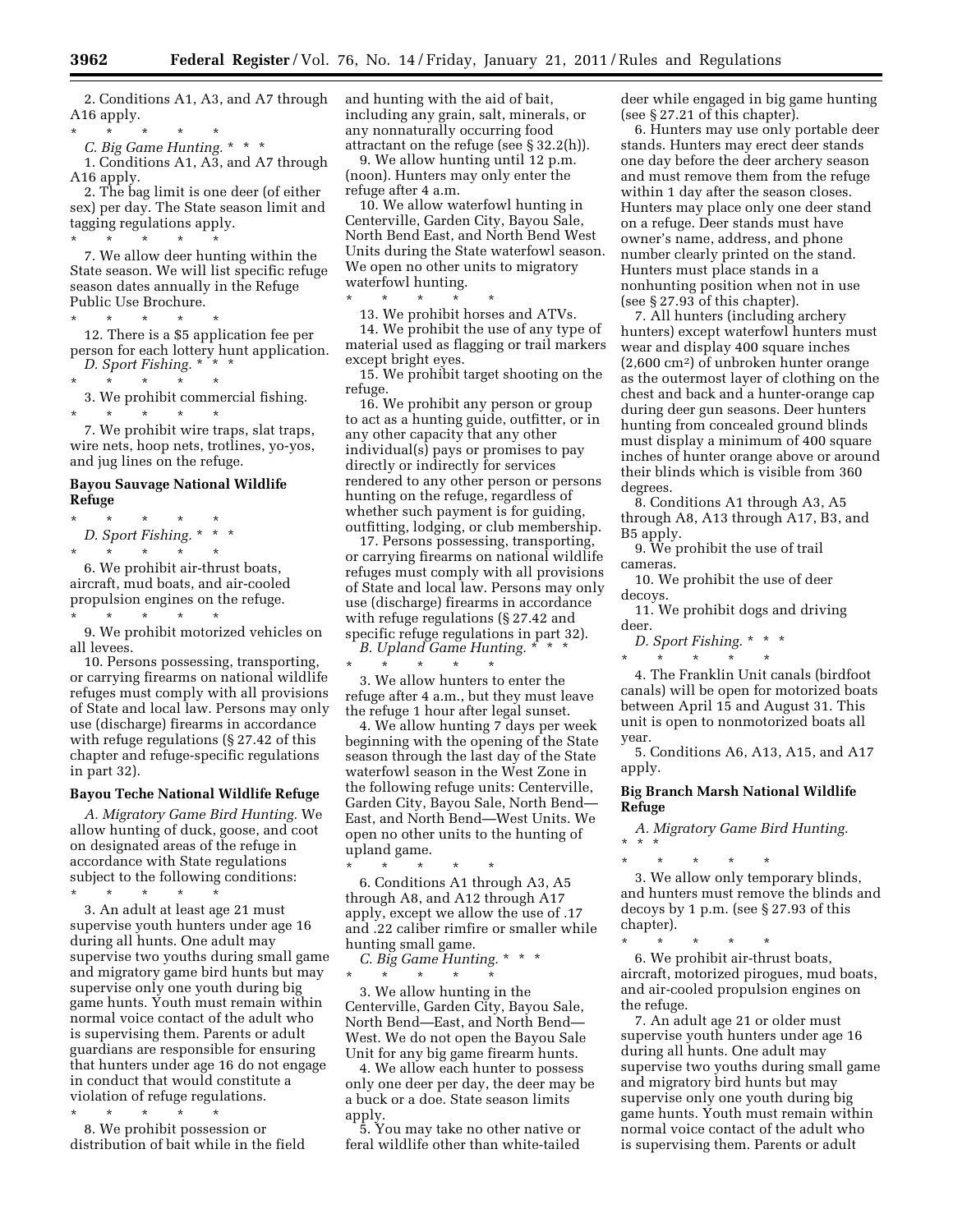guardians are responsible for ensuring that hunters under age 16 do not engage in conduct that would constitute a violation of refuge regulations.

8. We prohibit camping.

9. Persons possessing, transporting, or carrying firearms on national wildlife refuges must comply with all provisions of State and local law. Persons may only use (discharge) firearms in accordance with refuge regulations (§ 27.42 and specific refuge regulations in part 32).

10. We prohibit hunting within 150 feet (45 m) from the centerline of any road open to vehicle travel, Boy Scout Road, any maintained trails, or from any residence. We prohibit hunting in refuge-designated closed areas which we post on the refuge and identify in the refuge hunt permits (see § 27.31 of this chapter).

11. Hunters may possess only approved nontoxic shot while hunting on the refuge (see § 32.2(k)).

12. Hunters may not enter the refuge before 4 a.m. and must exit the refuge no later than 2 hours after legal sunset for that day.

\* \* \* \* \*

15. We prohibit all-terrain vehicles. 16. We prohibit target shooting on the refuge.

17. We prohibit the use of any type of material used as flagging or trail markers except bright eyes.

*B. Upland Game Hunting.* \* \* \* \* \* \* \* \*

2. You may only use dogs for hunting squirrel and rabbit after the close of the State archery deer season.

\* \* \* \* \* 4. Conditions A5 through A10, A11 except nontoxic shot must be shot size 4 or smaller, and we allow .17 and .22 caliber rimfire rifles, and A12 through A17 apply.

*C. Big Game Hunting.* \* \* \*

1. We are open only during the State season for archery hunting of deer.<br>  $\begin{array}{cc} * & * & * \end{array}$ \* \* \* \* \*

4. You may take deer of either sex in accordance with State-approved archery equipment and regulations. The State season limits apply. Longbow, compound bow, and crossbow or any bow drawn, held, or released by mechanical means will be a legal means of take during the deer archery season.

5. Hunters may erect temporary deer stands 1 day prior to the start of deer archery season. Hunters must remove all deer stands within 1 day after the archery deer season closes. Hunters may place only one deer stand on a refuge. Deer stands must have the owner's name, address and phone number clearly printed on the stand. Hunters must place stands in a nonhunting

position when not in use (see § 27.93 of this chapter).

\* \* \* \* \* 7. We prohibit possession or distribution of bait while in the field and hunting with the aid of bait, including any grain, salt, minerals, or any nonnaturally occurring food attractant on the refuge (see § 32.2(h)).

8. Conditions A5 through A10 and A12 through A17 apply.

9. We prohibit the use of trail cameras.

10. We prohibit the use of deer decoys.

*D. Sport Fishing.* \* \* \*

\* \* \* \* \* 6. Conditions A6, A8, and A13 through A16 apply.

7. We prohibit the taking of turtle (see § 27.21 of this chapter).

#### **Black Bayou Lake National Wildlife Refuge**

*A. Migratory Game Bird Hunting.* We allow hunting of duck, goose, coot, and woodcock on designated areas of the refuge as indicated in the refuge brochure in accordance with State regulations subject to the following conditions:

1. You must possess and carry a signed refuge hunt permit (signed refuge brochure).

2. We allow waterfowl hunting until 12 p.m. (noon) during the State season, except we do not open during the special teal season and State youth waterfowl hunt.

3. We prohibit accessing the hunting area by boat from Black Bayou Lake.

4. You may enter the refuge no earlier than 4 a.m.

5. We prohibit hunting within 100 feet (45 m) of the maintained right-ofway of roads and from or across ATV trails (see § 27.31 of this chapter). We prohibit hunting within 50 feet (15 m), or trespassing on above-ground oil or gas production facilities.

6. We prohibit leaving boats, blinds, and decoys unattended.

7. We allow dogs to only locate, point, and retrieve when hunting for migratory game birds.

8. An adult at least age 21 must supervise youth hunters under age 16 during all hunts. One adult may supervise two youths during small game and migratory bird hunts but may supervise only one youth during big game hunts. Youth must remain within normal voice contact of the adult who is supervising them. Parents or adult guardians are responsible for ensuring that hunters under age 16 do not engage in conduct that would constitute a violation of refuge regulations.

9. We prohibit any person or group to act as a hunting guide, outfitter, or in any other capacity that any other individual(s) pays or promises to pay directly or indirectly for services rendered to any other person or persons hunting on the refuge, regardless of whether such payment is for guiding, outfitting, lodging, or club membership.

10. We only allow ATVs on trails (see § 27.31 of this chapter) designated for their use and marked by signs. We do not open ATV trails March 1 through August 31. An all-terrain vehicle (ATV) is an off-road vehicle with factory specifications not to exceed the following: Weight 750 lbs. (337.5 kg), length 85 inches (212.5 cm), and width 48 inches (120 cm). We restrict ATV tires to those no larger than 25 inches x 12 inches (62.5 cm x 30 cm) with a maximum of 1 inch (2.5 cm) lug height and a maximum allowable tire pressure of 7 psi as indicated on the tire by the manufacturer.

*B. Upland Game Hunting.* We allow hunting of quail, squirrel, rabbit, raccoon, and opossum on designated areas as indicated in the refuge brochure and in accordance with State regulations subject to the following conditions:

1. Conditions A1, A3, A5, A8, and A9 apply.

2. We prohibit taking small game with firearms larger than .22 caliber rimfire, shotgun slugs, and buckshot.

\* \* \* \* \* 4. We allow use of dogs to hunt squirrel and rabbit during January and February only.

\* \* \* \* \* *C. Big Game Hunting.* We allow hunting of white-tailed deer on designated areas of the refuge as indicated in the refuge brochure in accordance with State regulations subject to the following conditions:

1. Conditions A1, A3, A5, A8, A9, A10, and B7 apply.

\* \* \* \* \* 5. An adult at least age 21 must supervise youth hunters under age 16 during all hunts. One adult may supervise two youths during small game and migratory bird hunts but may supervise only one youth during big game hunts. Youth must remain within normal voice contact of the adult who is supervising them. Parents or adult guardians are responsible for ensuring that hunters under age 16 do not engage in conduct that would constitute a violation of refuge regulations.

 $\star$   $\star$   $\star$ *D. Sport Fishing.* \* \* \*  $\star$   $\star$   $\star$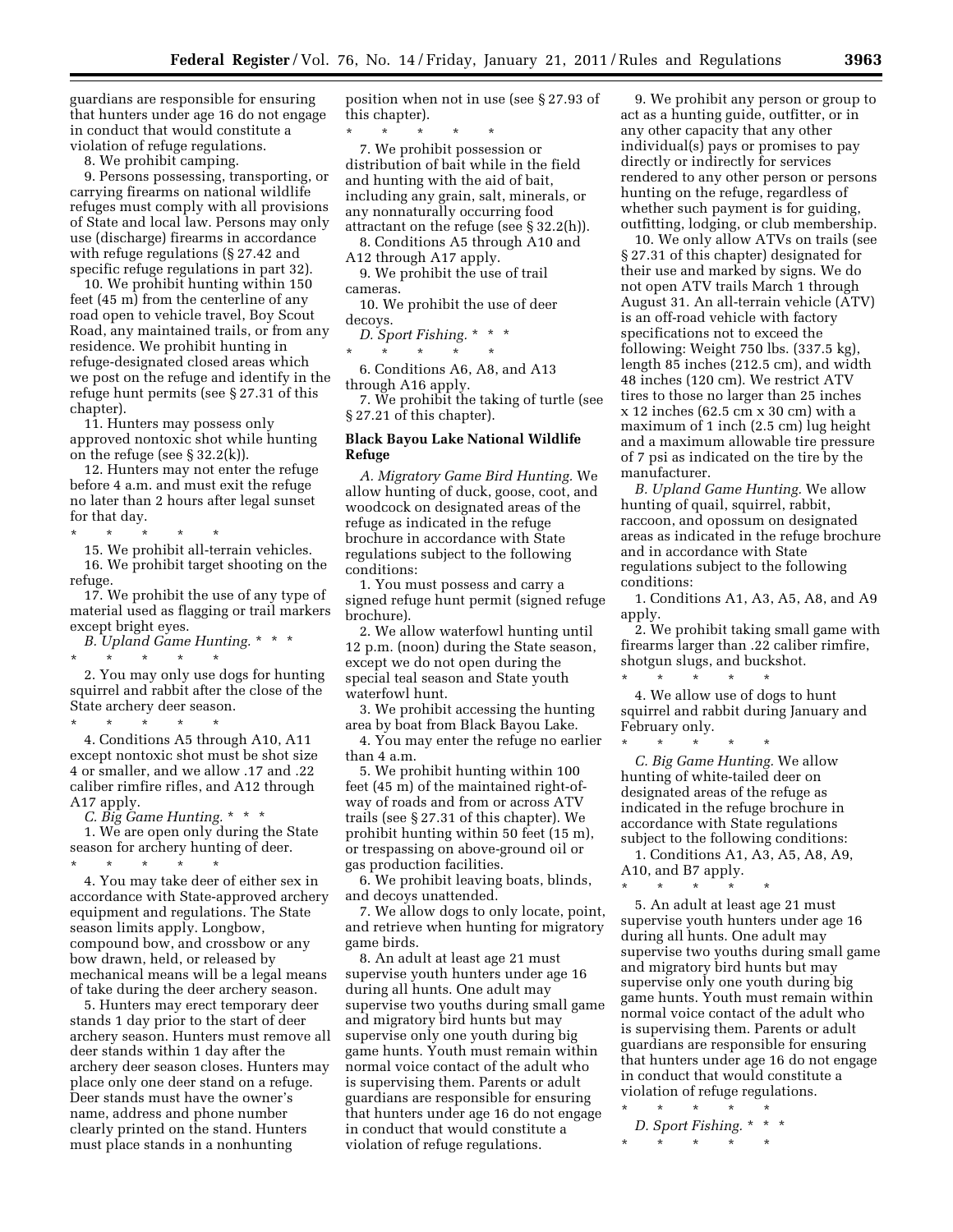8. We prohibit crossing the boat lane booms.

#### **Bogue Chitto National Wildlife Refuge**

*A. Migratory Game Bird Hunting.*  \* \* \*

1. We allow hunting from 30 minutes before legal sunrise until 12 p.m. (noon), including the State special teal season and State youth waterfowl hunt. You must remove blinds and decoys by 1 p.m. (see § 27.93 of this chapter). We do not open the refuge to goose hunting for that part of the season that extends beyond the regular duck season.

\* \* \* \* \* 3. We allow public hunting refugewide during the open State season for

listed migratory game bird species.

\* \* \* \* \* 5. We require possession of a signed refuge hunt permit (signed refuge brochure) while hunting.

6. An adult at least age 21 must supervise youth hunters under age 16 during all hunts. One adult may supervise two youths during small game and migratory bird hunts but may supervise only one youth during big game hunts. Youth must remain within normal voice contact of the adult who is supervising them. Parents or adult guardians are responsible for ensuring that hunters under age 16 do not engage in conduct that would constitute a violation of refuge regulations.

7. We prohibit hunting within 150 feet (45 m) from the centerline of any public road, refuge road, designated or maintained trail, building, residence, designated public facility, or from or across aboveground oil or gas or electric facilities.

\* \* \* \* \*

10. We prohibit horses and ATVs. 11. You may only possess approved nontoxic shot while hunting on the refuge (see § 32.2(k)).

12. We prohibit the use of any type of material used as flagging or trail markers, except bright eyes.

13. Persons possessing, transporting, or carrying firearms on national wildlife refuges must comply with all provisions of State and local law. Persons may only use (discharge) firearms in accordance with refuge regulations (see § 27.42 and specific refuge regulations in part 32).

14. We prohibit possession or distribution of bait while in the field and hunting with the aid of bait, including any grain, salt, minerals, or any nonnaturally occurring food attractant on the refuge (see § 32.2(h)).

15. We prohibit target shooting on the refuge.

*B. Upland Game Hunting.* We allow hunting of squirrel, rabbit, raccoon, and opossum on designated areas of the refuge in accordance with State regulations subject to the following conditions:

1. You may use dogs for rabbit and squirrel from November 1 to the end of the State season except during the refuge gun and primitive firearm season.

2. You may use dogs for raccoon and opossum from January 1 through the last day of February.

3. We will close the refuge to hunting (except waterfowl) and camping when the Pearl River reaches 15.5 feet (4.65 m) on the Pearl River Gauge at Pearl River, Louisiana.

4. We prohibit the take of feral hog during any upland game hunts.

5. All hunters (including archery hunters and small game hunters) except waterfowl hunters must wear and display 400 square inches (2,600 cm2) of unbroken hunter orange as the outermost layer of clothing on the chest and back and a hunter-orange cap during deer gun seasons. We require hunters participating in dog season for squirrels and rabbits to wear a hunterorange cap. All other hunters including archers (while on the ground), except waterfowl hunters, also must wear a hunter-orange cap during the dog season for squirrels and rabbits. Deer hunters hunting from concealed ground blinds must display a minimum of 400 square inches of hunter orange above or around their blinds which is visible from 360 degrees.

6. We prohibit the use of trail cameras.

7. Conditions A5 through A15 apply, except that you may use .17- and .22 caliber rifles, and the nontoxic shot in your possession must be size 4 or smaller.

*C. Big Game Hunting.* \* \* \*

1. Conditions A5 through A10, A12 through A15, B3, B5, and B6 apply.

2. You may use only portable deer stands. You may erect deer stands one day before the deer archery season and remove them from the refuge within 1 day after this season closes. Hunters may place only one deer stand on a refuge. Deer stands must have owner's name, address, and phone number clearly printed on the stand. Hunters must place stands in a nonhunting position when not in use (see § 27.93 of this chapter).

3. We allow archery deer and hog hunting during the open State deer archery season. You may take deer of either sex in accordance with Stateapproved archery equipment and regulations. The State season limits apply. Longbow, compound bow, and crossbow or any bow drawn, held, or released by mechanical means will be a legal means of take during the deer archery season.

\* \* \* \* \* 5. We list specific dates for primitive weapons big game hunts in the refuge hunt brochure. Legal primitive firearms used for hunting for primitive firearms season include:

i. Rifles, .44 caliber minimum, all of which must load exclusively from the muzzle or cap and ball cylinder; use of black powder or approved substitute only; use of ball or bullet projectile only, including saboted bullets, including muzzleloaders known as ''in line'' muzzleloaders; and

ii. Single shot, breech-loading rifles, .38 caliber or larger of a kind or type manufactured prior to 1900; and replicas, reproductions, or reintroductions of that type of rifle having an exposed hammer that use metallic cartridges loaded with black powder or modern smokeless powder. Hunters may fit all of the above with magnified scopes.

\* \* \* \* \*

7. We prohibit using shot larger than No. 2 while hunting during turkey season.

8. You may take hog as incidental game while participating in the refuge archery, primitive weapon, and general gun deer hunts only. We list specific dates for the special hog hunts in January and February in the refuge hunt brochure. During the special hog hunts you must use trained hog-hunting dogs to aid in the take of hog. During the special hog hunts you may take hog from  $\frac{1}{2}$  hour before legal sunrise to  $\frac{1}{2}$ hour after legal sunset. The only firearms allowed to take hogs during this special hog dog season are pistol or rifle with ammunition not larger than .22 caliber rimfire or shotgun with nontoxic shot after it has been caught by dogs. A8 applies during special hog hunts.

\* \* \* \* \*

10. We prohibit the use of deer and turkey gobbler decoys.

*D. Sport Fishing.* \* \* \*

\* \* \* \* \* 2. Conditions A8 and A10 apply.

3. We close the fishing ponds at the Pearl River Turnaround to fishing and boating during the months of April, May, and June.

4. When open, we allow boats in the fishing ponds at the Pearl River Turnaround that do not have gasolinepowered engines attached. Anglers must hand launch these boats into the ponds.

\* \* \* \* \* 7. We prohibit all commercial finfishing and shellfishing.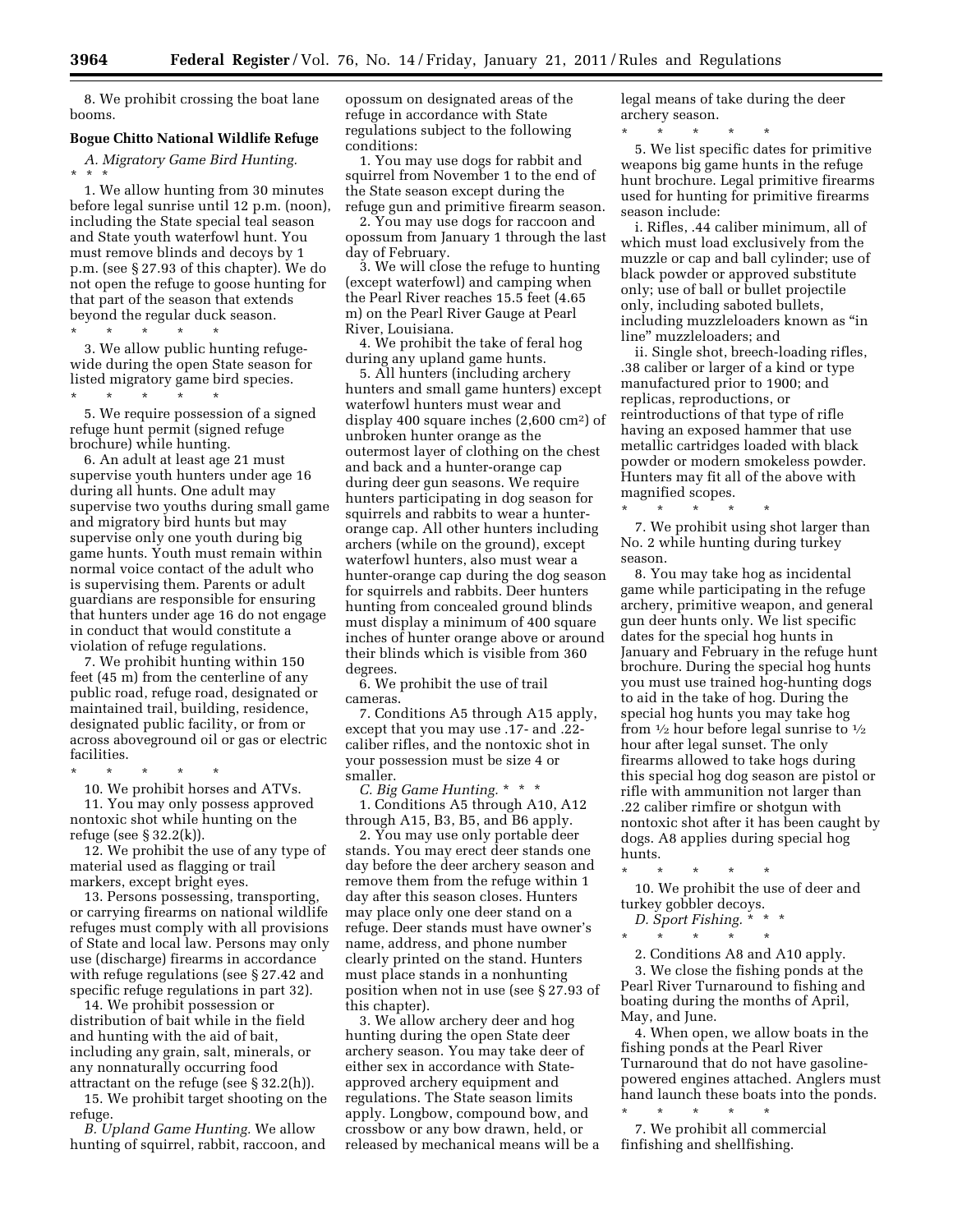#### **Breton National Wildlife Refuge**

\* \* \* \* \* *D. Sport Fishing.* We allow sport finfishing and shellfishing on designated areas of the refuge in accordance with State regulations subject to the following conditions:

1. Crabbers must tend crabbing equipment at all times.

2. Anglers may not use trotlines, slat traps, or nets.

3. We prohibit camping.

4. We will post as closed to all entry portions of the refuge during migratory bird nesting seasons to reduce disturbance to colonies of brown pelicans and other shore birds.

#### **Cameron Prairie National Wildlife Refuge**

*A. Migratory Game Bird Hunting.* We allow hunting of goose, duck, coot, gallinule, snipe, and dove on designated areas of the refuge in accordance with State regulations subject to the following conditions:

1. The refuge will be open on selected days for migratory game bird hunting as identified in the refuge hunt permit (signed brochure) and regulations brochure.

2. We prohibit entrance to the waterfowl hunting area earlier than 4 a.m. Shooting hours for waterfowl hunts ends at 12 p.m. (noon) each day. Hunters must leave the refuge no later than 1 hour after legal sunset.

3. We require every hunter to possess and carry a valid, signed refuge hunt permit and regulations brochure.

4. Every hunter must complete and turn in a Migratory Bird Hunt Report (FWS Form 3–2361) available from a self-clearing check station after each hunt.

5. We prohibit hunting within 50 yards (45 m) of any public road, refuge road, trail, building, resident, or designated public facility.

6. We prohibit all persons or groups from acting as guides, outfitters, or in any other capacity in which any individual(s) pays or promises to pay directly or indirectly for service rendered to any person or persons hunting on the refuge, regardless of whether such payment is for guiding, outfitting, lodging, or club membership.

7. We prohibit overnight camping on the refuge.

8. We allow dogs when migratory bird hunting for the purpose of locating, pointing, and retrieving only.

9. We prohibit the use or possession of alcoholic beverages while hunting (see § 32.2(j)).

10. Hunters must remove all huntingrelated equipment (see § 27.93 of this

chapter) from the refuge immediately following each day's hunt.

11. Persons possessing, transporting, or carrying firearms on national wildlife refuges must comply with all provisions of State and local law. Persons may only use (discharge) firearms in accordance with refuge regulations (see § 27.42 and specific refuge regulations in part 32 of this chapter).

12. An adult at least age 21 must supervise youth hunters under age 16 during all hunts. One adult may supervise two youths during small game and migratory bird hunts but may supervise only one youth during big game hunts. Youth must remain within normal voice contact of the adult who is supervising them. Parents or adult guardians are responsible for ensuring that hunters under age 16 do not engage in conduct that would constitute a violation of refuge regulations.

*B. Upland Game Hunting.* [Reserved] *C. Big Game Hunting.* We allow hunting of white-tailed deer on designated areas of the refuge in accordance with State regulations subject to the following conditions:

1. The refuge will be open for hunting on selected days as identified in the refuge hunt permit (signed brochure) and regulations brochure.

2. Conditions A3, A5 through A7, and A9 through A12 apply.

3. Each hunter must complete and turn in a Big Game Harvest Report (FWS Form 3–2359), available from a selfclearing check station, after each hunt.

4. We prohibit entrance to the hunting area earlier than 4 a.m. Hunters must leave the refuge no later than 1 hour after legal sunset.

*D. Sport Fishing.* We allow fishing, boating, crabbing, and cast netting on designated areas of the refuge in accordance with State regulations subject to the following conditions:

1. We allow fishing with a rod and reel or a pole and line. We prohibit possession of any other type of fishing gear, including limb lines, gill nets, jug lines, yo-yos, or trotlines.

2. We allow recreational fishing, crabbing, or cast netting in the East Cove Unit year-round from legal sunrise to legal sunset, except during the Louisiana west zone waterfowl season or when the Grand Bayou Boat Bay is closed.

3. We prohibit fishing, crabbing, or cast netting from or trespassing on refuge water control structures at any time.

4. On the East Cove Unit, we prohibit walking, wading, or climbing in or on the marsh, levees, or structures.

5. We allow sport fishing, crabbing, and cast netting in the Gibbstown Unit's Outfall Canal from March 15 through October 15.

6. We allow only nonpowered boats in the Bank Fishing Road waterways.

7. We allow only recreational crabbing with cotton hand lines or drop nets up to 24 inches (60 cm) outside diameter. We prohibit using floats on crab lines.

8. Anglers must attend all lines, nets, and bait and remove same from the refuge when through fishing (see § 27.93 of this chapter).

9. The daily limit of crabs is 5 dozen (60) per boat or vehicle, regardless of the number of people thereon.

10. Cast net size is in accordance with State regulations.

11. The daily shrimp limit during the Louisiana inshore shrimp season is 5 gallons (19 L) of heads-on shrimp per day, per vehicle or boat.

12. We allow cast netting for bait on both the East Cove Unit and the Gibbstown Unit in accordance with State regulations when the units are open for public fishing only. Anglers must empty cast nets directly into the container from the net. The daily bait shrimp limit is one gallon (3.8 L) per day, per boat, outside the Louisiana inshore shrimp season.

13. Shrimp must remain in your actual custody while on the refuge.

14. We prohibit ATVs, air-thrust boats, and personal motorized watercraft (jet skis) in any refuge area (see § 27.31(f) of this chapter).

15. We allow operation of outboard motors in refuge canals, bayous, and lakes. We allow only trolling motors in the marsh.

16. We prohibit all persons or groups from acting as guide, outfitter, or an any capacity in which any other individual(s) pay or promise to pay directly or indirectly for service rendered to any other person or persons fishing on the refuge, regardless of whether such payment is for guiding, outfitting, lodging, or club membership, unless authorized by a refuge Special Use Permit (FWS Form 3–1383).

17. We prohibit the taking of turtle (see § 27.21 of this chapter).

18. We prohibit the

commercialization (i.e., selling) of plants and wildlife unless authorized.

#### **Cat Island National Wildlife Refuge**

*A. Migratory Game Bird Hunting.* We allow hunting of duck, goose, coot, and woodcock on designated areas of the refuge as shown on the refuge hunt brochure map in accordance with State regulations subject to the following conditions:

1. We require a \$15 Annual Public Use Permit (signature only required) for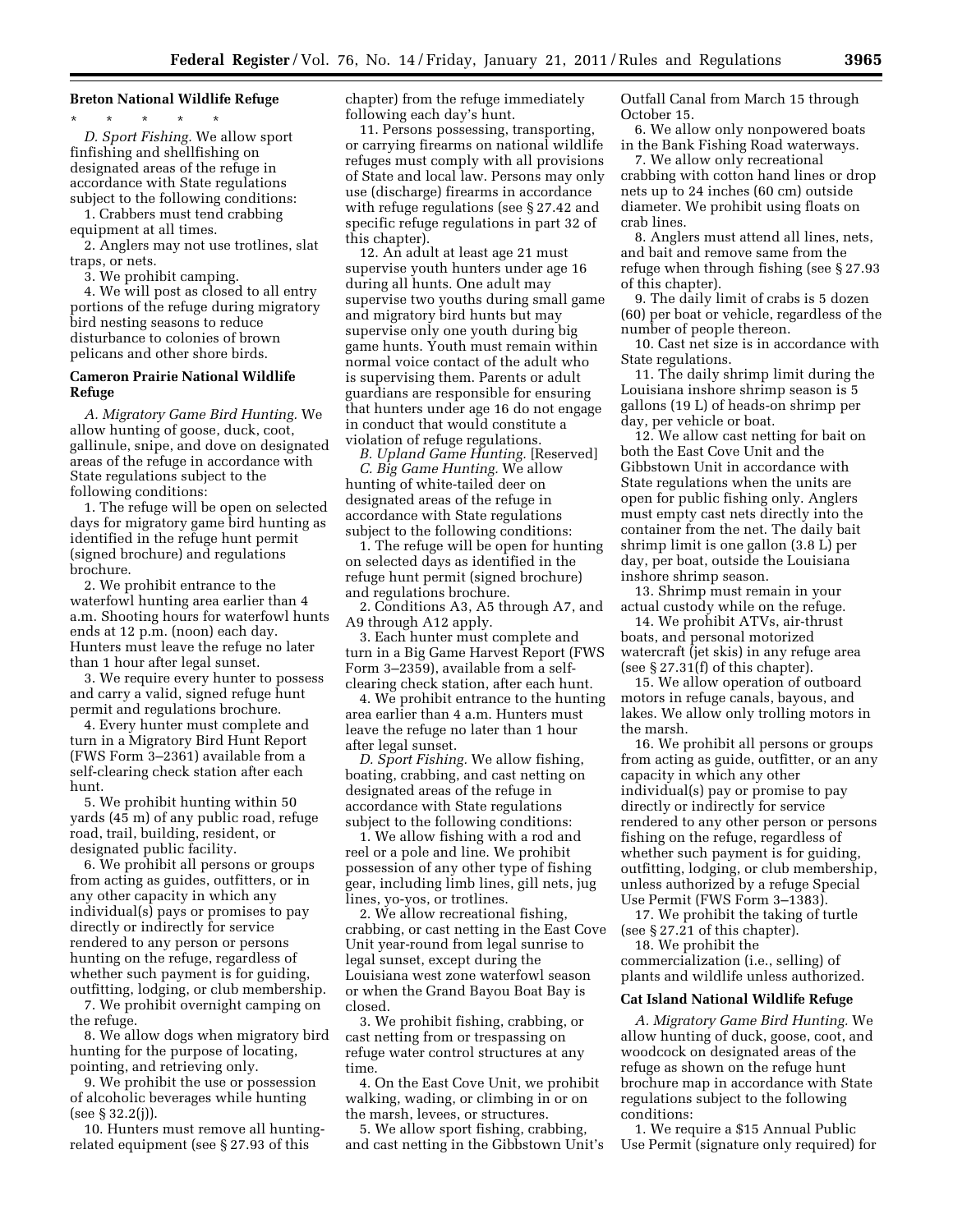all hunters and anglers age 16 and older. The refuge user must sign and carry this permit at all times while on the refuge.

2. Refuge users may enter the refuge no earlier than 4 a.m. and must exit the refuge by 2 hours after legal sunset.

3. You may possess only approved nontoxic shot while hunting on the refuge (see § 32.2(k)).

4. You must use designated parking areas to participate in any refuge public use activity.

5. Youth hunters under age 17 must successfully complete a State-approved hunter education course. While hunting each youth must possess and carry a card or certificate of completion. Each youth hunter must remain within sight and normal voice contact of an adult age 21 or older. Each adult must possess and carry a refuge permit (Public Use Permit/signature only required) and may supervise no more than two youth hunters during waterfowl/upland game hunting.

6. We allow take of beaver, feral hog, nutria, raccoon, and coyote incidental to any refuge hunt with weapons legal for that hunt until you take the daily bag limit of game.

7. Refuge users must check all game taken leaving the refuge at one of the self-clearing check stations indicated on the map in the Refuge Public Use Brochure.

8. We allow all-terrain vehicles (ATVs) and utility-type vehicle (UTVs) as per State WMA regulations and size specifications on designated trails (see § 27.31 of this chapter) from September 15 through the hunting season. An ATV is an off-road vehicle with factory specifications not to exceed the following: Weight 750 pounds (337.5 kg), length 85 inches (212.5 cm), and width 48 inches (120 cm). We restrict ATV tires to those no larger than 25 inches x 12 inches (62.5 cm x 30 cm) with a maximum 1 inch (2.5 cm) lug height and a maximum allowable tire pressure of 7 psi as indicated on the tire by the manufacturer.

9. We prohibit hunting within 150 feet (45 m) of any public road, refuge road, trail or ATV trail, building, residence, or designated public facility.

10. We prohibit the possession or use of any type of trail-marking material.

11. We prohibit horses or mules.

12. We allow parking only in

designated parking areas. 13. We prohibit camping or overnight parking on the refuge.

14. We prohibit air-thrust boats on the refuge.

15. We prohibit all other hunting during refuge lottery deer hunts.

16. We allow waterfowl hunting on Tuesdays, Thursdays, Saturdays, and Sundays until 12 p.m. (noon) during the designated State duck season.

17. Hunters must remove harvested waterfowl, temporary blinds, and decoys (see § 27.93 of this chapter) used for duck hunting by 1 p.m. daily.

18. We allow dogs to only locate, point, and retrieve when hunting for migratory game birds.

19. We prohibit accessing refuge property by boat from the Mississippi River.

20. We prohibit trapping.

21. We prohibit the possession of saws, saw blades, or machetes.

22. We prohibit possession of alcohol while hunting (see § 32.2(j)).

23. We prohibit all commercial activities (including, but not limited to, guiding).

*B. Upland Game Hunting.* We allow hunting of squirrel and rabbit on designated areas of the refuge as shown on the refuge hunt brochure map in accordance with State regulations subject to the following conditions:

1. Conditions A1 through A15, A19 through A23 apply.

2. While upland game hunting, we prohibit the possession of firearms larger than .22 caliber rimfire, shotgun slugs, and buckshot (see § 27.42 of this chapter).

3. We allow the use of squirrel and rabbit dogs from the day after the close of the State-designated Deer Rifle Season. We allow up to two dogs per hunting party for squirrel hunting.

4. We require the owner's name and phone number on the collars of all dogs.

5. We prohibit possession or distribution of bait or hunting with the aid of bait, including any grain, salt, minerals, or other feed or nonnaturally occurring attractant on the refuge (see  $§ 32.2(h)$ .

*C. Big Game Hunting.* We allow hunting of white-tailed deer on designated areas of the refuge as shown on the refuge hunt brochure map in accordance with State regulations subject to the following conditions:

1. Condition B1 applies.

2. We allow archery-only deer hunting on the refuge during the State archery deer season.

3. There is a \$5 application fee per person for each lottery hunt application (name/address/telephone number only required).

4. Hunters may not leave stands on the refuge until the opening day of archery season. Hunters must remove all stands by the end of the last day of the archery season. Hunters must clearly mark all stands used on the refuge with the name, address, and phone number of the owner. Hunters must use only portable deer stands, remove them from

trees daily, and place freestanding stands in a nonhunting position daily (see § 27.93 of this chapter).

5. We prohibit the use of dogs to trail wounded game.

6. You may only take one deer of either sex per day during the deer season. State season limits apply.

7. We require a minimum of 400 square inches (2,600 cm2) of unbrokenhunter orange as the outermost layer of clothing on the chest and back, and in addition we require a hat or cap of unbroken-hunter orange.

8. We prohibit driving or screwing nails, spikes, or other metal objects into trees or hunting from any tree into which such an object has been driven (see § 32.2(i)).

9. We allow "still hunting" only. We prohibit man drives or use of dogs.

10. We prohibit use of climbing spurs. *D. Sport Fishing.* We allow fishing on designated areas of the refuge as shown on the refuge hunting and fishing brochure map in accordance with State regulations subject to the following conditions:

1. We prohibit commercial fishing or commercial crawfishing.

2. Conditions A1, A2, A4, A7, A8 (on the open portions of Wood Duck ATV trail for wildlife-dependent activities throughout the year), A11 through A14, A19, A20, and A23 apply.

3. We prohibit slat traps or hoop nets on the refuge.

4. We prohibit possession of cleaned or processed fish on the refuge.

5. We allow recreational crawfishing on the refuge subject to specific dates (see refuge brochure for details). The harvest limit is 50 pounds (22.5 kg) per permit per day.

6. You must attend all crawfish traps and nets at all times and may not leave them on the refuge overnight. We allow up to and not to exceed 20 traps per angler on the refuge.

7. We prohibit harvest of frog or turtle on the refuge (see § 27.21 of this chapter).

8. We prohibit boat launching by trailer from all refuge roads and parking lots.

#### **Catahoula National Wildlife Refuge**

*A. Migratory Game Bird Hunting.* We allow hunting of duck, goose, and coot only on designated areas of the Bushley Bayou Unit in accordance with State hunting regulations subject to the following conditions:

1. We allow migratory hunting of duck, goose, and coot on Tuesdays, Thursdays, Saturdays, and Sundays from 1⁄2 hour before legal sunrise until 12 p.m. (noon) during the State season.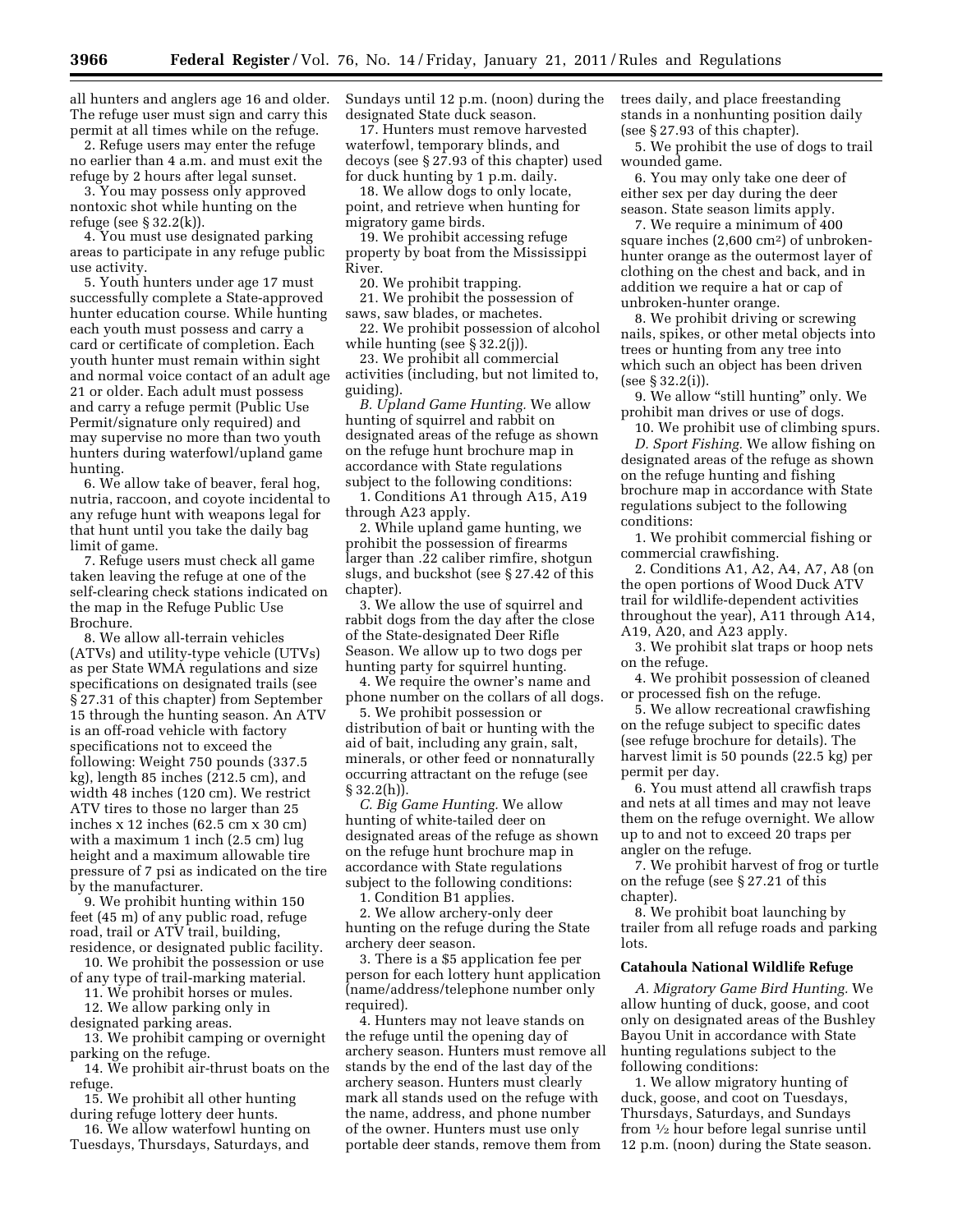2. We prohibit migratory game bird hunting during deer-gun and primitive firearms hunts.

3. We allow the use of dogs only to locate, point, and retrieve game when hunting migratory game birds.

4. We allow the use of shotguns only for hunting migratory birds.

5. An adult at least age 21 must supervise youth hunters under age 16 during all hunts. One adult may supervise two youths during small game and migratory bird hunts but may supervise only one youth during big game hunts. Youth must remain within normal voice contact of the adult who is supervising them. Parents or adult guardians are responsible for ensuring that hunters under age 16 do not engage in conduct that would constitute a violation of refuge regulations.

6. Hunters must check-in and check out in accordance with refuge-specific terms (see refuge hunting brochure for details).

7. We require hunters age 16 and older to purchase and carry a signed special refuge recreational activity permit (name/address/phone only).

8. Hunters may enter the refuge no earlier than 4 a.m. and must exit no later than 2 hours after legal sunset for that day. Waterfowl hunting must cease by 12 p.m. (noon), and hunters must remove all decoys, blinds and boats from the hunting area by 1 p.m.

9. We prohibit hunting or the discharge of firearms within 150 feet (45 m) from the centerline of roads and maintained trails.

10. We prohibit parking, walking, or hunting within 150 feet (45 m) of any active oil and gas facility or equipment.

11. We prohibit the use of mules or horses.

12. We prohibit the use or possession of saws, saw blades, or machetes.

13. We allow the use of nonmotorized boats or boats with motors of 10 horsepower or less on refuge lakes and waters as designated. We prohibit the use of air-thrust boats, water-thrust boats, or personal watercraft.

14. Refuge users must enter and exit the refuge only at designated parking areas on the refuge. We prohibit accessing adjacent lands from the refuge parking areas or any other part of the refuge.

15. We prohibit the use or possession of any type of material used as flagging or trail markers except bright eyes or reflective tape.

16. We prohibit camping or parking overnight on the refuge.

17. We restrict use of all-terrain vehicles (ATVs) to designated trails. We allow ATVs only for hunting and fishing and other wildlife-related activities.

ATVs will not exceed 25 miles per hour (mph) when operated on the refuge. ATVs used on the refuge will not exceed the following: Weight 750 pounds (337.5 kg), length 85 inches (212.5 cm), width 48 inches (120 cm). We restrict ATV tires to those no larger than 25 inches x 12 inches (62.5 cm x 30 cm) with a maximum one inch (2.5 cm) lug height and maximum allowable tire pressure of 7 pounds per square inch (psi) as indicated on the tire by the manufacturer.

18. We allow the incidental take of feral hog, raccoon, beaver, nutria, and coyote while hunting with firearms or archery equipment authorized for that hunt.

19. We prohibit the possession or use of remote cameras.

*B. Upland Game Hunting.* We allow hunting of squirrel and rabbit on designated areas of the refuge in accordance with State regulations subject to the following conditions:

1. Conditions A5 through A19 apply. 2. At the Headquarters Unit, we only allow squirrel and rabbit hunting from the first day of the State season until October 31.

3. At the Bushley Unit, we allow squirrel and rabbit hunting in accordance with the State season.

4. We prohibit squirrel and rabbit hunting during deer-gun and primitive firearms hunts.

5. At the Bushley Unit, we allow the use of dogs to hunt squirrels and rabbits only after the last primitive firearms season for deer on the refuge. Hunters must place their names and phone numbers on the collars of all their dogs.

6. We require hunters participating in the dog season for rabbits to wear a hunter-orange cap.

7. We allow the use of shotguns with nontoxic shot and rifles .22 magnum or smaller when hunting. We prohibit possession of toxic shot when hunting.

*C. Big Game Hunting.* We allow hunting of white-tailed deer and feral hog on designated areas of the refuge in accordance with State regulations subject to the following conditions:

1. Conditions A5 through A19 apply. 2. At the Headquarters Unit, we allow archery hunting of deer and feral hog during the State archery season except the area south of the French Fork of the Little River, which we close during deer-gun hunt in that area.

3. We allow deer-gun hunting on the area south of the French Fork of the Little River for 2 days in December with these dates being set annually.

4. At the Bushley Unit, we allow archery hunting for deer and feral hog during the State archery season except we close during deer-gun hunt and primitive firearms hunts.

5. We allow hunting of deer with primitive firearms during the first segment of the State season for area 1, weekdays only (Monday through Friday) and the third weekend after Thanksgiving Day.

6. We allow the use of portable deer stands. Hunters may place deer stands on the refuge 1 day before the deer archery season and must remove them from the refuge within 1 day after this season closes. Hunters may place only one stand on the refuge. Deer stands must have the owner's name, address, and phone number clearly printed on the stand. Hunters must place stands in a nonhunting position when not in use (see § 27.93 of this chapter).

7. We prohibit the possession of buckshot when hunting.

8. All hunters (including archery and small game hunters), except waterfowl hunters on refuges, must wear and display 400 square inches (2,600 cm2) of hunter orange and a hunter-orange cap during the deer-gun and primitive firearms seasons. Deer hunters hunting from concealed ground blinds must display a minimum of 400 square inches of hunter orange above or around their blinds which is visible from 360 degrees.

9. You may take only one deer per day during any refuge hunt. The State season limits apply.

10. We prohibit the use of organized drives for taking or attempting to take game or the use of pursuit dogs.

11. We prohibit the use of dogs to trail wounded deer.

12. At the Headquarters Unit, we close hunting during high water conditions, elevation 42 feet (12.6 m) or above as measured at the Corp of Engineers center of the gauge on Catahoula Lake. On the Bushley Unit, we close hunts when the gauge measures elevation 44 feet (13.2 m) or above.

*D. Sport Fishing.* We allow fishing on designated areas of the refuge in accordance with State regulations subject to the following conditions:

1. Conditions A10 through A17 apply. 2. We require anglers age 16 and older to possess and carry a signed special refuge recreational activity permit (name/address/phone only).

3. Anglers may enter the refuge no earlier than 4 a.m. and must exit no later than 2 hours after legal sunset for that day.

4. At the Headquarters Unit, we allow year-round fishing on Cowpen Bayou and the Highway 28 borrow pits. We allow fishing on Duck Lake, its tailwaters Muddy Bayou, Willow Lake, and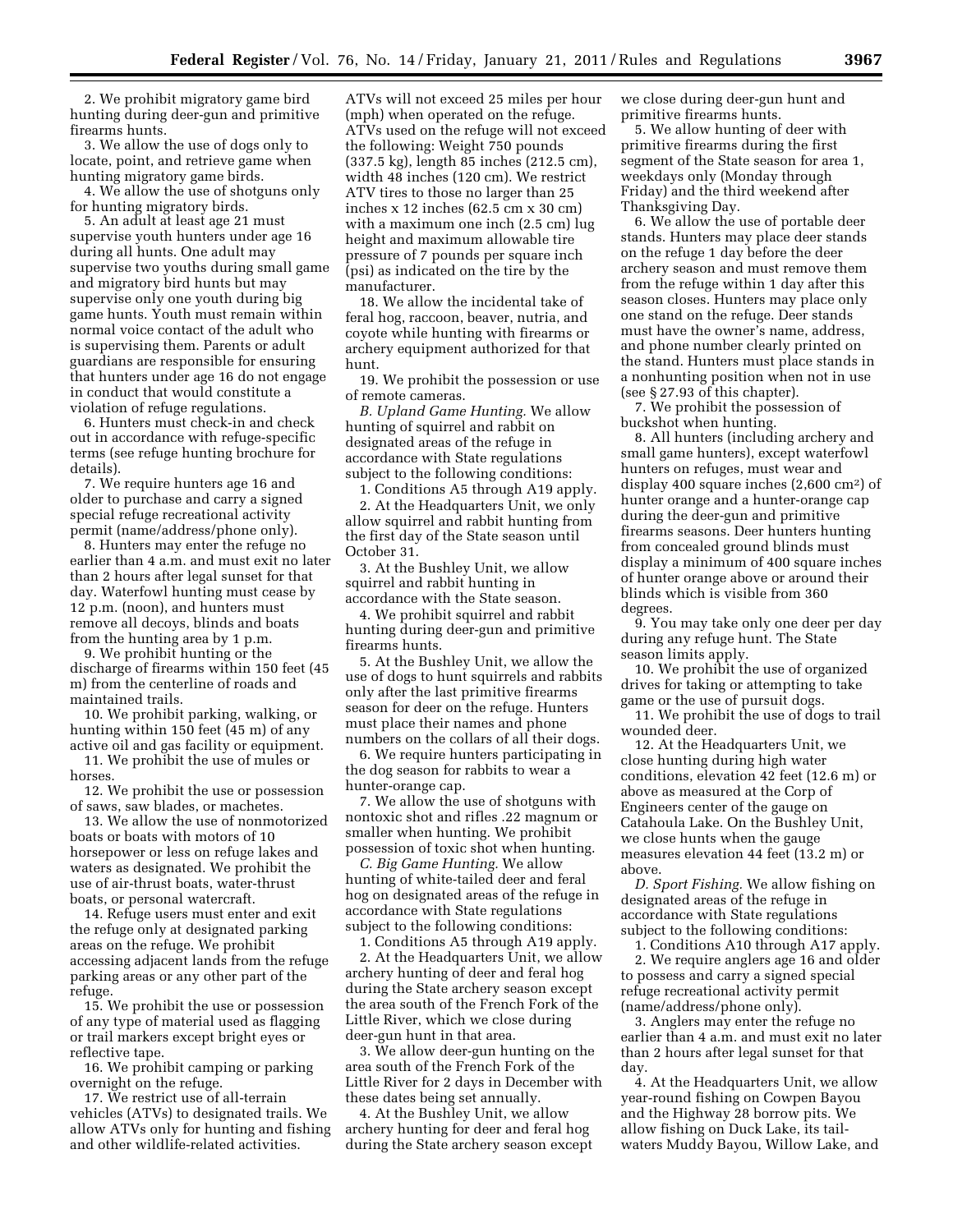the Highway 84 borrow pits from March 1 through October 31. We allow only rod and reel or pole and line fishing. We prohibit snagging.

5. At the Bushley Bayou Unit, we allow fishing year-round. We allow trotlines, but anglers must tend them at least once every 24 hours and reset them when receding water levels expose them. Anglers must attach lines with a length of cotton line that extends into the water. We allow the use of yo-yos, but you must attend and only use them from 1 hour before legal sunrise until  $\frac{1}{2}$ hour after legal sunset. We allow the use of only recreational gear.

6. At the headquarters unit, we allow the launching of only trailered boats at designated boat ramps. Anglers may launch small hand-carried boats from the bank in other areas. We prohibit dragging of boats or driving onto road shoulders to launch boats.

7. We allow fishing from 1 hour before legal sunrise to 1⁄2 hour after legal sunset.

8. We prohibit bank fishing on Bushley Creek and fishing in Black Lake, Dempsey Lake, Long Lake, Rhinehart Lake, and Round Lake during deer-gun and primitive firearms hunts.

9. We prohibit fishing in Black Lake, Dempsey Lake, Long Lake, Round Lake, and Rhinehart Lake during waterfowl hunts.

10. We prohibit taking or possessing snake, frog, turtle, salamander, and mollusk by any means (see § 27.21 of this chapter).

#### **D'Arbonne National Wildlife Refuge**

*A. Migratory Game Bird Hunting.* We allow hunting of duck, goose, coot, and woodcock on designated areas of the refuge as indicated in the refuge brochure in accordance with State regulations subject to the following conditions:

1. Hunters must possess and carry a signed refuge permit (signed refuge brochure).

2. We allow migratory game bird hunting on designated areas as indicated in the refuge brochure.

3. We allow waterfowl hunting until 12 p.m. (noon) during the State season except when closed during the special teal season and State youth waterfowl hunt.

4. Hunters may enter the refuge no earlier than 4 a.m.

5. We prohibit hunting within 100 feet (30 m) of the maintained rights of way of roads (see § 27.31 of this chapter), and from above-ground oil or gas or electrical transmission facilities.

6. We prohibit leaving boats, blinds, and decoys unattended.

7. We allow dogs to only locate, point, and retrieve when hunting for migratory game birds.

8. An adult at least age 21 must supervise youth hunters under age 16 during all hunts. One adult may supervise two youths during small game and migratory bird hunts but may supervise only one youth during big game hunts. Youth must remain within normal voice contact of the adult who is supervising them. Parents or adult guardians are responsible for ensuring that hunters under age 16 do not engage in conduct that would constitute a violation of refuge regulations.

9. We prohibit any person or group to act as a hunting guide, outfitter, or in any other capacity that any other individual(s) pays or promises to pay directly or indirectly for services rendered to any other person or persons hunting on the refuge, regardless of whether such payment is for guiding, outfitting, lodging, or club membership.

*B. Upland Game Hunting.* \* \* \* 1. Conditions A1, A5, A8, and A9 apply.

\* \* \* \* \* 3. We prohibit taking small game with firearms larger than .22 caliber rimfire, shotgun slugs, and buckshot.

\* \* \* \* \* *C. Big Game Hunting.* We allow hunting of white-tailed deer on designated areas of the refuge as indicated in the refuge brochure in accordance with State regulations subject to the following conditions:

1. Conditions A1, A5, A9, and B7 apply.

\* \* \* \* \* 6. We prohibit leaving deer stands, blinds, and other equipment unattended.

7. Deer hunters must wear hunter orange as per State deer hunting regulations on Wildlife Management areas.

8. We prohibit hunters placing or hunting from stands on pine trees with white-painted bands or rings.

9. An adult at least age 21 must supervise youth hunters under age 16 during all hunts. One adult may supervise two youths during small game and migratory bird hunts but may supervise only one youth during big game hunts. Youth must remain within normal voice contact of the adult who is supervising them. Parents or adult guardians are responsible for ensuring that hunters under age 16 do not engage in conduct that would constitute a violation of refuge regulations.

10. We prohibit possession or distribution of bait or hunting with the aid of bait, including any grain, salt,

minerals, or other feed or any nonnaturally occurring attractant on the refuge (see § 32.2(h)).

\* \* \* \* \*

#### **Delta National Wildlife Refuge**

*A. Migratory Game Bird Hunting.* We allow hunting of duck, goose, and coot on designated areas of the refuge in accordance with State regulations subject to the following conditions:

1. We allow waterfowl hunting on Wednesdays, Thursdays, Saturdays, and Sundays from 1⁄2 hour before legal sunrise until 12 p.m. (noon), including the State special teal season, State youth waterfowl season, and State light goose special conservation season.

2. We only allow temporary blinds. You must remove both blinds and decoys (see § 27.93 of this chapter) by 1 p.m.

3. We allow dogs to only locate, point, and retrieve when hunting for migratory game birds.

4. You may possess only approved nontoxic shot while hunting on the refuge (see § 32.2(k)).

5. Hunters must possess and carry a valid refuge hunt permit (signed brochure).

6. We allow hunting only on those portions of the refuge that lie northwest of Main Pass and south of Raphael Pass.

7. Persons possessing, transporting, or carrying firearms on national wildlife refuges must comply with all provisions of State and local law. Persons may only use (discharge) firearms in accordance with refuge regulations (§ 27.42 of this chapter and specific refuge regulations part 32).

8. We prohibit air-thrust boats, mud boats, aircraft, and air-cooled propulsion engines on the refuge.

9. We close all refuge lands between Raphael Pass and Main Pass to all entry during the State waterfowl hunting season.

10. We prohibit discharge of firearms (see § 27.42 of this chapter) within 250 yards (225 m) of buildings or worksites, such as oil or gas production facilities.

11. An adult at least age 21 must supervise youth hunters under age 16 during all hunts. An adult may supervise two youths during small game and migratory bird hunts but may supervise only one youth during big game hunts. Youth must remain within normal voice contact of the adult who is supervising them. Parents or adult guardians are responsible for ensuring that hunters under age 16 do not engage in conduct that would constitute a violation of refuge regulations.

12. We prohibit any person or group to act as a hunting guide, outfitter, or in any other capacity that any other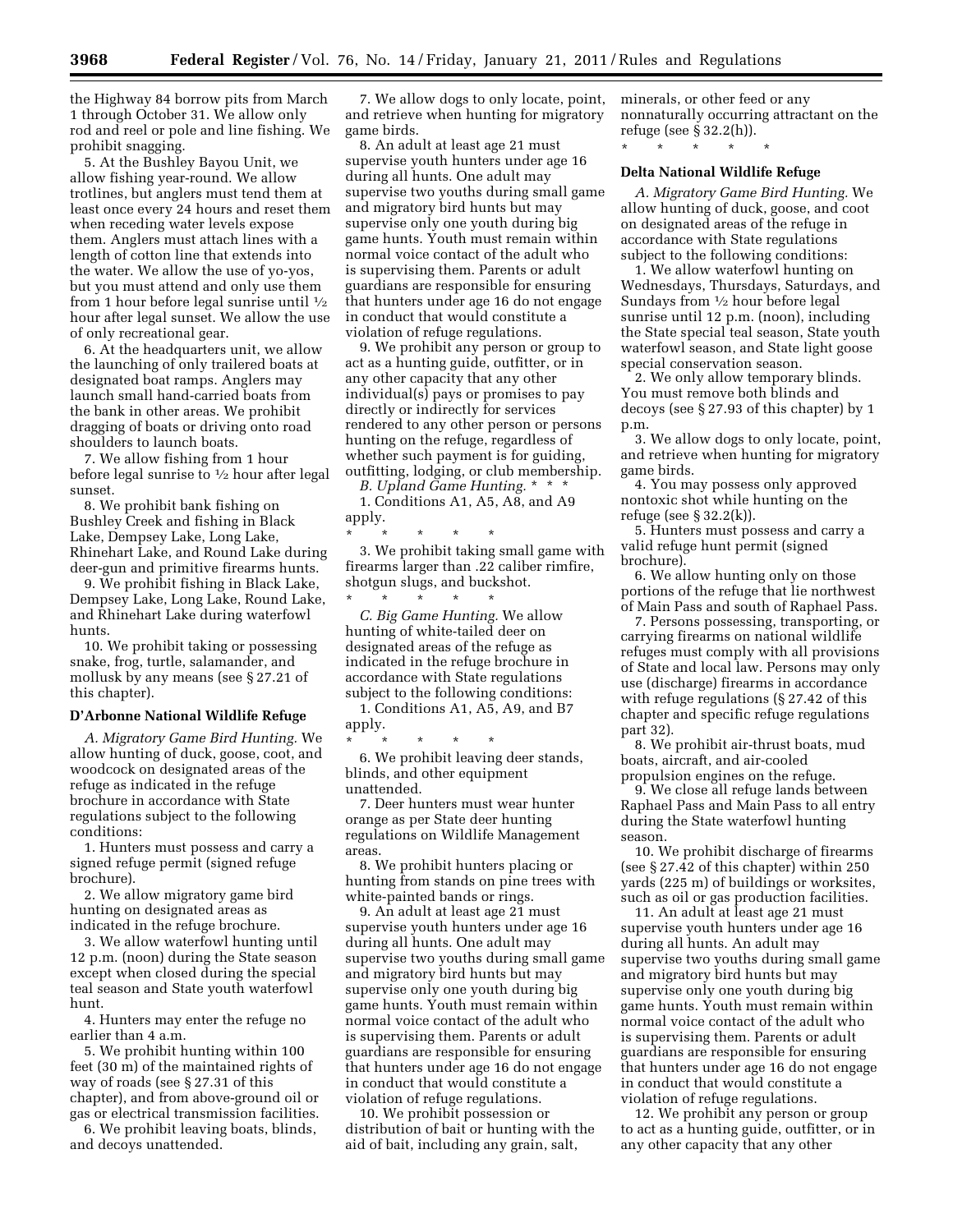individual(s) pays or promises to pay directly or indirectly for services rendered to any other person or persons hunting on the refuge, regardless of whether such payment is for guiding, outfitting, lodging, or club membership.

13. We open the refuge from 1⁄2 hour before legal sunrise to  $\frac{1}{2}$  hour after legal sunset with the exception that hunters may enter the refuge earlier, but not before 4 a.m.

14. We prohibit camping.

15. We prohibit target shooting on the refuge.

16. We prohibit the use of any type of material used as flagging or trail markers, except bright eyes.

*B. Upland Game Hunting.* \* \* \*

\* \* \* \* \* 4. Conditions A4 through A16 apply.

*C. Big Game Hunting.* \* \* \*

1. Conditions A5 through A16 apply with the following exception to condition A11: Each adult may only supervise one youth hunter.

2. We allow archery deer hunting, bucks only, October 1 through 15. We allow either-sex archery deer hunting October 16 through 31 and from the day after the close of the State duck season through the end of the State deer archery season.

3. Hunters may use only portable deer stands (see § 27.93 of this chapter). Hunters may erect deer stands 1 day before the deer archery season and must remove them from the refuge within 1 day after the season closes. Hunters may place only one deer stand on a refuge. Deer stands must have the owner's name, address and phone number clearly printed on the stand. Hunters must place stands in a nonhunting position when not in use.

\* \* \* \* \*

5. You may take hog only with archery equipment during the archery deer season.

\* \* \* \* \* 7. Longbow, compound bow, and crossbow or any bow drawn, held, or released by mechanical means will be a legal means of take during the deer archery season.

8. We prohibit the use of trail cameras.

9. We prohibit the use of deer decoys. *D. Sport Fishing.* \* \* \*

\* \* \* \* \*

\* \* \* \* \*

4. Conditions A7, A8, A9, A14, and A15 apply.

#### **Grand Cote National Wildlife Refuge**

*A. Migratory Game Bird Hunting.* We allow hunting of duck, goose, coot, and woodcock on designated areas of the refuge as depicted on the refuge hunting brochure map in accordance with State regulations subject to the following conditions:

1. We allow waterfowl (duck, goose, coot) hunting on Wednesdays and Saturdays from 1⁄2 hour before legal sunrise until 12 p.m. (noon) during the State season.

2. We prohibit teal hunting during the State September season.

3. There will be lottery-spaced-blindwaterfowl hunts on designated sections of the refuge during the regular State waterfowl season subject to refugespecific dates, terms, and selection process (see refuge hunting brochure for details).

4. We allow the use of shotguns only utilizing approved nontoxic shot for hunting migratory game birds.

5. We allow the use of dogs only to locate, point, and retrieve game when hunting migratory game birds.

6. Hunters may enter the refuge no earlier than 4 a.m. and must exit no later than 2 hours after legal sunset for that day. Waterfowl hunting must cease by 12 p.m. (noon), and hunters must remove all decoys, blinds, and boats from the hunt area by 1 p.m.

7. An adult at least age 21 must supervise youth hunters under age 16 during all hunts. One adult may supervise two youths during small game and migratory bird hunts but may supervise only one youth during big game hunts. Youth must remain within normal voice contact of the adult who is supervising them. Parents or adult guardians are responsible for ensuring that hunters under age 16 do not engage in conduct that would constitute a violation of refuge regulations.

8. We allow the incidental take of raccoon, feral hog, beaver, nutria, and coyote using only approved nontoxic shot while hunting migratory game birds.

9. We require hunters age 16 and older to purchase and carry a signed refuge special recreational activity permit (name/address/phone number only).

10. We prohibit hunting or the discharge of firearms within 150 feet (3.7 m) from the centerline of roads and maintained trails.

11. Hunters must check-in and check out in accordance with refuge-specific terms (see refuge hunting brochure for details).

12. We prohibit possession or distribution of bait while in the field, hunting with the aid of bait, including any grain, salt, minerals, or any nonnaturally occurring food attractant on the refuge (see § 32.2(h)).

13. We prohibit camping or overnight parking on the refuge.

14. Refuge users must enter and exit the refuge only at designated parking areas occurring on the refuge. We prohibit accessing adjacent lands from refuge parking areas or any other part of the refuge.

15. We restrict the use of all-terrain vehicles (ATVs) to designated trails. We allow ATVs only for hunting, fishing, and other wildlife-related activities. ATVs will not exceed 25 mph when driven on the refuge. ATVs used on refuges will not exceed the following: Weight-750 lbs. (337.5 kg), length-85 inches (2.12 m), and width-48 inches (120 cm). We restrict ATV tires to those no larger than 25 inches (62.5 cm) x 12 inches (30 cm) with a maximum 1-inch (2.5 cm) lug height and a maximum allowable tire pressure of 7 p.s.i. as indicated on the tire by the manufacturer.

16. We allow only electric-powered or nonmotorized boats.

17. We prohibit the use of horses or mules.

18. We prohibit the use or possession of any type of material used as flagging or trail markers, except for bright eyes or reflective tape.

19. We prohibit the use or possession of saws, saw blades, or machetes.

20. We prohibit the use or possession of remote cameras.

*B. Upland Game Hunting.* We allow hunting of rabbit on designated areas of the refuge as depicted on the refuge hunting brochure map in accordance with State regulations subject to the following conditions:

1. Conditions A9 through A20 apply.

2. We only allow the use of shotguns and rifles that are .22 magnum caliber rimfire or less for upland game hunting. Hunters may use only approved nontoxic shot in shotguns. We prohibit possession of toxic shot (see § 32.2(k)) for hunting.

3. We allow incidental take of raccoon, feral hog, beaver, nutria, and coyote with firearms that are authorized for use during upland game hunting.

4. We allow the use of rabbit dogs only after the close of the State deer rifle season. Dog owners must place their name and phone number on the collars of all their dogs.

5. We require hunters participating in the special dog season for rabbits to wear a hunter-orange cap.

*C. Big Game Hunting.* We allow hunting of white-tailed deer on designated areas of the refuge as depicted on the refuge hunting brochure map in accordance with State regulations subject to the following conditions:

1. Conditions A9 through A20 apply.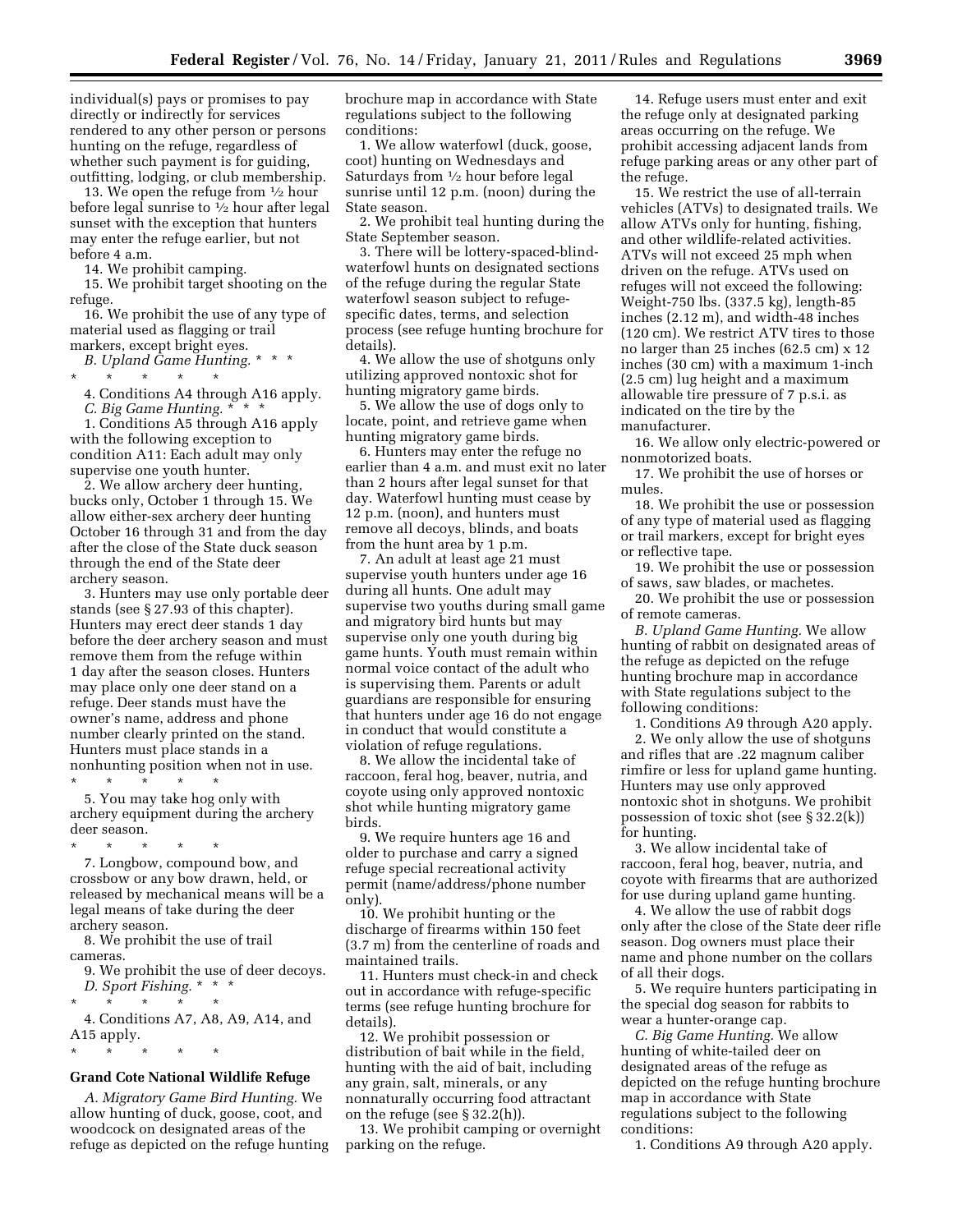2. We allow archery hunting in special designated areas (see refuge hunting brochure map) during the State archery deer season subject to refuge closures resulting from high water conditions.

3. You may only harvest one buck or doe per day during the refuge archery season. Deer harvested on the refuge count towards the State bag limit.

4. We allow incidental take of raccoon, feral hog, beaver, nutria, and coyote while deer hunting with weapons authorized for use.

5. You may use only portable deer stands (see § 27.93 of this chapter). Hunters must place deer stands on the refuge 1 day before the deer archery season and must remove them from the refuge within 1 day after the season closes. Hunters may place only one deer stand on the refuge and deer stands must have the owner's name, address, and phone number clearly printed on the stand. Hunters must be place the stand in a nonhunting position and at ground level when not in use.

6. Deer hunters hunting from concealed ground blinds must display a minimum of 400 square inches (2,600 cm2) of hunter orange above or around their blinds which is visible from 360 degrees.

7. We prohibit the use of deer decoys.

8. We prohibit the use of dogs to trail wounded deer.

9. We prohibit organized drives for taking or attempting to take game or the use of pursuit dogs.

*D. Sport Fishing.* We allow fishing in designated areas as depicted in the refuge hunting brochure in accordance with State regulations subject to the following conditions:

1. Conditions A13 through A19 apply.

2. We allow bank fishing in Coulee Des Grues only along Little California Road from legal sunrise to legal sunset.

3. Anglers may enter the refuge no earlier than 4 a.m. and must exit no later than 2 hours after legal sunset for that day.

4. We require anglers age 16 and older to purchase and carry a signed refuge special recreational activity permit.

5. We prohibit the use of gear or equipment other than hook and line to catch fish.

6. We prohibit the possession of cleaned or processed fish on the refuge.

7. We prohibit the harvest of frog, turtle, snake, or mollusk (see § 27.21 of this chapter).

8. We prohibit crawfishing.

#### **Lacassine National Wildlife Refuge**

*A. Migratory Game Bird Hunting.* We allow hunting of goose, duck, gallinule, and coot on designated areas of the

refuge in accordance with State regulations subject to the following conditions:

1. The refuge will be open on selected days for migratory game bird hunting as identified in the refuge hunt permit and regulations brochure.

2. We require every hunter to possess and carry a valid signed refuge hunt permit (signed brochure) and regulations brochure.

3. We prohibit entrance to the hunting area earlier than 4 a.m. Shooting hours end at 12 p.m. (noon) each day. Hunters must remove all decoys and blinds from the hunting area by 1 p.m. Hunters must leave the refuge no later than 1 hour after legal sunset.

4. Each hunter must complete and turn in a Migratory Bird Hunt Report (FWS Form 3–2361), available from a self-clearing check station, after each hunt.

5. Persons possessing, transporting, or carrying firearms on national wildlife refuges must comply with all provisions of State and local law. Persons may only use (discharge) firearms in accordance with refuge regulations (see § 27.42 of this chapter and specific refuge regulations in part 32).

6. We prohibit all mechanized equipment including motorized boats within the designated wilderness area.

7. We prohibit all boat motors, including trolling motors, within refuge marshes. We prohibit air-thrust boats and ATVs on the refuge (see § 27.31(f) of this chapter), unless otherwise permitted.

8. We prohibit hunting within 50 yards (45 m) of refuge canals; waterways; public roads; buildings; above-ground oil, gas, or electrical transmission facilities; or designated public facilities. Hunting parties must remain a distance of no less than 150 yards (135 m) away from another hunter.

9. You must remove all huntingrelated equipment (see § 27.93 of this chapter) from the refuge immediately following each day's hunt.

10. We prohibit overnight camping on the refuge.

11. We prohibit the use or possession of alcoholic beverages while hunting (see § 32.2(j)).

12. We allow the use of dogs when migratory bird hunting only for the purpose of locating, pointing, and retrieving.

13. We prohibit all persons or groups from acting as guides, outfitters, or in any other capacity in which any individual(s) pay or promise to pay directly or indirectly for service rendered to any person or persons hunting on the refuge, regardless of

whether such payment is for guiding, outfitting, lodging, or club membership.

14. An adult at least age 21 must supervise youth hunters under age 16 during all hunts. One adult may supervise two youths during small game and migratory bird hunts but may supervise only one youth during big game hunts. Youth must remain within normal voice contact of the adult who is supervising them. Parents or adult guardians are responsible for ensuring that hunters under age 16 do not engage in conduct that would constitute a violation of refuge regulations. \* \* \* \* \*

*C. Big Game Hunting.* We allow hunting for white-tailed deer on designated areas of the refuge in accordance with State regulations subject to the following conditions:

1. The refuge will be open for hunting white-tailed deer on selected days as identified in the refuge hunt permit (signed brochure) and regulations brochure.

2. Conditions A2, and A5 through A14 apply.

3. We prohibit entrance to the hunting area earlier than 4 a.m. Hunters must leave no later than 1 hour after legal sunset.

4. We prohibit hunting in the headquarters area along Nature Road and along the Lacassine Pool Wildlife Drive (see refuge map).

5. We allow boats of all motor types and of 40 hp or less in Lacassine Pool.

6. We prohibit boats in Lacassine Pool and Unit D from October 16 through March 14. We prohibit boats in Units A and C.

7. We prohibit possession or distribution of bait or hunting with the aid of bait, including any grain, salt, minerals, or other feed or any nonnaturally occurring attractant on the refuge (see § 32.2(h)).

8. Each hunter must complete and turn in a Big Game Harvest Report (FWS Form 3–2359), available from a selfclearing check station, after each hunt.

*D. Sport Fishing.* \* \* \*

1. Conditions A6, A7, A10, C5, and C6 apply.

\* \* \* \* \* 10. We prohibit all boat motors, including trolling motors, in refuge marshes outside Lacassine Pool. We prohibit air-thrust boats and ATVs on the refuge (see § 27.31(f) of this chapter), unless otherwise allowed.

11. We prohibit all mechanized equipment, including motorized boats, within the designated wilderness area.

12. We allow fishing only with rod and reel or pole and line in refuge waters.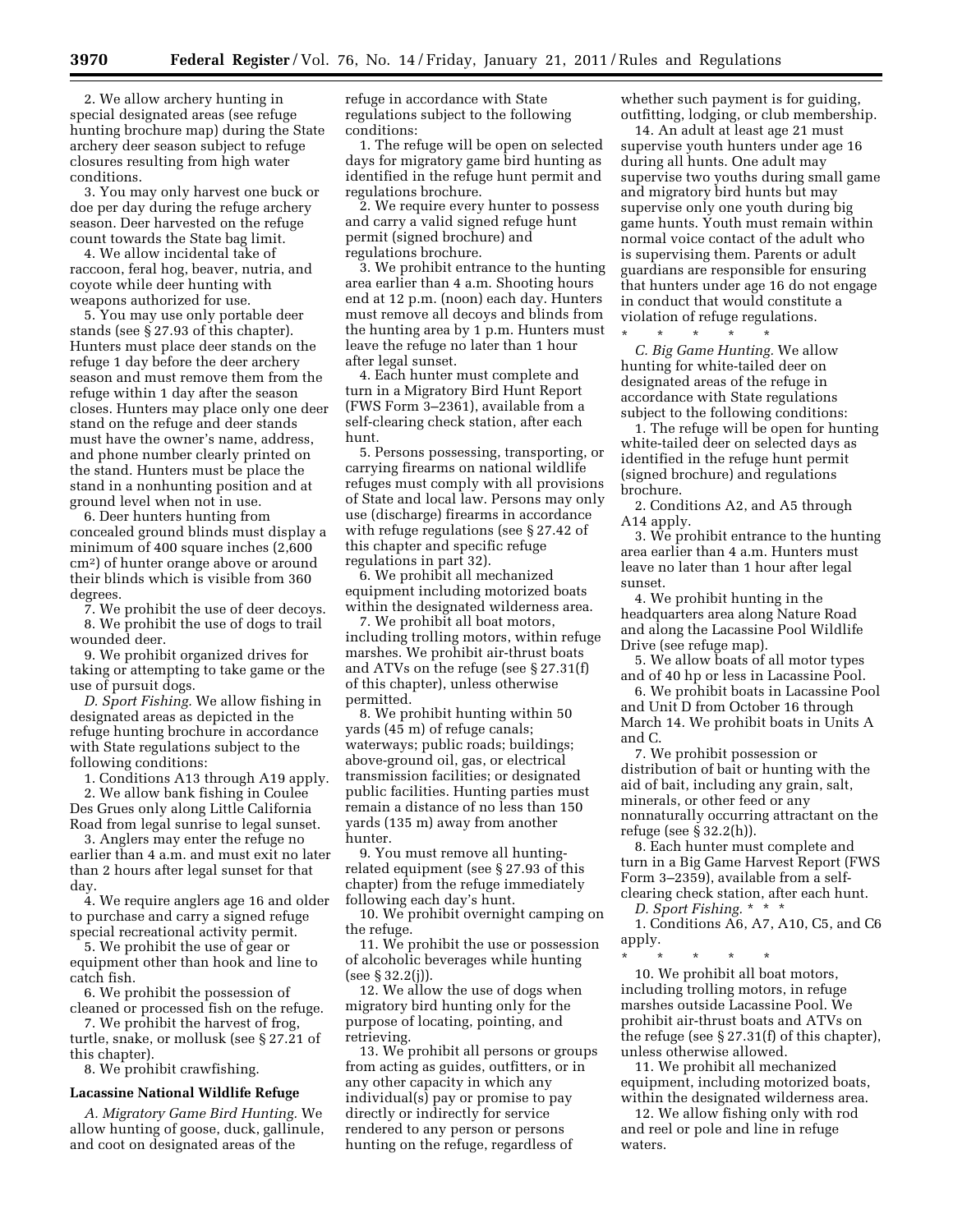13. Anglers can travel the refuge by boat from 1 hour before legal sunrise until 1 hour after legal sunset in order to access fishing areas. We prohibit fishing activities before legal sunrise and after legal sunset.

14. We prohibit the taking of any turtle species (see § 27.21 of this chapter).

#### **Lake Ophelia National Wildlife Refuge**

*A. Migratory Game Bird Hunting.* We allow hunting of duck, goose, coot, and woodcock on designated areas of the refuge as depicted on the refuge hunting brochure map in accordance with State regulations subject to the following conditions:

1. We allow waterfowl (duck, goose, coot) hunting on Tuesdays, Thursdays, and Saturdays from 1⁄2 hour before legal sunrise until 12 p.m. (noon) during the Statewide duck season.

2. We allow the use of shotguns only utilizing approved nontoxic shot for hunting migratory game birds.

3. We allow the use of dogs only to locate, point, and retrieve game when hunting for migratory birds.

4. Hunters may enter the refuge no earlier than 4 a.m. and must exit no later than 2 hours after legal sunset for that day. Waterfowl hunting must cease by 12 p.m. (noon), and hunters must remove all decoys, blinds, and boats from the hunt area by 1 p.m.

5. An adult at least age 21 must supervise youth hunters under age 16 during all hunts. One adult may supervise two youths during small game and migratory bird hunts but may supervise only one youth during big game hunts. Youth must remain within normal voice contact of the adult who is supervising them. Parents or adult guardians are responsible for ensuring that hunters under age 16 do not engage in conduct that would constitute a violation of refuge regulations.

6. We prohibit migratory game bird hunting during refuge deer primitive firearm hunts.

7. We allow the incidental take of raccoon, feral hog, beaver, nutria, and coyote using only nontoxic shot while hunting migratory game birds.

8. We restrict the use of all-terrain vehicles (ATVs) to designated trails. We allow ATVs only for hunting, fishing, and other wildlife-related activities. ATVs will not exceed 25 mph when driven on the refuge. ATVs used on refuges will not exceed the following: Weight 750 lbs. (337.5 kg), length 85 inches (2.12 m), and width 48 inches (120 cm). We restrict ATV tires to those no larger than 25 inches (62.5 cm) x 12 inches (30 cm) with a maximum 1-inch (2.5 cm) lug height and a maximum

allowable tire pressure of 7 psi as indicated on the tire by the manufacturer.

9. We restrict the special all-terrain vehicle trails for physically challenged persons to ATV physically challenged permittees. Individuals that qualify must obtain a Special Use Permit (FWS Form 3–1383) from the refuge office to use these trails.

10. We require hunters age 16 and older to purchase and carry a signed refuge special recreational activity permit (name/address/phone number only).

11. We prohibit hunting or the discharge of firearms within 150 feet (45 m) from the centerline of roads and maintained trails.

12. Hunters must check-in and check out in accordance with refuge-specific terms (see refuge hunting brochure for details).

13. We prohibit possession or distribution of bait while in the field, hunting with the aid of bait, including any grain, salt, minerals, or any nonnaturally occurring food attractant on the refuge (see § 32.2(h)).

14. We allow watercraft with motors up to 36 hp in Possum Bayou (north of boat ramp), Palmetto Bayou, Duck Lake, Westcut Lake, Point Basse, and Nicholas Lake.

15. We allow electric-powered or nonmotorized boats in Doomes Lake, Lake Long, Possum Bayou (south of boat ramp), and Lake Ophelia.

16. We prohibit camping or overnight parking on the refuge.

17. Refuge users must enter and exit the refuge only at designated parking areas occurring on the refuge. We prohibit accessing adjacent lands from refuge parking areas or any other part of the refuge.

18. We prohibit the use of horses or mules.

19. We prohibit the use or possession of any type of material used as flagging or trail markers, except for bright eyes or reflective tape.

20. We prohibit the use or possession of saws, saw blades, or machetes.

21. We prohibit the use or possession of remote cameras.

*B. Upland Game Hunting.* We allow hunting of squirrel and rabbit on designated areas of the refuge as depicted on the refuge hunting brochure map in accordance with State regulations subject to the following conditions:

1. Conditions A5 and A8 through A21 apply.

2. Hunters may enter the refuge no earlier than 4 a.m. and must exit no later than 2 hours after legal sunset for that day.

3. We only allow the use of shotguns and rifles that are .22 magnum caliber rimfire or less for upland game hunting. We allow only nontoxic shot in shotguns and prohibit possession of toxic shot when hunting.

4. We allow incidental take of raccoon, feral hog, beaver, nutria, and coyote with firearms authorized for use during upland game hunting.

5. We prohibit upland game hunting during refuge deer primitive firearm hunts.

6. We allow the use of squirrel and rabbit dogs only after the close of the State deer rifle season. Dog owners must place their name and phone number on the collars of all their dogs.

7. We require hunters participating in the special dog season for rabbits to wear a hunter-orange cap.

*C. Big Game Hunting.* We allow hunting of white-tailed deer and turkey on designated areas of the refuge as depicted on the refuge hunting brochure map in accordance with State regulations subject to the following conditions:

1. Conditions A5 and A9 through A21 apply.

2. Hunters may enter the refuge no earlier than 4 a.m. and must exit no later than 2 hours after legal sunset for that day.

3. We restrict the use of all-terrain vehicles (ATVs) to designated trails from the first Saturday in September until the last day of refuge turkey season. We allow ATVs only for hunting, fishing, and other wildliferelated activities. ATVs will not exceed 25 mph when driven on the refuge. ATVs used on refuges will not exceed the following: Weight 750 lbs. (337.5 kg), length 85 inches (2.12 m), and width 48 inches (120 cm). We restrict ATV tires to those no larger than 25 inches (62.5 cm) x 12 inches (30 cm) with a maximum 1-inch (2.5 cm) lug height and a maximum allowable tire pressure of 7 psi as indicated on the tire by the manufacturer.

4. You may harvest only one buck or doe per day during the refuge archery season. You may harvest only one buck or doe during each of the primitive firearm lottery deer hunts. Deer harvested on the refuge count towards the State bag limit.

5. We allow incidental take of raccoon, feral hog, beaver, nutria, and coyote while deer hunting with weapons authorized for use.

6. You may use only portable deer stands. Hunters may place deer stands on the refuge 1 day before the deer archery season and must remove them from the refuge within 1 day after the season closes. Hunters may place only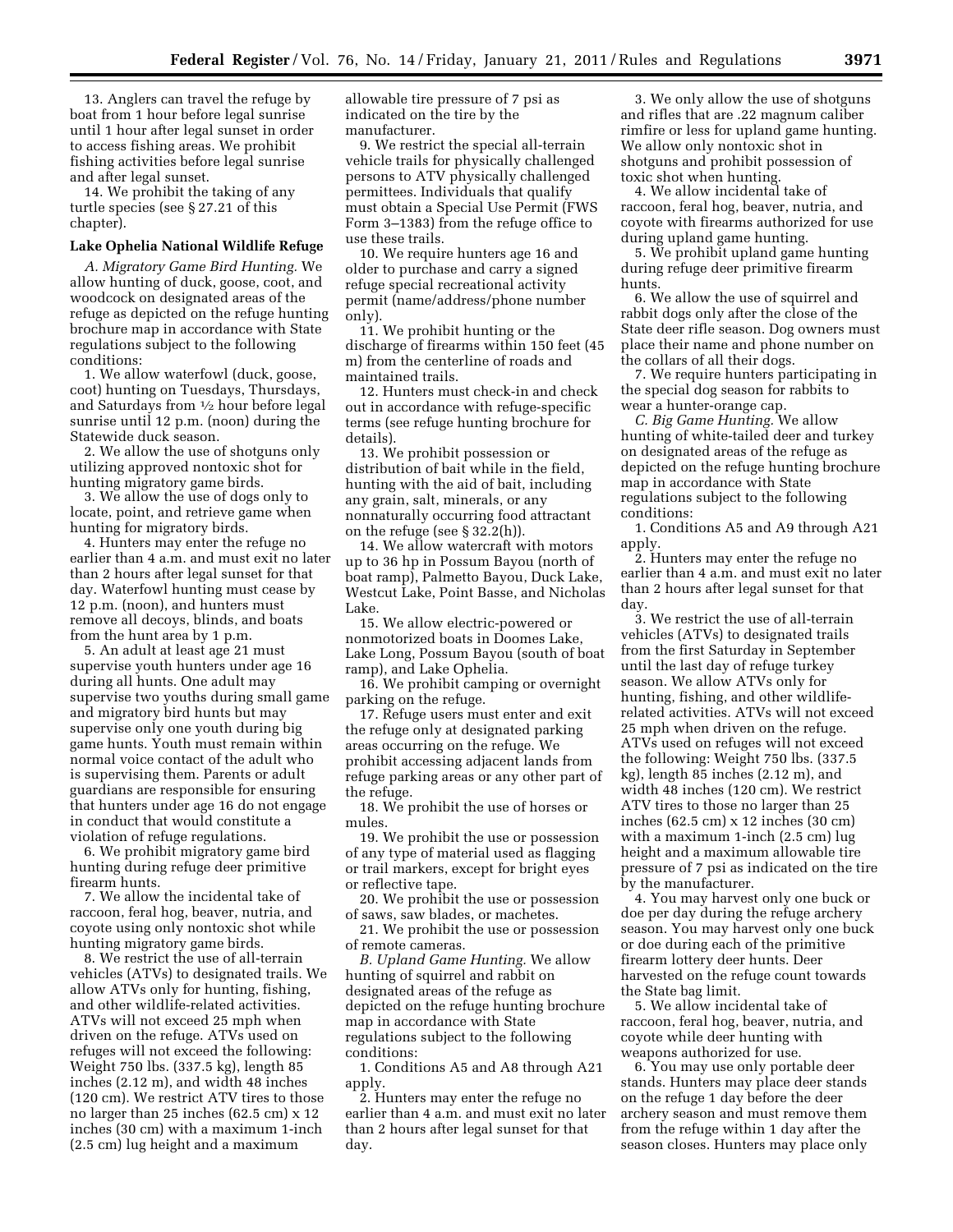one deer stand on the refuge, and deer stands must have the owner's name, address, and phone number clearly printed on the stand. Hunters must place stands in a nonhunting position and at ground level when not in use.

7. All deer gun hunters must wear and display 400 square inches (2,600 cm2) of hunter orange and a hunter-orange cap during the deer gun seasons and lottery deer hunts. Deer hunters hunting from concealed ground blinds must display a minimum of 400 square inches of hunter orange above or around their blinds which is visible from 360 degrees.

8. There will be lottery deer primitive firearm hunts subject to refuge-specific dates, terms, and selection process, as outlined in the refuge hunting brochure. Applicants may not apply for more than one hunt. There is a \$5 nonrefundable application fee per person for each hunt application.

9. We allow youth deer hunting in the closed area of the refuge during lottery youth deer gun hunts subject to the refuge-specific dates, terms, and selection process outlined in the refuge hunting brochure. Youths selected in prior years may not apply.

10. We prohibit all other hunting during refuge deer primitive firearm hunts as described in the refuge hunting brochure.

11. We prohibit the use of deer or turkey gobbler decoys.

12. We allow turkey hunting only during the first 16 days of the State season until 12 p.m. (noon). We prohibit incidental hunting of hog. We allow the use and possession of lead shot for turkey hunting (see § 32.2(k)).

13. We prohibit the use of dogs to trail wounded deer.

14. We prohibit organized drives for taking or attempting to take game or the use of pursuit dogs.

*D. Sport Fishing.* We allow fishing in designated areas as depicted in the refuge hunting brochure in accordance with State regulations subject to the following conditions:

1. Conditions A14 through A21 and C3 apply.

2. We require anglers age 16 and older to purchase and carry a signed refuge special recreational activity permit (name/address/phone number only).

3. Anglers may enter the refuge no earlier than 4 a.m. and must exit no later than 2 hours after legal sunset for that day.

4. We allow fishing from legal sunrise to legal sunset.

5. We allow the use of ATVs on the designated trails to the Duck and Westcut Lake boat ramps from March 1 through October 15.

6. We allow sport fishing in Duck Lake, Westcut Lake, Lake Long, and in the immediate vicinity of the Lake Agnes drainage culverts on the Red River during March 1 through October 15 from legal sunrise to legal sunset.

7. We prohibit the use of gear or equipment other than hook and line to catch fish.

8. We prohibit the possession of cleaned or processed fish on the refuge.

9. We prohibit the harvest of frog, turtle, snake, or mollusk (see § 27.21 of this chapter).

10. We prohibit crawfishing. \* \* \* \* \*

#### **Red River National Wildlife Refuge**

*A. Migratory Game Bird Hunting.* We allow hunting of duck, goose, coot, woodcock, and dove on designated areas of the refuge as indicated in the refuge brochure in accordance with State regulations subject to the following conditions:

1. Hunters must possess and carry a signed refuge permit (signed refuge brochure).

2. We allow waterfowl and woodcock hunting on designated areas as indicated in the refuge brochure until 12 p.m. (noon) during the State season.

3. We allow dove hunting only during the first 3 days of the State season on all refuge lands as indicated in the refuge brochure.

4. Hunters may enter the refuge no earlier than 4 a.m.

5. We prohibit hunting within 150 feet (45 m) of any public road, refuge road, trail, or ATV trail, residence, building, aboveground oil or gas or electrical transmission facilities, or designated public facility.

6. We prohibit leaving boats, blinds, and decoys unattended.

7. We allow dogs only to locate, point, and retrieve when hunting for migratory game birds.

8. An adult at least age 21 must supervise youth hunters under age 16 during all hunts. One adult may supervise two youths during small game and migratory bird hunts but may supervise only one youth during big game hunts. Youth must remain within normal voice contact of the adult who is supervising them. Parents or adult guardians are responsible for ensuring that hunters under age 16 do not engage in conduct that would constitute a violation of refuge regulations.

9. We prohibit any person or group to act as a hunting guide, outfitter, or in any other capacity that any other individual(s) pays or promises to pay directly or indirectly for services rendered to any other person or persons hunting on the refuge, regardless of

whether such payment is for guiding, outfitting, lodging, or club membership.

10. Hunters may use only approved nontoxic shot shotgun ammunition for hunting on the refuge (see § 32.2(k)).

11. We prohibit the possession or distribution of bait or hunting with the aid of bait, including any grain, salt, mineral or other feed or nonnaturally occurring attractant on the refuge (see  $§ 32.2(h)$ ).

*B. Upland Game Hunting.* We allow hunting of quail, squirrel, rabbit, raccoon, and opossum on designated areas of the refuge as indicated in the refuge brochure in accordance with State regulations subject to the following conditions:

1. Conditions A1, A5, and A8 through A11 apply.

2. We allow hunting on all refuge lands on designated areas as indicated in the refuge brochure.

3. We prohibit the use of firearms (see § 27.42 of this chapter) larger than .22 caliber rimfire, shotgun slugs, and buckshot while hunting on the refuge.

4. We allow hunting of raccoon and opossum during the daylight hours of rabbit and squirrel season. We allow night hunting during December and January, and you may use dogs for night hunting. We prohibit selling of raccoon and opossum taken on the refuge for human consumption.

5. We allow use of dogs to hunt squirrel and rabbit after December 31.

6. If you want to use horses and mules to hunt raccoon and opossum at night, you must first obtain a Special Use Permit (FWS Form 3–1383) at the refuge office.

7. Hunters may enter the refuge no earlier than 4 a.m. and must exit the refuge no later than 1 hour after legal shooting hours.

*C. Big Game Hunting.* We allow hunting of white-tailed deer on designated areas of the refuge as indicated in the refuge brochure in accordance with State regulations subject to the following conditions:

1. Conditions A1, A5, A8 through A11, and B7 apply.

2. We allow only archery hunting.

3. We allow deer hunting on all refuge lands on designated areas as indicated in the refuge brochure.

4. The daily bag limit is one deer of either sex. The State season limit applies.

5. We allow use of portable deer stands as indicated in the refuge brochure.

6. We allow hog hunting during all open refuge hunts with weapons legal for the ongoing hunt.

7. We allow turkey hunting on the days noted in the brochure.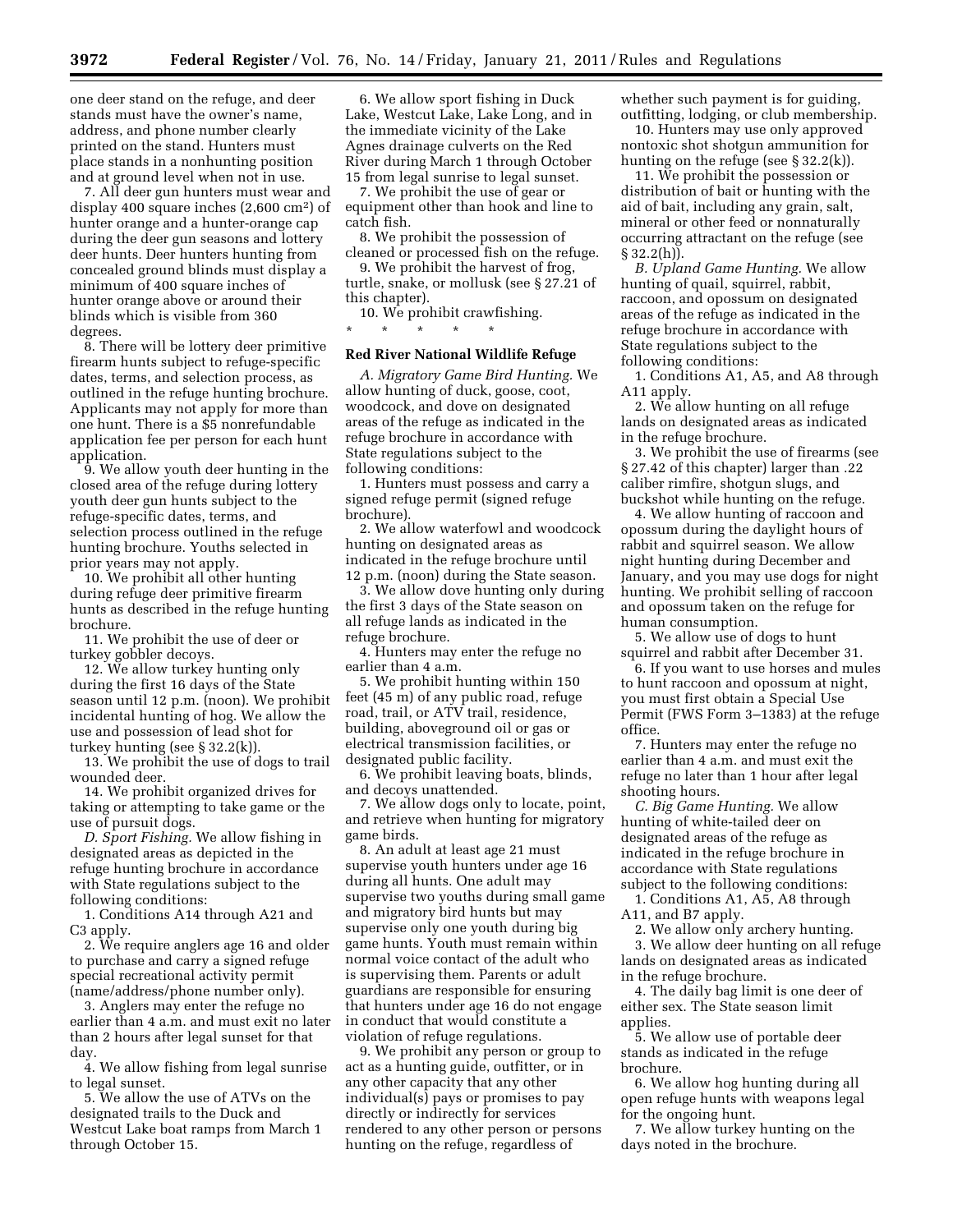*D. Sport Fishing.* We allow fishing on designated areas of the refuge as indicated in the refuge brochure in accordance with State regulations subject to the following conditions:

1. We prohibit leaving boats and other personal property on the refuge unattended.

2. We allow use of only electric trolling motors on all refuge waters.

3. You must tend trotlines daily. You must attach ends of trotlines by a length of cotton line that extends into the water.

4. We prohibit commercial fishing. Recreational fishing using commercial gear (slat traps, etc.) requires a special refuge permit that you must possess and carry available at the refuge office.

5. We prohibit the taking of alligator snapping turtle (see § 27.21 of this chapter).

#### **Sabine National Wildlife Refuge**

*A. Migratory Game Bird Hunting.* We allow hunting of goose, duck, gallinule, and coot on designated areas of the refuge in accordance with State regulations subject to the following conditions:

1. We will open the refuge on selected days for migratory game bird hunting as identified in the refuge hunt permit and regulations brochure.

2. We require all hunters to possess and carry a valid signed refuge hunt permit (signed brochure) and regulations brochure.

3. We prohibit entrance to the hunting area earlier than 4 a.m. Shooting hours end at 12 p.m. (noon) each day. Hunters must remove all decoys and blinds from the hunting area by 1 p.m. and must leave the refuge no later than 1 hour after legal sunset.

4. Each hunter must complete and turn in a Migratory Bird Hunt Report (FWS Form 3–2361) from a self-clearing check station after each hunt.

5. You may access the hunt areas by boat using the boat launches at the West Cove Public Use Area or by access through Burton Canal. You may access hunt areas by vehicle from Vastar Road or designated turnouts within the refuge public hunt area along State Highway 27 (see § 27.31 of this chapter) unless otherwise posted.

6. We allow hand launching of small boats along Vastar Road (no trailers allowed).

7. We allow operation of outboard motors in designated refuge canals only. We allow trolling motors within the refuge marshes.

8. We prohibit air-thrust boats, personal motorized watercraft (e.g., Jet Skis), and ATVs on the refuge (see

§ 27.31(f) of this chapter) unless otherwise posted.

9. We allow only portable blinds and those made of native vegetation. Hunters must remove portable blinds, decoys, spent shells, and all other personal equipment (see §§ 27.93 and 27.94 of this chapter) after each day's hunt.

10. We prohibit hunting within 50 yards (45 m) of refuge canals; waterways; public roads; buildings; above-ground oil, gas, or electrical transmission facilities; or designated public facilities. Hunting parties must maintain a distance of no less than 150 yards (135 m) away from another hunter.

11. We prohibit all persons or groups from acting as guides, outfitters, or in any other capacity in which any other individual(s) pay or promise to pay directly or indirectly for service rendered to any other person or persons hunting on the refuge, regardless of whether such payment is for guiding, outfitting, lodging, or club membership.

12. We allow dogs when migratory bird hunting only for the purpose of locating, pointing and retrieving.

13. Persons possessing, transporting, or carrying firearms on national wildlife refuges must comply with all provisions of State and local law. Persons may only use (discharge) firearms in accordance with refuge regulations (see § 27.42 and specific refuge regulations in part 32).

14. We prohibit the use or possession of alcoholic beverages while hunting (see § 32.2(j)).

15. We prohibit overnight camping on the refuge.

16. An adult at least age 21 must supervise youth hunters under age 16 during all hunts. One adult may supervise two youths during small game and migratory bird hunts. Youth must remain within normal voice contact of the adult who is supervising them. Parents or adult guardians are responsible for ensuring that hunters under age 16 do not engage in conduct that would constitute a violation of refuge regulations.

*B. Upland Game Hunting.* [Reserved]

*C. Big Game Hunting.* [Reserved] *D. Sport Fishing.* We allow fishing, crabbing, and cast netting in designated areas of the refuge in accordance with State regulations subject to the following conditions:

1. Bank and wharf access for fishing are available year-round at the Public Use Areas along State Highway 27. Anglers may access the refuge for fishing by boat only during the March 15 to October 15 open period. You may launch boats at designated boat ramps only.

2. We allow fishing with a rod and reel, pole and line, or jug and line. We prohibit possession of any other type of fishing gear, including limb lines, gill nets, or trot lines. Jug line limit is up to 10 per boat, and you must attend them at all times. The angler must mark all jugs with their fishing license number (State requirement) and remove the jugs (see § 27.93 of this chapter) from the refuge daily.

3. We allow hand launching of nonmotorized boats into Units 1A and 1B from Blue Crab Recreation Area for recreational paddling year-round. We prohibit fishing October 16 through March 14.

4. We allow operation of outboard motors in designated refuge canals and Management Unit 3 (40 hp maximum in Unit 3). We allow use of trolling motors within the refuge marshes.

5. Conditions A8, A11 (fishing guide), and A15 apply.

6. Anglers can travel the refuge by boat from 1 hour before legal sunrise until 1 hour after legal sunset in order to access fishing areas. We prohibit fishing activities, however, before legal sunrise and after legal sunset.

7. Crabbing: We allow recreational crabbing in designated areas of the refuge subject to the following conditions:

i. We allow only recreational crabbing with cotton hand lines or drop nets up to 24 inches (60 cm) outside diameter. We prohibit using floats on crab lines.

ii. Anglers must remove all hand lines, drop nets, and bait (see § 27.93 of this chapter) from the refuge upon leaving.

iii. We allow a daily limit of 5 dozen (60) crabs per vehicle or boat.

8. Cast Netting: We allow recreational cast netting in designated areas of the refuge subject to the following conditions:

i. We allow recreational cast netting from 12 p.m. (noon) to legal sunset during the Louisiana Inshore Shrimp Season.

ii. Anglers must empty cast nets directly into container from net. Anglers must immediately return all incidental take (by catch) to the water before continuing to cast net.

iii. The daily shrimp limit during the Louisiana Inshore shrimp season is 5 gallons (19 L) of heads-on shrimp per day, per vehicle or boat.

iv. The daily bait shrimp limit is one gallon (3.8 L) per day, per boat, outside the Louisiana inshore shrimp season, and before 12 p.m. (noon) during the Louisiana inshore shrimp season.

v. Shrimp must remain in your actual custody while on the refuge.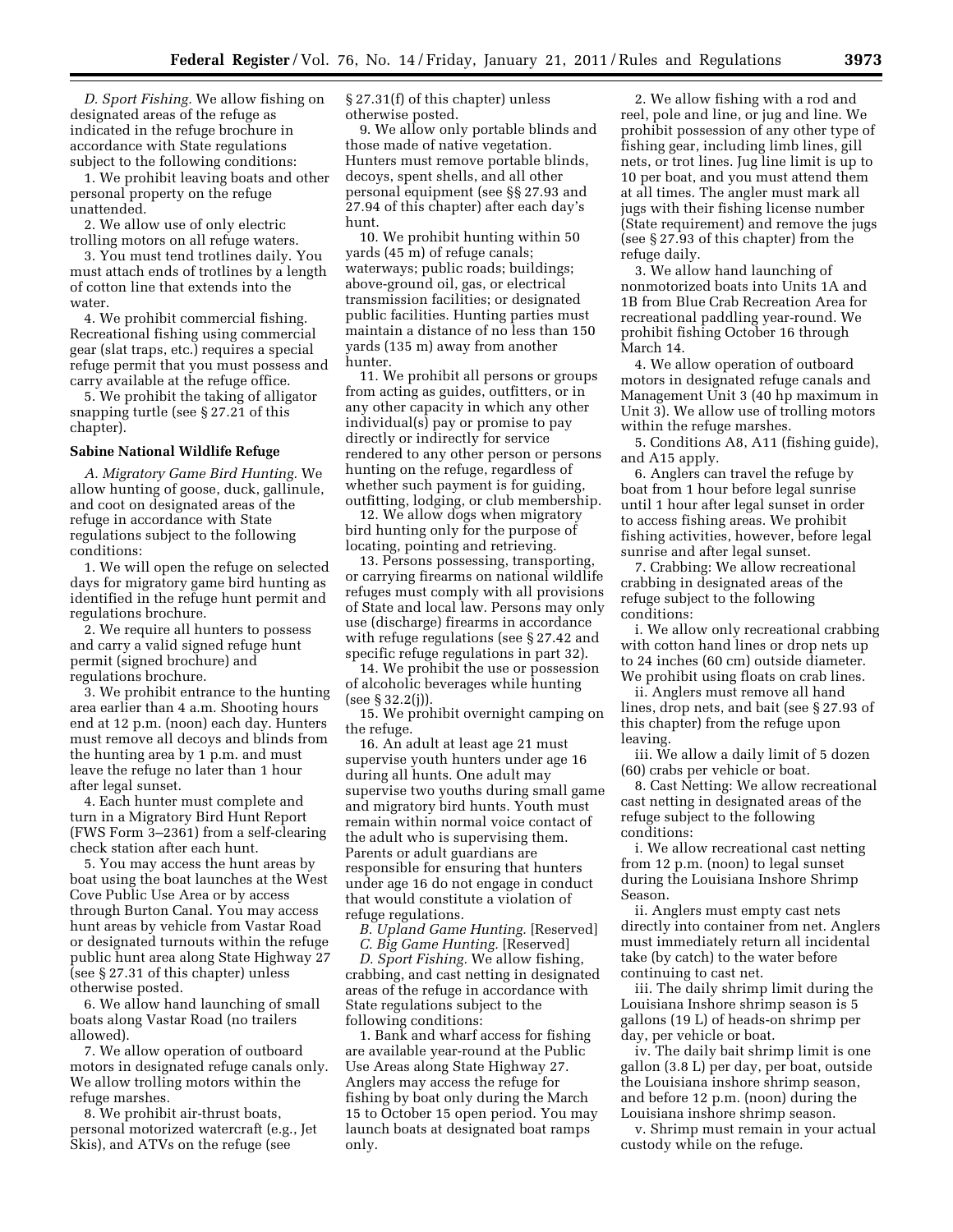vi. We allow cast netting from the banks and wharves at designated refuge recreation areas or sites along Hwy. 27 that provide developed safe access and that we do not post and sign as closed areas.

vii. We prohibit cast netting at or around any recreation area and boat launch not designated as open for cast netting.

viii. We allow cast netting throughout the refuge except where posted and signed as closed.

ix. We prohibit reserving a place or saving as space for yourself or others by any means to include placing unattended equipment in designated cast-netting areas.

x. We prohibit swimming and/or wading in the refuge canals and waterways.

9. We prohibit the taking of turtle (see § 27.21 of this chapter).

#### **Tensas River National Wildlife Refuge**

*A. Migratory Game Bird Hunting.* We allow hunting of duck, coot, woodcock, and snipe on designated areas of the refuge in accordance with State regulations subject to the following conditions:

1. We allow hunting of duck and coot on Tuesdays, Thursdays, Saturdays, and Sundays until 12 p.m. (noon) during the State season. We prohibit migratory bird hunting during refuge gun hunts for deer.

2. We allow refuge hunters to enter the refuge no earlier than 4 a.m., and they must leave no later than 2 hours after legal sunset unless they are participating in the refuge nighttime raccoon hunt.

3. In areas posted ''Area Closed'' or ''No Waterfowl Hunting Zone,'' we prohibit hunting of migratory birds at any time. The Public Use Regulations brochure will be available at the refuge headquarters no later than August.

4. We allow shotguns equipped with a single-piece magazine plug that allows the gun to hold no more than two shells in the magazine and one in the chamber. We prohibit target practicing or shooting to unload modern firearms on the refuge at any time. Shotgun hunters must possess only an approved nontoxic shot when hunting migratory birds (see § 32.2(k)). Persons possessing, transporting, or carrying firearms on national wildlife refuges must comply with all provisions of State and local law. Persons may only use (discharge) firearms in accordance with refuge regulations (see § 27.42 and specific refuge regulations in part 32).

5. We prohibit permanent or pit blinds on the refuge. You must remove all blind materials and decoys by 1 p.m. daily.

6. We allow nonmotorized boats, electric motors, and boats with motors 10 hp or less in refuge lakes, streams, and bayous. Boaters must follow State boating regulations, including those for navigation lights. We prohibit boat storage on the refuge. Hunters/anglers must remove boats daily (see § 27.93 of this chapter).

7. We prohibit possession or distribution of bait while in the field and hunting with the aid of bait, including any grain, salt, minerals, or any nonnaturally occurring food attractant while on the refuge at any time (see § 32.2(h)).

8. We allow all-terrain vehicle (ATV) travel on designated trails for access typically from September 15 to the last day of the refuge squirrel season. We open designated trails from 4 a.m. to no later than 2 hours after legal sunset unless otherwise specified. We define an ATV as an off-road vehicle (not legal for highway use) with factory specifications not to exceed the following: Weight 750 pounds (337.5 kg), length 85 inches (212.5 cm), and width 48 inches (120 cm). We restrict ATV tires to those no larger than 25 inches (62.5 cm) x 12 inches (30 cm) with a 1-inch (2.5 cm) lug height and maximum allowable tire pressure of 7 psi. We require a permanently affixed refuge ATV permit that hunters may obtain from the refuge headquarters, typically in July. Hunters/anglers using the refuge physically challenged allterrain trails must possess the State's Physically Challenged Program Hunter Permit or be age 60 or older. Additional physically challenged access information will be available at the refuge headquarters.

9. While visiting the refuge, we prohibit: use of artificial light to locate wildlife (see § 27.73 of this chapter), littering (see § 27.94 of this chapter), fires (see § 27.95 of this chapter), trapping, man-drives for game, use or possession of alcoholic beverages while hunting (see §§ 32.2(j) and 27.81 of this chapter), flagging, engineers tape, paint, unleashed pets (see § 26.21(b) of this chapter), and parking/blocking trail and gate entrances (see § 27.31(h) of this chapter). We also prohibit hunting or shooting within 150 feet (45 m) of a designated public road, maintained road, trail, fire breaks, dwellings, and above-ground oil and gas production facilities. We define a maintained road or trail as one which has been mowed, disked, or plowed.

10. We prohibit field dressing of game within 150 feet (45 m) of parking areas, maintained roads, and trails.

11. An adult at least age 21 must supervise youth hunters under age 16 during all hunts. One adult may supervise two youths during small game and migratory bird hunts but may supervise only one youth during big game hunts. Youth must remain within normal voice contact of the adult who is supervising them. Parents or adult guardians are responsible for ensuring that hunters under age 16 do not engage in conduct that would constitute violation of refuge regulations.

*B. Upland Game Hunting.* We allow hunting of raccoon, squirrel, and rabbit on designated areas of the refuge in accordance with State regulations subject to the following conditions:

1. We allow nighttime raccoon hunting beginning typically the fourth Saturday in December and typically ending the fourth Sunday in January. We allow raccoon hunters to hunt from legal sunset to legal sunrise with the aid of dogs, horses, mules, and use of lights. We allow such use of lights on the refuge only at the point of kill. We prohibit all other use of lights for hunting on the refuge. Hunt dates will be available at refuge headquarters typically in July. We prohibit ATVs during the raccoon hunt. Hunters must attempt to take treed raccoons.

2. We allow squirrel and rabbit hunting with and without dogs. We will allow hunting without dogs from the beginning of the State season to a date typically ending the day before the refuge deer primitive firearms hunt. We do not require hunters to wear hunter orange during the squirrel and rabbit season without dogs. Squirrel and rabbit hunting with or without dogs will begin typically the second Monday in December and will conclude January 31. We require a minimum of a solidhunter-orange cap during the squirrel season with or without dogs. We allow no more than three dogs per hunting party.

3. We close squirrel and rabbit hunting during the following gun hunts for deer: refuge-wide youth hunt, primitive firearms hunt, and modern firearms hunt.

4. In areas posted ''Area Closed'' and ''No Hunting Zone,'' we prohibit upland game hunting at any time.

5. When hunting we allow .22 caliber and smaller rimfire weapons and shotguns equipped with a single-piece magazine plug that allows the shotgun to hold no more than two shells in the magazine and one in the chamber. We prohibit target practicing or shooting to unload modern firearms on the refuge at any time. Shotgun hunters must possess only an approved nontoxic shot when hunting upland game (see § 32.2(k)).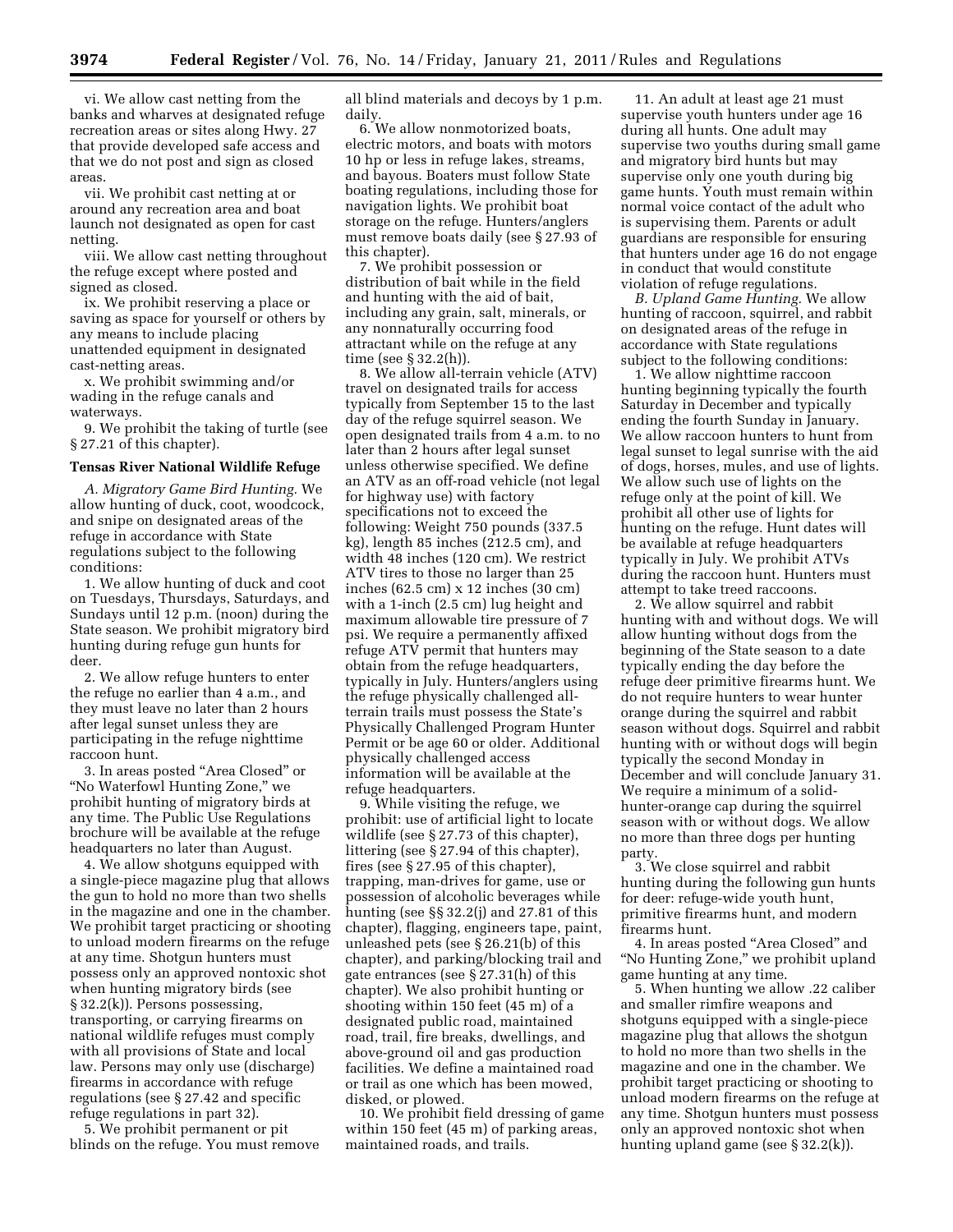Persons possessing, transporting, or carrying firearms on national wildlife refuges must comply with all provisions of State and local law. Persons may only use (discharge) firearms in accordance with refuge regulations (see § 27.42 and specific refuge regulations in part 32).

6. Conditions A2, A6, A7, A8, A9, A10, and A11 apply.

*C. Big Game Hunting.* We allow hunting of white-tailed deer and turkey on designated areas of refuges in accordance with State regulations subject to the following conditions:

1. Deer archery season will begin the first Saturday in November and will conclude on January 31. We prohibit archery hunting during the following refuge-wide deer hunts: youth gun hunt and modern firearms hunts. We prohibit possession of pods, drug-tipped arrows, or other chemical substances.

2. The deer primitive firearms season will occur between November 1 and January 31. Legal primitive firearms for primitive season include:

i. Rifles, .44 caliber minimum, all of which must load exclusively from the muzzle or cap and ball cylinder; use of black powder or approved substitute only; use of ball or bullet projectile only, including saboted bullets, including muzzleloaders known as ''in line'' muzzleloaders; and

ii. Single-shot, breech-loading rifles, .38 caliber or larger of a kind or type manufactured prior to 1900 and relics, reproductions, or reintroductions of that type of rifle having an exposed hammer that use metallic cartridges loaded with black powder or modern smokeless powder.

3. During the deer primitive firearms season, hunters may fit any legal primitive firearms with magnified scopes. We will allow hunters using primitive weapons described as muzzleloader (including in-line) (see 2.i.) to hunt reforested areas. We will prohibit hunters using primitive weapons described in 2.ii. to hunt in reforested areas.

4. We will conduct two quotamodern-firearms hunts for deer typically in the months of November and/or December. Hunt dates and permit application (Quota Deer Hunt Application FWS Form 3–2354) procedures will be available at refuge headquarters no later than August. We restrict hunters using a primitive firearm during this hunt access to areas where we allow modern firearms. We prohibit hunting and/or shooting into or across any reforested area during the quota hunt for deer. We require a quota hunt permit for these hunts.

5. We will conduct guided quota youth deer hunts and guided quota deer hunts for the wheelchair-bound in the Greenlea Bend area typically in December and January. Hunt dates and permit application procedures will be available at the refuge headquarters typically in July. For this specific hunt, we consider youth to be ages 8 through 15.

6. We will conduct a refuge-wide youth deer hunt. Hunt dates will be available at refuge headquarters typically in July. An adult at least age 21 must supervise youth hunters under age 16 during all hunts. One adult may supervise two youths during small game and migratory bird hunts but may supervise only one youth during big game hunts. Youth must remain within normal voice contact of the adult who is supervising them. Parents or adult guardians are responsible for ensuring that hunters under age 16 do not engage in conduct that would constitute violation of refuge regulations.

7. Hunters may take only one deer (one buck or one doe) per day during refuge deer hunts except during guided youth and wheelchair-bound hunts where the limit will be one antlerless and one antlered deer per day.

8. We allow turkey hunting the first 16 days of the State turkey season. We will conduct a youth turkey hunt the Saturday and Sunday before the regular State turkey season. Hunters may harvest two bearded turkeys per season. We allow the use and possession of lead shot while turkey hunting on the refuge (see  $\S 32.2(k)$ ). We allow use of nonmotorized bicycles on designated all-terrain vehicle trails. Although you may hunt turkey without displaying a solid-hunter-orange cap or vest during your turkey hunt, we do recommend its use.

9. Conditions A2, A6, A7, A8, A9, and A10 apply.

10. In areas posted ''Area Closed'' or ''No Hunting Zone,'' we prohibit big game hunting at any time. We close ''Closed Areas'' (designated on the Public Use Regulations brochure map) to all hunts. We prohibit shooting into or across any closed area with a gun or archery equipment.

11. We prohibit any hunter from using climbing spikes or to hunt from a tree that contains screw-in steps, nails, screw-in umbrellas, or any metal objects that could damage trees (see § 32.2(i)).

12. We allow muzzleloader hunters to discharge their primitive firearms at the end of each hunt safely into the ground at least 150 feet (135 m) from any designated public road, maintained road, trail, fire break, dwelling, or above-ground oil and gas production facility. We define a maintained road or trail as one that has been mowed,

disked, or plowed, or one that is free of trees.

13. We prohibit deer hunters leaving deer stands unattended before the opening day of the refuge archery season. Hunters must remove stands by the end of the last day of the refuge archery season (see § 27.93 of this chapter). Hunters must clearly mark stands left unattended on the refuge with the name and address of the stand owner. Hunters must remove portable stands from trees daily and place freestanding stands in a nonhunting position when unattended.

14. We require deer hunters using primitive firearms or modern firearms to display a solid-hunter-orange cap on their head and a solid-hunter-orange vest over their outermost garment covering their chest and back. Hunters must display the solid-hunter-orange items the entire time while in the field.

15. We require primitive firearms and modern firearms hunters using ground blinds to display outside of the blind 400 square inches (2,600 cm2) of hunter orange, which is visible from all sides of the blind. Hunters must wear orange vests and hats as their outermost garments while inside the blind.

16. We allow hunting with slugs, rifle, or pistol ammunition larger than .22 caliber rimfire only during the quota hunts for deer. We prohibit use of buckshot when hunting. Persons possessing, transporting, or carrying firearms on national wildlife refuges must comply with all provisions of State and local law. Persons may only use (discharge) firearms in accordance with refuge regulations (see § 27.42 and specific refuge regulations in § 32).

17. We require that hunters tag all deer and turkey per State tagging requirements.

*D. Sport Fishing.* We allow fishing on designated areas of the refuge in accordance with State regulations subject to the following conditions:

1. We allow anglers to enter the refuge no earlier than 4 a.m., and they must depart no later than 2 hours after legal sunset.

2. In areas open to fishing, State creel limits and regulations apply.

3. We prohibit the taking of turtle (see § 27.21 of this chapter).

4. Conditions A6, A7, and A9 apply. 5. We prohibit fish cleaning within 150 feet (45 m) of parking areas, maintained roads, and trails.

#### **Upper Ouachita National Wildlife Refuge**

*A. Migratory Game Bird Hunting.* We allow hunting of waterfowl (duck, goose, coot, gallinule, rail, snipe), woodcock, and dove on designated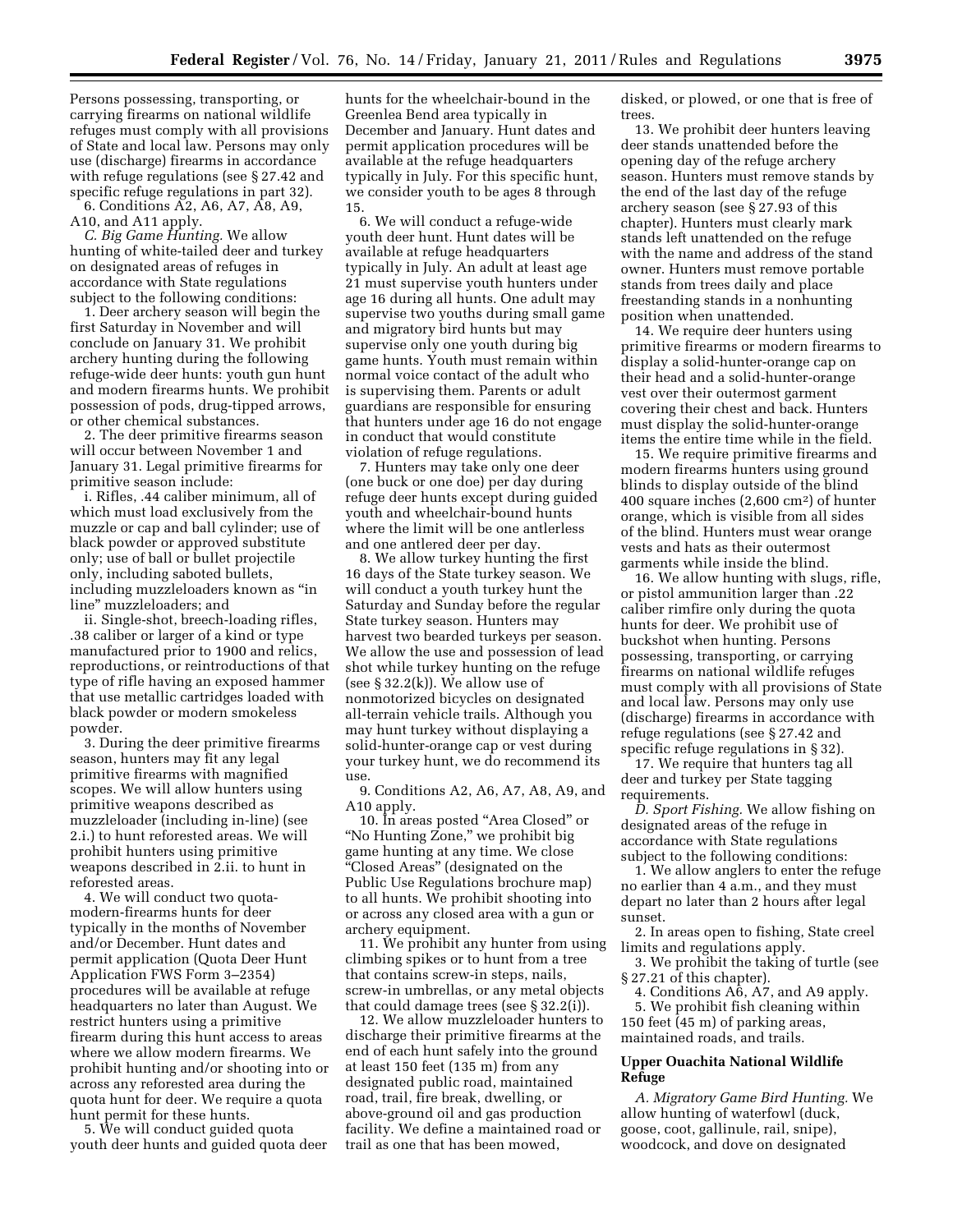areas of the refuge as indicated in the refuge brochure in accordance with State regulations subject to the following conditions:

1. Hunters must possess and carry a signed refuge permit (signed refuge brochure).

2. We allow waterfowl hunting on designated areas as indicated in the refuge brochure.

3. We allow woodcock hunting on designated areas as indicated in the refuge brochure.

4. We allow dove hunting during the first 3 days of the State season on designated areas as indicated in the refuge brochure.

\* \* \* \* \* 11. An adult at least age 21 must supervise youth hunters under age 16 during all hunts. One adult may supervise two youths during small game and migratory bird hunts but may supervise only one youth during big game hunts. Youth must remain within normal voice contact of the adult who is supervising them. Parents or adult guardians are responsible for ensuring that hunters under age 16 do not engage

in conduct that would constitute a violation of refuge regulations.

\* \* \* \* \*

*B. Upland Game Hunting.* We allow hunting of quail, squirrel, rabbit, raccoon, beaver, coyote, and opossum on designated areas of the refuge as indicated in the refuge brochure in accordance with State regulations subject to the following conditions:

\* \* \* \* \* 2. We allow hunting in designated areas only.

3. We prohibit taking small game with firearms larger than .22 caliber rimfire, shotgun slugs, and buckshot. \* \* \* \* \*

*C. Big Game Hunting.* \* \* \* 1. Conditions A1, A8, A9, A11, A12 (to hunt big game), and B7 apply. \* \* \* \* \*

3. We allow deer and feral hog hunting on designated area as indicated in the refuge brochure.

\* \* \* \* \* 8. An adult at least age 21 must supervise youth hunters age 16 and under during all hunts. One adult may supervise two youths during small game and migratory bird hunts but only one youth during big game hunts. Youth must remain within normal voice contact of the adult who is supervising them. Parents or adult guardians are responsible for ensuring that hunters under age 16 do not engage in conduct that would constitute a violation of refuge regulations.

\* \* \* \* \*

*D. Sport Fishing.* We allow fishing on designated areas of the refuge as indicated in the refuge brochure in accordance with State regulations subject to the following conditions: \* \* \* \* \*

4. You must tend trotlines and yo-yos daily. You must attach ends of trotlines by a length of cotton line that extends into the water.

\* \* \* \* \* 7. We prohibit launching boats from areas other than designated boat launches within the Mollicy unit.

8. We prohibit the possession of juglines, limblines, and snag hooks.

■ 14. Amend § 32.39 Maryland by: ■ a. Revising Blackwater National Wildlife Refuge;

■ b. Revising paragraphs C. and D. of Eastern Neck National Wildlife Refuge; and

■ c. Revising paragraphs A.9. through A.12., B., C.1., C.2., C.4. through C.6., C.8., C.9., C.13. through C.15., and D. of Patuxent Research Refuge to read as follows:

#### **§ 32.39 Maryland.**

\* \* \* \* \*

#### **Blackwater National Wildlife Refuge**

*A. Migratory Game Bird Hunting.* We allow hunting of goose and duck on designated areas of the refuge in accordance with State regulations subject to the following conditions:

1. We require you to submit a Waterfowl Lottery Application (FWS Form 3–2355) to be selected to hunt waterfowl. If you are selected, we require you to then obtain a permit (name/address/signature required). Hunting brochures containing hunting application procedures, seasons, bag limits, methods of hunting, maps depicting areas open to hunting, and the terms and conditions under which we issue hunting permits are available at the refuge administration office and on the refuge's Web site.

2. We require you to abide by the terms and conditions of the refuge permit and brochure. Hunters may have their permits revoked if they are found to be in violation of § 32.2 or other Federal and State laws.

3. We allow only hunters possessing a permit issued by the refuge to hunt during designated days.

4. Except in accordance with condition A5, we require hunters to possess a valid Maryland hunting license and all required stamps, a valid government-issued photo identification, and a valid hunting permit issued by the refuge at all times while on refuge property.

5. We require hunters accompanying a permit holder as part of a hunt party to possess a valid Maryland hunting license and all required stamps, and a valid government-issued photo identification at all times while on refuge property.

6. You must remove all hunting blind materials and decoys (see § 27.93 of this chapter) at the end of each hunting day.

7. We allow hunters to access hunting areas only by boat, unless otherwise authorized by the refuge manager.

8. We prohibit the use of all-terrain vehicles (ATVs) or amphibious vehicles of any type.

9. We prohibit the use of air boats on the refuge.

10. We encourage hunters to use trained dogs to retrieve game on designated waterfowl hunt days at designated blind areas. We require that hunters confine dogs not engaged in retrieving waterfowl to a vehicle, boat, kennel, blind area, or other container.

11. We require all hunters to remain within 50 yards (55 m) of the designated hunt site while hunting.

*B. Upland Game Hunting.* [Reserved] *C. Big Game Hunting.* We allow the hunting of white-tailed and sika deer and turkey on designated areas of the refuge in accordance with State regulations subject to the following conditions:

1. We require you to submit a Big/ Upland Game Hunt Application (FWS Form 3–2356) and/or a Quota Deer Hunt Application (FWS Form 3–2354) to be selected to hunt on the refuge. If you are selected, we require you to then obtain a permit (name/address/signature required). Hunting brochures containing hunting application procedures, seasons, bag limits, methods of hunting, maps depicting areas open to hunting, and the terms and conditions under which we issue hunting permits are available at the refuge administration office and on the refuge's Web Site.

2. We allow only hunters possessing a permit issued by the refuge to hunt/ scout during designated days.

3. We require hunters to possess a valid Maryland hunting license and all required stamps, a valid governmentissued photo identification, and a valid hunting permit issued by the refuge at all times while on refuge property.

4. We require hunters to notify a refuge representative if they need to enter a closed area to retrieve game.

5. We prohibit the use of rimfire or centerfire rifles and handguns for hunting.

6. We prohibit the use of boats, ATVs, motorized off-road vehicles, and amphibious vehicles to access the refuge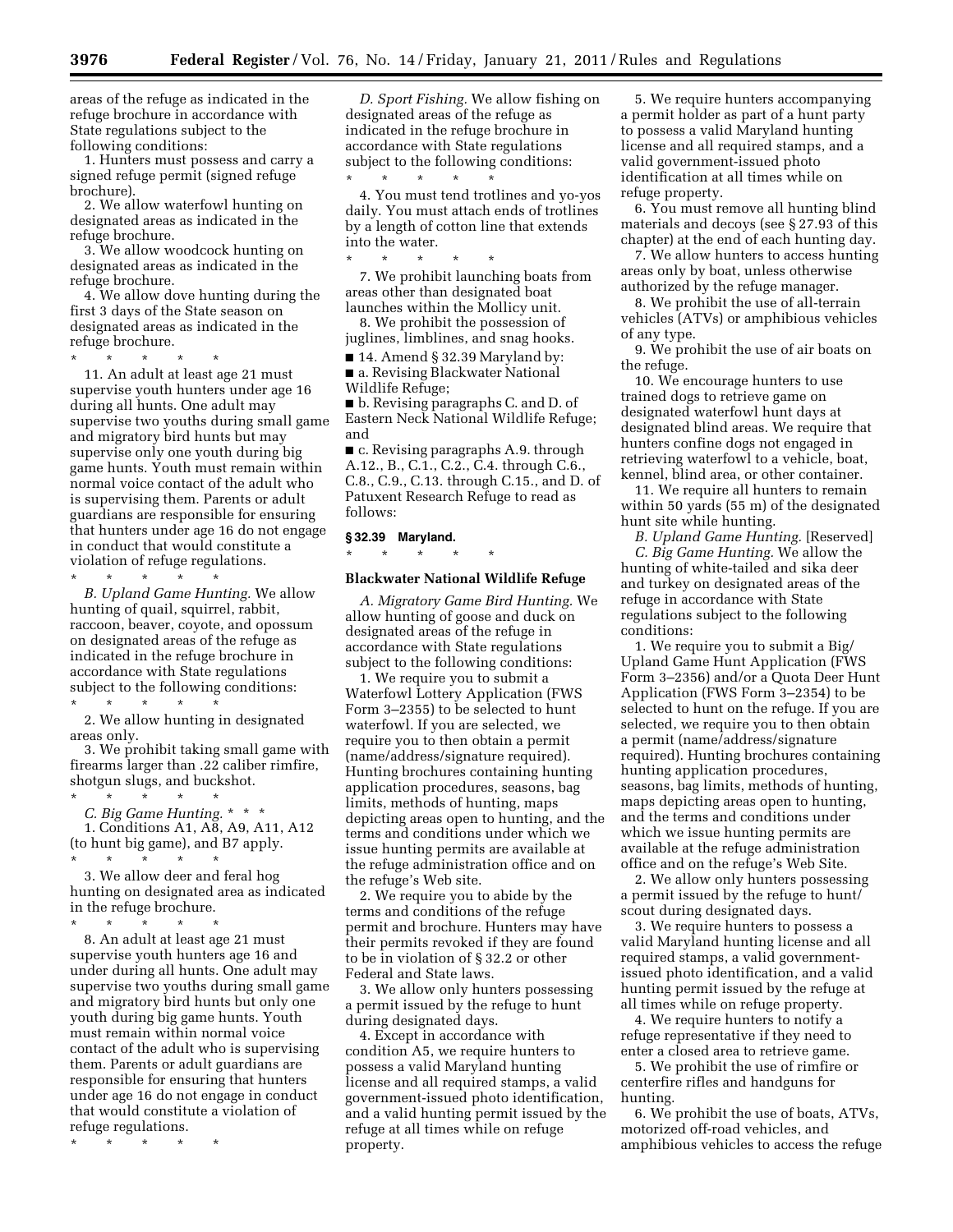unless authorized by the refuge manager for use by disabled hunters.

7. We require hunters participating during muzzleloader and shotgun hunts to wear a minimum of 400 square inches (2,600 cm2) of solid-colored-daylightfluorescent-orange clothing on their head, chest, and back. We require hunters to wear an orange hat at all times.

8. We require the use of a temporary tree stand that elevates you a minimum of 8 feet (240 cm) above the ground for hunting in designated areas.

9. We prohibit screw-in steps, spikes, or other objects that may damage trees (see § 32.2(i)).

10. We prohibit hunting from a permanently constructed tree stand or blind.

11. We require you to remove all stands and blinds within 24 hours of legal sunset of the final hunting day of the season. We are not responsible for damage, theft, or use of the stand by other hunters (see § 27.93 of this chapter).

12. We prohibit organized deer drives, unless otherwise authorized by the refuge manager.

13. Hunters may use marking devices, including flagging or tape, but they must remove them within 24 hours of legal sunset of the final hunting day of the season (see § 27.93 of this chapter).

14. We require all disabled hunters to provide certification of their disability.

15. Disabled persons may have an assistant during the hunt on designated areas of the refuge. Persons assisting disabled hunters must be at least age 18 and obey all refuge, State, and Federal laws and regulations. Persons assisting disabled hunters must not be afield with a hunting firearm, bow, or other hunting device.

16. Hunters may use bicycles to access hunt areas on designated hunt/ scout days. We prohibit hunters taking bicycles off of designated roads and trails while on refuge lands.

17. We require that you abide by the terms and conditions of the refuge permit and brochure. Hunters may have their permits revoked if we find them to be in violation of § 32.2 or other Federal and State laws.

*D. Sport Fishing.* We allow fishing and crabbing on designated areas of the refuge in accordance with State regulations subject to the following conditions:

1. We allow fishing and crabbing only from April 1 through September 30 during daylight hours in refuge waters, unless otherwise authorized by the refuge manager.

2. We allow fishing and crabbing from boats and from the Key Wallace

roadway (bridge) across the Little Blackwater River, unless otherwise authorized by the refuge manager.

3. We require you to possess a valid Maryland sport fishing license, all required stamps, and a valid, government-issued photo identification while fishing on the refuge. We do not require a refuge permit to fish on the refuge.

4. We require anglers to attend all fish and crab lines.

5. We prohibit boat launching from refuge lands except for canoes/kayaks at the canoe/kayak ramp located near the Blackwater River Bridge on Route 335.

6. We prohibit the use of airboats on refuge waters.

#### **Eastern Neck National Wildlife Refuge**

\* \* \* \* \* *C. Big Game Hunting.* We allow hunting of white-tailed deer and turkey on designated areas of the refuge in accordance with State hunting regulations subject to the following conditions:

1. We require hunters to submit a Big Game Hunt Application (FWS Form 3– 2356) to be selected to hunt on the refuge. We require you to obtain a permit (name/address/signature required). Hunting brochures containing hunting application procedures, seasons, bag limits, methods of hunting, maps depicting areas open to hunting, and the terms and conditions under which we issue hunting permits are available at the refuge administration office and on the refuge's Web site.

2. We allow only hunters possessing a permit issued by the refuge to hunt/ scout during designated days.

3. We require hunters to possess a valid Maryland hunting license and all required stamps, a valid governmentissued photo identification, and a valid hunting permit issued by the refuge at all times while on refuge property.

4. We require hunters to notify a refuge representative if they need to enter a closed area to retrieve game.

5. We prohibit the use of rimfire or centerfire rifles and handguns for hunting.

6. We prohibit the use of boats, ATVs, motorized off-road vehicles, and amphibious vehicles to access the refuge, unless authorized by the refuge manager for use by disabled hunters.

7. We require a minimum of 400 square inches (2,600 cm2) of solidcolored-daylight-fluorescent-orange clothing to be worn on the head, chest, and back of all hunters participating during muzzleloader and shotgun hunts. We require you to wear an orange hat at all times.

8. We prohibit screw-in steps, spikes, or other objects that may damage trees (see § 32.2(i)).

9. We prohibit hunting from a permanently constructed tree stand or blind.

10. We require you to remove all stands and blinds within 24 hours of legal sunset of the final hunting day of the season. We are not responsible for damage, theft, or use of the stand by other hunters (see § 27.93 of this chapter).

11. We allow use of marking devices, including flagging or tape, but hunters must remove them within 24 hours of legal sunset of the final hunting day of the season (see § 27.93 of this chapter). We prohibit paint or any other permanent marker to mark trails.

12. We require all disabled hunters to provide certification of their disability.

13. Disabled persons may have an assistant during the hunt on designated areas of the refuge. Persons assisting disabled hunters must be at least age 18 and obey all refuge, State, and Federal laws and regulations. Persons assisting disabled hunters must not be afield with a hunting firearm, bow, or other hunting device.

14. We require that you abide by the terms and conditions of the refuge permit and brochure. Hunters may have their permits revoked if we find them to be in violation of § 32.2 or other Federal and State laws.

15. We allow parking only in designated parking areas.

16. We prohibit hunting in the No Hunting Zones.

*D. Sport Fishing.* We allow fishing and crabbing in designated areas of the refuge in accordance with State regulations subject to the following conditions:

1. We allow fishing and crabbing from Eastern Neck Island bridge and from the boardwalk adjacent to that bridge.

2. We allow fishing and crabbing at the Ingleside Recreation Area only from April 1 through September 30 during daylight hours.

3. We allow fishing from the Boxes Point and Duck Inn Trails only during daylight hours.

4. We require you to possess a valid Maryland sport fishing license and all required stamps and a valid government-issued photo identification while fishing on the refuge. We do not require a refuge permit to fish on the refuge.

#### **Patuxent Research Refuge**

- *A. Migratory Game Bird Hunting.*  \* \* \*
- \* \* \* \* \*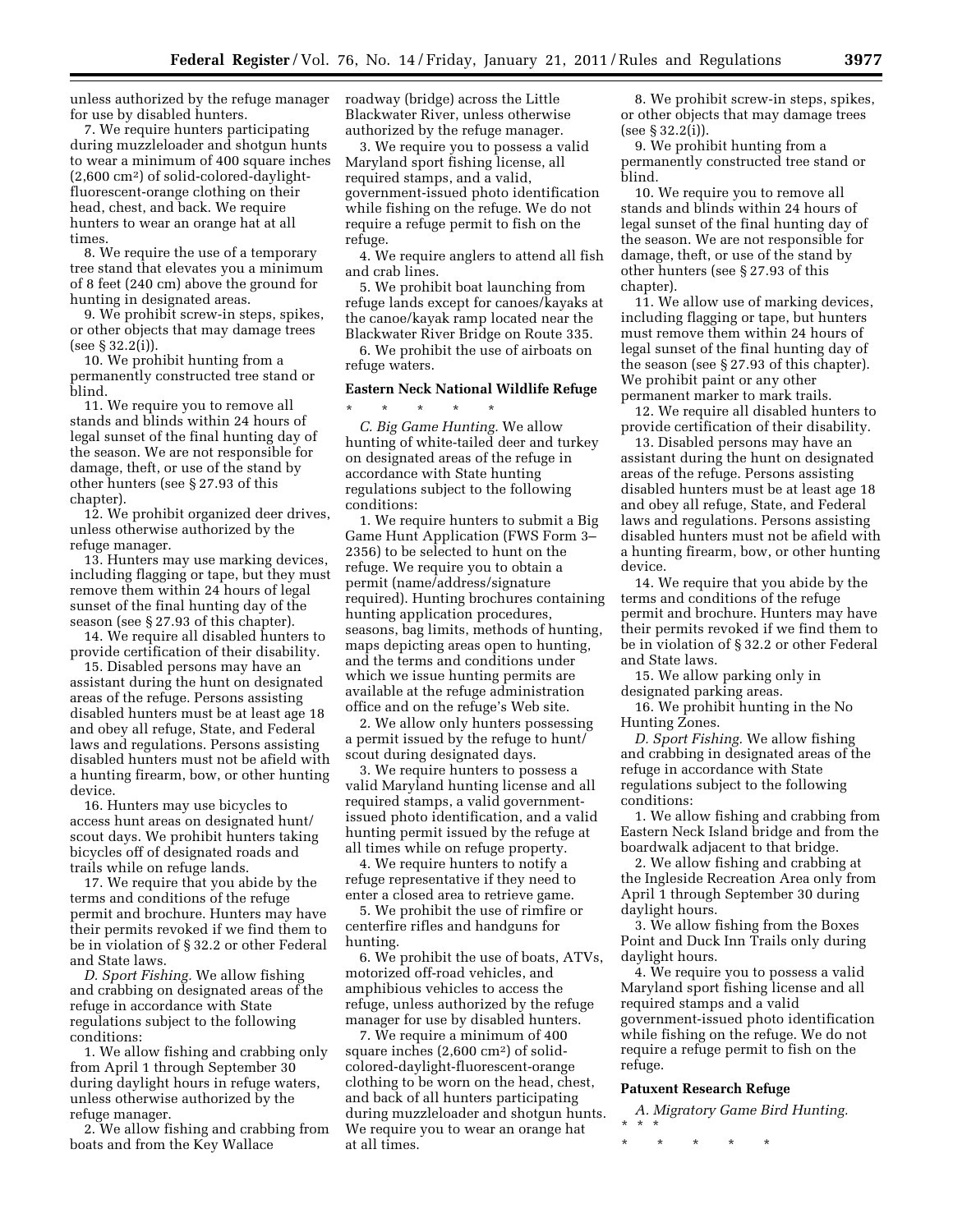9. We prohibit hunting on or across any road (paved, gravel, dirt, opened, and/or closed), within 50 yards (45 m) of a road (paved, gravel, dirt, opened and/or closed), within 150 yards (135 m) of any building or shed, and within 25 yards (22.5 m) from any designated ''No Hunting'' or ''Safety Zone'' areas, except:

i. You may hunt only from the road 50 yards (135 m) beyond the gate at Blue Heron Pond.

ii. You may hunt from the road 50 yards (135 m) beyond the barricade at Wood Duck Pond.

iii. You may hunt from any refuge permanent photo/hunt blind.

iv. You may hunt from the roadside, at designated areas, if you possess a Maryland State ''Hunt from a Vehicle Permit.''

v. You may hunt waterfowl from the roadside at the five designated hunting blind sites at Lake Allen.

vi. You may hunt waterfowl from the roadside in the designated posted portion, 77 yards (69 m), of Wildlife Loop at Bailey Marsh.

10. You must wear fluorescent orange in accordance with State regulations subject to the additional following conditions:

i. Your fluorescent orange must be visible 360 degrees while carrying-in and carrying-out equipment (*e.g.,*  portable blinds).

ii. ''Jump shooters'' must wear at least a solid-colored, fluorescent-hunterorange cap while hunting. If you stop and stand, you may remove it.

11. We allow the taking of only Canada goose during the early and late resident Canada goose seasons. Resident Canada goose hunters may hunt on Range 1 and Lake Allen in Area ''D'' during the early resident season Monday through Thursday, from 1⁄2 hour before legal sunrise to 12 p.m. (noon). We will open areas D, E, F, and G Monday through Thursday from 1⁄2 hour before legal sunrise until 8 a.m. On Fridays and Saturdays, we will open Areas D, E, F, and G all day.

12. We prohibit goose, duck, and dove hunting during the early deer muzzleloader season, youth deer firearms hunts, and deer firearms seasons. However, Blue Heron Pond, Lake Allen, and Area Z will remain open for ducks during the early muzzleloader season and for Junior Duck hunters during the Junior Waterfowl hunt day. Hunters may harvest these species during the late muzzleloader season.

\* \* \* \* \* *B. Upland Game Hunting.* We allow hunting of turkey, gray squirrel, eastern

cottontail rabbit, and woodchuck on the North Tract and turkey on the Central Tract in accordance with State regulations subject to the following conditions:

1. Conditions A1 through A9 apply. 2. Hunters may possess only approved nontoxic shot while in the field (see § 32.2(k)).

3. We prohibit hunting of upland game during the deer muzzleloader and firearms seasons, including the youth deer firearms hunts.

4. Hunters must wear fluorescent orange in accordance with State regulations.

5. We restrict spring turkey hunters to shotguns loaded with #4, #5, or #6 nontoxic shot, crossbows, or vertical bows.

6. We select turkey hunters by a computerized lottery for youth, disabled, mobility impaired, and general public hunts. We require documentation for disabled and mobility-impaired hunters.

7. We require turkey hunters to show proof they have attended a turkey clinic sponsored by the National Turkey Federation.

8. We require turkey hunters to pattern their weapons prior to hunting. Contact refuge headquarters for more information.

9. We prohibit the use of dogs to hunt upland game.

*C. Big Game Hunting.* \* \* \*

1. Conditions A1 through A9 apply. 2. Prior to issuing hunting permit, we require you to pass a yearly proficiency test with each weapon used. See A1 for issuing information.

\* \* \* \* \* 4. We require hunters to secure longbows, recurve bows, compound bows, and crossbows, with weapons inaccessible, and/or cased, with no arrows nocked, while inside the vehicle.

5. We prohibit possession or use of buckshot for hunting.

6. You must wear fluorescent orange in accordance with State regulations subject to the additional following conditions:

i. Your fluorescent orange must be visible 360 degrees while carrying-in and carrying-out equipment (*e.g.,*  portable tree stands).

ii. We require bow hunters to wear 250 square inches (1,625 cm2) of solidfluorescent orange when walking from their vehicle to their hunting location and while tracking.

iii. We require bow hunters hunting during the North Tract youth deer firearms hunts to wear 250 square inches of solid-fluorescent orange.

\* \* \* \* \*

8. All deer harvested will have a jaw extracted at the hunter check station before leaving the refuge.

9. We allow the use of portable tree stands with full-body safety harnesses on the refuge. Hunters must use portable tree stands and at minimum of 10 feet (3 m) off the ground at Schafer Farm, Central Tract, and South Tract. Hunters must remove all tree stands when not in use (see § 27.93 of this chapter). We will make limited accommodations for disabled hunters for Central Tract lottery hunts. We allow ground blinds only at North Tract. \* \* \* \* \*

13. North Tract: We allow shotgun, muzzleloader, and bow hunting in accordance with the following regulations: Conditions C1 through C12 apply.

14. Central Tract:

i. Headquarters/MR Lottery Hunt: We allow only shotgun and bow hunting in accordance with the following regulations:

a. Conditions C1, C2, and C4 through C12 apply.

b. We select Central Tract shotgun and bow hunters by a computerized lottery. We will assign you a specific hunting location.

ii. Schafer Farm Hunt: We allow bow hunting only in accordance with the following regulations: Conditions C1, C2, and C4 through C12 apply.

15. South Tract: We allow shotgun, muzzleloader, and bow hunting in accordance with the following regulations:

i. Conditions C1 through C12 apply. ii. You must access South Tract hunting areas A, B, and C off Springfield Road through the Old Beltsville Airport; and South Tract hunting area D from MD Rt. 197 through Gate #4. You must park in designated parking areas.

iii. We prohibit driving or parking along the entrance and exit roads to and from the National Wildlife Visitor Center, and parking in the visitor center parking lot when checked in to hunt any area.

*D. Sport Fishing.* We allow sport fishing in accordance with State hook and line fishing regulations subject to the following conditions:

1. We require all anglers, age 16 and older, to obtain a free Fishing Application (FWS Form 3–2358) as well as a Maryland State fishing license, which they must carry with them at all times while fishing.

2. We require anglers age 17 or younger to have a parent or guardian cosign to receive a fishing permit.

3. An adult age 21 or older possessing a fishing permit must accompany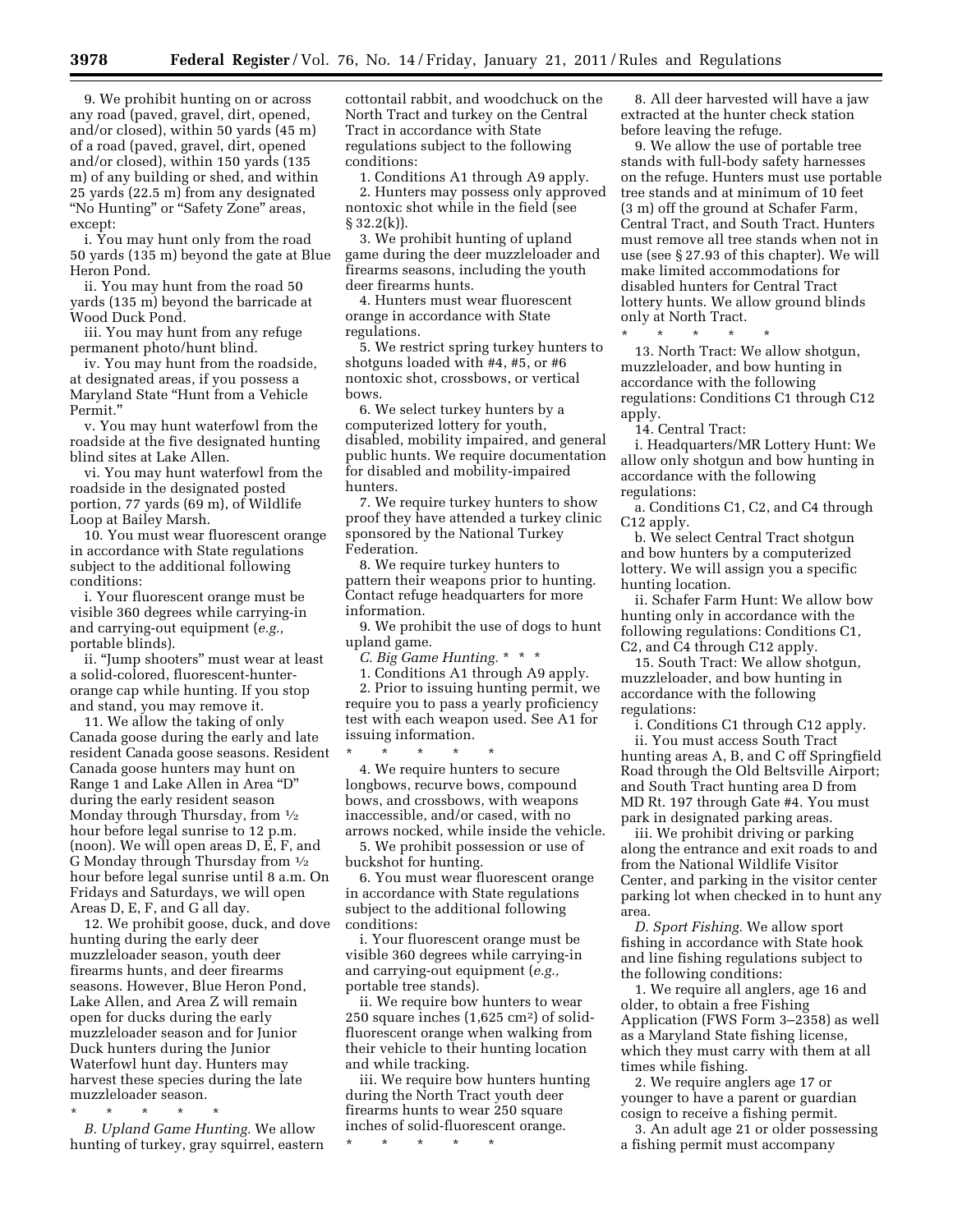anglers age 17 or younger. They must maintain visual contact with each other within a 50-yard (45-m) distance.

4. We publish the Refuge Fishing Regulations, which include the daily and yearly creel limits and fishing dates, in early January. We provide a copy of the regulations with your free refuge fishing permit, and we require you to know the specific fishing regulations.

5. Anglers must carry a copy of their refuge fishing permit and their Maryland State fishing license in the field.

6. Anglers must display a fishing pass (received once they fill out the Fishing Application) in their vehicle windshield.

7. We prohibit the use and/or possession of lead sinkers.

8. We prohibit the use or possession of alcoholic beverages (see § 27.81 of this chapter).

9. We prohibit the following activities: Swimming, sunbathing, littering, camping, campfires, picnicking, and disturbance to or removal of vegetation or wildlife (see § 27.51 of this chapter).

10. We require anglers to keep all pets on a leash no longer than 10 feet (3 m) (see § 26.21(b) of this chapter). We prohibit pets from being in any refuge waterways.

11. Anglers may take three youths, age 15 or younger, to fish under the adult's permit and in the presence and control of the adult. They must maintain visual contact with each other within a 50-yard (45-m) distance.

12. Organized groups need a Fishing Application (FWS Form 3–2358). The group leader must carry a copy of the application/pass and stay with the group at all times while fishing.

13. We allow the use of earthworms as the only source of live bait. We prohibit bloodworms, fish, or other animals or parts of animals to be used as bait.

14. We prohibit harvesting bait on the refuge.

15. Anglers must attend all fishing lines.

16. Anglers may take the following species: Chain pickerel, catfish, golden shiner, eel, and sunfish (includes bluegill, black crappie, warmouth, and pumpkinseed). Maryland State daily harvest limits apply unless otherwise noted.

i. All bluegill taken must be 6 inches (15 cm) or larger.

ii. We allow take of one chain pickerel per day.

iii. Anglers must release all bass that they catch.

17. We prohibit fishing from all bridges except the downstream side of Bailey Bridge.

18. North Tract: We allow sport fishing in accordance with the following regulations:

i. Conditions D1 through D17 apply.

ii. We allow sport fishing year-round at Lake Allen, Rieve's Pond, New Marsh, Cattail Pond, and Little Patuxent River (downstream only from Bailey's Bridge) except Mondays through Saturdays from September 1 through January 31 during the hunting season. We also reserve the right to close Lake Allen at any time.

iii. We allow wading, for fishing purposes only, downstream from Bailey Bridge on the Little Patuxent River. We prohibit wading in all other bodies of water.

iv. We prohibit the use of any type of watercraft.

19. South Tract: We allow sport fishing in accordance with the following regulations:

i. Conditions D1 through D16 apply. ii. Anglers must park their vehicles in the parking lot located behind Refuge Gate #8 off MD Rt. 197. Anglers may not access Cash Lake from the National Wildlife Visitor Center.

iii. We allow sport fishing at the pier and designated shorelines at Cash Lake. See Refuge Fishing Regulations for areas opened to fishing. We post other areas with, "No fishing beyond this point" signs.

iv. Anglers may fish from mid-June until mid-October, as posted.

v. We allow fishing between the hours of 6 a.m. and 8 p.m. June through August and between 7 a.m. and 6:30 p.m. in September and October.

vi. We prohibit the use of the public trails near Cash Lake after 4:30 p.m.

vii. Anglers may use watercraft for fishing in accordance with Maryland State boating laws subject to the additional following conditions:

a. You may use car-top boats that are 14 feet (4.2m) or less, canoes, kayaks, and inflatable boats.

b. You may use only electric motors that are 4 hp or less.

c. We prohibit sailboats.

d. Maryland State law requires personal flotation devices in boats.

viii. We prohibit boat trailers except by individuals possessing a refuge handicapped permit.

■ 15. Amend § 32.41 Michigan by:

■ a. Revising paragraph C. of Harbor Island National Wildlife Refuge;

■ b. Adding Michigan Wetland Management District in alphabetical order; and

■ c. Revising paragraph A., adding paragraph B.3., and revising paragraphs C., and D. of Seney National Wildlife Refuge.

The revisions and additions read as follows:

#### **§ 32.41 Michigan.**

\* \* \* \* \*

#### **Harbor Island National Wildlife Refuge**

\* \* \* \* \* *C. Big Game Hunting.* We allow hunting of white-tailed deer and black bear in accordance with State regulations.

\* \* \* \* \*

#### **Michigan Wetland Management District**

*A. Migratory Game Bird Hunting.* We allow hunting of migratory game birds throughout the district in accordance with State regulations subject to the following conditions:

1. We prohibit the use of motorized boats, motorized vehicles, ATVs, horses, and bicycles except in designated parking areas.

2. Hunters must remove boats, decoys, blinds, and blind materials at the end of each day.

3. We allow the use of hunting dogs, provided the dog is under the immediate control of the hunter at all times during the State-approved hunting season.

4. We prohibit camping.

*B. Upland Game Hunting.* We allow hunting of upland game in accordance with State regulations subject to the following conditions: Conditions A1, A3, and A4 apply.

*C. Big Game Hunting.* We allow the hunting of big game throughout the district in accordance with State regulations subject to the following conditions: Conditions A1 and A4 apply.

*D. Sport Fishing.* We allow fishing throughout the district in accordance with State regulations subject to the following conditions: Conditions A1 and A4 apply.

#### **Seney National Wildlife Refuge**

*A. Migratory Game Bird Hunting.* We allow hunting of woodcock and snipe on designated areas of the refuge in accordance with State regulations subject to the following conditions:

1. Shotgun hunters may possess only approved nontoxic shot while in the field (see § 32.2(k)).

2. We prohibit the use of ATVs and snowmobiles.

3. We prohibit baiting and the possession of bait while on the refuge (see § 32.2(h)).

4. We allow the use of hunting dogs, provided the dog is under the immediate control of the hunter at all times during the State-approved hunting season (see § 26.21(b) of this chapter).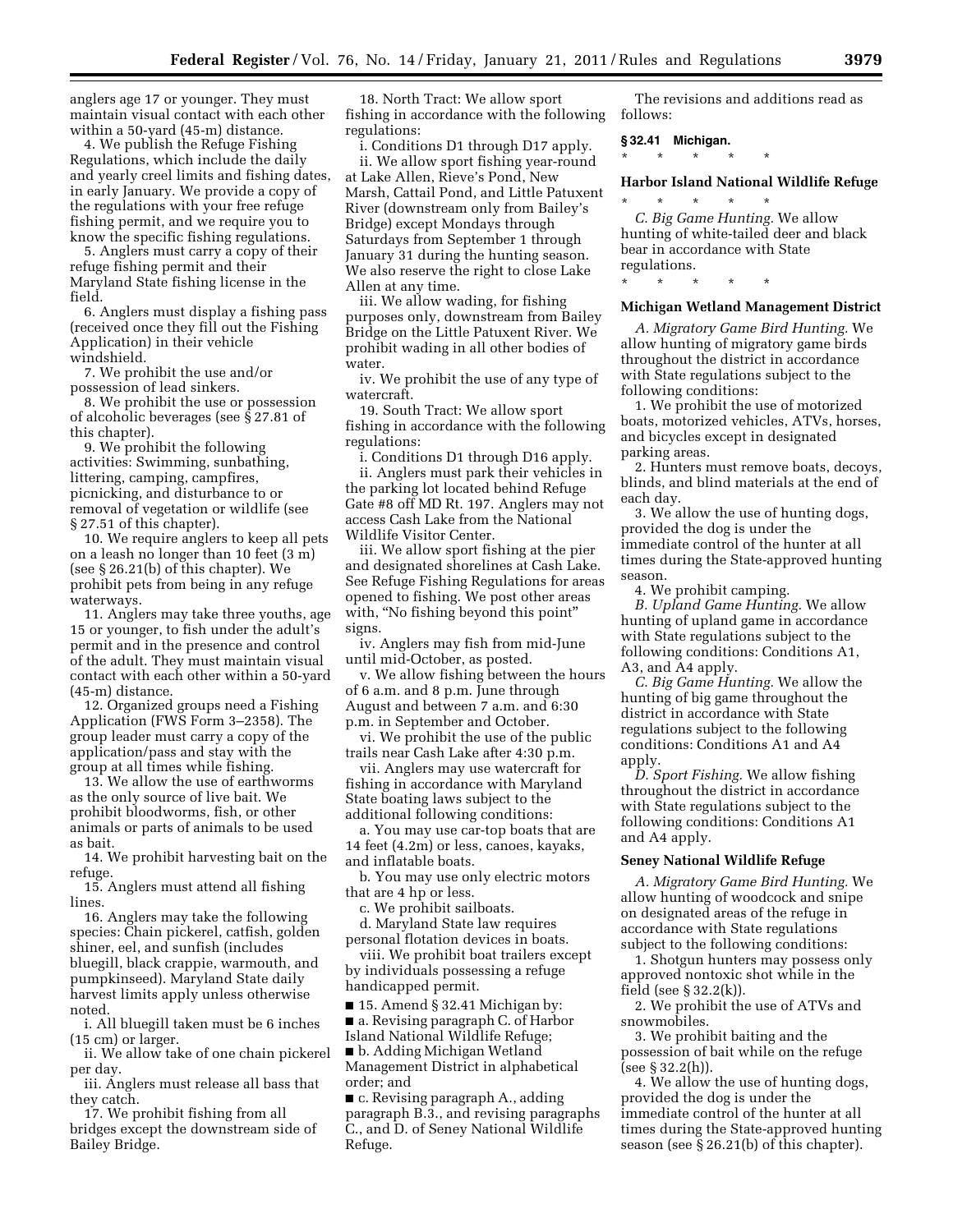*B. Upland Game Hunting.* \* \* \* \* \* \* \* \*

3. Conditions A1 through A4 apply. *C. Big Game Hunting.* We allow the hunting of deer and bear on designated areas of the refuge in accordance with State regulations subject to the following conditions:

1. Conditions A2 and A3 apply.

2. We prohibit the use of dogs while deer or bear hunting.

*D. Sport Fishing.* We allow fishing on designated areas of the refuge subject to the following conditions:

1. We prohibit the use of fishing weights or lures containing lead.

2. We allow ice fishing from January 1 through the end of February.

3. Anglers must remove ice fishing shelters and all other personal property from the refuge each day (see § 27.93 of this chapter).

4. Condition A2 applies.

5. We allow fishing on designated refuge pools and the Creighton, Driggs, and Manistique Rivers from May 15 through September 30.

6. We prohibit boats and flotation devices on the refuge pools.

7. We prohibit motorized boats on the Creighton and Driggs Rivers.

8. We allow fishing only during daylight hours.

\* \* \* \* \*

■ 16. Amend § 32.42 Minnesota by: ■ a. Revising the introductory text of paragraph A., revising paragraph B., and revising the introductory text of paragraphs C. and D. of Fergus Falls Wetland Management District; and ■ b. Revising the introductory text of paragraph A., revising paragraphs A.1., A.3., and A.6., removing paragraph A.7., revising paragraphs B. and C.1. through C.3., removing paragraph C.4., redesignating paragraphs C.5. through C.7. as paragraphs C.4. through C.6., and revising newly redesignated paragraph C.6. of Minnesota Valley National Wildlife Refuge.

The revisions read as follows:

#### **§ 32.42 Minnesota.**

\* \* \* \* \*

#### **Fergus Falls Wetland Management District**

*A. Migratory Game Bird Hunting.* We allow hunting of migratory game birds throughout the district (except that we allow no hunting on the Townsend, Mavis, and Gilmore Waterfowl Production Areas [WPA] and the building and administrative area of Knollwood WPA in Otter Tail County, and Larson WPA in Douglas County) in accordance with State regulations subject to the following conditions:

\* \* \* \* \*

*B. Upland Game Hunting.* We allow upland game hunting throughout the district (except that we prohibit hunting on the Townsend, Mavis, and Gilmore Waterfowl Production Areas [WPA] and the building and administrative area of Knollwood WPA in Otter Tail County, and Larson WPA in Douglas County) in accordance with State regulations subject to the following conditions: Conditions A3 and A6 apply.

*C. Big Game Hunting.* We allow big game hunting throughout the district (except that we prohibit hunting on the Townsend, Mavis, and Gilmore Waterfowl Production Areas [WPA] and the building and administrative area of Knollwood WPA in Otter Tail County, and Larson WPA in Douglas County) in accordance with State regulations subject to the following conditions: \* \* \* \* \*

*D. Sport Fishing.* We allow sport fishing throughout the district (except that we prohibit fishing on the Townsend, Mavis, and Gilmore Waterfowl Production Areas [WPA] and the building and administrative area of Knollwood WPA in Otter Tail County, and Larson WPA in Douglas County) in accordance with State regulations subject to the following conditions: \* \* \* \* \*

#### **Minnesota Valley National Wildlife Refuge**

*A. Migratory Game Bird Hunting.* We allow the hunting of goose, duck, merganser, moorhen, coot, rail, woodcock, common snipe, and mourning dove on designated areas of the refuge in accordance with State regulations subject to the following conditions:

1. We require refuge-specific authorization for special hunts. \* \* \* \* \*

3. We prohibit hunting on, from, across, or within 100 feet (30 m) of any service road, parking area, or designated trail.

\* \* \* \* \* 6. We prohibit entry into the refuge earlier than 2 hours before legal shooting time and require hunters to leave the refuge no later than 1 hour after legal shooting time.

*B. Upland Game Hunting.* We allow hunting of ruffed grouse, gray partridge, ring-necked pheasant, gray and fox squirrel, snowshoe hare, cottontail rabbit, jackrabbit, and wild turkey on designated areas of the refuge in accordance with State regulations subject to the following conditions:

1. Conditions A1 and A3 through A6 apply.

2. Hunters may use only shotguns and bows and arrows.

3. When hunting we prohibit the use of single projectile ammunition.

4. We allow turkey hunters to use shot containing lead.

*C. Big Game Hunting.* \* \* \*

1. Conditions A1, A3, and A6 apply. 2. Hunters must remove all personal property, which include portable stands, climbing sticks, decoys, and blinds, brought onto the refuge each day (see § 27.93 of this chapter).

3. We prohibit the use of handguns for hunting.

\* \* \* \* \*

6. Condition A6 applies.

\* \* \* \* \*

■ 17. Amend § 32.43 Mississippi by: ■ a. Adding paragraph B.8., revising the introductory text of paragraph C., and revising paragraphs C.1., C.3., C.5., and C.8. of Hillside National Wildlife Refuge;

■ b. Adding paragraph B.15., revising the introductory text of paragraph C., and revising paragraphs C.1., C.3., C.5., and C.8. of Holt Collier National Wildlife Refuge;

■ c. Adding paragraph B.7., revising the introductory text of paragraph C., and revising paragraphs C.1., C.4., and C.6. of Mathews Brake National Wildlife Refuge;

■ d. Removing paragraph B.5., redesignating paragraphs B.6. and B.7. as paragraphs B.5. and B.6., adding new paragraph B.7., revising the introductory text of paragraph C., and revising paragraphs C.1., C.3., C.8., and D.2. of Morgan Brake National Wildlife Refuge; ■ e. Revising paragraphs A.1., A.5., A.8., B.4., B.10., C.2., and C.3., and adding paragraphs C.9. and D.9. of Noxubee National Wildlife Refuge;

■ f. Adding paragraph B.8., revising the introductory text of paragraph C., and revising paragraphs C.1., C.5., C.7., and C.10. of Panther Swamp National Wildlife Refuge;

■ g. Revising St. Catherine Creek National Wildlife Refuge; and ■ h. Revising paragraph A.8., adding paragraph B.9., revising paragraph C.1.,

removing paragraph C.3., redesignating paragraphs C.4. through C.13. as paragraphs C.3. through C.12., and revising newly redesignated paragraphs C.6. and C.9. of Yazoo National Wildlife Refuge.

The revisions and additions read as follows:

#### **§ 32.43 Mississippi.**

\* \* \* \* \*

**Hillside National Wildlife Refuge** 

\* \* \* \* \*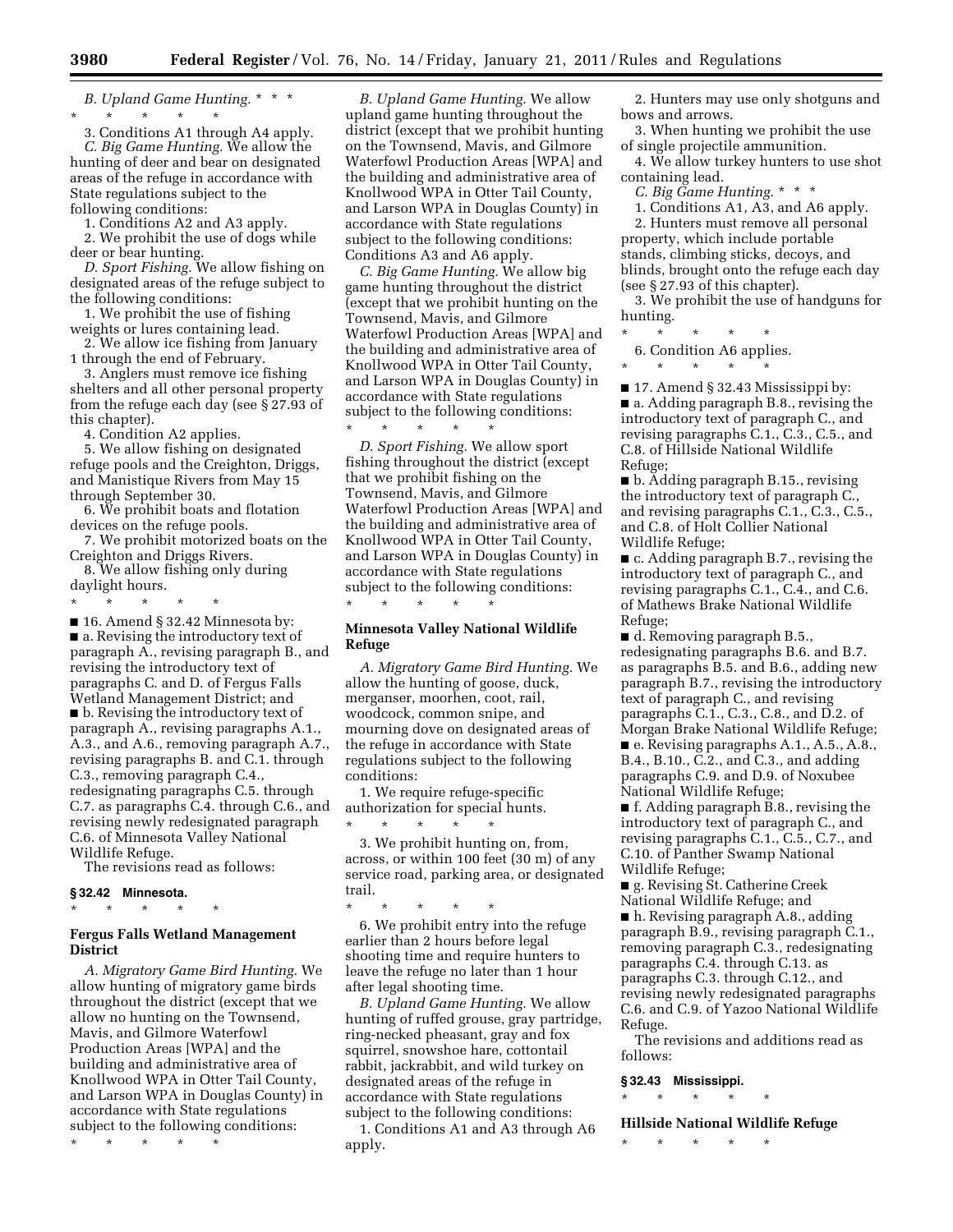*B. Upland Game Hunting.* \* \* \* \* \* \* \* \*

8. We prohibit hunting over or the placement of bait (see § 32.2(h)). Baiting means the direct or indirect placing, exposing, depositing, or scattering of any salt, grain, powder, liquid or other feed substance to attract game.

*C. Big Game Hunting.* We allow hunting of white-tailed deer, turkey, and feral hog on designated areas of the refuge in accordance with State regulations subject to the following conditions:

1. Conditions A1 through A10, B5, and B8 apply.

\* \* \* \* \*

3. We prohibit organized drives for deer and feral hog.

\* \* \* \* \* 5. We prohibit hunting or shooting into a 100-foot (30-m) zone along either side of pipelines, power line rights-ofway, designated roads, trails, or around parking lots (see refuge brochure map). We consider you to be hunting if you occupy a stand or a blind, have a loaded hunting firearm, or have an arrow nocked in a bow.

\* \* \* \* \*

8. During designated muzzleloader hunts, we allow archery equipment and muzzleloaders loaded with a single ball. While hunting, we prohibit breechloading firearms of any type. \* \* \* \* \*

#### **Holt Collier National Wildlife Refuge**

- \* \* \* \* \*
- *B. Upland Game Hunting.* \* \* \* \* \* \* \* \*

15. We prohibit hunting over or the placement of bait (see § 32.2(h)). Baiting means the direct or indirect placing, exposing, depositing, or scattering of any salt, grain, powder, liquid, or other feed substance to attract game.

*C. Big Game Hunting.* We allow hunting of white-tailed deer and feral hog on designated areas of the refuge in accordance with State regulations subject to the following conditions:

1. Conditions B1 through B7, B9, and B13 through B15 apply. \* \* \* \* \*

3. We prohibit organized drives for deer and feral hog.

\* \* \* \* \*

5. We prohibit hunting or shooting into a 100-foot (30-m) zone along either side of pipelines, power line rights-ofway, designated roads, trails, or around parking lots (see refuge brochure map). We consider it hunting if you occupy a stand or blind, have a loaded hunting firearm, or have an arrow nocked in a bow.

\* \* \* \* \*

8. During designated muzzleloader hunts, we allow archery equipment and muzzleloaders loaded with a single ball. While hunting, we prohibit breechloading firearms of any type. \* \* \* \* \*

#### **Mathews Brake National Wildlife Refuge**

\* \* \* \* \* *B. Upland Game Hunting.* \* \* \* \* \* \* \* \*

7. We prohibit hunting over or the placement of bait (see § 32.2(h)). Baiting means the direct or indirect placing, exposing, depositing, or scattering of any salt, grain, powder, liquid, or other feed substance to attract game.

*C. Big Game Hunting.* We allow hunting of white-tailed deer and feral hog on designated areas of the refuge in accordance with State regulations subject to the following conditions:

1. Conditions A1 through A9, A15, and B5 through B7 apply.

\* \* \* \* \* 4. We prohibit organized drives for deer and feral hog.  $\star$   $\star$ 

6. We prohibit hunting or shooting into a 100-foot (30-m) zone along either side of pipelines, power line rights-ofway, designated roads, trails, or around parking lots (see refuge brochure map). We consider it hunting if you occupy a stand or blind, have a loaded hunting firearm, or have an arrow nocked in a bow.

\* \* \* \* \*

#### **Morgan Brake National Wildlife Refuge**

\* \* \* \* \* *B. Upland Game Hunting.* \* \* \* \* \* \* \* \*

7. We prohibit hunting over or the placement of bait (see § 32.2(h)). Baiting means the direct or indirect placing, exposing, depositing, or scattering of any salt, grain, powder, liquid or other feed substance to attract game.

*C. Big Game Hunting.* We allow hunting of white-tailed deer and feral hog on designated areas of the refuge in accordance with State regulations subject to the following conditions:

1. Conditions A1 through A7, A9,

A10, and B5 through B7 apply. \* \* \* \* \*

3. We prohibit organized drives for deer and feral hog.

\* \* \* \* \* 8. During designated muzzleloader hunts, we allow archery equipment and muzzleloaders loaded with a single ball. While hunting, we prohibit breechloading firearms of any type.

\* \* \* \* \*

*D. Sport Fishing.* \* \* \* \* \* \* \* \*

\* \* \* \* \*

2. From November 16 to February 28, we allow fishing in refuge waters north of Providence Road except Providence Ponds, which we close from the first day of waterfowl season until March 1.

#### **Noxubee National Wildlife Refuge**

*A. Migratory Game Bird Hunting.*  \* \* \*

1. We require waterfowl hunters to sign and carry the refuge brochure signifying that they have read and understood the rules of the hunt. The brochure must be in the hunter's possession at all times while hunting on the refuge. We also conduct a waterfowl drawing. There is a \$15 fee per submission (one submission per individual), and we ask prospective hunters to submit their name and address for the drawing. We will send letters to those hunters selected and deposit those hunters' money orders or checks. The drawn name will be on a list and checked off at the refuge the morning of the hunt. We allow only two companions to accompany each selected hunter. If an individual is not drawn, we will return the \$15 entry fee to the unsuccessful applicant.

5. All youth hunters age 15 and younger must remain within sight and normal voice contact of an adult age 21 or older. One adult may supervise not more than two youth hunters.

 $\star$   $\star$ 

\* \* \* \* \*

8. Handguns must be in compliance with State regulations.

\* \* \* \* \* *B. Upland Game Hunting.* \* \* \*

\* \* \* \* \* 4. The refuge allows the use of dogs for hunting rabbit and squirrel. We allow use of dogs for rabbit hunting only after January 1. We allow dogs for squirrel hunting between December 16 and December 23 and after January 1.

\* \* \* \* \* 10. We require hunters to sign and carry the refuge brochure signifying they have read and understood the rules of the hunt. This brochure must be in the hunter's possession at all times while hunting on the refuge.

\* \* \* \* \* *C. Big Game Hunting.* \*\*\* \* \* \* \* \*

2. We identify hunts and hunt dates in the refuge brochure/permit, which is available at the refuge headquarters.

3. We require hunters to sign and carry the refuge brochure signifying they have read and understood the rules of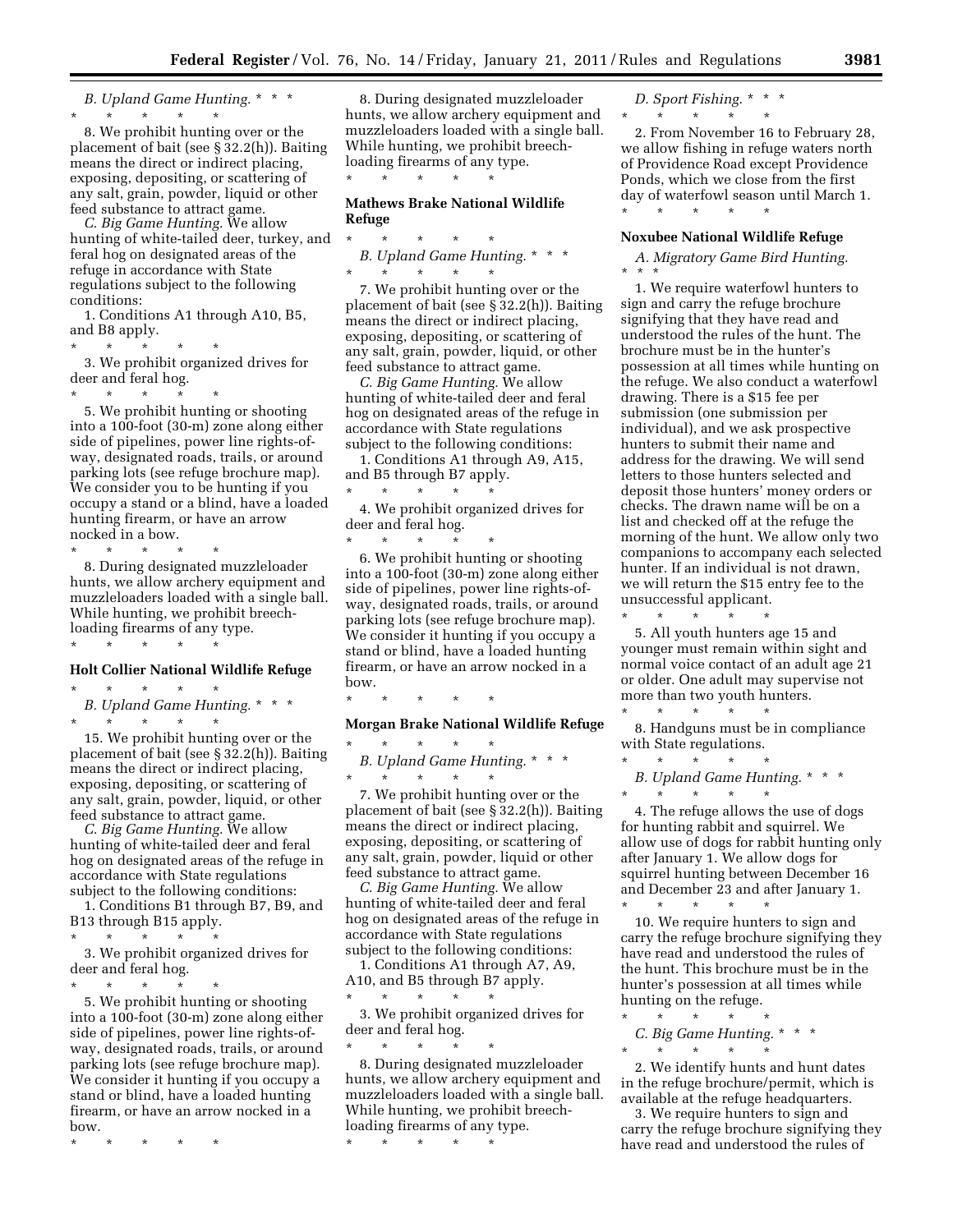the hunt. This brochure must be in the hunter's possession at all times while hunting on the refuge. We also charge a \$15 fee to hunt white-tailed deer. Hunters must provide their name either by mail or in person at the refuge, and we will issue a numbered permit containing tags. The hunter must sign each tag and must attach one tag to game at the time of harvest.

\* \* \* \* \* 9. We prohibit hanging and/or cleaning deer within the refuge's picnic area, boat ramp, parking lots, and other

public use areas. *D. Sport Fishing.* \* \* \*

\* \* \* \* \*

9. We require anglers to obtain a refuge fishing permit brochure. The angler must sign this permit and have it in their possession at all times while fishing on the refuge.

#### **Panther Swamp National Wildlife Refuge**

\* \* \* \* \* *B. Upland Game Hunting.* \* \* \* \* \* \* \* \*

8. We prohibit hunting over or the placement of bait (see § 32.2(h)). Baiting means the direct or indirect placing, exposing, depositing, or scattering of any salt, grain, powder, liquid, or other feed substance to attract game.

*C. Big Game Hunting.* We allow hunting of white-tailed deer, turkey, and feral hog on designated areas of the refuge in accordance with State regulations subject to the following conditions:

1. Conditions A1 through A7, A9, A10, and B6 through B8 apply. \* \* \* \* \*

5. We prohibit organized drives for deer or feral hog.

 $*$  \*

7. We prohibit hunting or shooting into a 100-foot (30-m) zone along either side of pipelines, power line rights-ofway, designated roads, trails, or around parking lots (see refuge brochure map). We consider it hunting if you occupy a stand or blind, have a loaded hunting firearm, or have an arrow nocked in a bow.

\* \* \* \* \*

\* \* \* \* \*

10. During designated muzzleloader hunts, we allow archery equipment and muzzleloaders loaded with a single ball. While hunting, we prohibit breechloading firearms of any type.

#### **St. Catherine Creek National Wildlife Refuge**

*A. Migratory Game Bird Hunting.* We allow hunting of duck, goose, and coot

during the State season in accordance with State regulations subject to the following conditions:

1. We allow hunting in Butler Lake, Salt Lake, and Gillard Lake from 1⁄2 hour before legal sunrise until 12 p.m. (noon) on Tuesdays, Thursdays, Saturdays, and Sundays.

2. If you are a hunter age 16 or older, you must possess and carry a valid, signed refuge Public Use Permit (only signature required) certifying that you understand and will comply with all regulations.

3. The refuge will close for hunting when flooding restricts safe access.

4. We restrict access to Butler Lake for waterfowl hunting only to Butler Lake Road.

5. Hunters must remove harvested waterfowl, temporary blinds and decoys (see § 27.93 of this chapter) used for duck hunting by 1 p.m. daily.

6. You may possess only approved nontoxic shot while hunting on the refuge (§ 32.2(k)).

7. You must use portable blinds. 8. Refuge users may enter the refuge no earlier than 4 a.m. and must exit the refuge by 2 hours after legal sunset.

9. All persons in all underway boats must wear U.S. Coast Guard-approved personal flotation devices.

10. You must hand-launch boats except at designated boat ramps, where you may trailer-launch them.

11. We allow all-terrain vehicles (ATVs) and utility-type vehicles (UTVs) as per State WMA regulations and size specifications on designated trails (see § 27.31 of this chapter) from September 15 through the hunting season. An ATV is an off-road vehicle with factory specifications not to exceed the following: Weight 750 pounds (337.5 kg), length 85 inches (212.5 cm), and width 48 inches (120 cm). We restrict ATV tires to those no larger than 25 inches (62.5 cm) x 12 inches (30 cm) with a maximum 1 inch (2.5 cm) lug height and a maximum allowable tire pressure of 7 psi as indicated on the tire by the manufacturer.

12. Hunters must be age 16 or older to operate an ATV on the refuge.

13. State bag limits apply.

14. We prohibit the following acts: Possession of alcohol while hunting (see § 32.2(j)); entering the refuge from private property; hunters entering the refuge from public waterways; overnight parking; parking or hunting within 150 feet (45 m) of any petroleum facility or equipment, or refuge residences and buildings; parking by hunters in refuge headquarters parking lot; and use of handguns for hunting on the refuge.

*B. Upland Game Hunting.* We allow hunting of squirrel, rabbit, raccoon,

opossum, and woodcock in designated areas of the refuge in accordance with State regulations subject to the following conditions:

1. We only allow shotguns, .22 caliber rimfire rifles or smaller, and muzzleloading rifles under .38 caliber shooting patched round balls, except for raccoon hunting (see condition 3iv below). We prohibit the possession of .22 caliber magnum rifles, slugs, buckshot, or rifle ammunition larger than .22 rimfire.

2. You must wear a hunter-orange hat and upper garment when hunting in open fields or reforested areas.

3. We allow raccoon hunting only during the month of February from legal sunset to legal sunrise with the following conditions:

i. We require dogs.

ii. We prohibit hunting along/from Carthage-Linwood Road.

iii. We prohibit the use of boats and ATVs.

iv. You may use only .22 caliber rimfire rifles for hunting.

4. You may take beaver, nutria, coyote, and hog incidental to the hunt. 5. Conditions A2 and A6 through A14

apply. 6. We prohibit the following acts:

Target practice; marking trails with tape, paper, paint, or any other artificial means; and riding horses or mules.

*C. Big Game Hunting.* We allow deer and lottery youth turkey hunting in accordance with State regulations subject to the following conditions:

1. We allow only still hunting.

2. Hunters may take only one deer per day. State regulations apply.

3. We require hunters to wear a minimum of 400 square inches (2,600 cm 2) of unbroken hunter orange as the outermost layer of clothing on the chest and back, and in addition, we require a hat or cap of unbroken hunter orange. You must wear the solid-hunter-orange items while in the field.

4. Youth hunters age 15 and under must possess and carry a hunter safety course card or certificate. Each youth hunter must remain within sight and normal voice contact of an adult age 21 or older.

5. We must receive all applications for the limited youth lottery draw turkey hunt by February 28 of each year.

6. Youth (ages 10 to 15) gun deer and waterfowl hunts will coincide with designated State youth hunts each year. Youth deer hunters may use any weapon deemed legal by the State except for buckshot, which we prohibit.

7. We prohibit insertion of metal objects into trees or hunting from trees that contain inserted metal objects (see § 32.2(i)).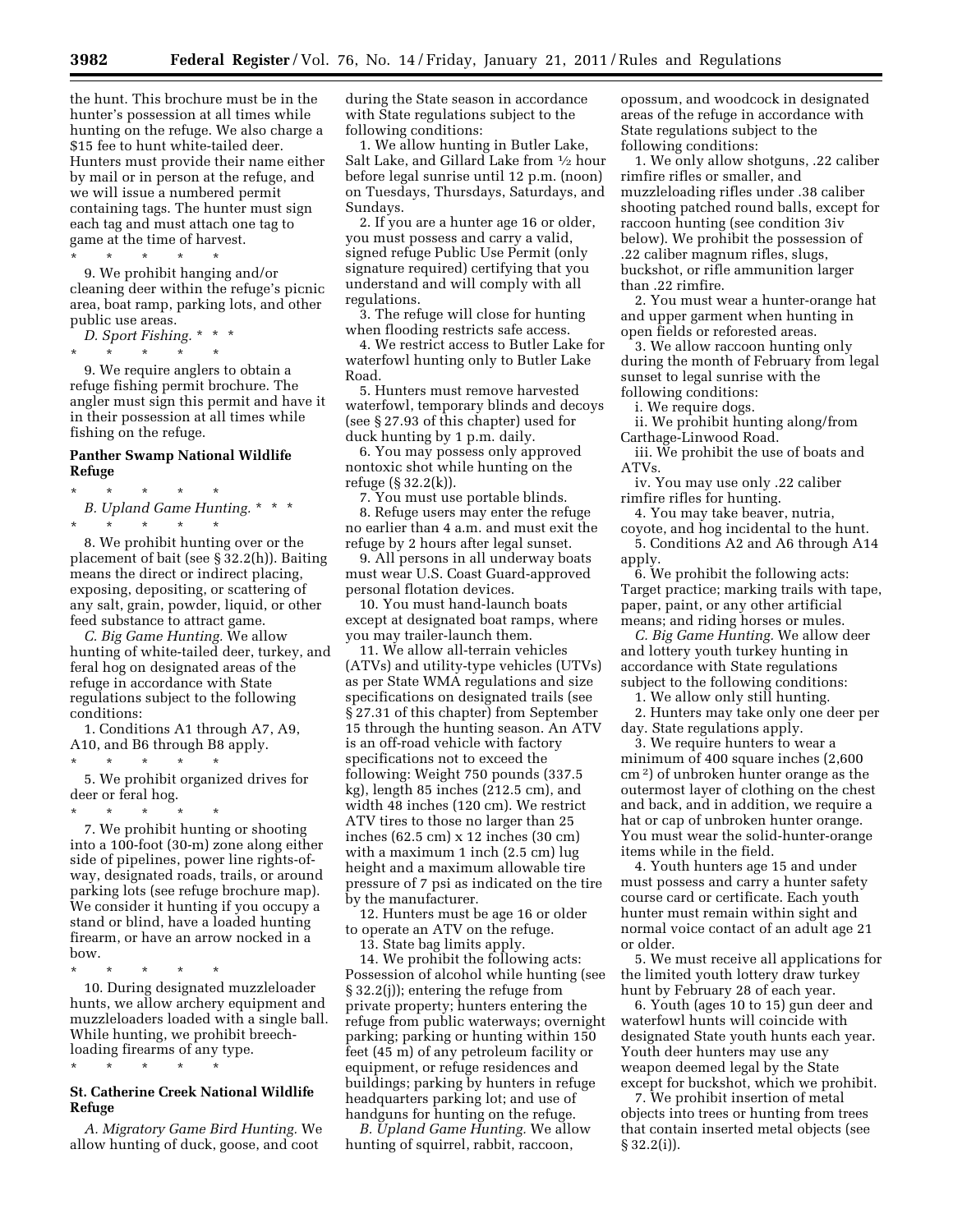8. We prohibit the use or possession of climbing spurs.

9. You must dismantle blinds and tripods, and you must remove stands from the tree each day. You must remove all stands, blinds, and tripods (see § 27.93 of this chapter) from the refuge before February 7 of each year.

10. You must check all deer harvested on the refuge at one of the three selfclearing, mandatory deer check stations.

11. State season bag limits apply. 12. Conditions A2, A6 through A14, B4, and B6 apply.

*D. Sport Fishing.* We allow fishing during daylight hours only from February 1 until the day prior to the State firearms season opening each year in accordance with State regulations subject to the following conditions:

1. We require a Public Use Permit (only signature required) for all anglers between ages 16 and 65.

2. We prohibit the use of ATVs (see § 27.31(f) of this chapter).

3. On the Sibley Unit, we prohibit motorized boats north of the Ring Levee. Anglers may hand-launch boats in Swamp Lake during nonflood conditions.

4. An adult age 21 or older must supervise youth age 15 and younger who may fish in the Kid's Pond. We prohibit adults from fishing in this pond.

5. We allow bow fishing. Bow anglers must abide by State law.

6. We allow nighttime bow fishing on the refuge but only through a Special Use Permit (FWS Form 3–1383) issued by the refuge manager.

7. We prohibit the following acts: Crawfishing and commercial fishing or possession of trotline equipment including limb lines, nets, traps, yo-yos, or jugs.

8. Conditions A10, A11, and A14 apply.

\* \* \* \* \*

#### **Yazoo National Wildlife Refuge**

*A. Migratory Game Bird Hunting.*  \* \* \*

\* \* \* \* \*

8. We are open for hunting within specific dates and areas during the State season except during limited draw deer hunts.

\* \* \* \* \*

*B. Upland Game Hunting.* \* \* \* \* \* \* \* \*

9. We prohibit hunting over or the placement of bait (see § 32.2(h)). Baiting means the direct or indirect placing, exposing, depositing, or scattering of any salt, grain, powder, liquid, or other feed substance to attract game.

*C. Big Game Hunting.* \* \* \*

1. Conditions A1 through A7, A9, B6, B7, and B9 apply.

\* \* \* \* \* 6. We prohibit hunting or shooting into a 100-foot (30-m) zone along either side of pipelines, power line rights-ofway, designated roads, trails, or around parking lots (see refuge brochure map). We consider it hunting if you occupy a stand or blind, have a loaded hunting firearm, or have an arrow nocked in a bow.

\* \* \* \* \*

\* \* \* \* \*

9. During designated muzzleloader hunts, we allow archery equipment and muzzleloaders loaded with a single ball. While hunting, we prohibit breechloading firearms of any type.

■ 18. Amend § 32.44 Missouri by: ■ a. Revising paragraphs C.1., C.2., C.4., and D.2. of Clarence Cannon National Wildlife Refuge;

■ b. Removing paragraph C.4.iv. and redesignating paragraph C.4.v. as paragraph C.4.iv. of Great River National Wildlife Refuge; and

■ c. Revising paragraphs A.1. and A.2., adding paragraphs A.6. through A.8., revising paragraph B., revising the introductory text of paragraph C., and revising paragraphs C.1., C.2., C.3., C.5., C.7., and D. of Mingo National Wildlife Refuge.

The revisions and additions read as follows:

#### **§ 32.44 Missouri.**

\* \* \* \* \*

#### **Clarence Cannon National Wildlife Refuge**

\* \* \* \* \* *C. Big Game Hunting.* \* \* \* 1. We allow hunting only during the State-designated managed deer hunts. 2. We require hunters to sign in and

out of the refuge each day. \* \* \* \* \*

4. We allow use of portable stands, but hunters must remove them at the end of each day. If assigned a specific blind location, you may hunt only from that location.

\* \* \* \* \* *D. Sport Fishing.* \* \* \* \* \* \* \* \*

\* \* \* \* \*

2. We allow only boat fishing. We allow bank fishing during managed refuge special events.

#### **Mingo National Wildlife Refuge**

*A. Migratory Game Bird Hunting.*  \* \* \*

1. We allow the use of hunting dogs only for waterfowl hunting, provided

the dogs are under the immediate control of the hunter at all times (see § 26.21(b) of this chapter).

2. We allow waterfowl hunting from 1⁄2 hour before legal sunrise until 1 pm. \* \* \* \* \*

6. We require hunters to go through the Missouri Department of Conservation daily draw process at Duck Creek Conservation Area to hunt in Pool 8.

7. We require hunters to read the current refuge hunting brochure that contains a hunting permit (signature only required). We require hunters to sign the permit and carry the signed brochure while hunting.

8. We prohibit the discharging of firearms, including air guns or any other weapons, on the refuge unless you are a hunter with a valid refuge brochure engaged in authorized activities during established seasons.

*B. Upland Game Hunting.* We allow hunting of squirrel only in the Public Hunting Area of the refuge in accordance with State regulations subject to the following conditions:

1. Conditions A3, A7, and A8 apply. 2. We allow hunter access to the public hunting from 11⁄2 hours before legal shooting time until 11⁄2 hours after

legal shooting time. 3. We require that all hunters register at the hunter sign-in stations and complete an Upland Game Hunt Report (FWS Form 3–2362) located at the exit kiosks prior to exiting the refuge.

4. We prohibit the use of dogs for squirrel hunting.

5. We allow squirrel hunting from the State opening day through September 30.

6. We allow upland game hunting only with shotguns and .22 caliber rimfire rifles.

7. We require squirrel hunters to wear a hunter-orange (*i.e.,* blaze or international orange) hat and a hunterorange shirt, vest, or coat. These hunterorange clothes need to be plainly visible from all sides while scouting or hunting during the overlapping portion of the squirrel, archery deer, and turkey seasons. Camouflage orange does not satisfy this requirement.

*C. Big Game Hunting.* We allow big game hunting in designated areas of the refuge in accordance with State regulations subject to the following conditions:

1. Conditions A3, A5, A7, A8, and B2 apply.

2. We require that all hunters register at the hunter sign-in stations and complete the Big Game Harvest Report (FWS Form 3–2359) located at the exit kiosks prior to exiting the refuge.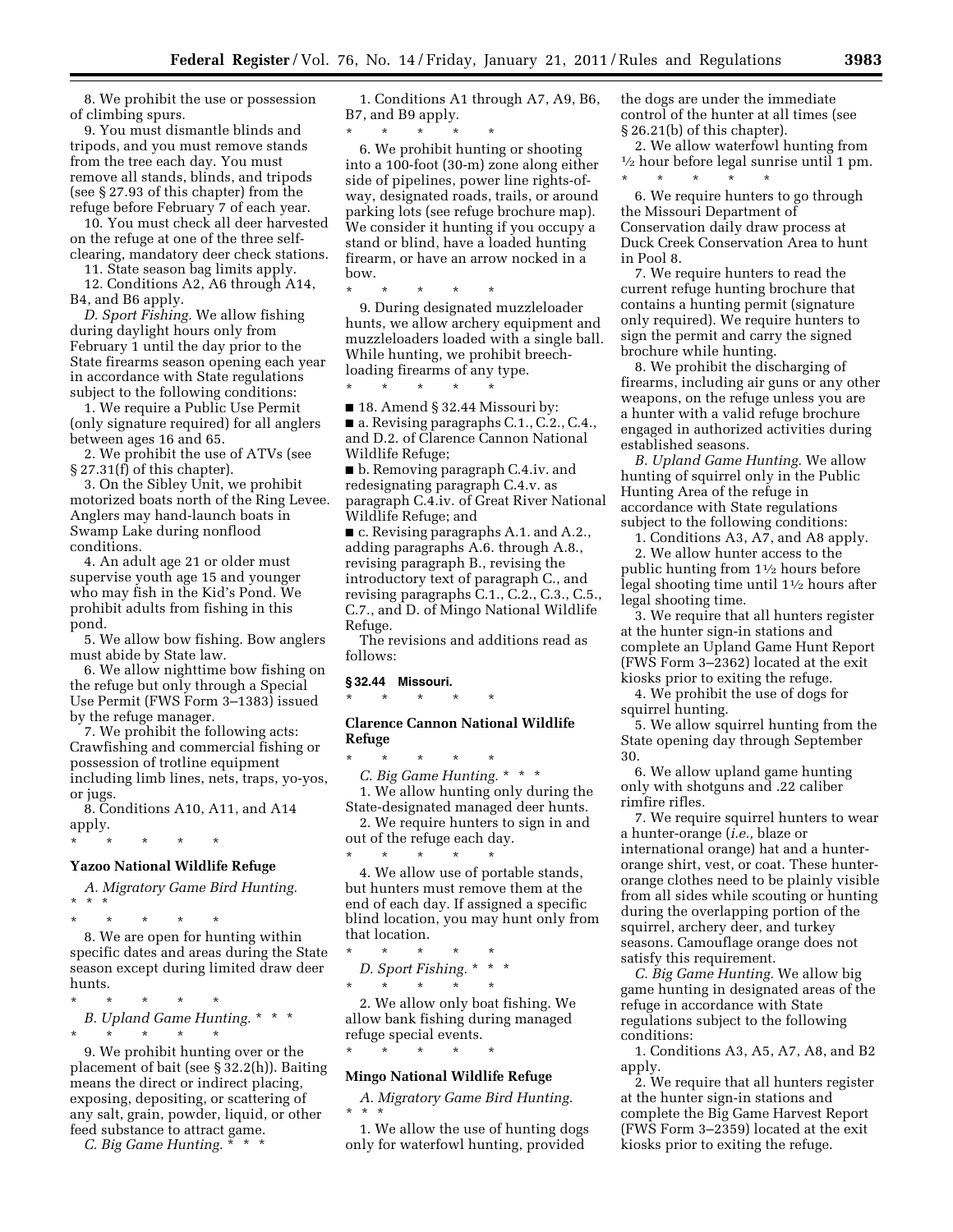3. We allow archery hunting for deer and turkey during the fall season. \* \* \* \* \*

5. We require archery deer hunters to wear a hunter-orange (*i.e.*, blaze or international orange) hat and a hunterorange shirt, vest, or coat. These hunterorange clothes need to be plainly visible from all sides while scouting or hunting during the overlapping portion of the squirrel, archery deer, and turkey seasons. Camouflage orange does not satisfy this requirement.

\* \* \* \* \* 7. We prohibit the distribution of bait or hunting with the aid of bait, salt, or other ingestible attractant (see § 32.2(h)).

\* \* \* \* \*

*D. Sport Fishing.* We allow fishing in designated areas of the refuge in accordance with State ''impounded waters'' regulations subject to the

following conditions:<br>1. We allow fishing year-round from  $\frac{1}{2}$  hour before legal sunrise until  $\frac{1}{2}$  hour after legal sunset in Red Mill Pond, Mingo River (south of Ditch 6 Road), Stanley Creek, May Pond, Fox Pond, and Ditches 2, 6, 10, and 11.

2. We allow fishing in moist soil units, Monopoly Marsh, Rockhouse Marsh, and Ditches 3, 4, and 5 only from March 1 through September 30.

3. We allow fishing in May Pond and Fox Pond only with rod and reel or pole and line. Anglers may only take bass greater than 12 inches (30 cm) in length from May Pond.

4. We prohibit the use or possession of gasoline-powered boat motors. We allow the use of electric trolling motors, except that we prohibit all motors within the Wilderness Area.

5. We require the removal of watercraft (see § 27.93 of this chapter) from the refuge at the end of each day's fishing activity.

6. We allow anglers to take nongame fish by nets and seines for personal use only from March 1 through September 30.

7. Anglers must attend trammel and gill nets at all times and plainly label them with the owner's name, address, and phone number.

8. We only allow the use of trotlines, throwlines, limb lines, bank lines, and jug lines from 1⁄2 hour before legal sunrise until  $\frac{1}{2}$  hour after legal sunset. Anglers must remove all fishing lines (see § 27.93 of this chapter) from the refuge at the end of each day's fishing. Anglers must mark each line with their name, address, and phone number.

9. We allow the take of common snapping turtle and soft-shelled turtle using only pole and line. We require all anglers to immediately release all

alligator snapping turtles (see § 27.21 of this chapter).

\* \* \* \* \* ■ 19. Amend § 32.46 Nebraska by adding paragraph C. of Fort Niobrara National Wildlife Refuge to read as follows:

# **§ 32.46 Nebraska.**

# \* \* \* \* \* **Fort Niobrara National Wildlife Refuge**

\* \* \* \* \* *C. Big Game Hunting.* We allow hunting of deer and elk on designated areas of the refuge in accordance with State regulations subject to the following conditions:

1. We require the submission of a Big/ Upland Game Hunt Application (FWS Form 3–2356). We require hunters to carry a refuge hunting access permit (hunt application signed by the refuge officer) while hunting. We require hunters to complete a Big Game Harvest Report (FWS Form 3–2359) and return it to the refuge at the conclusion of the hunting season.

2. We allow deer and elk hunting with muzzleloader and archery equipment. We prohibit deer and elk hunting with firearms capable of firing cartridge ammunition.

3. We establish the dates when the refuge is open to hunting access annually. We specify the hunting access dates on the refuge hunting access permit.

4. We allow deer and elk hunting in the area defined as, ''Those refuge lands situated north and west of the Niobrara River.'' We allow access to this area only from public road right-of-ways, the Niobrara River, or designated refuge parking areas. We prohibit hunting within 200 yards (180 m) of any public use facility.

5. We allow hunter access from 2 hours before legal sunrise until 2 hours after legal sunset. We prohibit overnight parking or camping.

6. We allow horses within the wilderness area. We limit horse use to three groups at a time and no more than five horses per group. We prohibit horses from 2 hours after legal sunset until 2 hours before legal sunrise. We require registration at the refuge headquarters prior to horse use during the hunting season. We limit horse access to the wilderness area via the refuge corrals and buffalo bridge.

7. We allow canoes, kayaks, and float tubes capable of carrying no more than four people on the Niobrara River below Cornell Dam.

8. We prohibit permanent tree stands, nails, screw-in steps, or other items that penetrate the outer bark of a tree. We

prohibit tree stands and ground blinds from being left in the same location for more than 7 consecutive days (see § 27.93 of this chapter). We require hunters to clearly mark (readable from the ground), with the hunter's name and date of erection, unattended tree stands and ground blinds.

\* \* \* \* \* ■ 20. Amend § 32.49 New Jersey by: ■ a. Revising paragraph A., adding paragraph B., and revising paragraph C. of Cape May National Wildlife Refuge; and

■ b. Revising Wallkill River National Wildlife Refuge to read as follows:

**§ 32.49 New Jersey.** 

\* \* \* \* \*

# **Cape May National Wildlife Refuge**

*A. Migratory Game Bird Hunting.* We allow hunting of waterfowl, coot, moorhen, rail, common snipe, and woodcock on designated areas of the refuge in accordance with State regulations subject to the following conditions:

1. We allow hunting only on those refuge tracts located west of Route 47 in the Delaware Bay Division and on those tracts north of Route 550 in the Great Cedar Swamp Division. We prohibit hunting on the Two Mile Beach Unit.

2. Any time the State hunting regulations specify the requirement that hunters wear orange-colored clothing, you must wear, in a visible manner on head, chest, and back, a minimum of 400 square inches (2,600 cm2) of solidcolored, hunter-orange clothing or material. This must consist of a vest and hat or a jacket and hat. We prohibit blaze-orange camouflage.

3. You must remove all hunting blind materials, boats, and decoys at the end of each hunting day (see § 27.93 of this chapter). We prohibit permanent or pit blinds.

4. The common snipe season on the refuge begins with the start of the State early woodcock south zone season and continues through the end of the State common snipe season.

5. You may possess only approved nontoxic shot in the field while hunting migratory game birds (see § 32.2(k)).

6. We allow the use of retrieving and/ or pointing dogs; however, the dogs must be under the hunter's control at all times (see § 26.21(b) of this chapter), and we prohibit groups of three or more dogs per hunter. We prohibit dog training at all times

- 7. We prohibit hunting on Sunday.
- 8. We prohibit falconry.

9. We prohibit motorized and nonmotorized vehicles on refuge lands. This includes, but is not limited to,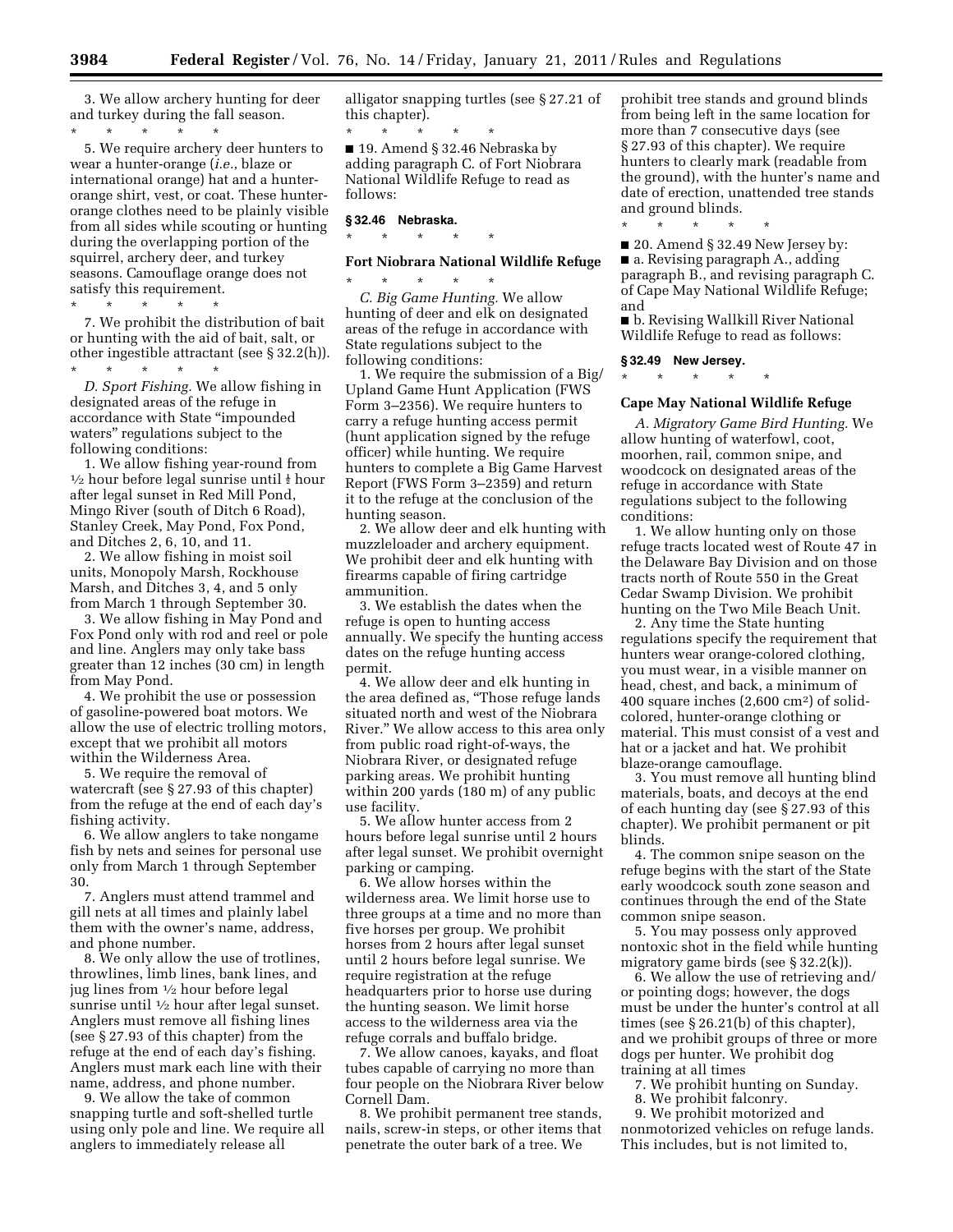vehicles, all-terrain vehicles, dirt bikes, motorcycles, and bicycles.

10. We prohibit hunting on all areas posted ''Area Closed'' and all areas marked as closed on the refuge ''Hunt Map.''

*B. Upland Game Hunting.* We allow hunting of rabbit and squirrel on designated areas of the refuge in accordance with State regulations subject to the following conditions:

1. Conditions A1, A2, and A7 through A10 apply.

2. We will allow rabbit and squirrel hunting following the end of the State's Six-Day Firearm Season for white-tailed deer, and it will end at the close of the regular rabbit and squirrel season.

3. We prohibit the use of dogs for hunting rabbit and squirrel. We prohibit dog training at all times.

4. You must remove all hunting stands, blinds, and hunting materials at the end of each hunting day (see § 27.93 of this chapter). We prohibit permanent stands or blinds. We prohibit marking (this includes but is not limited to, the use of flagging, bright eyes, tacks, and paint), cutting, and/or removal of trees or vegetation (see § 27.61 of this chapter).

*C. Big Game Hunting.* We allow hunting of white-tailed deer and turkey on designated areas of the refuge in accordance with State regulations subject to the following conditions:

1. We allow hunting of white-tailed deer on all areas of the refuge except for the Two Mile Beach Unit, areas posted "Area Closed," and all areas marked as closed on the refuge ''Hunt Map.''

2. We allow turkey hunting only on refuge tracts located north of County Route 550 in the Great Cedar Swamp Division. We prohibit hunting on the Two Mile Beach Unit, areas posted "Area Closed," and all areas marked as closed on the refuge ''Hunt Map.''

3. We prohibit the use of dogs for deer and turkey hunting.

4. Conditions A2 and A7 through A10 apply.

5. We prohibit the marking (this includes but is not limited to, the use of flagging, bright eyes, tacks, and paint), cutting, and/or removal of trees or vegetation (see § 27.61 of this chapter).

6. You must remove all deer hunting stands, blinds, and hunting materials at the end of the State deer hunting season (see § 27.93 of this chapter). We prohibit permanent stands or blinds. You should mark tree stands with owner information (name, address, and phone number).

7. You must remove all turkey hunting stands, blinds, hunting

materials, and decoys at the end of each hunting day (see § 27.93 of this chapter). \* \* \* \* \*

#### **Wallkill River National Wildlife Refuge**

*A. Migratory Game Bird Hunting.* We allow hunting of migratory birds on designated areas of the refuge in accordance with State of New Jersey regulations and subject to the following conditions:

1. You must submit a Migratory Bird Hunt Application (FWS Form 3–2357) to hunt on the refuge. We require hunters to possess a signed refuge hunt permit (name and address only) at all times while scouting and hunting on the refuge. We charge a fee for all hunters except youth age 16 and younger.

2. We issue one companion permit (no personal information) at no charge to each hunter. We allow companions to observe and/or call but not to shoot a firearm or bow. Companion and hunters must set up in the same location.

3. We provide hunters with hunt maps and parking permits (name only) which they must clearly display in their vehicle. Hunters who park on the refuge must park in identified hunt parking areas.

4. We provide a designated hunting area at 119 Owens Station Road, Vernon, New Jersey. We reserve this property for the exclusive use of those physically challenged individuals who have produced evidence of the NJ Permit to Shoot or Hunt from a Stationary Vehicle and possess a signed, disabled hunter refuge permit.

5. We prohibit the use of all-terrain vehicles (ATVs) on the refuge.

6. We require hunters to wear, in a conspicuous manner, a minimum of 400 square inches (2,600 cm2) of solid-color, hunter-orange clothing or material on the head, chest and back, except when hunting ducks and geese.

7. We prohibit hunters using or erecting permanent or pit blinds.

8. We require hunters to remove all hunting blind material, boats, and decoys from the refuge at the end of each hunting day (see § 27.93 of this chapter).

9. We allow pre-hunt scouting; however, we prohibit the use of dogs during scouting.

10. We limit the number of dogs per hunting party to no more than two dogs.

11. We allow hunters to enter the refuge 2 hours before shooting time, and they must leave no later than 2 hours after the end of shooting time.

12. We prohibit the hunting of crows on the refuge.

*B. Upland Game Hunting.* [Reserved] *C. Big Game Hunting.* We allow hunting of white-tailed deer and wild

turkey on designated areas of the refuge in accordance with State of New Jersey regulations and subject to the following conditions:

1. You must submit a Big Game Hunt Application (FWS Form 3–2356) to hunt on the refuge. We require hunters to possess a signed refuge hunt permit (name and address only) at all times while scouting and hunting on the refuge. We charge a fee for all hunters except youth age 16 and younger.

2. Conditions A3 through A5, A9, and A11 apply.

3. We require firearm hunters to wear, in a conspicuous manner, a minimum of 400 square inches (2,600 cm2) of solidcolor, hunter-orange clothing or material on the head, chest and back. Bow hunters must meet the same requirements when firearm season is also open. We do not require turkey hunters to wear orange at any time.

4. We require hunters to remove all stands and other hunting material from the refuge at the end of each hunting day (see § 27.93 of this chapter).

5. We allow pre-hunt scouting; however, we prohibit the use of dogs during scouting or while turkey hunting.

6. We allow deer drives only on the last day of each hunt season.

7. We prohibit baiting on refuge lands (see § 32.2(h)).

*D. Sport Fishing.* We allow fishing in designated sections of the refuge in both New York and New Jersey in accordance with State regulations and subject to the following conditions:

1. We allow fishing in and along the banks of the Wallkill River. We allow shore fishing only in the pond at refuge headquarters and the ponds located at 285 Lake Wallkill Road, Vernon, New Jersey.

2. Anglers may fish from legal sunrise to legal sunset.

3. We require that anglers park in designated parking areas to access the Wallkill River through the refuge.

4. On refuge ponds, you may perform only catch-and-release fishing. We prohibit the use of live bait fish on refuge ponds.

5. We prohibit ice fishing on refuge ponds.

6. We prohibit the taking of reptiles and amphibians.

7. We prohibit the digging or collecting of bait.

8. We prohibit commercial fishing on the refuge.

■ 21. Amend § 32.50 New Mexico by:

■ a. Revising paragraph C.1. of Bitter

Lake National Wildlife Refuge; and

■ b. Revising the introductory text of paragraph C. and adding paragraphs C.5. through C.16. of Bosque del Apache National Wildlife Refuge.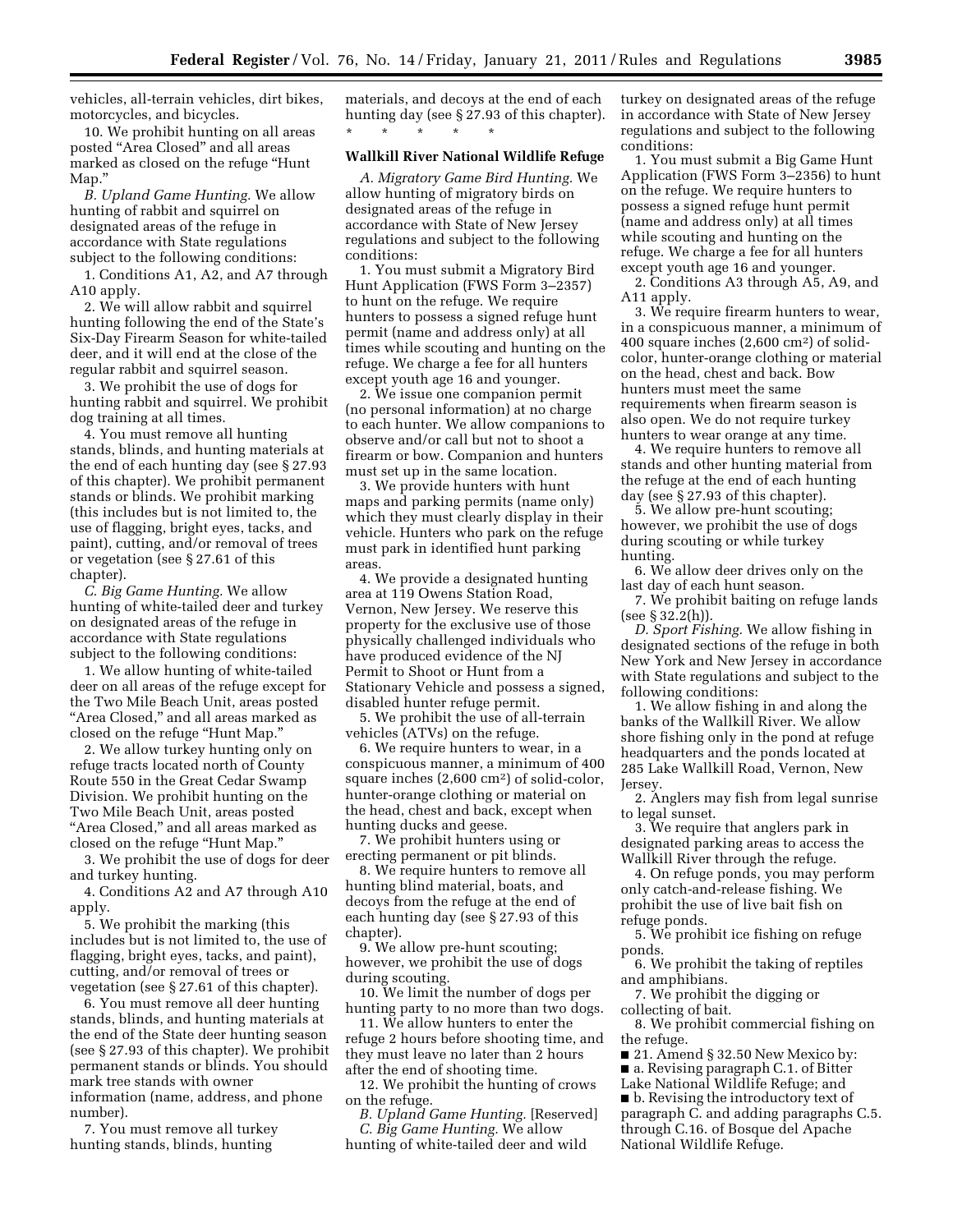The revisions and additions read as follows:

#### **§ 32.50 New Mexico.**

\* \* \* \* \*

# **Bitter Lake National Wildlife Refuge**

\* \* \* \* \*

*C. Big Game Hunting.* \* \* \*

1. We restrict all hunting to the North Tract (including Salt Creek Wilderness Area and the portion of the refuge located north of U.S. Highway 70) in accordance with State seasons and regulations, with the specification that you may hunt and take feral hog (no bag limit) only while legally hunting deer and only with the weapon legal for deer on that day in that area.

\* \* \* \* \*

#### **Bosque del Apache National Wildlife Refuge**

\* \* \* \* \* *C. Big Game Hunting.* We allow hunting of mule deer, oryx, and male Rio Grande turkey on designated areas of the refuge in accordance with State regulations subject to the following conditions:

\* \* \* \* \*

5. We prohibit hunting from a vehicle and hunting from blinds along roads.

6. Youth hunters age 17 and under must successfully complete a Stateapproved hunter education course prior to the refuge hunt. While hunting, each youth must possess and carry a card or certificate of completion.

7. Each youth hunter must remain within sight and normal voice contact of an adult companion age 21 or older. Each adult companion can supervise no more than one youth hunter. We issue one adult companion permit at no charge to each youth hunter drawn. We allow adult companions to observe and call, but they cannot shoot a firearm or bow. Adult companions and youth hunters must set up at the same location.

8. We allow male Rio Grande turkey hunting for youth in two areas of the refuge: The north hunting area and the south hunting area. We provide maps with the refuge permit, which each hunter must carry, that show these areas in detail.

9. You must possess and carry a Big/ Upland Game Hunting Application (FWS Form 3–2356) for hunting of male Rio Grande turkey. The permit is available only to youth hunters and is available through a lottery drawing. You must postmark applications by March 1 of each year. A \$6 nonrefundable application fee must accompany each hunt application.

10. We allow hunting of male Rio Grande turkey for youth hunters only on dates determined by refuge staff. We will announce hunt dates by September 1 of each year. Hunters must report to the refuge headquarters by 4:45 a.m. each hunt day. Legal hunting hours run from 1⁄2 hour before legal sunrise and will not extend past 5 p.m. local time.

11. We will limit the Youth Rio Grande Turkey Hunt to four weekends during the New Mexico Spring Turkey Hunting Season. We will publish specific dates and bag limits every year in the hunting brochure.

12. We will select a minimum of four hunters and a maximum of eight hunters in a random drawing of qualified applicants every year depending on annual male Rio Grande turkey population census.

13. We allow scouting of the turkey hunt units only on the Friday before the actual hunt weekend. Scouting can occur only during normal refuge hours of visitation. Drawn hunters and their parents or legal guardians should contact the refuge in advance for more information regarding scouting of proposed hunt units.

14. We allow temporary blinds for turkey hunts, and hunters must remove them from the refuge daily (see § 27.93 of this chapter). It is unlawful to mark any tree or other refuge structure with paint, flagging tape, ribbon, cat-eyes, or any similar marking device.

15. We allow youth hunters only one legally harvested male Rio Grande turkey per hunt.

16. Hunters must check out of the designated hunt unit and have their harvested turkey checked by refuge staff prior to leaving the refuge. \* \* \* \* \*

■ 22. Amend § 32.52 North Carolina by: ■ a. Revising the introductory text of paragraph D. and revising paragraph D.1. of Mackay Island National Wildlife Refuge;

■ b. Removing paragraph A.3., redesignating paragraphs A.4. and A.5. as paragraphs A.3. and A.4., revising paragraphs B.1., C.1., C.2., and C.4., removing paragraph C.6., redesignating paragraphs C.7. through C.14. as paragraphs C.6. through C.13., revising newly redesignated paragraphs C.7. and C.13., and adding a new paragraph C.14. of Pee Dee National Wildlife Refuge; and

■ c. Revising paragraphs A.1., A.6., and B.6., adding paragraph C.1., and revising paragraphs C.3., C.5. through C.7., C.9., and D.1. of Pocosin Lakes National Wildlife Refuge.

The revisions and additions read as follows:

**§ 32.52 North Carolina.** 

\* \* \* \* \*

**Mackay Island National Wildlife Refuge** 

\* \* \* \* \*

*D. Sport Fishing.* We allow fishing on designated areas of the refuge in accordance with State regulations subject to the following conditions:

1. We allow fishing only from legal sunrise to legal sunset from March 15 through October 15 with the exception that we allow bank fishing in Corey's Ditch and the canal adjacent to the Kotts Island Causeway year-round. The 0.3 Mile Loop Trail and the terminus of the canal immediately adjacent to the Visitor's Center are open year-round, but we close them during Refuge Permit Deer Hunts.

**Pee Dee National Wildlife Refuge** 

\* \* \* \* \*

\* \* \* \* \*

*B. Upland Game Hunting.* \* \* \* 1. Conditions A1 through A4 apply (with the following exception to condition A2: Each adult may supervise no more than one youth hunter).

\* \* \* \* \* *C. Big Game Hunting.* \* \* \*

1. Conditions A1 through A4 apply (with the following exception to condition A2: Each adult may supervise no more than one youth hunter).

2. We require each person participating in a muzzleloader or firearms quota hunt to possess a nontransferable refuge Special Use Quota Hunt Permit. You may apply for Quota Hunt Permits by submitting a completed Quota Deer Hunt Application (FWS Form 3–2354) available at the refuge office.

\* \* \* \* \*

4. Youth quota hunts are for hunters ages 10–15. We prohibit supervising adults from hunting while participating in a youth quota hunt. We allow no more than one supervising adult for each youth possessing a permit on quota hunts.

\* \* \* \* \*

\* \* \* \* \*

7. We prohibit placing a tree stand on the refuge more than 4 days prior to the opening day of the deer hunt in which hunters will be participating. Hunters must remove the tree stands (see § 27.93 of this chapter) by the last day of that hunt.

13. During refuge muzzleloader and firearms deer hunts, we prohibit all other public use in refuge hunting areas.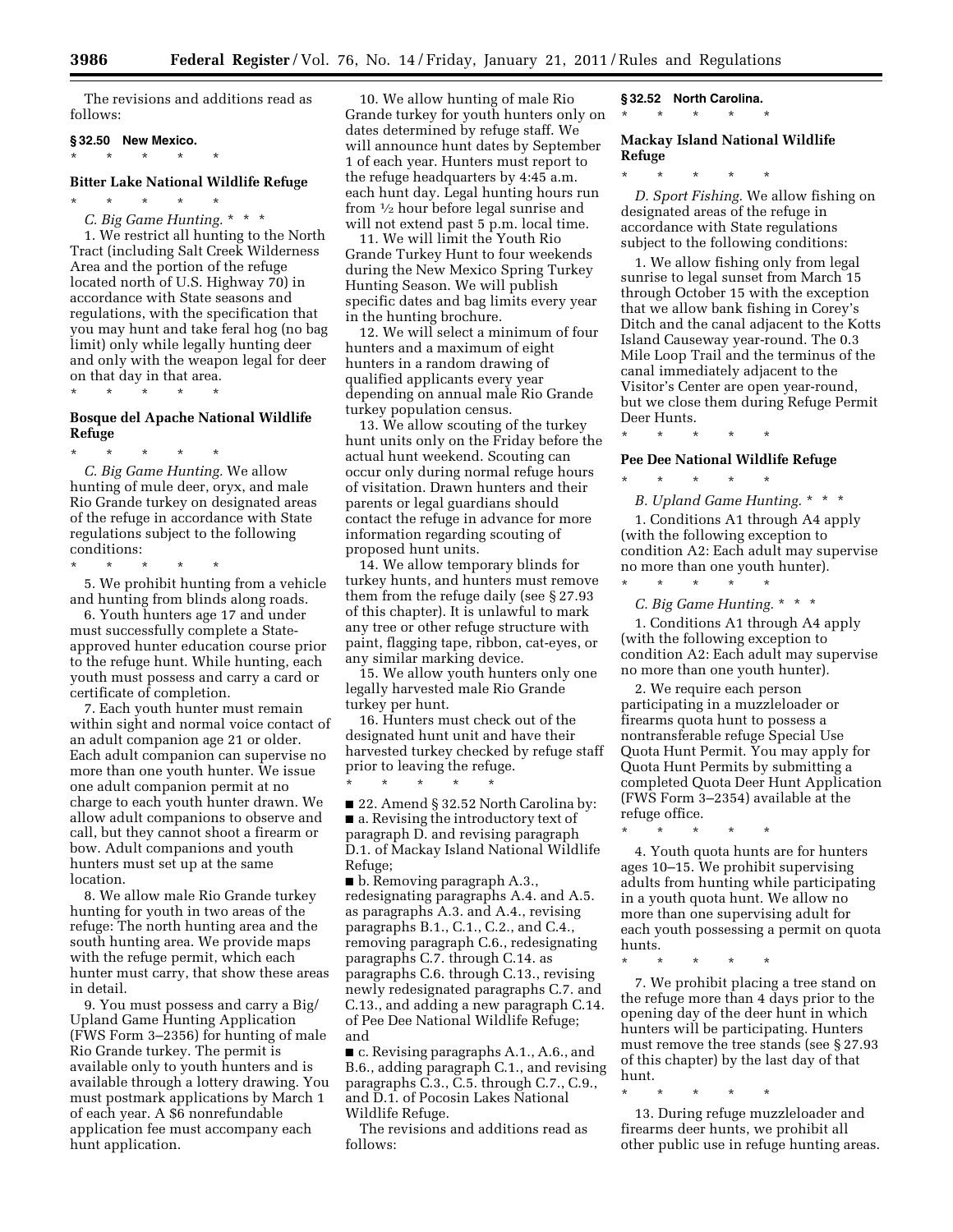14. We prohibit big game hunting within 100 feet (30 m) of any vehicle or road open to vehicle traffic. \* \* \* \* \*

#### **Pocosin Lakes National Wildlife Refuge**

*A. Migratory Game Bird Hunting.*  \* \* \*

1. We prohibit hunting on the Davenport and Deaver tracts (which include the area surrounding the Headquarters/Visitor Center and the Scuppernong River Interpretive Boardwalk), the Pungo Shop area, New Lake, refuge lands between Lake Phelps and Shore Drive, that portion of the Pinner Tract east of SR 1105, the portion of Western Road between the intersection with Seagoing Road and the gate to the south, and the unnamed road at the southern boundary of the refuge land located west of Pettigrew State Park's Cypress Point Access Area. During November, December, January, and February, we prohibit all public entry on Pungo and New Lakes, Duck Pen Road, and the Pungo Lake, Riders Creek, and Dunbar Road banding sites. \* \* \* \* \*

6. We prohibit the discharge of any firearm and the use of any other weapons on the refuge except for hunting as authorized in this section. We prohibit taking and attempting to take wildlife and discharging a firearm within 100 feet (30 m) of any vehicle on any road or trail.

\* \* \* \* \* *B. Upland Game Hunting.* \* \* \* \* \* \* \* \*

6. You may possess only approved nontoxic shot (see § 32.2(k)) while hunting upland game on and west of Evans Road.

\* \* \* \* \* *C. Big Game Hunting.* \* \* \* 1. Conditions A1 through A7 apply. \* \* \* \* \*

3. We allow the use of only shotguns, muzzleloaders, and bow and arrow for deer and feral hog hunting. We allow disabled hunters to use crossbows but only while possessing the required State permit. We allow hunters to take feral hog in any area when the area is open to hunting deer. We allow hunters to take feral hog using bow and arrow (during the State bow and arrow and gun deer seasons), muzzleloaders (during the State muzzleloader and gun deer seasons), and firearms (during the State gun deer season). In addition, hunters may take feral hog on the Frying Pan Unit during all open firearm seasons.

\* \* \* \* \* 5. We only allow deer hunting with shotguns and muzzleloaders on the

Pungo Unit while possessing a valid permit from the North Carolina Wildlife Resources Commission for the Pocosin Lakes National Wildlife Refuge—Pungo Unit—Either Sex deer special hunts. We schedule these special 2-day (Friday and Saturday) hunts for certain weeks in late September and October. We require a fee that validates the State permit to participate in these special hunts.

6. During the special hunts described in condition C5, we allow only permitted hunters on the Pungo Unit. We allow only permitted hunters on the Pungo Unit from 1 hour before legal shooting time until 1 hour after legal shooting time.

7. Prior to December 1, we allow deer hunting with bow and arrow on the Pungo Unit during all State deer seasons, except during the muzzleloading season and except during the special hunts described in condition C5.

\* \* \* \* \* 9. We allow the use of only portable deer stands (tree climbers, ladders, tripods, etc.). Hunters may use ground

blinds, chairs, buckets, and other such items for hunting, but we require that you remove all of these items (see § 27.93 of this chapter) at the end of each day, except that hunters with a valid permit for the special hunts described in condition C5 may install one deer stand on the Pungo Unit the day before the start of their hunt and leave it until the end of the 2nd day of their 2-day hunt. You must tag any stands left overnight on the refuge with the hunter's name, address, and telephone number.

\* \* \* \* \* *D. Sport Fishing.* \* \* \*

1. We allow fishing only in Pungo Lake and New Lake from March 1 through October 31, except that we close Pungo Lake and the entire Pungo Unit to fishing during the special hunts described in condition C5.

■ 23. Amend § 32.53 North Dakota by revising paragraphs B., C., and D. of Upper Souris National Wildlife Refuge to read as follows:

#### **§ 32.53 North Dakota.**

\* \* \* \* \*

# \* \* \* \* \*

# **Upper Souris National Wildlife Refuge**

\* \* \* \* \* *B. Upland Game Hunting.* We allow hunting of sharp-tailed grouse, Hungarian partridge, and pheasant on designated areas of the refuge in accordance with State regulations subject to the following conditions:

1. We allow the use of dogs for hunting and retrieving of upland game birds. Dogs must be under direct control of the hunter (see § 26.21(b) of this chapter).

2. We open for hunting on Unit I during the State hunting season. Unit I includes all refuge land north of the township road that runs east of Tolley, across Dam 41 (Carter Dam), and east to State Route 28.

3. We open for hunting on Unit II during the State hunting season, except we close from the first day of the regular State waterfowl season through the last day of State deer gun season. Unit II includes refuge land between Lake Darling Dam and Unit I.

4. We close land south of Lake Darling Dam to all upland game bird hunting.

5. We prohibit hunting the area around refuge headquarters, buildings, shops, and residences. We post these areas with "Closed to Hunting" signs.

6. We prohibit remaining on the refuge between the hours of 10 p.m. to 5 a.m.

7. We prohibit the use of snowmobiles, all-terrain vehicles (ATVs), off-highway vehicles (OHVs), utility-terrain vehicles (UTVs), bicycles, or similar vehicles on the refuge.

8. We prohibit accessing refuge lands from refuge waters, including Lake Darling and the Souris River.

9. We prohibit the use of horses, mules, or similar livestock on the refuge during all hunting seasons.

10. We require the use of approved nontoxic shot for all upland game hunting as identified in § 20.21(j) of this chapter.

*C. Big Game Hunting.* We allow deer hunting on designated areas of the refuge in accordance with State regulations subject to the following conditions:

1. We only allow the use of portable tree stands and ground blinds. We prohibit leaving stands and blinds overnight (see § 27.93 of this chapter) on the refuge.

2. We prohibit the use of flagging, trail markers, paint, reflective tacks, or other types of markers (see § 27.93 of this chapter).

3. We prohibit the use of trail cameras and other electronic equipment left overnight.

4. We prohibit remaining on the refuge between the hours of 10 p.m. to 5 a.m.

5. Conditions B5 and B7 through B9 apply.

6. We prohibit entry to the refuge before 12 p.m. (noon) on the first day of the respective bow, gun, or

muzzleloader deer hunting seasons. *D. Sport Fishing.* We allow sport fishing on designated areas of the refuge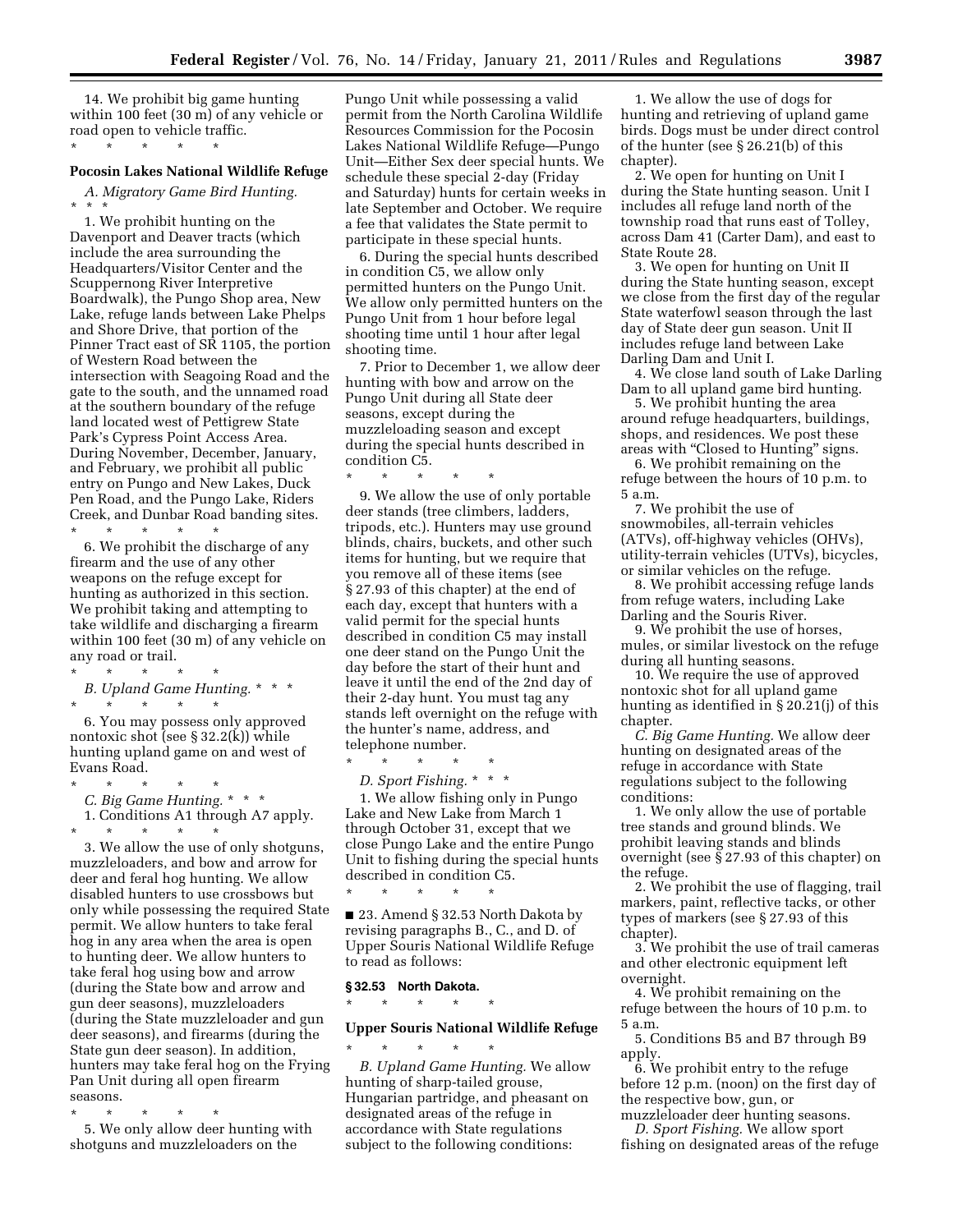in accordance with State regulations subject to the following conditions:

1. We allow the use of fishing boats, canoes, kayaks, and float tubes in designated boat fishing areas from Lake Darling Dam north to State Highway 28 (Greene) crossing for fishing from May 1 through September 30.

2. We allow fishing from nonmotorized vessels only on the Beaver Lodge Canoe Trail from May 1 through September 30.

3. We allow boating and fishing from vessels on the Souris River from Mouse River Park to the north boundary of the refuge from May 1 through September 30.

4. We allow shore fishing in designated areas. Consult with the refuge manager or refuge fishing brochure for specific areas.

5. You may ice fish in all ice-covered waters of the Souris River and Lake Darling.

6. We prohibit remaining on the refuge between the hours of 10 p.m. and 5 a.m.

7. We prohibit the use of snowmobiles, all-terrain vehicles (ATVs), off-highway vehicles (OHVs), utility-terrain vehicles (UTVs), amphibious vehicles, personal watercraft (PWCs), bicycles, or similar vehicles on the refuge.

8. We prohibit swimming, sailing, water skiing, pleasure boating, and overnight use or camping.

9. You may drive licensed cars and pickups on the ice from Lake Darling Dam north to Carter Dam (Dam 41) for ice fishing.

10. We allow access to sites for ice fishing. Consult with the refuge manager or refuge fishing brochure for specific areas.

11. We allow walk-in access only at designated sites on the Souris River north of Carter Dam (Dam 41) and south of Lake Darling Dam for ice fishing.

12. We allow you to place fish houses overnight on the ice of Lake Darling subject to State regulations.

13. We prohibit leaving fish houses overnight or unattended on refuge uplands or in parking areas.

14. We allow anglers to place portable fish houses on the Souris River north of Carter Dam (Dam 41) and south of Lake Darling Dam for ice fishing, but anglers must remove the fish houses from the refuge daily (see § 27.93 of this chapter). \* \* \* \* \*

■ 24. Amend § 32.54 Ohio by revising paragraphs A.1., C.1., and C.2. of Ottawa National Wildlife Refuge to read as follows:

#### **§ 32.54 Ohio.**

\* \* \* \* \*

# **Ottawa National Wildlife Refuge**

*A. Migratory Game Bird Hunting.*  \* \* \*

1. You must possess and carry a Stateissued permit. All hunters must checkin and out at the State hunter check station.

\* \* \* \* \*

*C. Big Game Hunting.* \* \* \* 1. We require hunters to possess and carry a State-issued permit.

2. We require that hunters check out at the refuge check station with a Big Game Harvest Report (FWS Form 3–2359) no later than 6 p.m.

\* \* \* \* \*

■ 25. Amend § 32.55 Oklahoma by: ■ a. Revising paragraph A.1., adding paragraphs A.7. through A.9., revising paragraphs B.1. and B.2., adding paragraph B.10., revising paragraphs C. and D.5., and adding paragraphs D.10. and D.11. of Deep Fork National Wildlife Refuge; and

■ b. Revising paragraph A., the introductory text of paragraph B., and B.1. of Sequoyah National Wildlife Refuge.

The revisions and additions read as follows:

# **§ 32.55 Oklahoma.**

\* \* \* \* \*

**Deep Fork National Wildlife Refuge** 

*A. Migratory Game Bird Hunting.*  \* \* \*

1. You must possess and carry a free signed refuge permit (signed refuge brochure).

\* \* \* \* \* 7. We prohibit horse and mule riding while hunting on the refuge.

8. We provide access for hunters with disabilities. Please contact the refuge office for additional information.

9. Persons possessing, transporting, or carrying firearms on the refuge must comply with all provisions of State and local law. Persons may only use (discharge) firearms in accordance with refuge regulations (50 CFR 27.42 and specific refuge regulations in part 32).

*B. Upland Game Hunting.* \* \* \*

1. You must possess and carry a signed refuge permit (signed refuge brochure) for squirrel, rabbit, and raccoon. We require no fee.

2. We allow shotguns, .22 and .17 caliber rimfire rifles, and pistols for rabbit and squirrel hunting. We require the use of nontoxic shot when using a shotgun (see § 32.2(k)).

\* \* \* \* \*

10. Conditions A7, A8, and A9 apply. *C. Big Game Hunting.* We allow hunting of white-tailed deer and feral hog on designated areas of the refuge in

accordance with State regulations subject to the following conditions:

1. You must possess and carry a refuge Special Use Permit (FWS Form 3–1383) for the archery deer hunt only. Hunters must turn in a Big Game Harvest Report (FWS Form 3–2359) by December 31 annually. Failure to submit the report will render the hunter ineligible for the next year's limited season archery deer hunt.

2. We will offer a limited season archery deer hunt following the controlled deer hunt.

3. You may hunt feral hog during any established refuge hunting season. Refuge permits (either a signed refuge brochure, Special Use Permit, or a Stateissued controlled hunt permit) and legal weapons apply for the current hunting season.

4. We prohibit scouting when we are conducting controlled deer hunts.

5. We offer refuge-controlled deer hunts (primitive weapon, disabled primitive, youth primitive). We require hunters to possess a permit (a Stateissued controlled hunt permit) and pay a fee for these hunts. For information concerning the hunts, contact the refuge office or the State.

6. We prohibit off-road vehicle use (see § 27.31 of this chapter).

7. Conditions A7, A8, and A9 apply. 8. Hunters may place no more than one stand on the refuge. Stands may not be in place until the day the hunt begins. Hunters must remove stands the day the hunt ends.

9. We allow take of feral hog only during daylight hours, and they must be dead prior to removal from the refuge.

*D. Sport Fishing.* \* \* \* \* \* \* \* \*

5. We allow bowfishing on the refuge from legal sunrise to legal sunset from March 1 to September 30 except during the Youth and Adult Controlled Turkey Hunts. Please contact the refuge for more information.

10. We provide access for anglers with disabilities. Please contact the refuge office for additional information.

11. Conditions A7 and A9 apply.

\* \* \* \* \*

\* \* \* \* \*

#### **Sequoyah National Wildlife Refuge**

*A. Migratory Game Bird Hunting.* We allow hunting of duck, goose, dove, coot, snipe, and woodcock on designated areas of the refuge in accordance with State regulations subject to the following conditions:

1. We require an annual refuge permit (Migratory Bird Hunt Application; FWS Form 3–2357) for all hunting. The hunter must possess and carry the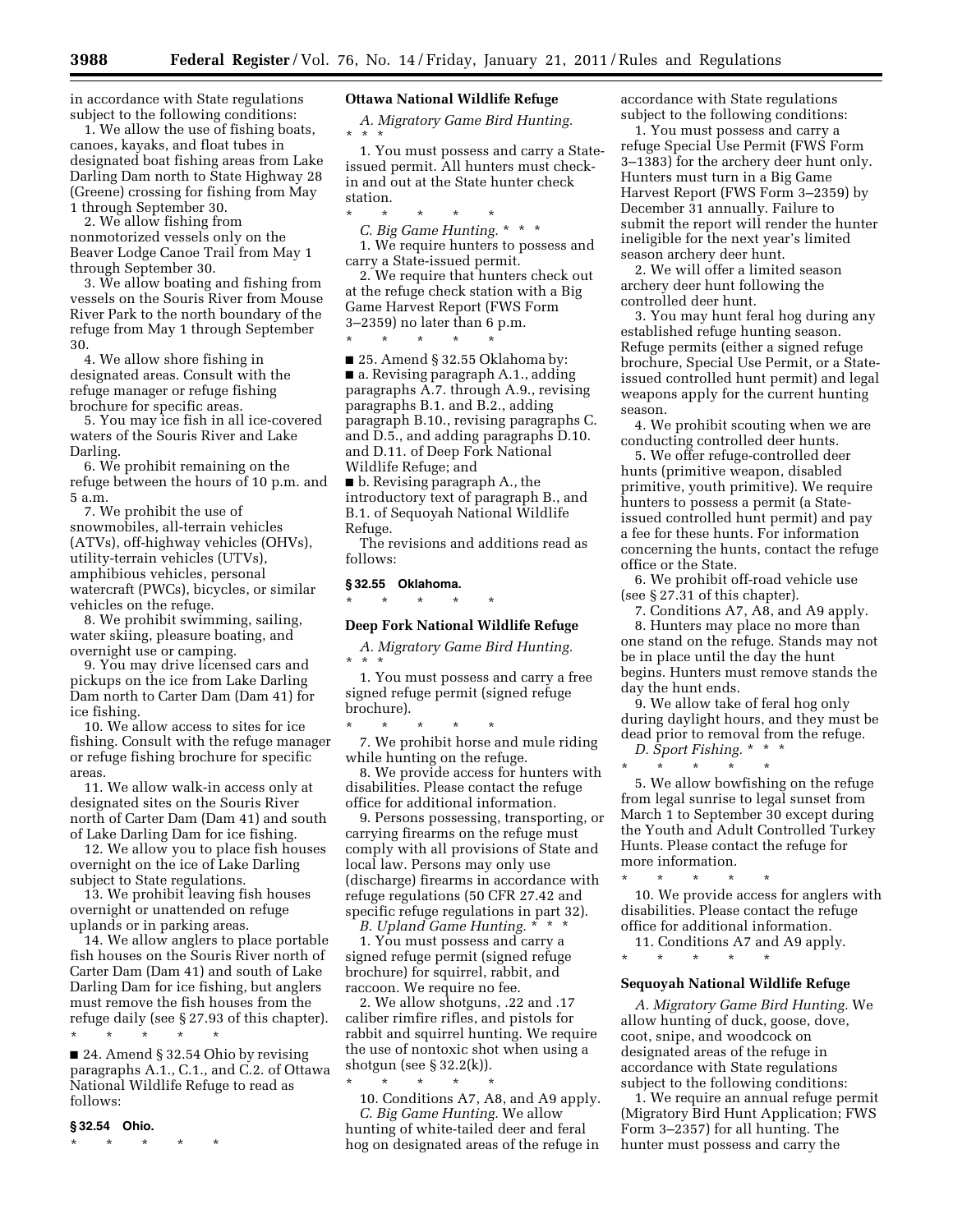signed permit while hunting. We require hunters to abide by all terms and conditions listed on the permit.

2. We open the refuge to hunting only on Saturdays, Sundays, Mondays, and Tuesdays. We prohibit hunters from entering the land portion of the Sandtown Bottom Unit or any portion of Sally Jones Lake before 5 a.m. Hunters must leave the area by 1 hour after legal sunset. We prohibit hunting or shooting within 50 feet (15 m) of designated roads or parking areas. All hunters must park in designated parking areas.

3. We designate the east portion of Sandtown Bottom Unit and the portion of Robert S. Kerr Reservoir, from Tuff boat ramp to the confluence of Vian Creek, as a Wildlife Use Area, and we close it to all entry, except for the designated hiking trail, from September 1 through March 31. We mark the closed area with signs and buoys.

4. Season lengths and bag limits will be in accordance with State regulations with the exception that all hunting, except for the conservation light goose season, will close on January 31 of each year. If a conservation light goose season is in effect, it will follow State regulations with the exception of special regulations and hunting days.

5. Hunters must use only legal shotguns and approved nontoxic shot for migratory bird hunting. Persons possessing, transporting, or carrying firearms on national wildlife refuges must comply with all provisions of State and local law. Persons may only use (discharge) firearms in accordance with refuge regulations (50 CFR 27.42 and specific refuge regulations in part 32).

6. We prohibit construction of pit blinds or permanent blinds. You must reduce blinds to a natural appearance or remove them (see § 27.93 of this chapter) at the end of the day. You must remove all empty shells, litter, decoys, boats, or other personal property (see §§ 27.93 and 27.94 of this chapter) at the end of the day. We prohibit camping in boats or otherwise spending the night on any area of the refuge.

7. We allow boats, and you must operate them under applicable State laws and comply with all licensing and marking regulations from their State of origin.

8. We prohibit guiding or outfitting for commercial purposes.

9. We prohibit hunters from using refuge boat ramps to access hunting areas outside the refuge boundary on days when we close the refuge for hunting certain species or for any species not hunted on the refuge.

10. We restrict the use of airboats within the refuge boundary to the navigation channel and the designated

hunting areas from September 1 to March 31.

11. We prohibit hunters entering the Sandtown Bottom Unit prior to 5 a.m. during hunting season. Until 9 a.m., the entrance is through the headquarters gate only, at which time hunters may enter the Sandtown Bottom Unit through any other access point of the refuge. Hunters must leave the Sandtown Bottom Unit by 1 hour after legal sunset.

12. We prohibit alcoholic beverages when hunting (see § 32.2(j)).

*B. Upland Game Hunting.* We allow hunting of squirrel and rabbit on designated areas of the refuge in accordance with State regulations subject to the following conditions:

1. Conditions A1, A3, and A8 through A12 apply. \* \* \* \* \*

■ 26. Amend § 32.57 Pennsylvania by revising paragraphs A., B.2., the introductory text of paragraph C., and revising paragraph C.5. of Erie National Wildlife Refuge to read as follows:

#### **§ 32.57 Pennsylvania.**   $*$  \*

# **Erie National Wildlife Refuge**

*A. Migratory Game Bird Hunting.* We allow hunting of mourning dove, rail, common snipe, goose, duck, coot, and crow on designated areas of the refuge in accordance with State regulations subject to the following conditions:

1. We allow hunting and scouting activities on the refuge from September 1 through the end of February.

2. We require all persons to possess and carry a signed refuge hunt permit (signed brochure) on their person while hunting.

3. We only allow nonmotorized boats for waterfowl hunting. We prohibit all other watercraft use.

4. We require that hunters remove all boats, blinds, decoys, and cameras from the refuge within 1 hour after legal sunset (see § 27.93 of this chapter).

5. We allow dogs for hunting; however, they must be under the immediate control of the hunter at all times (see § 26.21(b) of this chapter).

6. We prohibit field possession of migratory game birds in areas of the refuge closed to migratory game bird hunting.

*B. Upland Game Hunting.* \* \* \*  $\star$   $\qquad$   $\star$   $\qquad$   $\star$   $\qquad$   $\star$ 

2. Condition A2 applies. \* \* \* \* \*

*C. Big Game Hunting.* We allow hunting of deer and turkey on designated areas of the refuge in

accordance with State regulations subject to the following conditions: \* \* \* \* \*

5. We require any person hunting bear off refuge to obtain a refuge Special Use Permit (FWS Form 3–1383) to track a wounded bear that may have entered the refuge.

■ 27. Amend § 32.60 South Carolina by: ■ a. Revising paragraphs C.1., C.3., C.5., C.6., C.8., and D. of Pinckney Island National Wildlife Refuge; and ■ b. Revising Savannah National Wildlife Refuge to read as follows:

#### **§ 32.60 South Carolina.**

\* \* \* \* \*

\* \* \* \* \*

#### **Pinckney Island National Wildlife Refuge**

\* \* \* \* \*

*C. Big Game Hunting.* \* \* \* 1. To participate in the refuge gun hunt, hunters must submit the Quota Deer Hunt Application (FWS Form 3– 2354). If drawn, hunters must submit a permit fee in order to receive the hunt permit. You may obtain information about the quota hunt drawing at the Savannah Coastal Refuges Complex headquarters.

\* \* \* \* \*

3. We will allow hunters to operate their personal vehicles on the main gravel trail only. Movement within all other areas of the refuge must be by foot or bicycle. We limit entry and exit points for authorized motor vehicles to designated check stations or other specified areas (see § 27.31 of this chapter). We prohibit entry by boat, and we prohibit hunters to leave by boat to reach other parts of the island.

\* \* \* \* \* 5. We prohibit the use of organized drives for taking or attempting to take game.

6. Each hunter may place one stand on the refuge during the week preceding the hunt. They must remove their stand at the end of the hunt (see § 27.93 of this chapter).

\* \* \* \* \*

8. We allow only shotguns (20 gauge or larger; slugs only) for hunting. \* \* \* \* \*

*D. Sport Fishing.* We allow fishing on designated areas of the refuge in accordance with State regulations subject to the following conditions:

1. We allow saltwater fishing yearround in the estuarine waters adjacent to the refuge.

2. We allow fishing only from boats.

3. We prohibit freshwater fishing. \* \* \* \* \*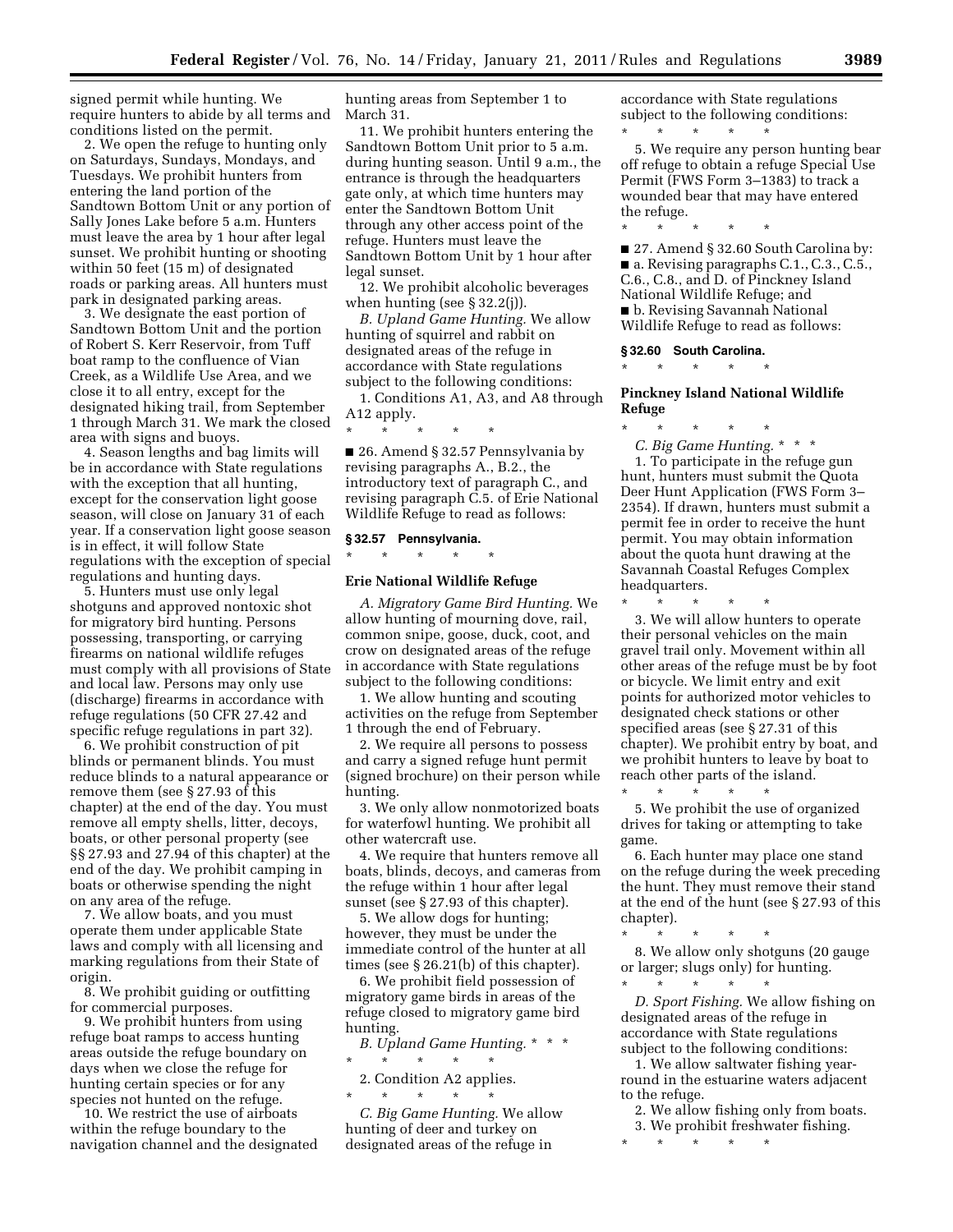# **Savannah National Wildlife Refuge**

Refer to § 32.29 Georgia for regulations.

\* \* \* \* \*

■ 28. Amend § 32.62 Tennessee by: ■ a. Revising Chickasaw National Wildlife Refuge;

■ b. Revising paragraphs A.5., A.6., B., C.1., and C.2., adding paragraphs C.3. and C.4., and revising paragraph D. of Cross Creeks National Wildlife Refuge; ■ c. Revising Hatchie National Wildlife Refuge;

■ d. Revising Lake Isom National Wildlife Refuge;

■ e. Revising Lower Hatchie National Wildlife Refuge;

■ f. Revising Reelfoot National Wildlife Refuge; and

■ g. Revising paragraphs A.2., A.5., A.6., B.5., B.7., and C.2., adding paragraph C.3., revising paragraphs D.1., D.3., D.5., and D.6., and adding paragraphs D.7. and D.8 of Tennessee National Wildlife Refuge.

The revisions and additions read as follows:

# **§ 32.62 Tennessee.**  \* \* \* \* \*

#### **Chickasaw National Wildlife Refuge**

*A. Migratory Game Bird Hunting.* We allow hunting of duck, goose, coot, merganser, mourning dove, woodcock, and snipe on designated areas of the refuge in accordance with State regulations subject to the following conditions:

1. The refuge is a day-use area only, with the exception of legal hunting/ fishing activities.

2. We prohibit the use of motorized off-road vehicles (e.g., ATVs) on the refuge (see  $\S 27.31(f)$  of this chapter).

3. We seasonally close the refuge sanctuary area to the public from November 15 through March 15.

4. You must possess and carry a signed refuge permit (signed refuge brochure) and comply with all provisions specified within the permit.

5. We allow hunting for duck, goose, coot, and merganser from 1⁄2 hour before legal sunrise to 12 p.m. (noon).

6. Mourning dove, woodcock, and snipe seasons close during all firearms and muzzleloader deer seasons.

7. You may use only portable blinds, and you must remove all boats, blinds, and decoys (see § 27.93 of this chapter) from the refuge by 1 p.m. daily.

8. We allow hunters to access the refuge no more than 2 hours before legal sunrise and no more than 2 hours after legal sunset.

9. Each youth hunter age 15 and younger must remain within sight and normal voice contact and under supervision of an adult age 21 or older, who possesses a license. One adult hunter may supervise no more than two youth hunters.

10. You may possess only approved nontoxic shot when hunting with a shotgun (see § 32.2(k)).

*B. Upland Game Hunting.* We allow hunting of squirrel, rabbit, quail, raccoon, and opossum on designated areas of the refuge in accordance with State regulations subject to the following conditions:

1. Conditions A1 through A4 and A9 through A10 apply.

2. We allow hunters to access the refuge no more than 2 hours before legal sunrise and no more than 2 hours after legal sunset with the exception of raccoon and opossum hunters who may access the refuge from legal sunset to legal sunrise.

3. We do not open for spring squirrel season on the refuge.

4. Squirrel, rabbit, and quail seasons close during all firearms and muzzleloader deer seasons.

5. Raccoon and opossum seasons close the Friday and Saturday nights during all firearms and muzzleloader deer hunts and seasons, including the Friday night prior to any hunt or season that opens on a Saturday morning.

6. We allow horses only on roads open to motorized traffic. We prohibit the use of horses and other animal conveyances from all other areas including fields, woods, and foot trails.

7. We prohibit use or possession of alcoholic beverages while hunting (see  $§ 32.2(i)$ .

8. You may take coyote and beaver incidental to legal hunting activities.

*C. Big Game Hunting.* We allow hunting of white-tailed deer and turkey on designated areas of the refuge in accordance with State regulations subject to the following conditions:

1. Conditions A1 through A4, A8, A10, and B6 through B8 apply.

2. You may only participate in the refuge quota hunts with a special quota permit issued through random drawing. Information for permit applications is available at the refuge headquarters.

3. You may possess only approved nontoxic shot while hunting turkey (see § 32.2(k)).

4. We allow the use of lead shot while deer hunting on the refuge (see § 32.2(k)).

5. We allow the use of only portable blinds and tree stands on the refuge. You must remove blinds, tree stands, and all other personal equipment (see §§ 27.93 and 27.94 of this chapter) from the refuge at the end of each day's hunt.

6. All youth hunters age 15 and younger must remain within sight and normal voice contact of an adult age 21 or older, who possesses a license. One adult hunter may supervise only one youth hunter.

*D. Sport Fishing.* We allow sport fishing on designated areas of the refuge in accordance with State regulations subject to the following conditions:

1. Conditions A1 through A3 apply.

2. We allow fishing only with pole and line or rod and reel.

3. We prohibit possession of unauthorized fishing gear, including trotlines, limblines, juglines, yo-yos, nets, spears, and snag hooks, while fishing on the refuge.

4. We allow the use of bow and arrow or a gig to take nongame fish on refuge waters.

5. We prohibit taking frog or turtle on the refuge (see § 27.21 of this chapter).

6. We allow fishing from legal sunrise to legal sunset.

## **Cross Creeks National Wildlife Refuge**

*A. Migratory Game Bird Hunting.*  \* \* \*

\* \* \* \* \*

5. We allow access for goose hunting on the refuge from 2 hours before legal sunrise to 2 hours after legal sunset.

6. We prohibit the use of unlicensed motorized vehicles (e.g., ATVs, golf carts, etc.) on the refuge. \* \* \* \* \*

*B. Upland Game Hunting.* We allow hunting of squirrel on designated areas of the refuge in accordance with State regulations subject to the following conditions:

1. The refuge is a day-use area only, with the exception of legal hunting/ fishing activities.

2. You must possess and carry a valid refuge permit (name and address only) while hunting on the refuge.

3. We set and publish season dates and bag limits annually in the refuge Public Use Regulations available at the refuge office.

4. We prohibit hunting within 50 yards (45 m) of any building, public use road, or boat launching ramp.

5. We allow hunters to access the refuge from 2 hours before legal sunrise to 2 hours after legal sunset.

6. We prohibit the use of unlicensed motorized vehicles (e.g., ATVs & golf carts, etc.) on the refuge (see § 27.31(f) of this chapter).

7. We prohibit the use of horses or other animal conveyances on the refuge hunts.

8. Each youth hunter under age 16 must remain within sight and normal voice contact of an adult age 21 or older. One adult hunter may supervise no more than two youth hunters.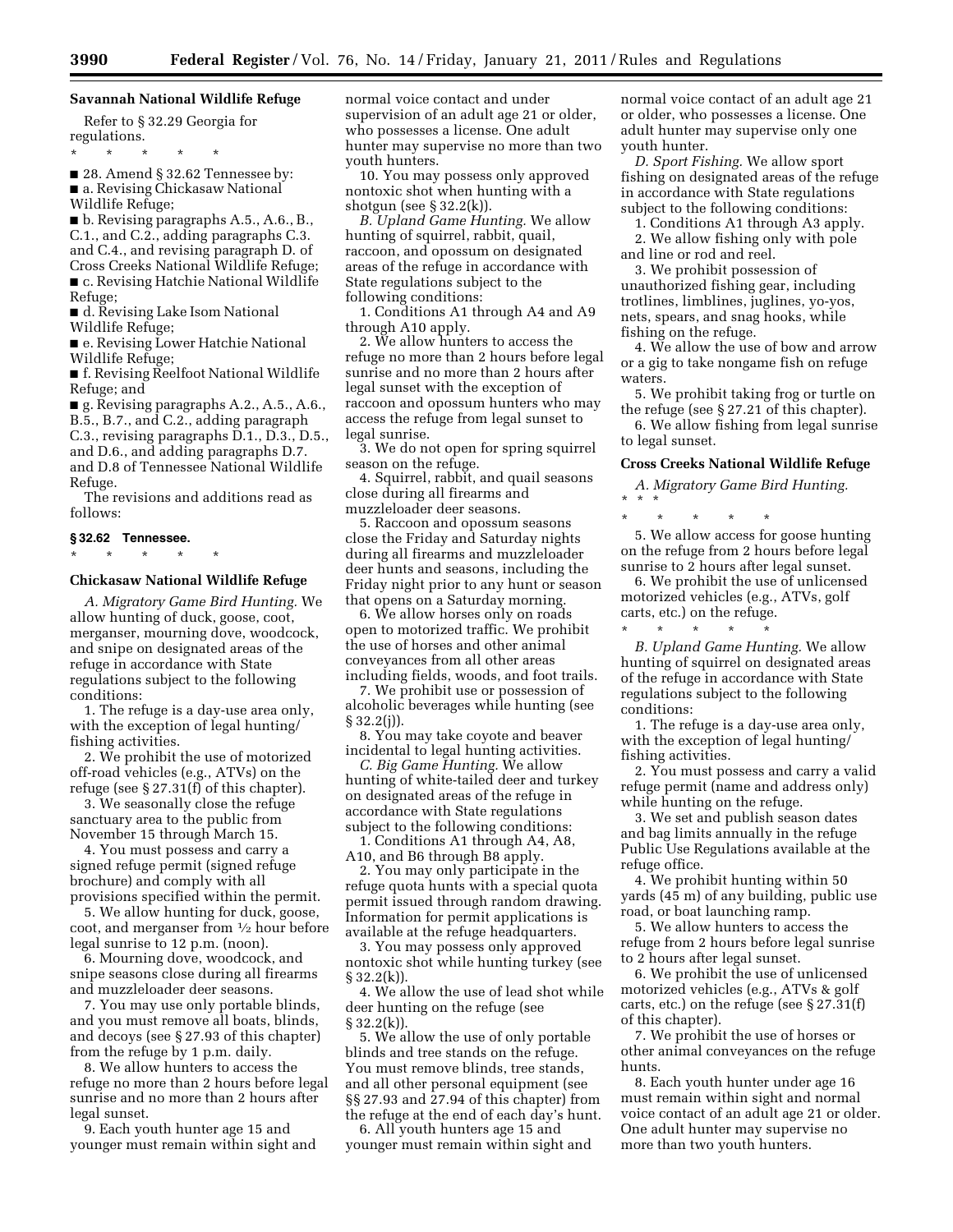9. We do not open for spring squirrel hunting.

*C. Big Game Hunting.* \* \* \*

1. Conditions B1 through B7 apply. 2. We only allow the use of portable blinds and tree stands on the refuge. You must remove blinds, tree stands, and all other personal equipment (see § 27.93 of this chapter) from the refuge at the end of each day.

3. You may only participate in the refuge quota deer hunts with a special quota permit (name and address only) issued through random drawing. Information for permit applications is available at the refuge headquarters.

4. Each youth hunter younger than age 16 must remain within sight and normal voice contact of an adult age 21 or older. One adult hunter may supervise no more than one youth hunter.

*D. Sport Fishing.* We allow fishing on designated areas of the refuge in accordance with State regulations subject to the following conditions:

1. We allow fishing on the refuge pools and reservoirs from March 16 through November 14 from legal sunrise to legal sunset.

2. We prohibit trotlines, limblines, jugs, and slat baskets in refuge pools and impoundments and on Elk Reservoir and South Cross Creeks Reservoir.

3. We prohibit taking frog, turtle, and crawfish on the refuge (see § 27.21 of this chapter).

4. We prohibit leaving boats unattended on the refuge after daylight use hours.

5. We prohibit swimming in refuge impoundments and from boat ramps and boat docks.

6. We allow bow fishing in refuge impoundments and on Barkley Lake.

#### **Hatchie National Wildlife Refuge**

*A. Migratory Game Bird Hunting.* We allow hunting of migratory game birds on designated areas of the refuge in accordance with State regulations subject to the following conditions:

1. The refuge is a day-use area only, with the exception of legal hunting/ fishing activities.

2. We prohibit the use of motorized off-road vehicles (e.g., ATVs) on the refuge (see § 27.31(f) of this chapter).

3. We seasonally close the sanctuary areas of the refuge to the public from November 15 through March 15.

4. You must possess and carry a signed refuge permit (signed refuge brochure) and comply with all provisions specified within the permit.

5. We allow waterfowl hunting only on Tuesdays, Thursdays, and Saturdays. We allow hunting for duck, goose, coot,

and merganser from 1⁄2 hour before legal sunrise to 12 p.m. (noon).

6. Mourning dove, woodcock, and snipe seasons close during all deer archery and quota gun hunts.

7. We allow only portable blinds, and hunters must remove all boats, blinds, and decoys (see § 27.93 of this chapter) from the refuge by 1 p.m. daily.

8. We allow hunters to access the refuge no more than 2 hours before legal sunrise, and they must leave the refuge no more than 2 hours after legal sunset.

9. Each youth hunter age 15 and younger must remain within sight and normal voice contact and under supervision of an adult age 21 or older, who possesses a license. One adult hunter may supervise no more than two youth hunters.

10. You may possess only approved nontoxic shot while hunting (see  $§ 32.2(k)$ .

*B. Upland Game Hunting.* We allow hunting of squirrel, rabbit, quail, raccoon, and opossum on designated areas of the refuge in accordance with State regulations subject to the following conditions:

1. Conditions A1 through A4 and A9 through A10 apply.

2. We allow hunters to access the refuge no more than 2 hours before legal sunrise and no more than 2 hours after legal sunset with the exception of raccoon and opossum hunters, who may access the refuge from legal sunset to legal sunrise.

3. We do not open to spring squirrel season on the refuge.

4. We close all small game hunts during the refuge deer archery and quota gun hunts.

5. We allow horses only on roads open to motorized traffic. We prohibit the use of horses and other animal conveyances from all other areas including fields, woods, and foot trails.

6. We prohibit use or possession of alcoholic beverages while hunting (see § 32.2(j)).

7. You may take coyote and beaver incidental to legal hunting activities.

*C. Big Game Hunting.* We allow hunting of white-tailed deer and turkey on designated areas of the refuge in accordance with State regulations subject to the following conditions:

1. Conditions A1 through A4, A8, A10, and B5 through B7 apply.

2. You may only participate in the refuge deer quota hunts with a special quota permit (name and address only) issued through random drawing. Information for permit applications is available at the refuge headquarters.

3. You may possess only approved nontoxic shot while hunting turkey (see § 32.2(k)).

4. We allow the use of lead shot while deer hunting on the refuge (see  $§ 32.2(k)$ .

5. We allow the use of only portable blinds and tree stands on the refuge. You must remove blinds, tree stands, and all other personal equipment (see § 27.93 of this chapter) from the refuge at the end of each day's hunt.

6. We allow archery deer and turkey hunting on designated areas of the refuge as defined annually in the refuge Public Use Regulations available at the refuge office and in accordance with State regulations.

7. All youth hunters age 15 and younger must remain within sight and normal voice contact of an adult age 21 or older, who possesses a license. One adult hunter may supervise only one youth hunter.

*D. Sport Fishing.* We allow sport fishing on designated areas of the refuge in accordance with State regulations subject to the following conditions:

1. Conditions A1 through A3 apply.

2. We allow fishing only with pole

and line or rod and reel. 3. We prohibit possession of unauthorized fishing gear, including trotlines, limblines, juglines, yo-yos, nets, spears, and snag hooks while fishing on the refuge.

4. We allow use of a bow and arrow or gig to take nongame fish on refuge waters.

5. We prohibit taking frog or turtle on the refuge (see § 27.21 of this chapter).

6. We open Oneal Lake for fishing during a restricted season and for authorized special events. Information on events and season dates is available at the refuge headquarters.

7. We only allow aluminum fishing boats and fiberglass boats of 16 feet (4.8 m) or less in length on refuge lakes.

8. We allow the use of nonmotorized boats and boats with electric motors only; we prohibit the use of gas and diesel motors on refuge lakes.

9. We allow fishing from legal sunrise to legal sunset.

#### **Lake Isom National Wildlife Refuge**

*A. Migratory Game Bird Hunting.*  [Reserved]

*B. Upland Game Hunting.* We allow hunting of squirrel and raccoon on designated areas of the refuge in accordance with State regulations subject to the following conditions:

1. The refuge is a day-use area only, with the exception of legal hunting/ fishing activities.

2. We prohibit the use of motorized off-road vehicles (e.g., ATVs) on the refuge (see § 27.31(f) of this chapter).

3. We set season dates and bag limits annually and publish them in the refuge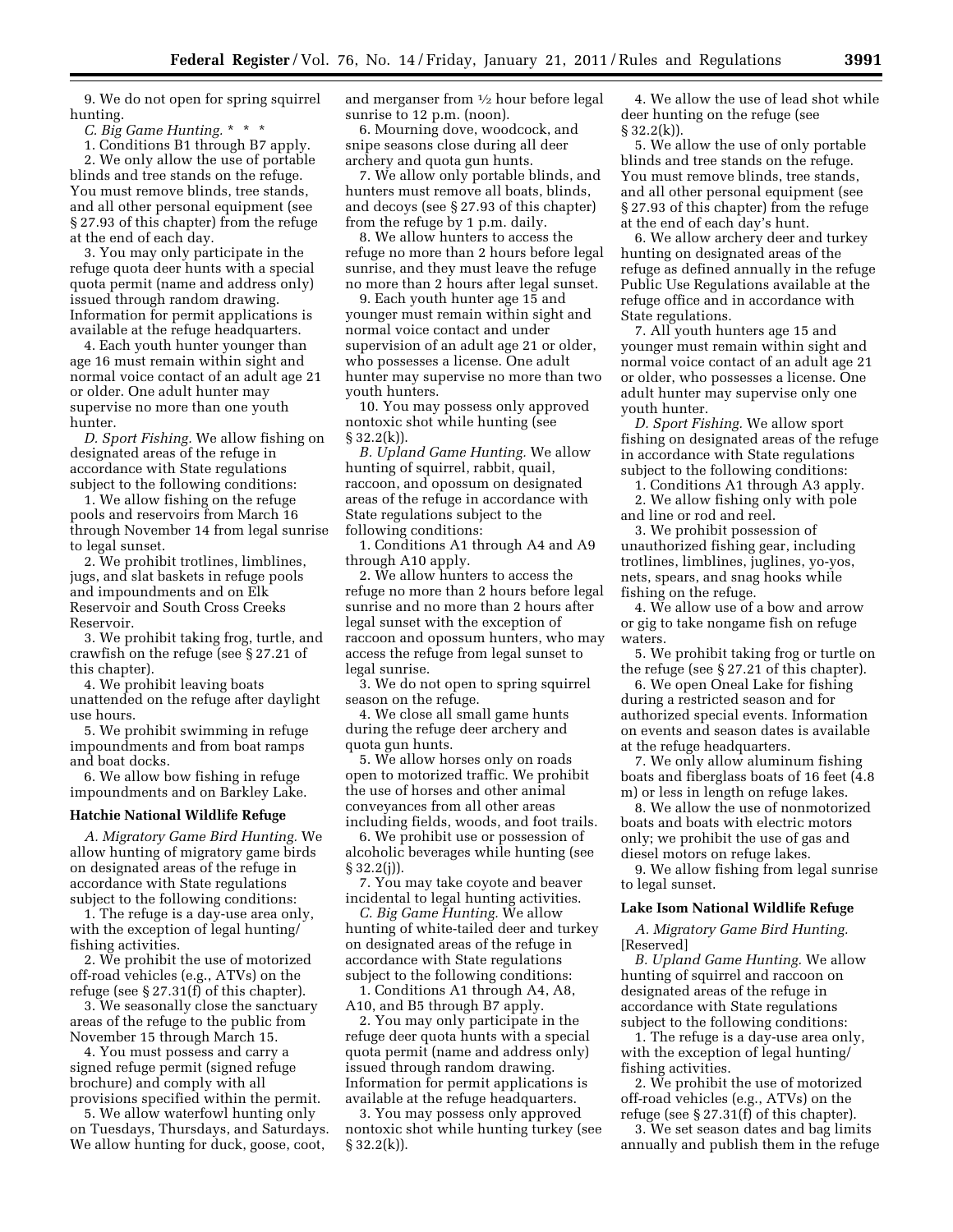Public Use Regulations available at the refuge office.

4. You must possess and carry a valid refuge permit (signed brochure) and comply with all provisions specified within the permit.

5. We allow hunters to access the refuge no more than 2 hours before legal sunrise and no more than 2 hours after legal sunset with the exception of raccoon hunters. Those hunters can access the refuge from legal sunset to legal sunrise.

6. We seasonally close the refuge sanctuary area to the public from November 15 through March 15.

7. All youth hunters age 15 and younger must remain within sight and normal voice contact of an adult age 21 or older, who possesses a license. One adult hunter may supervise no more than two youth hunters.

8. We allow horses only on roads open to motorized traffic. We prohibit the use of horses and other animal conveyances from all other areas including fields, woods, and foot trails.

9. We prohibit use or possession of alcoholic beverages while hunting (see § 32.2(j)).

10. You may possess only approved nontoxic shot while hunting (see § 32.2(k)).

11. You may take coyote and beaver incidental to legal hunting activities.

12. We prohibit camping and fires on the refuge.

*C. Big Game Hunting.* We allow only archery hunting for white-tailed deer on designated areas of the refuge in accordance with State regulations subject to the following conditions:

1. Conditions B1 through B6 and B8 through B12 apply.

2. We allow the use of only portable blinds and tree stands on the refuge. You must remove blinds, tree stands, and all other personal equipment (see § 27.93 of this chapter) from the refuge at the end of each day.

3. All youth hunters age 15 and younger must remain within sight and normal voice contact of an adult age 21 or older, who possesses a license. One adult hunter may supervise only one youth hunter.

*D. Sport Fishing.* We allow fishing on designated areas of the refuge in accordance with State regulations subject to the following conditions:

1. We open all waters of Lake Isom to fishing only from March 16 through November 14 and from legal sunrise to legal sunset.

2. We allow boats with only electric or outboard motors of 10 hp or less.

3. We prohibit taking frog or turtle from refuge waters (see § 27.21 of this chapter).

### **Lower Hatchie National Wildlife Refuge**

*A. Migratory Game Bird Hunting.* We allow hunting of duck, goose, coot, merganser, mourning dove, woodcock, and snipe on designated areas of the refuge in accordance with State regulations subject to the following conditions:

1. The refuge is a day-use area only, with the exception of legal hunting/ fishing activities.

2. We prohibit the use of motorized off-road vehicles (e.g., ATVs) on the refuge (see § 27.31(f) of this chapter).

3. We seasonally close the sanctuary area of the refuge and the southern unit of Sunk Lake Public Use Natural Area to the public from November 15 through March 15.

4. You must possess and carry a signed refuge permit (signed brochure) and comply with all provisions specified within the permit.

5. We allow hunting for duck, goose, coot, and merganser from 1⁄2 hour before legal sunrise to 12 p.m. (noon).

6. Mourning dove, woodcock, and snipe seasons close during all firearms and muzzleloader deer seasons.

7. You may use only portable blinds, and you must remove all boats, blinds, and decoys (see § 27.93 of this chapter) from the refuge by 1 p.m. daily.

8. We allow hunters to access the refuge no more than 2 hours before legal sunrise to no more than 2 hours after legal sunset.

9. Each youth hunter age 15 and younger must remain within sight and normal voice contact and under supervision of an adult age 21 or older, who possesses a license. One adult hunter may supervise no more than two youth hunters.

10. You may possess only approved nontoxic shot while hunting (see  $\S 32.2(k)$ ).

11. We close Sunk Lake Public Use Natural Area to all migratory game bird hunting, and we close the southern unit of Sunk Lake Public Use Natural Area to all hunting.

*B. Upland Game Hunting.* We allow hunting of squirrel, rabbit, quail, raccoon, and opossum on designated areas of the refuge in accordance with State regulations subject to the following conditions:

1. Conditions A1 through A4 and A9 through A11 apply.

2. We allow hunters to access the refuge no more than 2 hours before legal sunrise to no more than 2 hours after legal sunset with the exception of raccoon and opossum hunters. We will allow access to those hunters from legal sunset to legal sunrise.

3. We do not open for spring squirrel season on the refuge.

4. Squirrel, rabbit, and quail seasons close during all firearms and muzzleloader deer seasons.

5. Raccoon and opossum seasons close Friday and Saturday nights during all firearms and muzzleloader deer hunts and seasons, including the Friday night prior to any hunt or season that opens on a Saturday morning.

6. We allow horses only on roads open to motorized traffic. We prohibit the use of horses and other animal conveyances from all other areas including fields, woods, and foot trails.

7. We prohibit use or possession of alcoholic beverages while hunting (see § 32.2(j)).

8. You may take coyote and beaver incidental to legal hunting activities.

9. We prohibit camping and fires on the refuge.

*C. Big Game Hunting.* We allow hunting of white-tailed deer and turkey on designated areas of the refuge in accordance with State regulations subject to the following conditions:

1. Conditions A1 through A4, A8, A10, A11, and B6 through B9 apply.

2. You may participate in the refuge quota hunts only with a special quota permit (name and address only) issued through random drawing. Information for permit applications is available at the refuge headquarters.

3. You may possess only approved nontoxic shot while hunting turkey (see  $§ 32.2(k)$ .

4. We allow the use of lead shot while deer hunting on the refuge (see  $§ 32.2(k)$ 

5. We allow the use of only portable blinds and tree stands on the refuge. You must remove blinds, tree stands, and all other personal equipment (see § 27.93 of this chapter) from the refuge at the end of each day's hunt.

6. All youth hunters age 15 and younger must remain within sight and normal voice contact of an adult age 21 or older, who possesses a license. One adult hunter may supervise only one youth hunter.

7. We allow archery deer hunting only on the northern unit of Sunk Lake Public Use Natural Area.

*D. Sport Fishing.* We allow sport fishing on designated areas of the refuge and the Sunk Lake Public Use Natural Area in accordance with State regulations subject to the following conditions:

1. We allow fishing only from legal sunrise to legal sunset.

2. We allow fishing only with pole and line or rod and reel.

3. We prohibit possession of unauthorized fishing gear, including trotlines, limblines, juglines, yo-yos, nets, spears, and snag hooks while fishing on the refuge.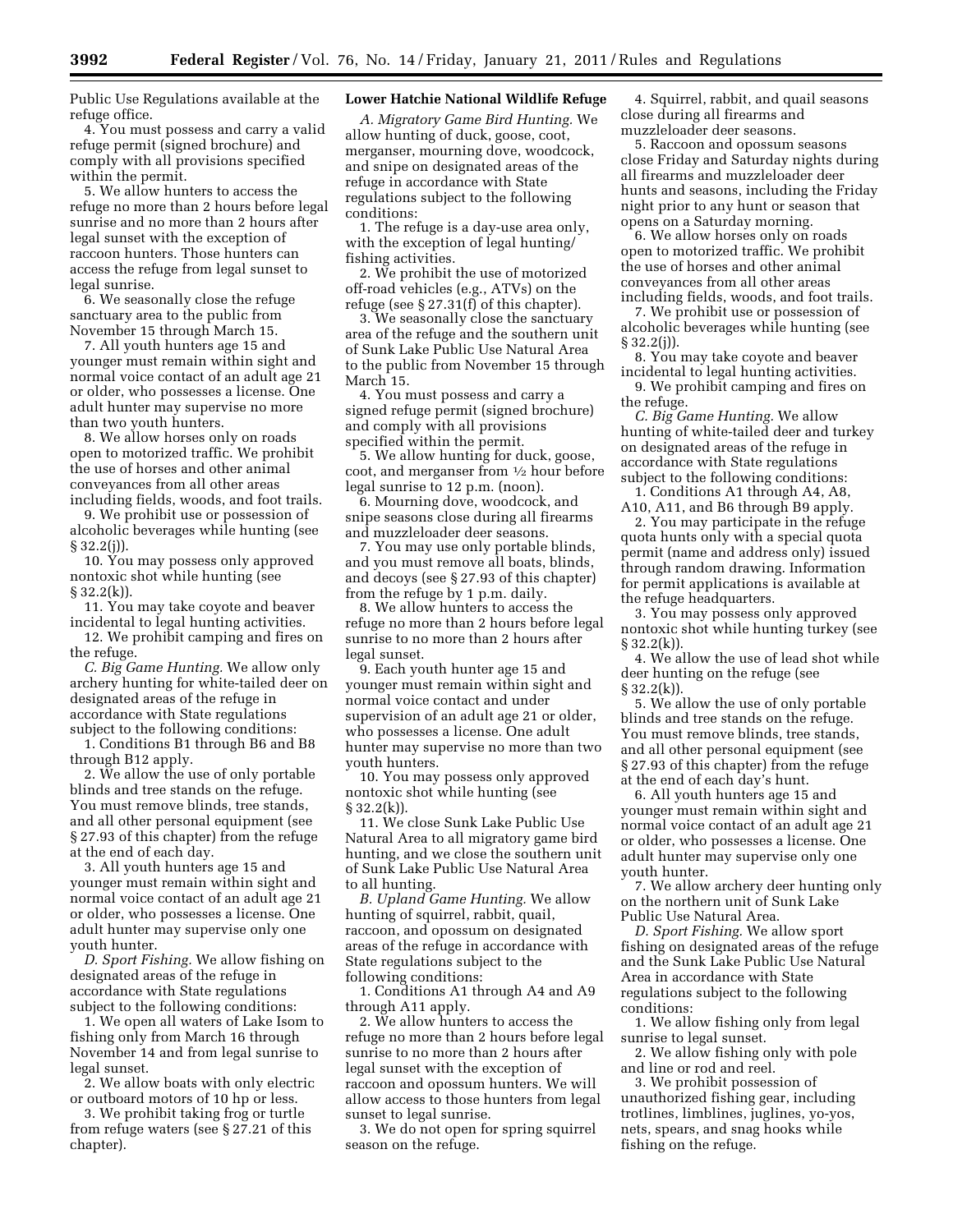4. We allow use of a bow and arrow or a gig to take nongame fish on refuge waters.

5. We prohibit taking frog or turtle on the refuge (see § 27.21 of this chapter).

6. We seasonally close the sanctuary area of the refuge and the southern unit of Sunk Lake Public Use Natural Area to the public from November 15 through March<sup>15.</sup>

7. We allow the use of only nonmotorized boats and boats with electric motors on Sunk Lake Public Use Natural Area.

#### **Reelfoot National Wildlife Refuge**

*A. Migratory Game Bird Hunting.*  [Reserved]

*B. Upland Game Hunting.* We allow hunting of squirrel and raccoon on designated areas of the refuge in accordance with State regulations subject to the following conditions:

1. The refuge is a day-use area only, with the exception of legal hunting/ fishing activities.

2. We prohibit the use of motorized off-road vehicles (*e.g.,* ATVs) on the refuge (see § 27.31(f) of this chapter).

3. We set season dates and bag limits annually and publish them in the Refuge Public Use Regulations available at the refuge office.

4. You must possess and carry a valid refuge permit (signed brochure) and comply with all provisions specified within the permit.

5. We allow hunters to access the refuge no more than 2 hours before legal sunrise to no more than 2 hours after legal sunset with the exception of raccoon hunters. We will allow those hunters access to the refuge from legal sunset to legal sunrise.

6. We seasonally close the sanctuary areas of the refuge to the public from November 15 through March 15.

7. All youth hunters age 15 and younger must remain within sight and normal voice contact of an adult age 21 or older, who possesses a license. One adult hunter may supervise no more than two youth hunters.

8. We allow horses only on roads open to motorized traffic. We prohibit the use of horses and other animal conveyances from all other areas including fields, woods, and foot trails.

9. We prohibit use or possession of alcoholic beverages while hunting (see § 32.2(j)).

10. You may possess only approved nontoxic shot while using a shotgun (see § 32.2(k)).

11. You may take coyote and beaver incidental to legal hunting activities.

12. We prohibit camping and fires on the refuge.

*C. Big Game Hunting.* We allow hunting for white-tailed deer and turkey on designated areas of the refuge in accordance with State regulations subject to the following conditions:

1. Conditions B1 through B6, B8, B9, B11 and B12 apply.

2. You may participate in the refuge firearms deer and turkey quota hunts only with a special quota permit (name and address only) issued through random drawing. Information for permit applications is available at the refuge headquarters.

3. You may possess only approved nontoxic shot while turkey hunting on the refuge (see  $\S 32.2(k)$ ).

4. We allow the use of lead shot while deer hunting on the refuge (see § 32.2(k)).

5. We allow the use of only portable blinds and tree stands on the refuge. You must remove blinds, tree stands, and all other personal equipment from the refuge at the end of each day (see § 27.93 of this chapter).

6. All youth hunters age 15 and younger must remain within sight and normal voice contact of an adult age 21 or older, who possesses a license. One adult hunter may supervise only one youth hunter.

*D. Sport Fishing.* We allow fishing on designated areas of the refuge in accordance with State regulations subject to the following conditions:

1. We allow access to the Long Point Unit (north of Upper Blue Basin) for fishing from March 16 through November 14, and the Grassy Island Unit (south of Upper Blue Basin) for fishing from February 1 through November 14.

2. We allow fishing on the refuge from legal sunrise to legal sunset.

3. We prohibit taking of frog or turtle on the refuge (see § 27.21 of this chapter).

4. We prohibit airboats, hovercraft, or personal watercraft (*e.g.,* Jet Skis) on any waters within the refuge boundary.

#### **Tennessee National Wildlife Refuge**

*A. Migratory Game Bird Hunting.*  \* \* \*

\* \* \* \* \* 2. We require a refuge hunt permit for all hunters age 16 and older. We charge a fee for all hunt permits. You must possess and carry a valid refuge permit (name and address only) while hunting on the refuge.

\* \* \* \* \* 5. We allow access for goose hunting on the refuge from 2 hours before legal sunrise to 2 hours after legal sunset.

6. We prohibit the use of unlicensed motorized vehicles (e.g., ATVs and golf carts, etc.) on the refuge (see § 27.31(f) of this chapter).

\* \* \* \* \*

*B. Upland Game Hunting.* \* \* \* \* \* \* \* \*

5. We allow hunters to access the refuge from 2 hours before legal sunrise to 2 hours after legal sunset. \* \* \* \* \*

7. We prohibit the use of unlicensed motorized vehicles (e.g., ATVs and golf carts, etc.) on the refuge (see § 27.31(f) of this chapter).

\* \* \* \* \* *C. Big Game Hunting.* \* \* \*

\* \* \* \* \* 2. You may participate in the refuge quota deer hunts only with a special quota permit (name and address only) issued through random drawing. Information for permit applications is available at the refuge headquarters.

3. We allow the use of only portable blinds and tree stands on the refuge. You must remove blinds, tree stands, and all other personal equipment (see § 27.93 of this chapter) from the refuge at the end of each day.

*D. Sport Fishing.* \* \* \*

1. We allow fishing in Swamp Creek, Sulphur Well Bay, Bennetts Creek, and all interior impoundments from March 16 through November 14 from legal sunrise to legal sunset. The remainder of the refuge portion of Kentucky Lake will remain open year-round. We allow bank fishing year-round along Refuge Lane from the New Johnsonville Pump Station, and from Busseltown Bump Station areas.

\* \* \* \* \* 3. We prohibit leaving boats unattended on the refuge after daylight use hours.

\* \* \* \* \* 5. We prohibit taking frog, turtle, and crawfish on the refuge (see § 27.21 of this chapter).

6. We prohibit trotlines, limblines, jugs, and slat baskets in refuge pools and impoundments.

7. We prohibit swimming in refuge impoundments and from boat ramps and boat docks.

8. We allow bow fishing in refuge impoundments and on Kentucky Lake. 29. Amend § 32.63 Texas by:

a. Revising paragraphs C., D.2., and D.3. of Aransas National Wildlife Refuge;

b. Revising Balcones Canyonlands National Wildlife Refuge;

c. Adding Caddo Lake National Wildlife Refuge in alphabetical order;

d. Revising paragraph A. of Hagerman National Wildlife Refuge;

e. Revising paragraphs C. and D.2. of Laguna Atascosa National Wildlife Refuge; and

f. Revising paragraphs A. and C. of Lower Rio Grande Valley National Wildlife Refuge to read as follows: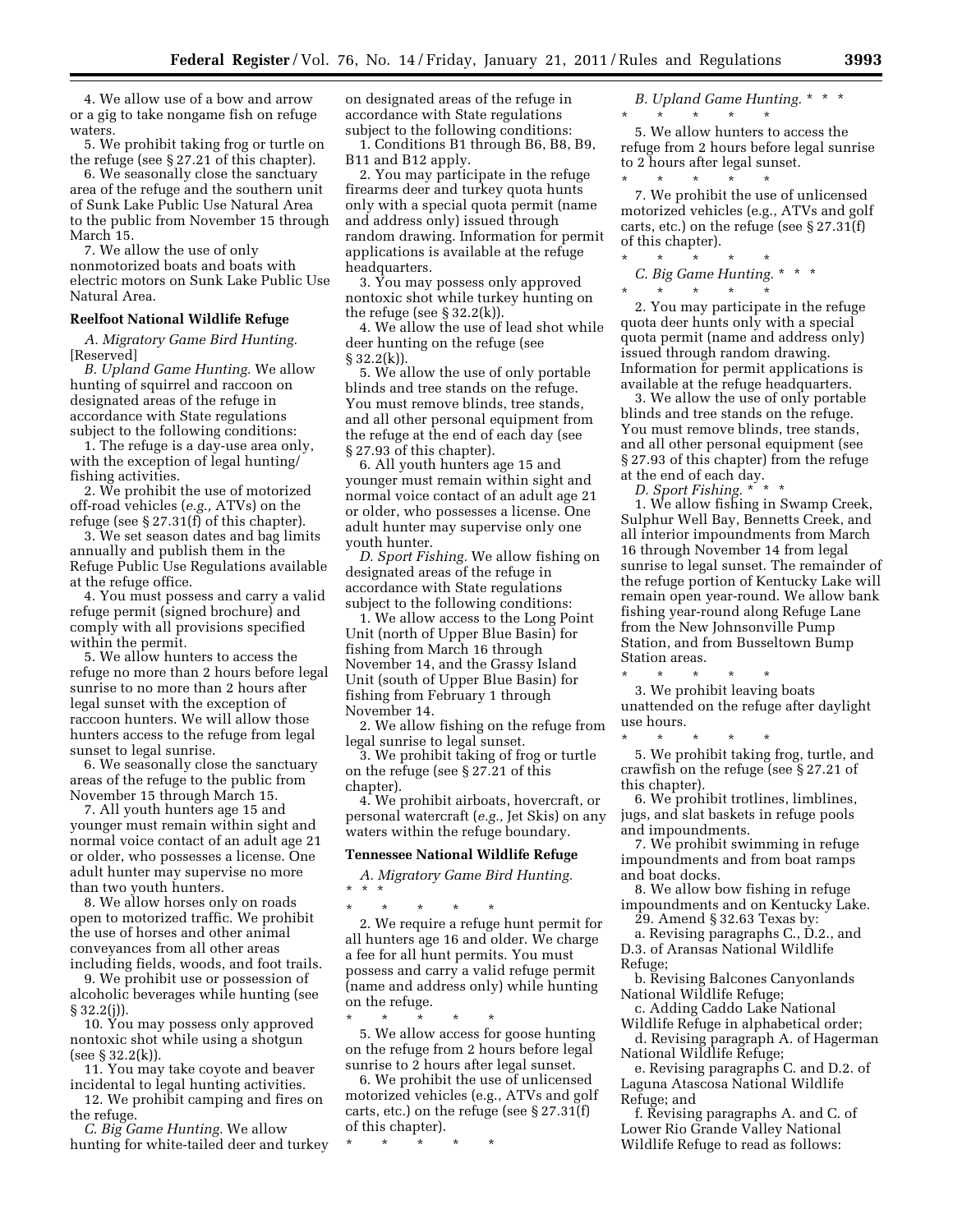# *§ 32.63 Texas.*  \* \* \* \* \*

#### **Aransas National Wildlife Refuge**

\* \* \* \* \* *C. Big Game Hunting.* We allow hunting of white-tailed deer and feral hog on designated areas of the refuge in accordance with State regulations subject to the following conditions:

1. We may immediately close the entire refuge or any portion thereof to hunting in the event of the appearance of whooping crane in the hunt area or in order to conduct habitat management practices as required during the available windows (i.e., prescribed burns, roller chopping, fire breaks).

2. For the archery and rifle season, hunters must obtain a refuge permit (name only required) and pay a fee. The hunter must tape the smaller vehicle tag on the driver's side windshield. The hunter must sign the larger permit and possess it at all times while on the refuge.

3. We define youth hunters as ages 9– 16. A Texas-licensed, adult hunter, age 17 or older who has successfully completed a Hunter Education Training Course, must accompany youth hunters. We exempt those persons born prior to September 2, 1971, from the Hunter Education Training course requirement. We define accompanied as being within normal voice contact. Each adult hunter may supervise only one youth hunter.

4. We prohibit the use of dogs to trail game.

5. We prohibit possession of alcoholic beverages at any time while hunting (see § 32.2(j)).

6. We will annually designate bag limits in the refuge hunt brochure.

7. We allow archery hunting within the deer season for the county on specified days listed in the refuge hunt brochure.

8. We allow firearm hunting within the deer season for the county on specified days listed in the refuge hunt brochure.

9. All hunters must check-in and out at the entrance gate at the beginning and end of each hunt and record their harvest if applicable.

10. Hunters must clean all harvested game in the field.

11. Firearm hunters must wear a total of 400 square inches (2,600 cm2) hunter orange including 144 square inches (936 cm2) visible in front and 144 square inches visible in rear. Some hunter orange must appear on head gear.

12. We prohibit target practice or any nonhunting discharge of firearms (see § 27.42 of this chapter).

13. We prohibit hunting on or across any part of the refuge road system, or

hunting from a vehicle on any refuge road or road right-of-way. Hunters must remain at a minimum of 100 yards (90 m) off any designated refuge road or structure.

14. We prohibit hunters using handguns during archery and rifle hunts. Hunters may use bows and arrows only in accordance with State law. We prohibit use of crossbows for hunting unless we issue a Special Use Permit (FWS Form 1383) due to ''upper limb'' disability. We allow the use of archery equipment and centerfire rifles for hunting in accordance with State law.

15. We prohibit cutting of holes or other manipulation of vegetation (*e.g.,*  cutting bushes, tree limbs, mowing, weed-eating, herbicide use, and other actions) or hunting from manipulated areas (see § 27.51 of this chapter).

16. We allow use of portable hunting stands, stalking of game, and still hunting. There is a limit of two portable stands per permitted hunter. A hunter may set up the portable stands during the scouting week but must remove them when the hunter's permit expires (see § 27.93 of this chapter). We prohibit hunters from driving nails, spikes, or other objects into trees or hunting from stands secured with objects driven into trees (see § 32.2(i)). We prohibit the building of pits and permanent blinds.

17. We prohibit hunting with the aid of bait, salt, or any ingestible attractant (see § 32.2(h)). We allow sprays and other noningestible attractants.

18. We prohibit blocking of gates and roadways (see § 27.31(h) of this chapter). We prohibit vehicles operating off-road for any reason. Hunters must park vehicles in such a manner as to not obstruct normal vehicle traffic.

19. We allow you to use only biodegradable flagging tape to mark trails and your hunt stand location during the archery and rifle hunts on the refuge. We color-code the flagging tape used each weekend during the rifle hunts. You must use the designated flagging tape color specified for particular hunt dates. We provide this information on the refuge hunt permit and in refuge regulations sent to permittees. You must remove flagging (see § 27.93 of this chapter) at the end of the hunt. The hunter must write his/ her last name in black permanent marker on the first piece of flagging tape nearest the adjacent designated roadway.

20. We prohibit camping on the refuge at any time.

*D. Sport Fishing.* \* \* \* \* \* \* \* \*

2. Beginning April 15 through October 15, you may fish on the refuge only in

areas designated in the refuge fishing brochure. From October 16 through April 14, the only area open to fishing is adjacent to the picnic area off of the fishing pier, and we also allow wade fishing in that immediate area. You may fish all year in marshes on Matagorda Island.

3. We prohibit consumption of alcohol or possession of open alcohol containers (see § 32.5(e)).

#### **Balcones Canyonlands National Wildlife Refuge**

*A. Migratory Game Bird Hunting.* We allow hunting of mourning, white-wing, rock, and Eurasian-collared dove on designated areas of the refuge in accordance with State regulations subject to the following conditions:

1. The hunting season will be consistent with the State season.

2. We allow hunting in designated areas from 12 p.m. (noon) to legal sunset.

3. You may possess only approved nontoxic shot for hunting while in the field (see § 32.2(k)).

4. We require refuge permits (name, address, and signature only) and payment of a hunt fee by all hunters.

5. The bag limit will be consistent with State regulations.

6. We allow dogs to retrieve game birds during the hunt, but the dogs must be under the control of the handler at all times and not allowed to roam free (see § 26.21(b) of this chapter).

7. We define youth hunters as ages 9–16. A Texas-licensed, adult hunter, age 17 or older who has successfully completed a Hunter Education Training Course, must accompany youth hunters. We exempt those persons born prior to September 2, 1971, from the Hunter Education Training course requirement. We define accompanied as being within normal voice contact. Each adult hunter may supervise only one youth hunter.

8. We prohibit use or possession of alcohol while hunting (see § 32.2(j)).

9. We may close the entire refuge or any portion thereof to hunting for the protection of resources, as determined by the refuge manager.

10. Persons possessing, transporting, or carrying firearms on national wildlife refuges must comply with all provisions of State and local law. Persons may only use (discharge) firearms in accordance with refuge regulations (see § 27.42 of this chapter and specific refuge regulations in part 32).

11. We allow nonhunters to accompany hunters needing special assistance. Contact the refuge manager for details.

*B. Upland Game Hunting.* [Reserved] *C. Big Game Hunting.* We allow hunting of white-tailed deer, turkey, and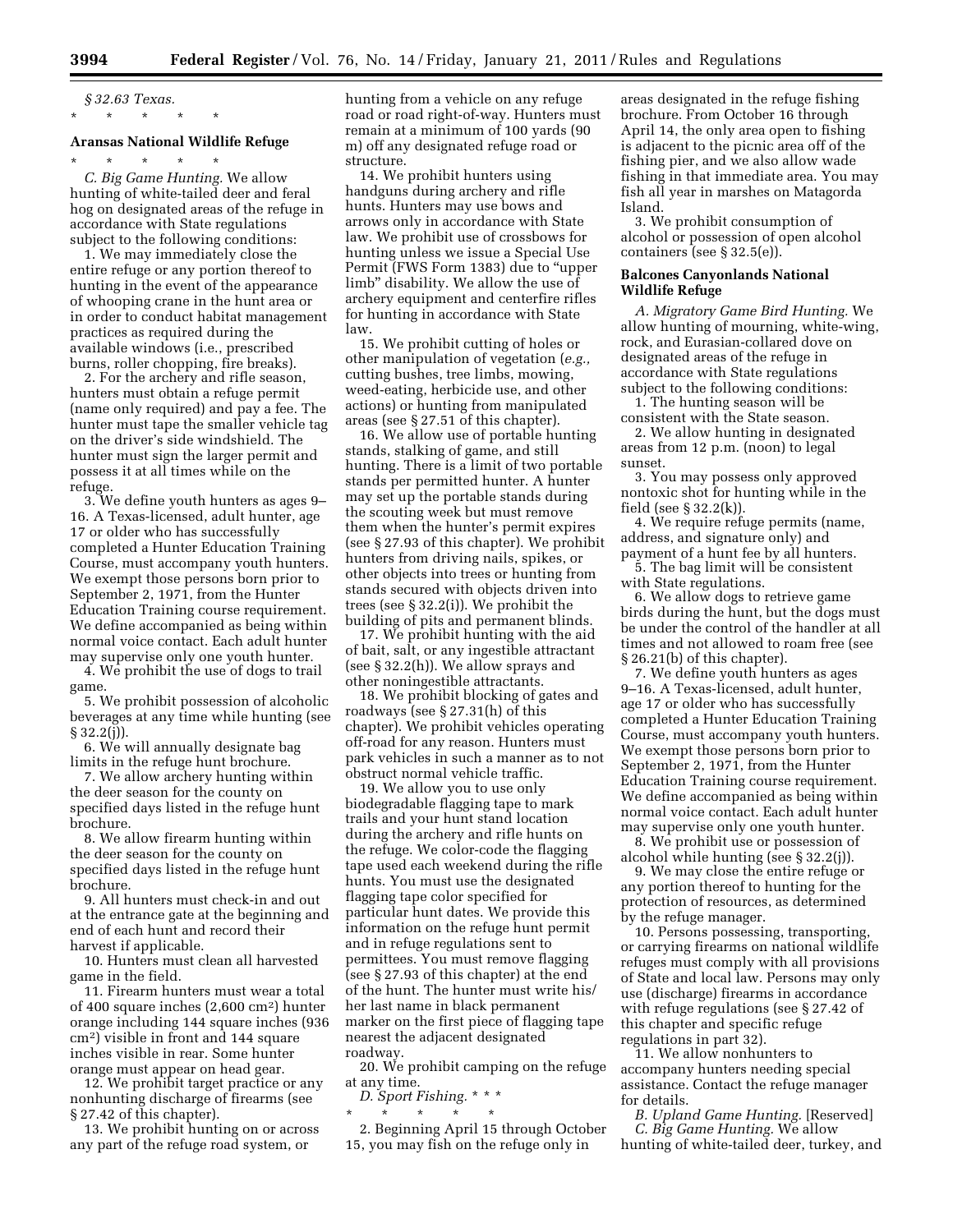feral hog at designated times on designated areas of the refuge in accordance with State regulations subject to the following conditions:

1. Conditions A1, A4, A5, and A7 through A11 apply.

2. We require hunters to check-in and out daily at designated check station(s).

3. Weapons will be consistent with State regulations.

4. Hunters must visibly wear 400 square inches (2,600 cm2) of hunter orange on the outermost layer of the head, chest, and back, which must include a hunter-orange hat or cap.

5. We prohibit dogs for hunting.

6. We prohibit camping.

7. You may use vehicles only on designated roads and parking areas.

8. We allow stand-by hunting permits only if openings are available on the day of each hunt on a first-come-first-served basis. Contact the refuge manager for details.

9. We prohibit the use or possession of bait during scouting or hunting (see § 32.2(h)). We consider bait to be anything that may be eaten or ingested by wildlife. We allow scent attractants. *D. Sport Fishing.* [Reserved]

\* \* \* \* \*

#### **Caddo Lake National Wildlife Refuge**

*A. Migratory Game Bird Hunting.*  [Reserved]

*B. Upland Game Hunting.* [Reserved] *C. Big Game Hunting.* We allow hunting of deer and feral hog on designated areas of the refuge in accordance with State regulations subject to the following conditions:

1. We prohibit the use of motorized off-road vehicles (*e.g.,* ATVs) on the refuge (see § 27.31(f) of this chapter).

2. We set season dates and bag limits annually and publish them in the refuge public use regulations available at the refuge office.

3. Deer archery hunters must possess and carry a signed refuge permit (signed refuge brochure) while hunting.

4. You may hunt only big game during designated refuge seasons.

5. You may hunt feral hog during any established refuge hunting season. Refuge permits and legal weapons apply for the current hunting season.

6. We allow hunters to access the refuge no more than 2 hours before legal sunrise and no more than 2 hours after legal sunset.

7. We define youth hunters as ages 9– 16. A Texas-licensed, adult hunter, age 17 or older who has successfully completed a Hunter Education Training Course, must accompany youth hunters. We exempt those persons born prior to September 2, 1971, from the Hunter Education Training course requirement.

We define accompanied as being within normal voice contact. Each adult hunter may supervise only one youth hunter.

8. You may participate in the refuge firearms deer hunt only with a Quota Deer Hunt Application (FWS Form 3– 2354) issued through random drawing. You may obtain information on permit applications at the refuge headquarters.

9. We allow the use of only portable blinds and tree stands on the refuge. You must remove blinds, tree stands, and all other personal equipment from the refuge at the end of each day (see § 27.93 of this chapter).

10. We prohibit possession or distribution of bait or hunting with the aid of bait, including any grain, salt, minerals, or other feed or nonnaturally occurring attractant on the refuge (see  $§ 32.2(h)$ ).

11. We prohibit the use of dogs, feeders, campsites, and all-terrain vehicles (we may allow all-terrain vehicles for medically documented disabled hunters by Special Use Permit (SUP) [FWS Form 3–1383] only). Contact the wildlife refuge manager for guidelines to obtain a SUP.

12. Hunters must conspicuously wear daylight-fluorescent orange as per State deer hunting regulations on public hunting lands.

13. Persons possessing, transporting, or carrying firearms on a national wildlife refuge must comply with all provisions of State and local law. Persons may only use (discharge) firearms in accordance with refuge regulations (see § 27.42 of this chapter and specific refuge regulations in part 32).

*D. Sport Fishing.* [Reserved]

#### **Hagerman National Wildlife Refuge**

*A. Migratory Game Bird Hunting.* We allow hunting of mourning dove in the month of September on designated areas of the refuge in accordance with State regulations subject to the following conditions:

1. You must possess and carry a signed refuge brochure (which serves as your Migratory Game Bird/Upland Game Hunting Permit). The permit/ brochure is available free of charge at the refuge headquarters.

2. You may possess shot for hunting no larger than #4 in the hunting area.

3. We require the hunter to self checkin and check out.

4. We prohibit hunting within 150 feet (45 m) of any Day Use Area or walking trail.

5. We prohibit target practice or any nonhunting discharge of firearms.

6. We prohibit falconry.

7. We allow retriever dogs, but the dogs must be under the control of the handler at all times (see § 26.21(b) of this chapter).

8. We prohibit airboats, hovercraft, and personal watercraft (jet skis, wave runner, jet boats, etc.) year-round on refuge waters.

9. We prohibit building or hunting from permanent blinds.

10. We prohibit blocking of gates and roads (see § 27.31(h) of this chapter).

11. We prohibit ATVs.

12. We prohibit horses.

\* \* \* \* \*

13. We prohibit glass containers.

#### **Laguna Atascosa National Wildlife Refuge**

\* \* \* \* \* *C. Big Game Hunting.* We allow hunting of white-tailed deer, feral hog, and nilgai antelope on designated areas of the refuge in accordance with State regulations subject to the following conditions:

1. We require hunters to pay a fee and obtain a refuge hunt permit (name, address, and signature only). We issue replacement permits for an additional nominal fee. All hunt fees are nonrefundable. We require the hunter to possess and carry a signed and dated refuge hunt permit.

2. We allow archery and firearm hunting on designated units of the refuge. Units 1, 2, 3, 5, 6, and 8 are open to archery hunting during designated dates. Units 2, 3, 5, and 8 are open to firearm hunting during designated dates. We close the following areas to hunting: Adolph Thomae, Jr. County Park in Unit 3, posted ''No Hunting Zones'' within all hunt units, La Selva Verde Tract (Armstrong), Waller Tract, Tocayo (COHYCO, Inc.) Tract, Freze Tract, Escondido Tract, Sendero del Gato, Bahia Grande Unit, and South Padre Island Unit.

3. We offer hunting during specific portions of the State hunting season. We determine specific deer hunt dates annually, and they usually fall within November, December, and January. We may provide special feral hog and nilgai antelope hunts to reduce populations at any time during the year.

4. We annually establish a specific bag limit for deer hunted on the refuge in the refuge hunt brochure and permit. We have an unlimited bag limit on feral hog and nilgai antelope.

5. We require hunters to visibly wear 400 square inches (2,600 cm2) of hunter orange, which includes wearing a minimum of 144 square inches (936 cm2) visible on the chest, a minimum of 144 square inches visible on the back, and a hunter-orange hat or cap visible on the head when in the field. We allow hunter-orange camouflage patterns. We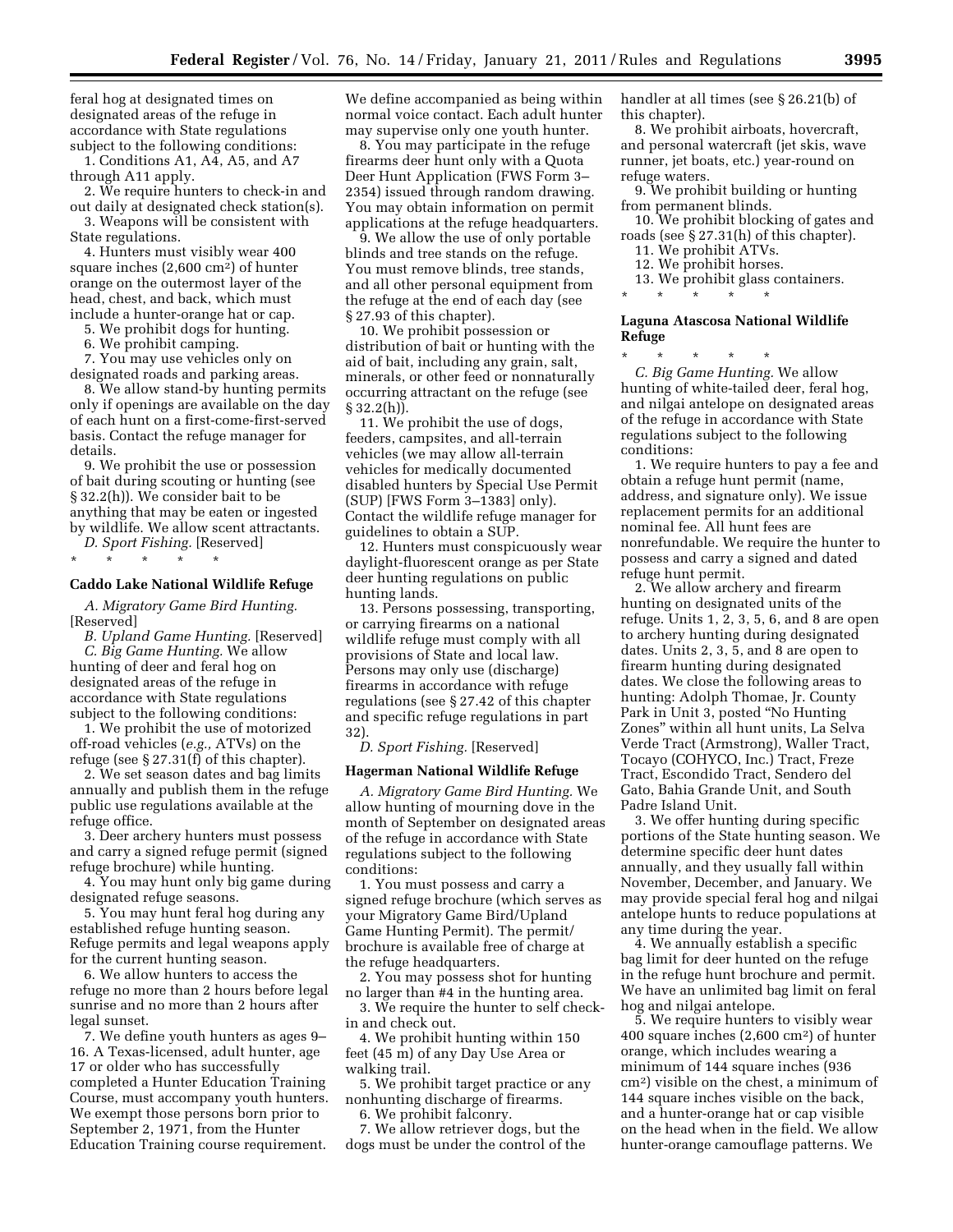allow archery hunters during the archery-only hunts to remove their hunter orange in the field only when hunting at a stationary location.

6. We define youth hunters as ages 9–16. A Texas-licensed, adult hunter, age 17 or older who has successfully completed a Hunter Education Training Course, must accompany youth hunters. We exempt those persons born prior to September 2, 1971, from the Hunter Education Training course requirement. We define accompanied as being within normal voice contact. Each adult hunter may supervise only one youth hunter.

7. We allow the use of only longbows, compound bows, recurved bows, shoulder-fired muzzleloaders, and rifles. We prohibit use of a pistol or shotgun for hunting. When hunting, muzzleloader firearms must be .40 caliber or larger, and modern rifles must be center fired and .22 caliber or larger. We prohibit loaded authorized hunting firearms (see § 27.42 of this chapter) in the passenger compartment of a motor vehicle unless allowed by State regulations. We define "loaded" as having rounds in the chamber of magazine or a fire cap on a muzzleloading firearm. We prohibit target practice or "sighting-in" on the refuge.

8. We allow a 9-day scouting period, ending one week prior to the commencement of the refuge deer hunting season. A permitted hunter and a limit of two nonpermitted individuals may enter the hunt units during the scouting period. We allow access to the units during the scouting period from legal sunrise to legal sunset. You must clearly display the refuge-issued Hunt Vehicle Validation Tags/Scouting Permits (name/signature required; available from the refuge office) face up on the vehicle dashboard when hunting and scouting.

9. We allow hunters to enter the refuge only 1 hour before legal shooting hours during the permitted hunt season. We may require hunters to check out daily at the refuge check station at the end of their hunt or no later than 1 hour after legal shooting hours.

10. We allow vehicle parking at Unit 1 and Unit 6 designated parking areas and along the roadside of General Brandt Road (FM 106), Buena Vista Road, Lakeside Road, and County Road.

11. We restrict vehicle access to service roads not closed by gates or signs. We prohibit the use of motorized vehicles (see § 27.31 of this chapter). You may access hunt units only by foot or by bicycle.

12. We allow hunting from portable stands or by stalking and still hunting. There is a limit of one blind or stand per

permitted hunter. You must attach hunter identification (name and phone number) to the blind or stand. We prohibit attaching blinds and stands to trees or making blinds and stands from natural vegetation (see §§ 27.51 of this chapter and 32.2(i)). You must remove all blinds and stands (see § 27.93 of this chapter) at the end of the permitted hunt season.

13. We prohibit the possession or use of dogs while scouting or hunting.

14. Hunters must field-dress all harvested big game in the field and check the game at the refuge check station before removal from the refuge. You may quarter deer, feral hog, and nilgai antelope in the field as defined by State regulations. You may use a nonmotorized cart to assist with the transportation of harvested game animals.

15. We prohibit use of or hunting from any type of watercraft or floating device.

16. You must receive authorization from a refuge employee to enter closed refuge areas to retrieve harvested game.

17. You may not kill or wound an animal covered in this section and intentionally or knowingly fail to make a reasonable effort to retrieve and include it in your bag limit.

18. We reserve the right to revoke or deny any permit for up to 5 years due to unsafe conduct or violation of one or more refuge regulations; this includes a demonstrated lack of public or hunter safety to a degree that may endanger oneself or other persons or property; multiple refuge regulation violations; aggressive, abusive, or intimidating behavior towards any employee of the United States or any local or State government employee engaged in official business, or towards any private person engaged in official business, or towards any private person engaged in the pursuit of a permitted activity on the refuge.

*D. Sport Fishing.* \* \* \*

\* \* \* \* \* 2. We require payment of an entry fee and boat launch at Adolph Thomae, Jr. County Park. We allow access to Adolph Thomae, Jr. County Park in accordance with the Cameron County Parks

\* \* \* \* \*

Department.

#### **Lower Rio Grande Valley National Wildlife Refuge**

*A. Migratory Game Bird Hunting.* We allow hunting of mourning, whitewinged, and white-tipped dove on designated areas of the refuge in accordance with State regulations subject to the following conditions:

1. The hunting season will be concurrent with the State season. We publish this information in the refuge hunting sheet.

2. Designated areas include the La Grulla and Monte Cristo tracts of the refuge.

3. We require hunters to pay a fee to obtain a refuge hunt permit (name only required) and to possess and carry such permit at all times during your designated hunt period. Hunters must also display the refuge-issued vehicle placard (part of the hunt permit) while participating in the designated hunt period. Hunters, including youth hunters, must also have a valid hunting license, proof of hunter's education certification, and picture identification in order to obtain a refuge hunt permit and must possess the above items while on the refuge hunt.

4. You should park in designated refuge parking areas if they are available. You may park along County roads; however, you must not block the path of traffic and access to the refuge or private property (see § 27.31(h) of this chapter). We will tow inappropriately parked vehicles at the owner's expense.

5. We define youth hunters as ages 9– 16. A Texas-licensed, adult hunter, age 17 or older who has successfully completed a Hunter Education Training Course, must accompany youth hunters. We exempt those persons born prior to September 2, 1971, from the Hunter Education Training course requirement. We define accompanied as being within normal voice contact. Each adult hunter may supervise only one youth hunter.

6. You may access the refuge during your permitted hunt period from 1 hour before legal hunt time to 1 hour after legal hunt time; however, you may not hunt outside of the legal hunt hours.

7. Your licenses, permits, hunting equipment, effects, and vehicles or other conveyances are subject to inspection by Federal, State, and local law enforcement officers.

8. We restrict hunt participants to those listed on the refuge hunt permit (hunter, nonhunting chaperone, and nonhunting assistant). We require all participants to wear hunter orange according to Texas State regulations (400 square inches [2,600 cm2] that is visible on the chest, back and head).

9. We allow only the hunter to hunt and carry or discharge the applicable hunting shotgun, muzzleloader, rifle, or bow.

10. We allow hunters to use bicycles on designated routes of travel.

11. You may use properly trained retriever dogs to retrieve dove during the hunt, but the dog must be under the control of the handler at all times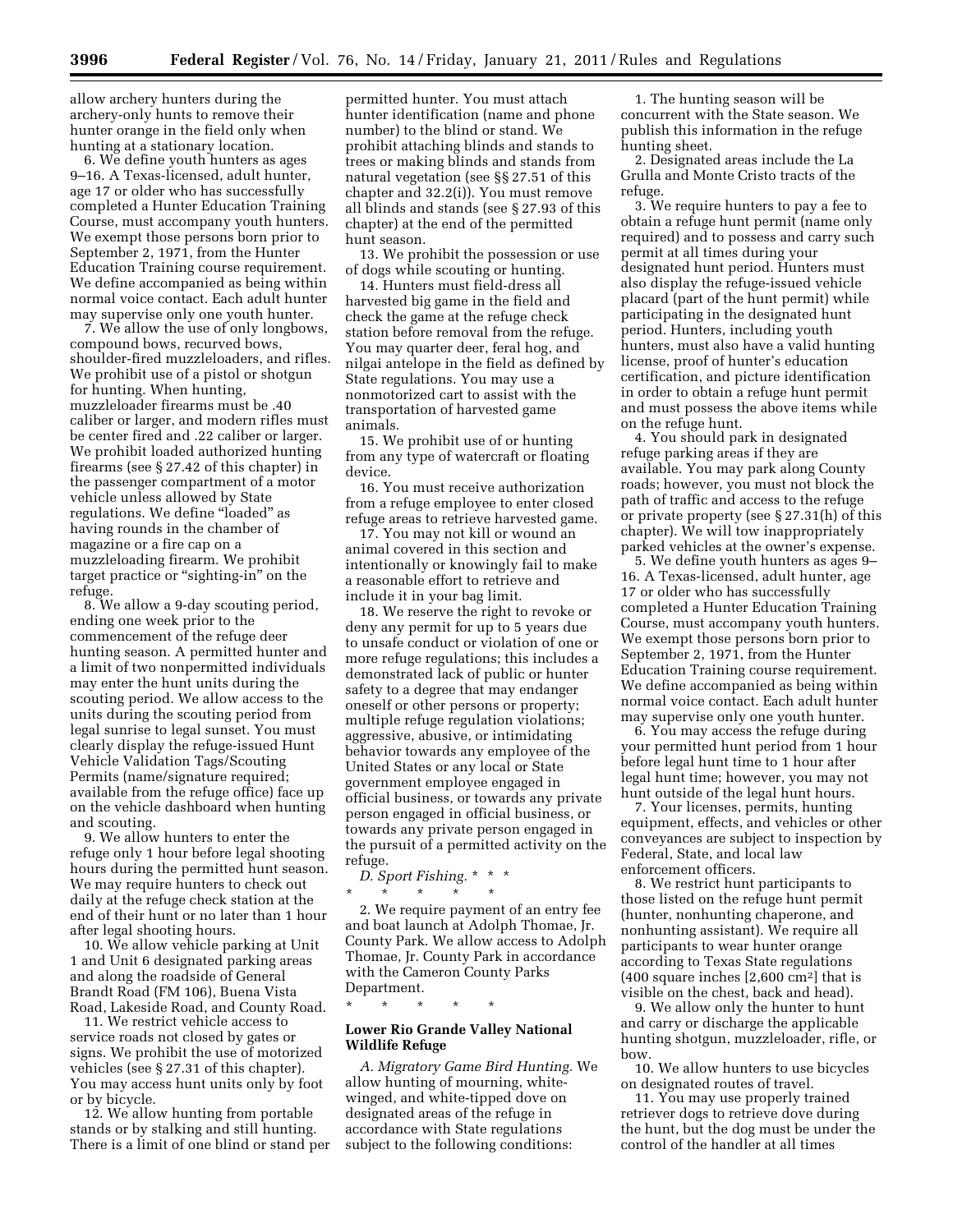(hunters must not allow dogs to roam free) (see § 26.21(b) of this chapter).

12. We prohibit hunters discharging firearms for any purpose other than to take or attempt to take a game bird listed in the introductory text of this paragraph A. during your established hunt.

13. We prohibit use of flagging or any other type of marker.

14. We prohibit hunters cutting or trimming any vegetation or brush (see § 27.51 of this chapter).

15. We prohibit overnight camping. 16. We prohibit the use of motorized vehicles.

17. We reserve the right to revoke or deny any permit for up to 5 years for the following reasons: Lack of public safety to a degree that may endanger oneself or other persons or property; multiple regulation violations; aggressive, abusive, or intimidating behavior towards any employee of the United States or any local or State government employee engaged in official business, or towards any private person engaged in the pursuit of a permitted activity on the refuge.

\* \* \* \* \* *C. Big Game Hunting.* We allow hunting of white-tailed deer, feral hog, and nilgai antelope on designated areas of the refuge in accordance with State regulations subject to the following conditions:

1. Conditions A3 through A10 and A13 through A17 apply.

2. We offer hunting during specific portions of the State hunting season. We determine specific hunt dates annually. We publish this information in the refuge hunting sheet.

3. We allow archery and firearm hunting on designated tracts of the refuge. We open Teniente Tract to archery and firearm hunting during designated dates. We open East Lake Tract to firearm hunting during designated dates.

4. We allow the use of longbows, compound bows, recurved bows, shotgun, muzzleloader, and any legal center-fire firearm except hand-held pistols (handguns) when hunting. Muzzleloader firearms must be .40 caliber or larger and slugs are the only permitted shot for shotguns when hunting. We publish this information in the refuge hunting sheet.

5. We allow the use of rattling horns. 6. We allow free-standing blinds or tripods. Hunters may set them up during the scouting days preceding each permitted hunt date and must take them down by the end of such hunt date. Hunters must mark and tag all stands with their name, contact number, and hunt date during the period of use.

7. Hunters must field-dress all harvested big game in the field.

8. Hunters may use nonmotorized dollies or carts off improved roads or trails to haul carcasses to a parking area.

9. We prohibit use of big game decoys.

10. We prohibit use or possession of dogs, horses, or mules on the refuge during big game refuge hunt.

11. We prohibit the killing, wounding, taking, or possession of an animal listed in the introductory text of this paragraph C while intentionally or knowingly failing to make a reasonable effort to retrieve or keep the edible portions of the animal and include it in your bag limit.

12. We prohibit discharge of firearms or bows and arrows for any purpose other than to take or attempt to take an animal listed in the introductory text of this paragraph C during your established hunt.

\* \* \* \* \* ■ 30. Amend § 32.64 Utah by removing paragraph B.3. and redesignating paragraph B.4. as paragraph B.3. of Ouray National Wildlife Refuge.

■ 31. Amend § 32.66 Virginia by: ■ a. Revising paragraphs C.1., C.5., C.9., C.12., C.14., D.6., and D.7.iv. of Back Bay National Wildlife Refuge; ■ b. Revising paragraphs A.1., A.5., A.7., C.1.i., C.1.viii., and C.2.iii., removing paragraph C.2.v., redesignating paragraph C.2.vi. as paragraph C.2.v., revising paragraphs C.3.iii. through C.3.vi., and adding paragraph D.4. of Chincoteague National Wildlife Refuge; ■ c. Revising paragraph C. of James River National Wildlife Refuge; ■ d. Revising paragraphs C.2. and C.4. of Mason Neck National Wildlife Refuge; ■ e. Revising paragraphs C.2. and C.4. of Occoquan Bay National Wildlife Refuge; ■ f. Revising paragraph A. of Plum Tree Island National Wildlife Refuge; ■ g. Revising paragraph C. of Presquile National Wildlife Refuge; and

■ h. Revising paragraphs C. and D. of Rappahannock River Valley National Wildlife Refuge.

The revisions and additions read as follows:

#### **§ 32.66 Virginia.**

\* \* \* \* \*

\* \* \* \* \*

# **Back Bay National Wildlife Refuge**

*C. Big Game Hunting.* \* \* \* 1. Hunting brochures containing hunting application procedures, seasons, bag limits, methods of hunting, maps depicting areas open to hunting, and the terms and conditions under which we issue hunting permits (with hunter signature and date) are available

at the refuge administration office and on the refuge's website.

\* \* \* \* \* 5. All selected and standby applicants must enter the refuge between 4 a.m. and 4:30 a.m. on each hunt day. We may issue standby hunters permits to fill vacant slots by lottery. All hunters must cease hunting no later than 6 p.m.

9. You must be at least age 16 to hunt without an accompanying, qualified adult. Youths between ages 12 and 15 may hunt only when accompanied by a licensed hunter who is age 18 or older. We prohibit persons under age 12 from hunting on the refuge.

\* \* \* \* \*

 $\star$   $\star$   $\star$ 

12. We allow scouting 1 week prior to the start of each refuge hunt period. Hunters may enter the hunt zones on foot or bicycle only. Scouts must wear 400 square inches (2,600 cm2) of visible blaze orange. We require hunters to sign in and out on each day of scouting.

\* \* \* \* \* 14. We prohibit hunting or discharging of firearms within designated Safety Zones. We prohibit retrieval of wounded game from a ''No Hunting Area" or "Safety Zone" without the consent of the refuge employee on duty at the check station.

 $\star$   $\qquad$   $\star$   $\qquad$   $\star$ *D. Sport Fishing.* \* \* \*

\* \* \* \* \* 6. You may surf fish, crab, and clam south of the refuge's beach access ramp.

We allow night surf fishing by Special Use Permit (FWS Form 3–1383) in this area in accordance with dates and times designated on the permit. 7. \* \* \*

\* \* \* \* \* iv. You must catch and release all freshwater game fish. The daily creel limit for D Pool for other species is a maximum combination of any 10 nongame fish.

\* \* \* \* \*

# **Chincoteague National Wildlife Refuge**

*A. Migratory Game Bird Hunting.*  \* \* \*

1. You must obtain a Migratory Bird Hunting Application (FWS Form 3– 2357). Hunting brochures containing hunting application procedures, seasons, bag limits, methods of hunting, maps depicting areas open to hunting, and the terms and conditions under which we issue hunting permits are available at the refuge administration office and on the refuge's Web site.

\* \* \* \* \* 5. You may erect portable blinds and deploy decoys; however, during the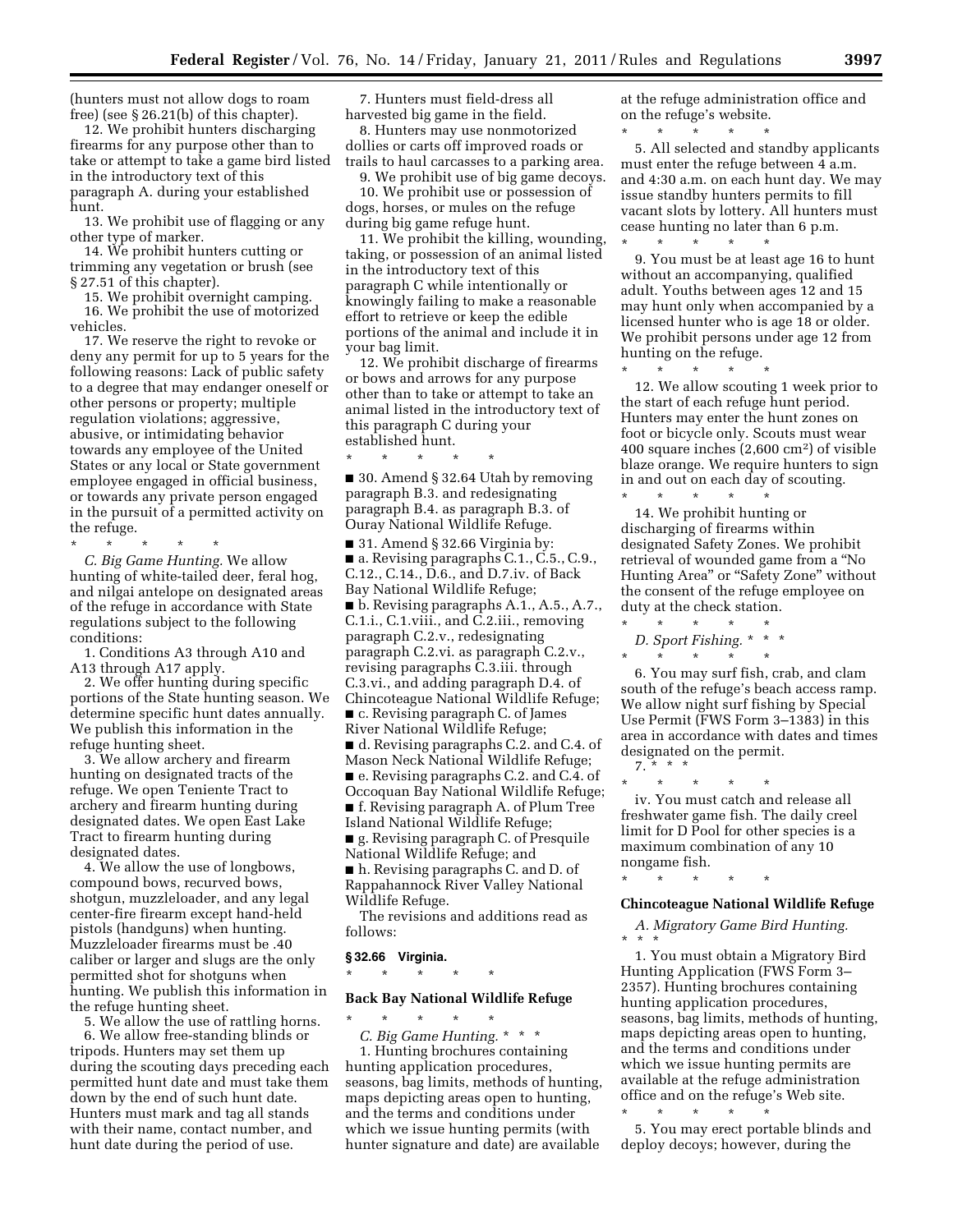regular duck season, you must remove the blinds and decoys daily (see § 27.93 of this chapter).

\* \* \* \* \* 7. You must complete and return a Migratory Bird Hunt Report (FWS Form 3–2361), available at the refuge administration office or on the refuge's Web site, within 15 days of the close of the season.

*C. Big Game Hunting.* \* \* \* 1. \* \* \*

\* \* \* \* \*

i. You must apply for this hunt by filling out a Big/Upland Game Hunt Application (FWS Form 3–2356). Hunting brochures containing hunting application procedures, seasons, bag limits, methods of hunting, maps depicting areas open to hunting, and the terms and conditions under which we issue hunting permits are available at the refuge administration office and on the refuge's Web site.

\* \* \* \* \* viii. We prohibit the use of a boat, allterrain vehicle (see § 27.31(f) of this chapter), bicycle, or saddled animal within your hunt zone.

- \* \* \* \* \*  $2. * * * *$
- \* \* \* \* \*

iii. During the sika archery season, you may take up to five sika daily, of which two may be antlered. In addition, you may take white-tailed deer in accordance with State regulations.

\* \* \* \* \* 3. \* \* \* \* \* \* \* \*

iii. When hunting, you may use any firearm allowed by State law in designated areas of the refuge.

iv. We prohibit the discharge of a firearm within 50 feet (15m) of the centerline of any road.

v. During the sika firearm season, you may take up to five sika daily, two of which may be antlered. In addition, during designated white-tailed deer hunt periods, you may take white-tailed deer in accordance with State regulations.

vi. You must have a 4-wheel drive vehicle to hunt on Tom's Cove Hook. All over-sand vehicles must carry a shovel, jack, tow rope or chain, board or similar support for the jack, and a lowpressure tire gauge.

\* \* \* \* \* *D. Sport Fishing.* \* \* \*  $\star$   $\qquad$   $\star$   $\qquad$   $\star$   $\qquad$   $\star$ 

4. You must possess and carry a refuge permit (name, address, phone number supplied to refuge manager) to surf fish on Assawoman Island between March 15 and September 1. \* \* \* \* \*

#### **James River National Wildlife Refuge**

\* \* \* \* \* *C. Big Game Hunting.* We allow hunting of white-tailed deer on designated areas of the refuge in accordance with State regulations subject to the following conditions:

1. We require hunters to possess a refuge hunting permit (signed refuge brochure), along with their State hunting license and stamps, while on refuge property.

2. We require firearm hunters to purchase a refuge hunting permit (signed refuge brochure) at the Refuge Hunter Check Station on the morning of each hunt on a first-come-first-served basis. We also require hunters to complete and sign a Quota Deer Hunt Application (FWS Form 3–2354) and provide the application to the hunt administrator prior to receiving a refuge hunting permit.

3. We require persons who wish to hunt during the State archery season to obtain a refuge hunting permit by way of a Quota Deer Hunt Application and subsequent lottery administered through the Virginia Department of Game and Inland Fisheries. We notify successful applicants by mail or e-mail, and if we receive the hunting fee by the date identified in the mailing, we mail refuge hunting permits to successful applicants.

4. We allow the use of shotguns (20 gauge or larger, loaded with buckshot only), muzzleloaders, and bows and arrows as designated on refuge hunting permits.

5. We allow the take of two deer of either sex per day.

6. We prohibit dogs.

7. We allow only portable tree stands that hunters must remove at the end of each hunt day (see § 27.93 of this chapter). We prohibit damage to trees (see § 32.2(i)).

8. We require hunters during firearms and muzzleloader seasons to wear in a conspicuous manner on head, chest, and back a minimum of 400 square inches (2,600 cm2) of solid-colored, hunter-orange clothing or material.

9. We require hunters during archery only seasons to wear in a visible manner on head, chest, and back a minimum of 100 square inches (645 cm2) of solidcolored, hunter-orange clothing or material while moving to and from their stand/hunting location.

10. We require that hunters using shotguns remain within 100 feet (30 m) of their assigned stand while hunting.

11. We require that hunters using a muzzleloader must hunt from a stand elevated 10 feet (3 m) or more above the ground.

12. Persons possessing, transporting, or carrying firearms on national wildlife refuges must comply with all provisions of State and local law. Persons may only use (discharge) firearms in accordance with refuge regulation (see § 27.42 of this chapter and specific refuge regulations in part 32).

13. We prohibit the discharge of firearms or archery equipment across or within State-maintained or refuge roads, including roads closed to vehicles, as shown on refuge hunt maps.

14. We prohibit the use of flagging to mark trails or for any other purpose.

15. An adult age 21 or older, who must also possess and carry a valid hunting license and refuge hunting permit, must accompany and directly control youth hunters ages 12 to 17. We prohibit persons under age 12 to hunt on the refuge.

16. We prohibit the use or possession of alcohol while hunting on the refuge (see § 32.2(j)).

17. We require hunters to report accidents or injuries to the refuge office or sheriff's office within 24 hours after the incident. Hunters must report accidents resulting in serious injury to the sheriff's office immediately. \* \* \* \* \*

#### **Mason Neck National Wildlife Refuge**

*C. Big Game Hunting.* \* \* \* \* \* \* \* \*

2. We select hunters by lottery using the Quota Deer Hunt Application (FWS Form 3–2354). Contact the refuge office for information on application dates. \* \* \* \* \*

4. Hunters must certify/qualify weapons and ammunition and attend an orientation session or take the orientation session online prior to issuance of a permit (see application form referenced above). Please contact the refuge for the online orientation Web address.

\* \* \* \* \*

#### **Occoquan Bay National Wildlife Refuge**

 $\star$   $\qquad$   $\star$   $\qquad$   $\star$   $\qquad$   $\star$ *C. Big Game Hunting.* \* \* \*

\* \* \* \* \*

2. We select hunters by lottery using the Quota Deer Hunt Application (FWS Form 3–2354). Contact the refuge office for information on application dates. \* \* \* \* \*

4. Hunters must certify/qualify weapons and ammunition and attend an orientation session or take the orientation session online prior to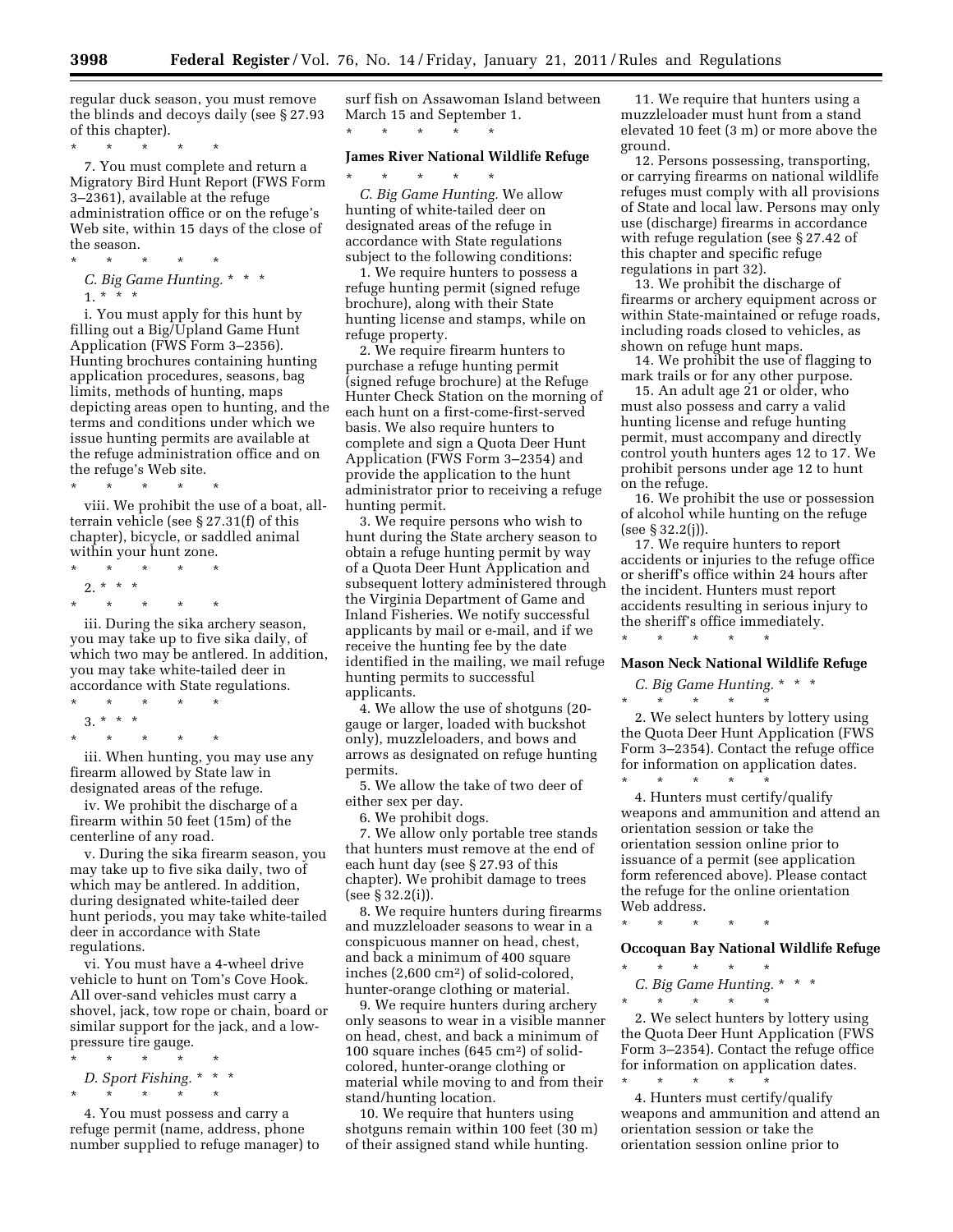issuance of a permit (see application form referenced above). Please contact the refuge for the online orientation web address.

\* \* \* \* \*

# **Plum Tree Island National Wildlife Refuge**

*A. Migratory Game Bird Hunting.* We allow hunting of waterfowl, gallinule, and coot on designated areas of the refuge in accordance with State regulations subject to the following conditions:

1. We require hunters to possess and carry a signed refuge hunting permit (see condition A2 below) while hunting migratory game birds on the refuge. We open the Cow Island unit of the refuge only to migratory game bird hunting. We close all other areas of the refuge to all public entry.

2. We require migratory game bird hunters to obtain a permit by way of quota hunt application and subsequent lottery administered through the Virginia Department of Game and Inland Fisheries. We mail permits to successful applicants.

3. We prohibit jump-shooting by foot or boat. All hunting must take place from a blind as determined by the hunting permit.

4. We allow only one boat or hunting party at each of the hunting locations.

5. An adult age 21 or older, possessing and carrying a valid hunting license and refuge hunting permit, must accompany and directly control youth hunters ages 12 to 17. We prohibit persons younger than age 12 to hunt on the refuge.

6. Persons possessing, transporting, or carrying firearms on national wildlife refuges must comply with all provisions of State and local law. Persons may only use (discharge) firearms in accordance with refuge regulations (see § 27.42 of this chapter).

\* \* \* \* \*

# **Presquile National Wildlife Refuge**

\* \* \* \* \* *C. Big Game Hunting.* We allow hunting of white-tailed deer on designated areas of the refuge in accordance with State regulations subject to the following conditions:

1. We require big game hunters to obtain a permit by way of quota hunt application and subsequent lottery administered through the Virginia Department of Game and Inland Fisheries. We require a fee to obtain a refuge hunting permit. We notify successful applicants by mail or e-mail, and if we receive the hunting fee by the date identified in the mailing, we mail refuge hunting permits to successful applicants.

2. We require hunters to possess a refuge hunting permit, along with their State hunting license and stamps, while on refuge property.

3. We require still hunting only. We prohibit the use of "man drives," defined as individual or group efforts intended to "push" or "jump" deer for the purposes of hunting.

4. We allow the use of shotguns (20 gauge or larger, loaded with buckshot and or rifled slugs). We require hunters using slugs to be in a stand elevated 10 feet (30 m) or more above the ground.

5. We allow the take of two deer of either sex per day.

6. We prohibit dogs.

7. We prohibit the discharge of a weapon within 300 feet (90 m) of any building.

8. We allow only portable tree stands that hunters must remove at the end of each hunt day (see § 27.93 of this chapter). We prohibit damage to trees (see § 32.2(i)).

9. We require hunters to wear in a conspicuous manner on head, chest, and back a minimum of 400 square inches (2,600 cm2) of solid-colored, hunter-orange clothing or material.

10. We prohibit the use of flagging to mark trails or for any other purpose (see § 27.93 of this chapter).

11. Persons possessing, transporting, or carrying firearms on national wildlife refuges must comply with all provisions of State and local law. Persons may only use (discharge) firearms in accordance with refuge regulations (see § 27.42 of this chapter).

12. An adult, age 21 or older, who must also possess and carry a valid hunting license and refuge hunting permit, must accompany and directly control youth hunters ages 12 to 17. We prohibit persons younger than age 12 to hunt on the refuge.

13. We prohibit the use or possession of alcohol while hunting on the refuge (see § 32.2(j)).

14. We require hunters to dock their boats at designated locations on the refuge.

15. We require hunters to report accidents or injuries to the refuge office or sheriff's office within 24 hours after the incident. Hunters must report hunting accidents resulting in serious injury to the sheriff's office immediately.

\* \* \* \* \*

# **Rappahannock River Valley National Wildlife Refuge**

\* \* \* \* \* *C. Big Game Hunting.* We allow hunting of white-tailed deer on designated areas of the refuge in

accordance with State regulations subject to the following conditions:

1. We require big game hunters to obtain a permit by way of quota hunt application and subsequent lottery administered through the Virginia Department of Game and Inland Fisheries. We require a fee to obtain a refuge hunting permit (signed and dated sheet). We notify successful applicants by mail or e-mail, and if we receive the hunting fee by the date identified in the mailing, we mail refuge hunting permits to successful applicants. We offer walkin registration to fill hunting slots not filled during the lottery process.

2. We require hunters to possess a refuge hunting permit (signed and dated sheet), along with their State hunting license and stamps, while on refuge property. We require hunters to display a vehicle permit (contains date selected to hunt and permit number) provided by the refuge on the dashboard of their vehicle while on the refuge so that the permit is visible through the windshield.

3. We require stand hunting only. Stand hunting means the use of portable hunting blinds, portable tree stands or stationary ground hunting (see § 27.93 of this chapter). We prohibit use of nails, screws, bolts or screw-in steps. We prohibit damage to trees (see § 32.2(i)). Hunters must remove stands and blinds daily. We prohibit deer drives, still hunting, or roaming.

4. We allow archery, muzzleloader, and shotgun hunting on designated refuge tracts and days.

5. We permit the take of two deer of either sex per day.

6. We prohibit dogs.

7. We require hunters during archeryonly season to wear in a conspicuous manner a minimum of 100 square inches (650 cm2) of solid-colored, hunter-orange material or clothing while moving to and from their stand or hunting location.

8. We require hunters during muzzleloader and firearms seasons to wear in a conspicuous manner on head, chest, and back a minimum of 400 square inches (2,600 cm2) of solidcolored, hunter-orange material or clothing.

9. We prohibit the use of flagging to mark trails or for any other purpose (see § 27.93 of this chapter).

10. We prohibit the use of vehicles except on designated refuge roads.

11. Hunters possessing, transporting, or carrying firearms on the refuge must comply with all provisions of State and local law. We prohibit the discharge of firearms or archery equipment within 100 feet (30 m) of refuge roads as marked on the refuge hunt maps.